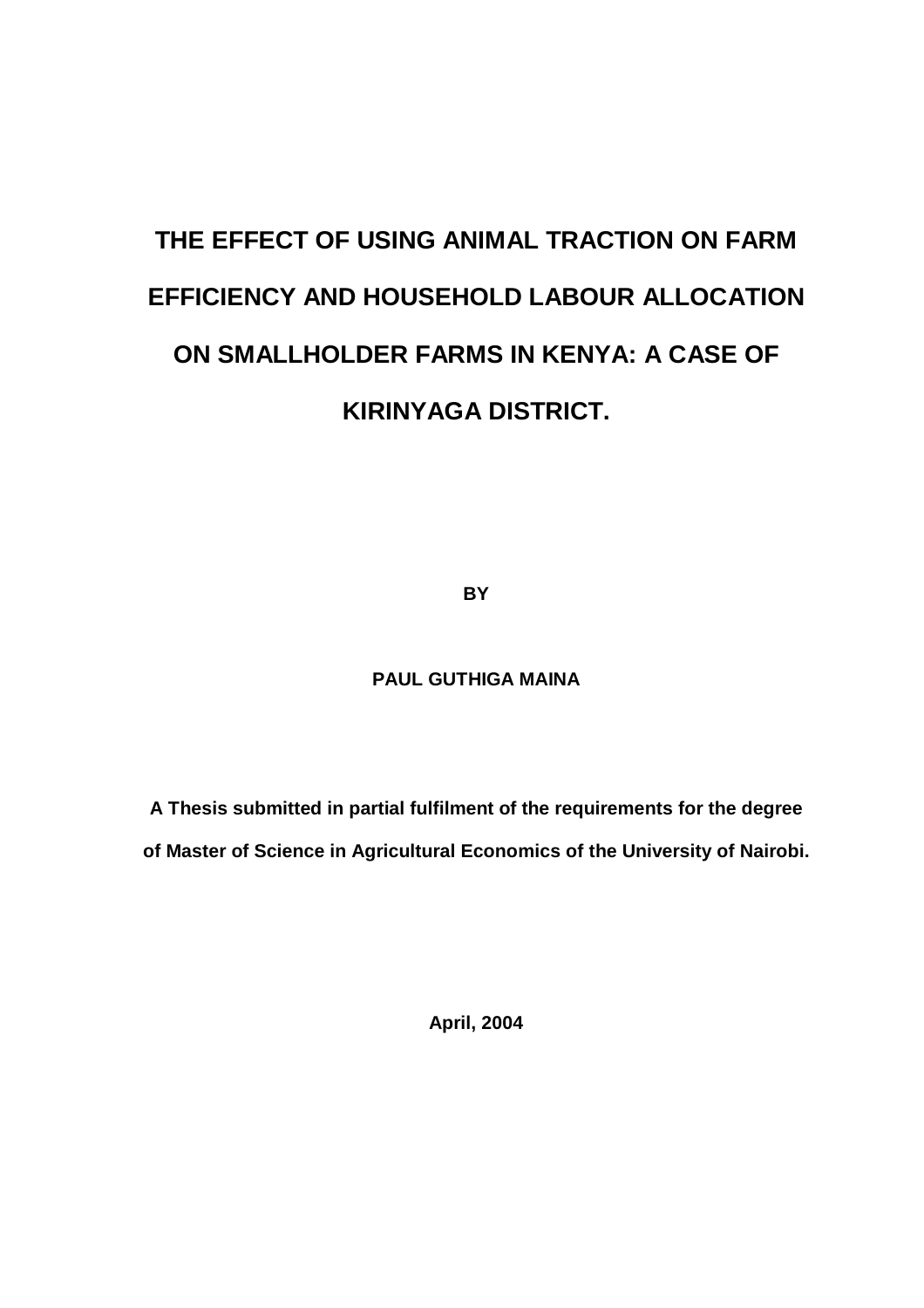# **DECLARATION**

This thesis is my original work and has not been presented for a degree in any other university.

| <b>PAUL GUTHIGA MAINA</b> |  |
|---------------------------|--|
| (Candidate)               |  |
|                           |  |
|                           |  |
| Dr. J.T. KARUGIA          |  |
| (University supervisor)   |  |
|                           |  |
|                           |  |
| Dr. R.A. NYIKAL           |  |
| (University supervisor)   |  |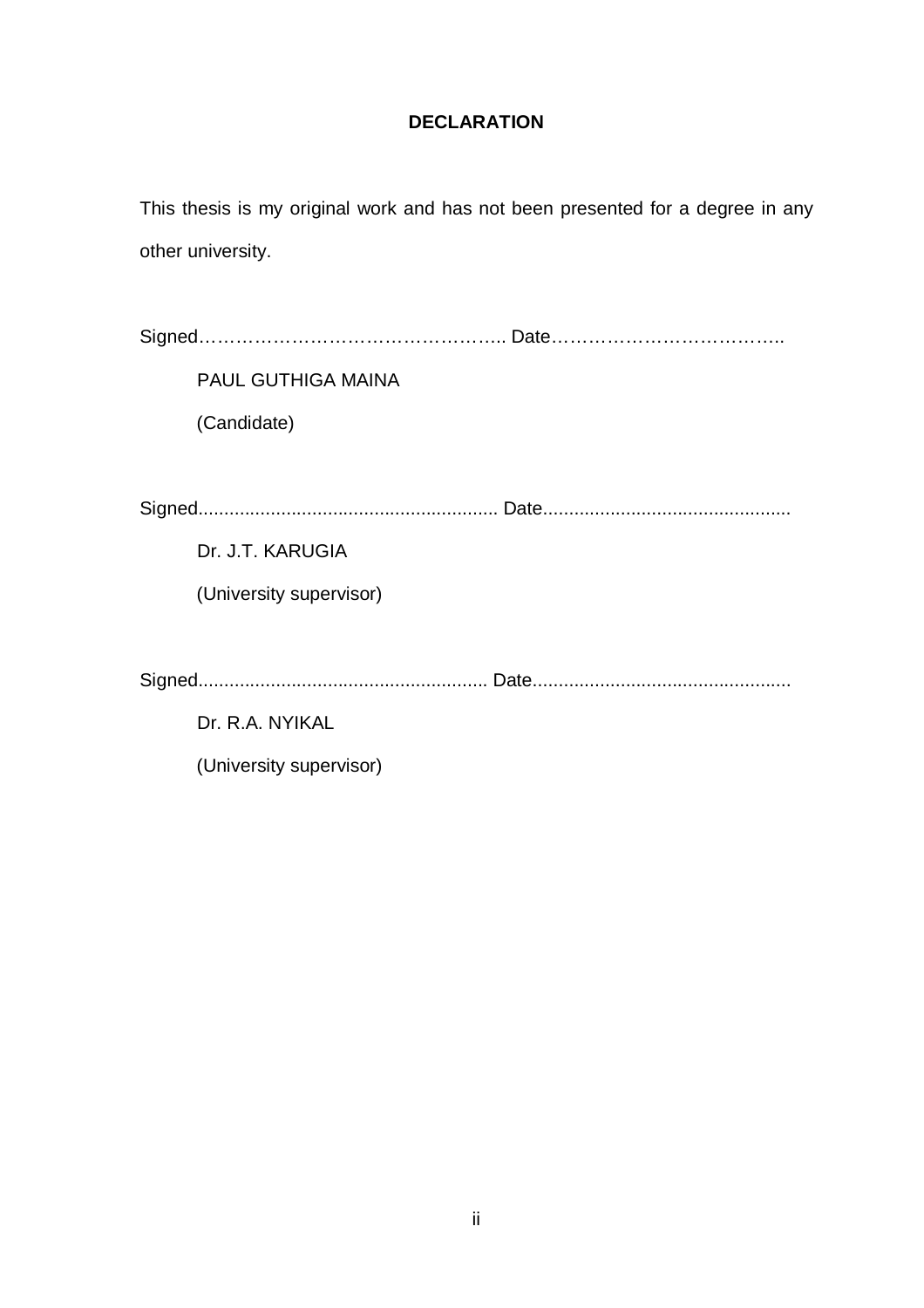#### **ACKNOWLEGEMENTS**

First, I wish to express my reverence and gratitude to God Almighty for the opportunity and the ability to go through the course. I am also highly indebted to my supervisors, Dr. J.T. Karugia and Dr. R.A. Nyikal for their guidance, support and encouragement during the course of my study. I am also indebted to Prof. W. Oluoch-Kosura, Chairman, Department of Agricultural Economics, University of Nairobi for his supportive encouragement in the course of the study.

I wish to convey my sincere appreciation to the University of Nairobi for the award of a scholarship that facilitated my study. I am also greatly indebted to the International Food Policy Research Institute (IFPRI) for the research award that facilitated my research work.

I gratefully acknowledge the support I received from Mr. Rufus Kamau (Principal) and other staff members of Kamweti Farmers Training Centre, Kirinyaga, during my fieldwork.

I am also grateful for the support and co-operation I received from all members (both staff and students) of the Department of Agricultural Economics, University of Nairobi. I am also exceedingly grateful to my family members; Ann, Joseph, Harriet Snr and Harriet Jnr for their prayers, support and encouragement during my study. Lastly I wish to convey my special regards to Linda for her prayers and encouragement and also for proofreading my Thesis.

iii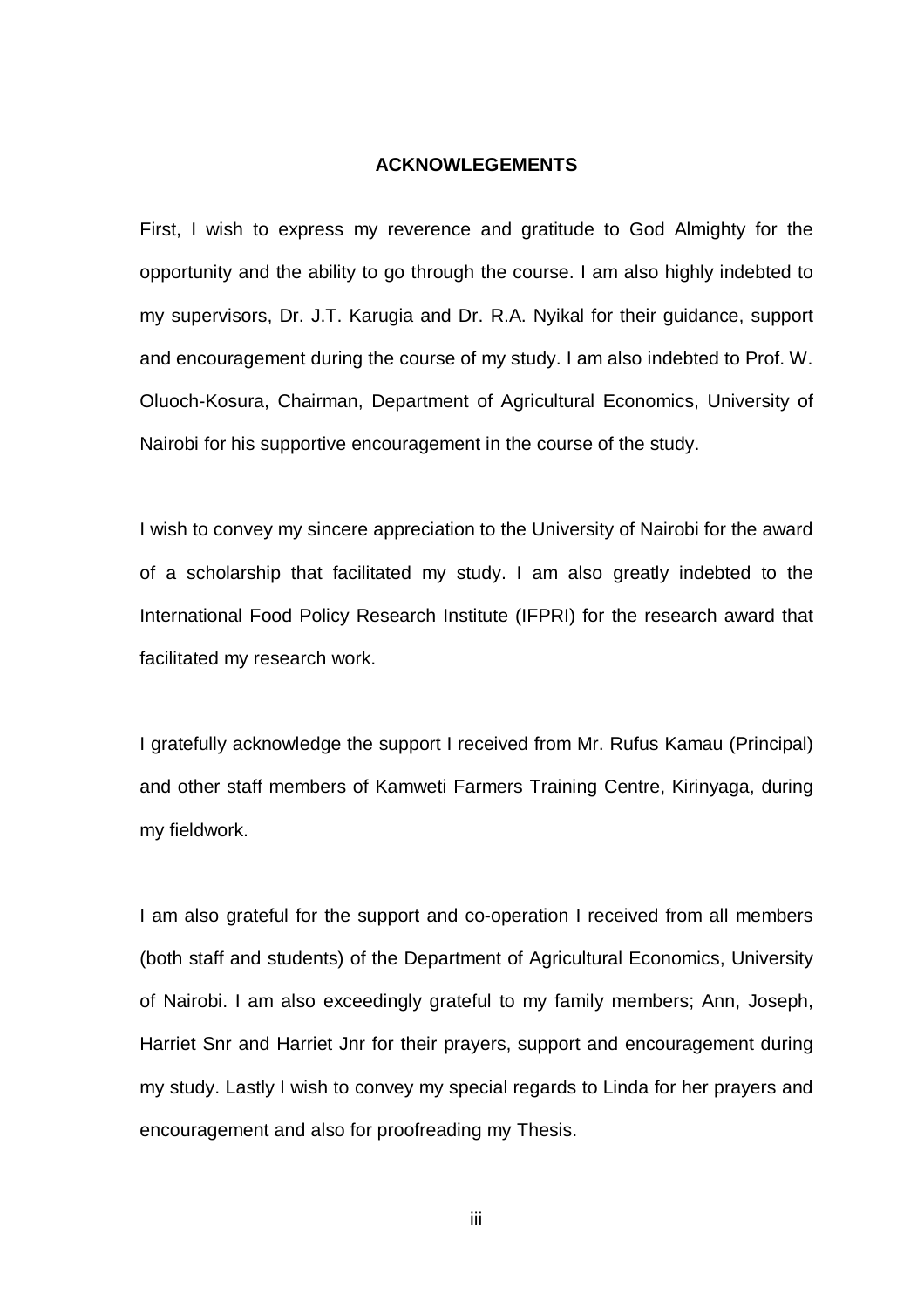Due to limited space it is not possible to mention by name all persons and institutions who in one way or the other supported me in the course of my study, but to all I say Thank you very much!

As mentioned above there are many people who directly or indirectly have contributed to the success of this work. However, I remain solely responsible for any errors that may be found in this thesis.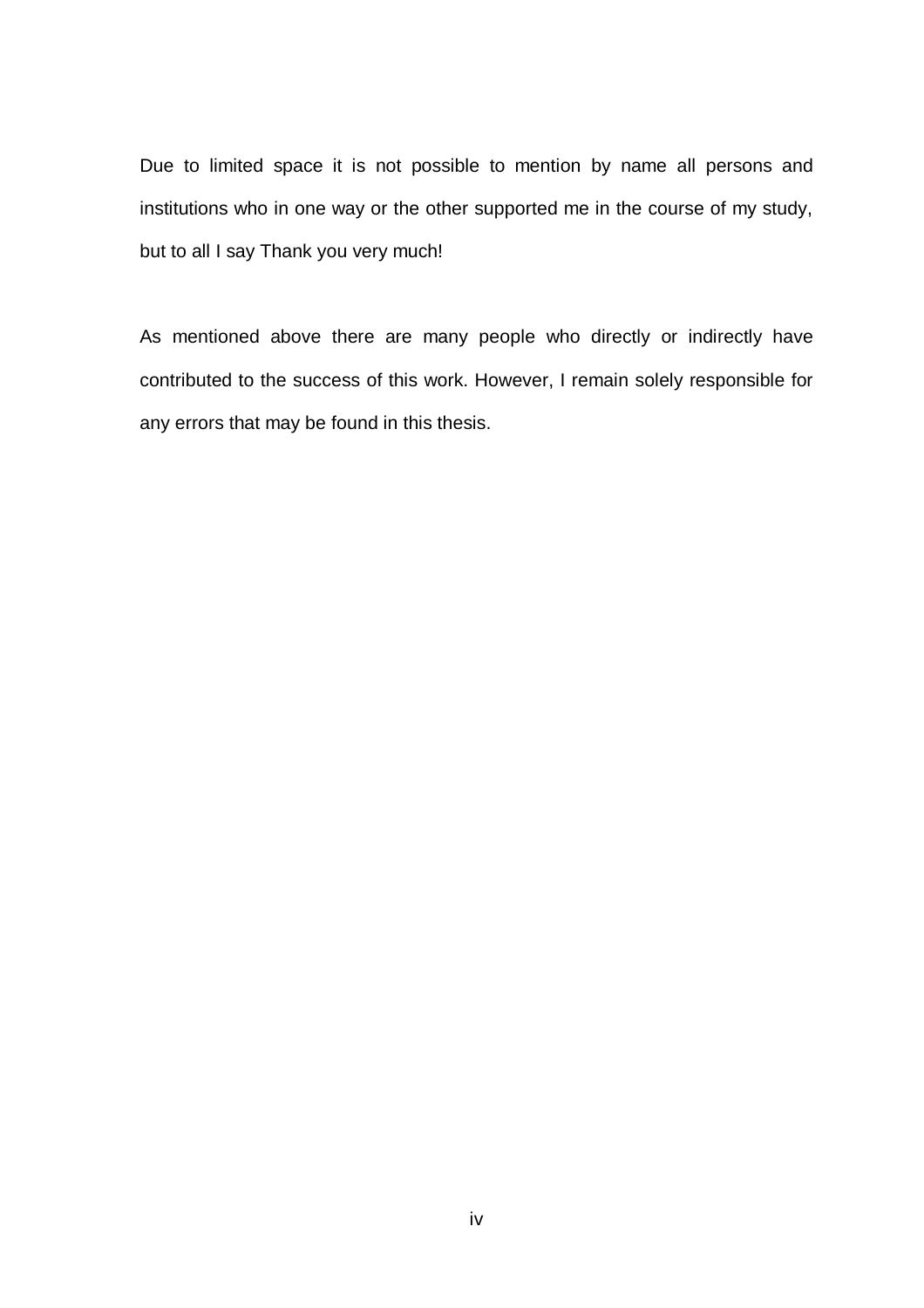# **TABLE OF CONTENTS**

| DEE OF GONTENTS                                                                                                              |      |
|------------------------------------------------------------------------------------------------------------------------------|------|
|                                                                                                                              |      |
|                                                                                                                              |      |
|                                                                                                                              |      |
|                                                                                                                              |      |
|                                                                                                                              |      |
|                                                                                                                              |      |
|                                                                                                                              |      |
|                                                                                                                              |      |
|                                                                                                                              |      |
|                                                                                                                              |      |
| 2.2 Yield, profitability and efficiency effects of using animal traction  19<br>CHAPTER III                                  | . 31 |
|                                                                                                                              |      |
| 3.2.4 Hypothesis Testing under Profit Function Analysis 38<br>3.4.1 Variables used in Farm labor-Time Allocation Function 43 |      |
|                                                                                                                              |      |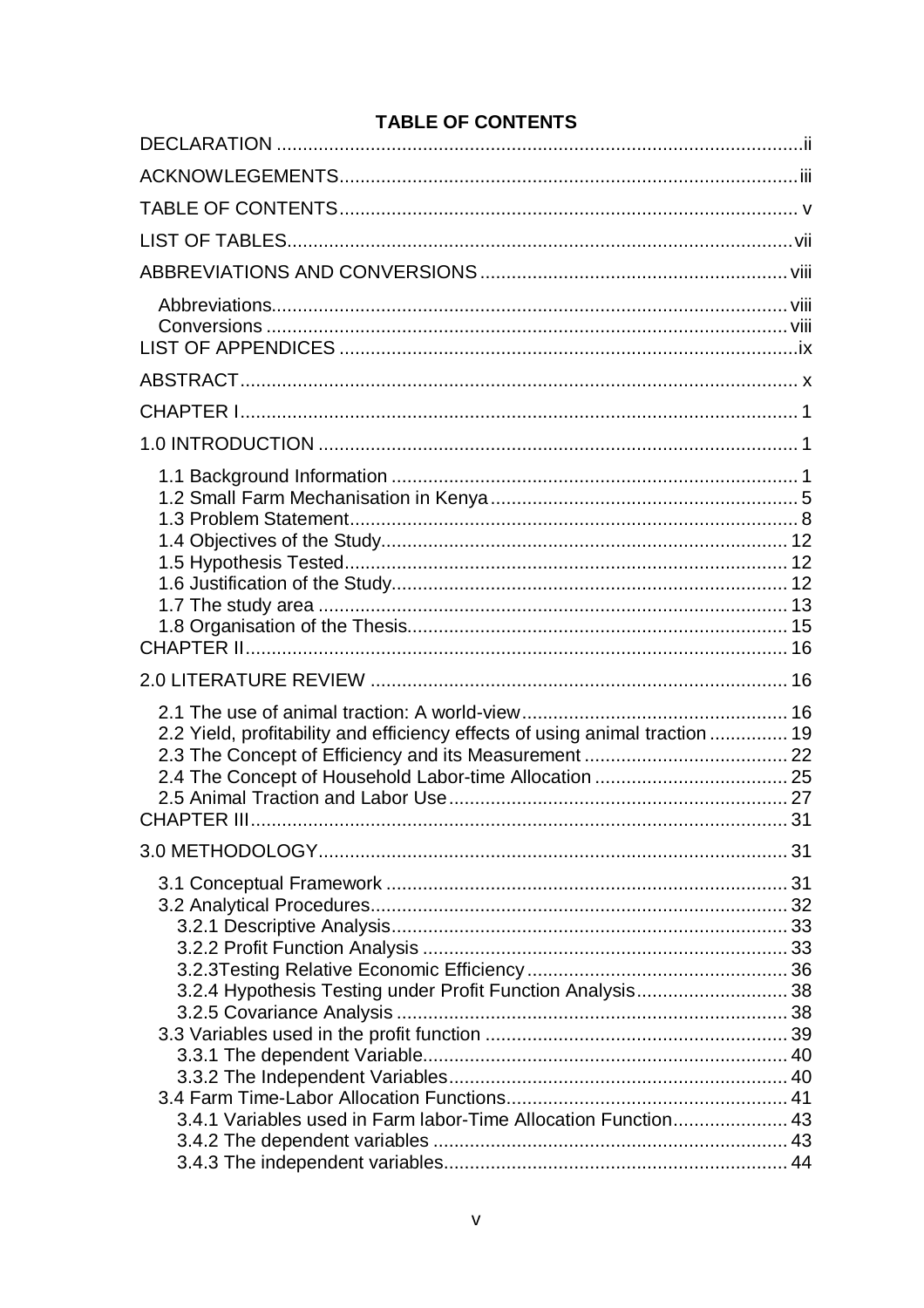| 3.4.4 Hypothesis Testing under Farm labor-Time Allocation Function 46                                                                                                                                    |          |
|----------------------------------------------------------------------------------------------------------------------------------------------------------------------------------------------------------|----------|
|                                                                                                                                                                                                          |          |
| 4.2.1 Socio-economic characteristics of the sample farmers 54<br>4.3.1 Testing for Hypothesis of Equal Economic Efficiency 66<br>4.4.1 Hypothesis Testing under the Female Farm-Time Allocation Function |          |
|                                                                                                                                                                                                          |          |
| 5.0 SUMMARY, CONCLUSIONS AND RECOMMENDATIONS 79                                                                                                                                                          |          |
|                                                                                                                                                                                                          | 81<br>84 |
|                                                                                                                                                                                                          |          |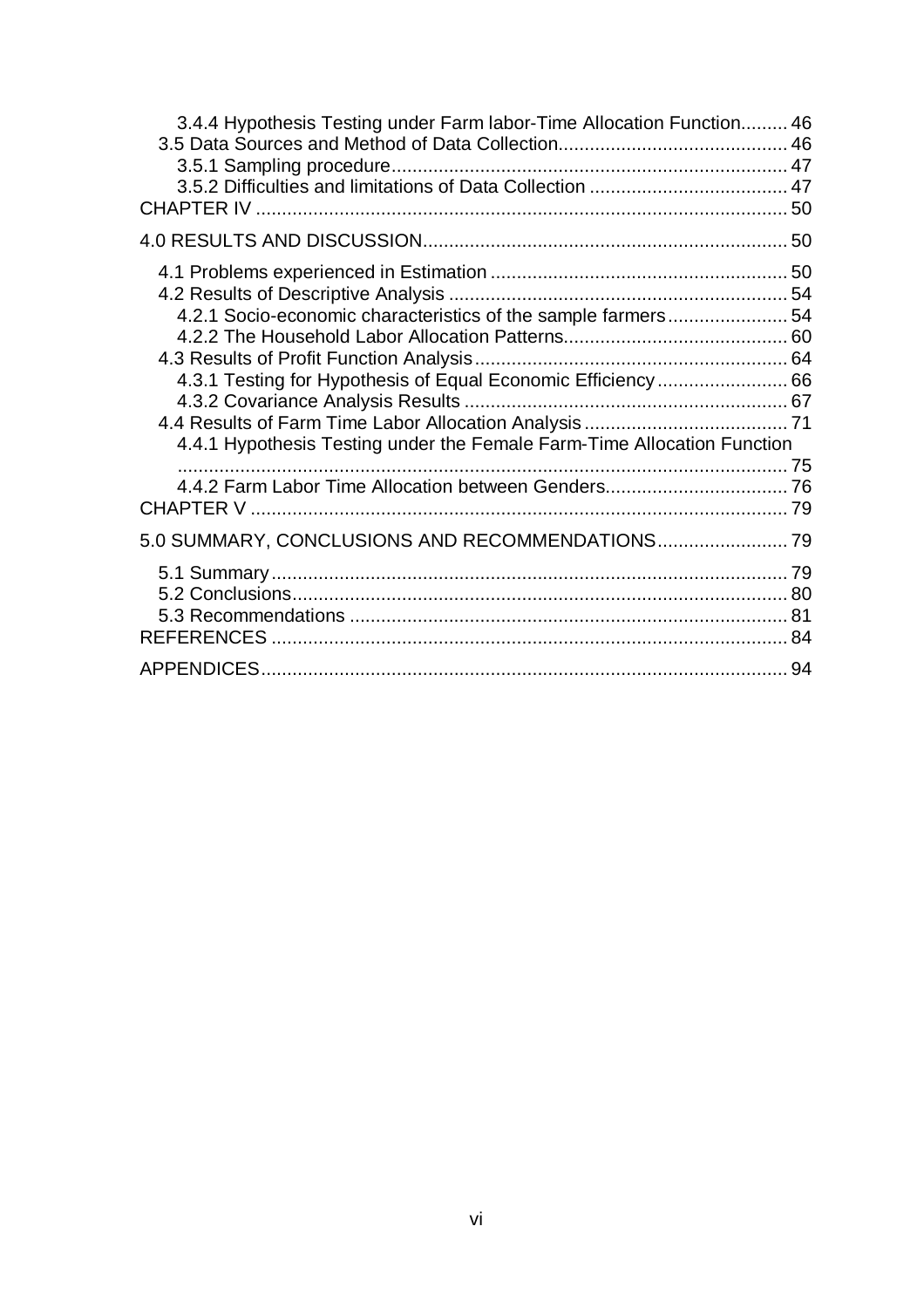#### **LIST OF TABLES**

- Table 1-1 Employment Forecasts for the Years 2002-2008
- Table 1-2 Average Annual Growth of Real GDP (%) by Sector
- Table 4-1 Mean Values of Socio-economic Variables of the sample farmers
- Table 4-2 Household Labour Allocation Patterns (Average Values)
- Table 4-3 Inter-gender Labour Allocation in Maize Production (Average in Mandays/acre)
- Table 4-4 Mean Values for Inter-gender Weeding Labour Input
- Table 4-5 Profit Function Regression Results
- Table 4-6 Covariance Analysis: Regression Results for Traction Farmers
- Table 4-7 Covariance Analysis: Regression Results for Hoe Farmers
- Table 4-8 Male Farm Time Allocation Regression Results
- Table 4-9 Female Farm Time Allocation Regression Results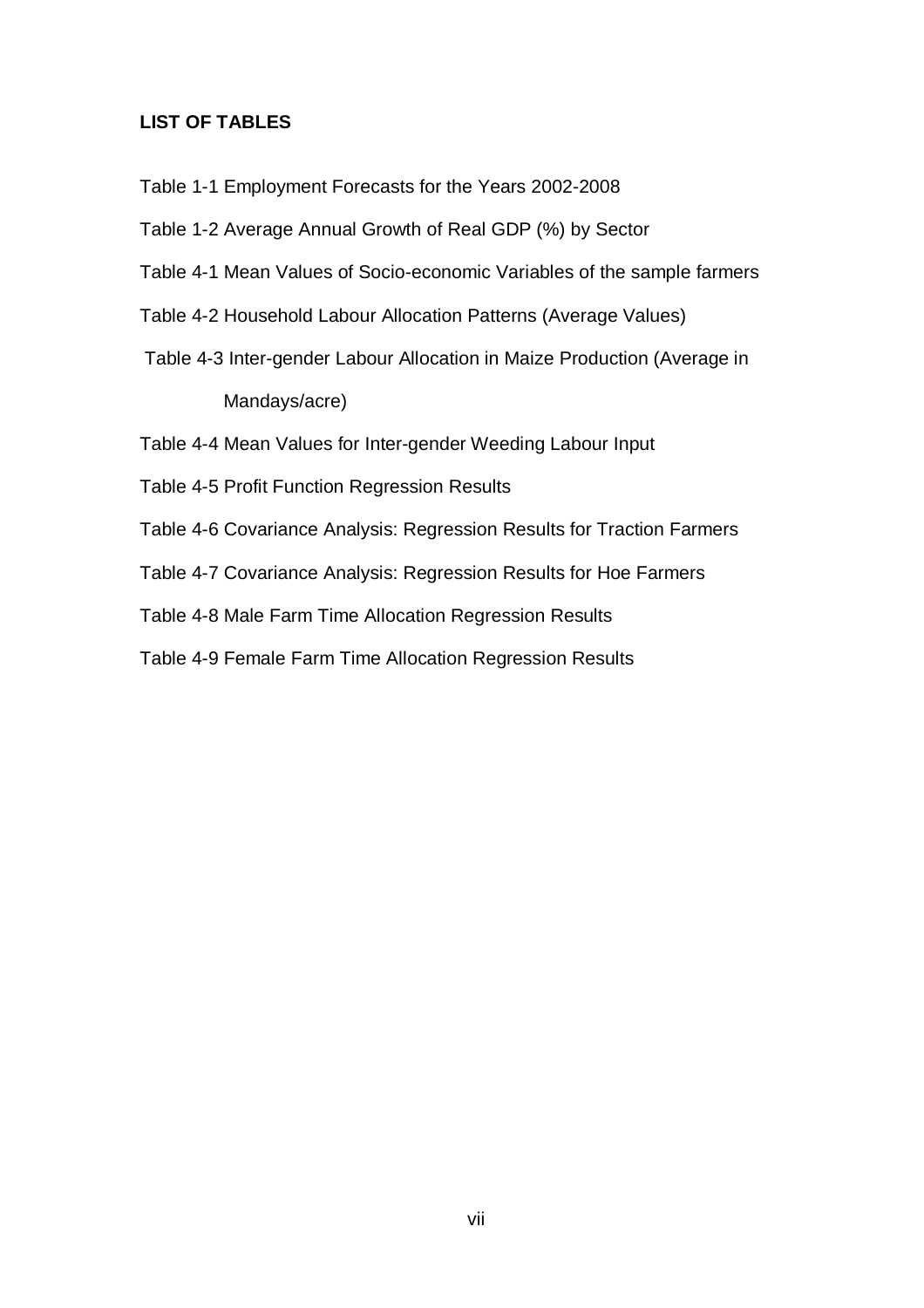# **ABBREVIATIONS AND CONVERSIONS**

# **Abbreviations**

IFPRI=International Food Policy Research Institute

GDP=Gross Domestic Product

GNP=Gross National Product

CBS=Central Bureau of Statistics

KENDAT=Kenya Network for Draft Animal Technology

ATNESA=Animal Traction Network for Eastern and Southern Africa

DAREP = Dryland Agricultural Research and Extension

OLS=Ordinary Least Squares

- MLE=Maximum Likelihood Estimate
- C-D =Cobb-Douglas
- Kshs =Kenya Shillings
- Kg =Kilogram
- Yr =Year
- LR =Log-Likelihood Ratio
- LRI =Likelihood Ratio Index
- ASL = Above the Sea Level

# **Conversions**

1 Hectare  $= 2.47$  acres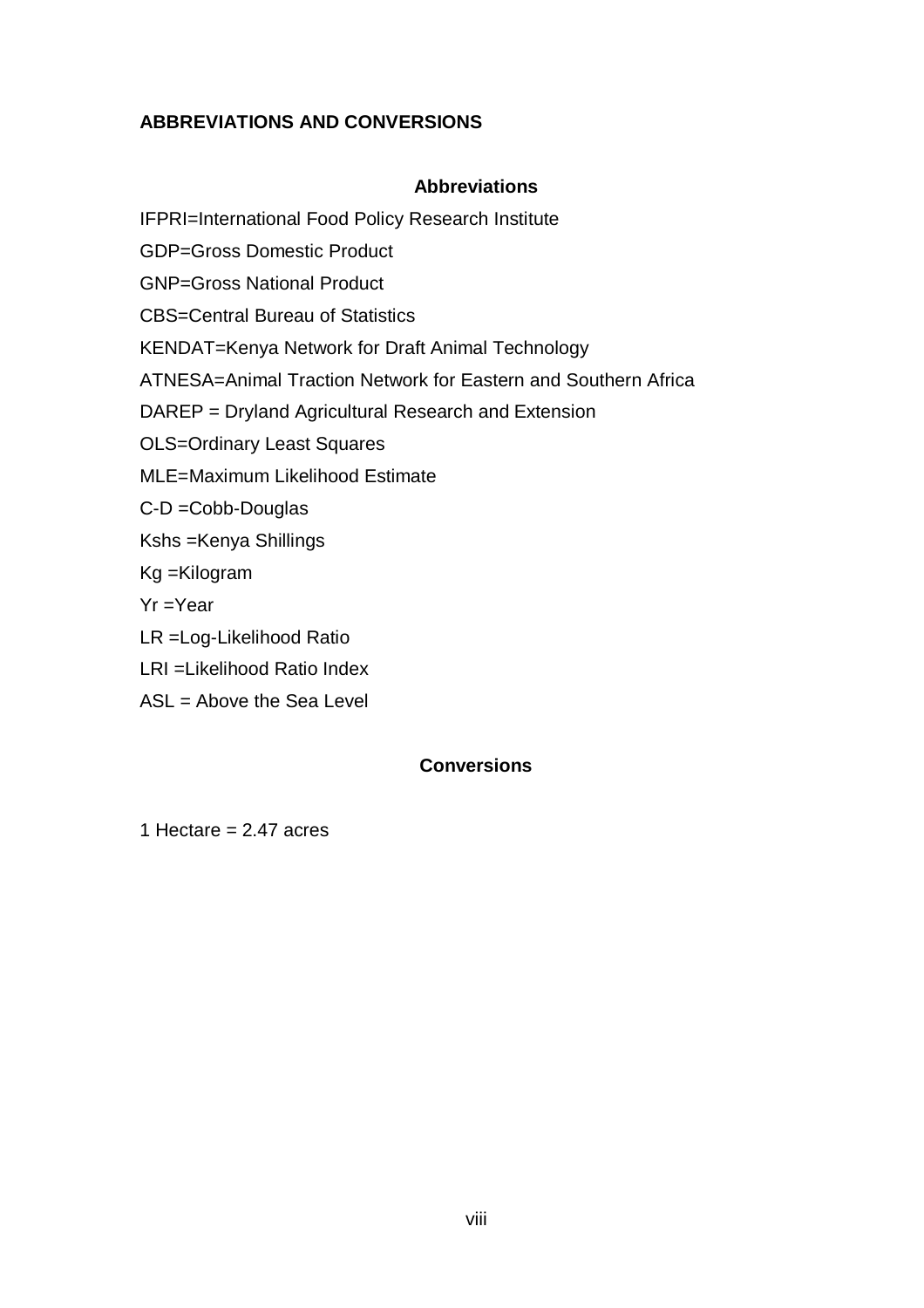# **LIST OF APPENDICES**

Appendix 1: Testing for Multicollinearity

Appendix 2: Log-Likelihood Ratios (LR's)

Appendix 3: Farm Level Questionnaire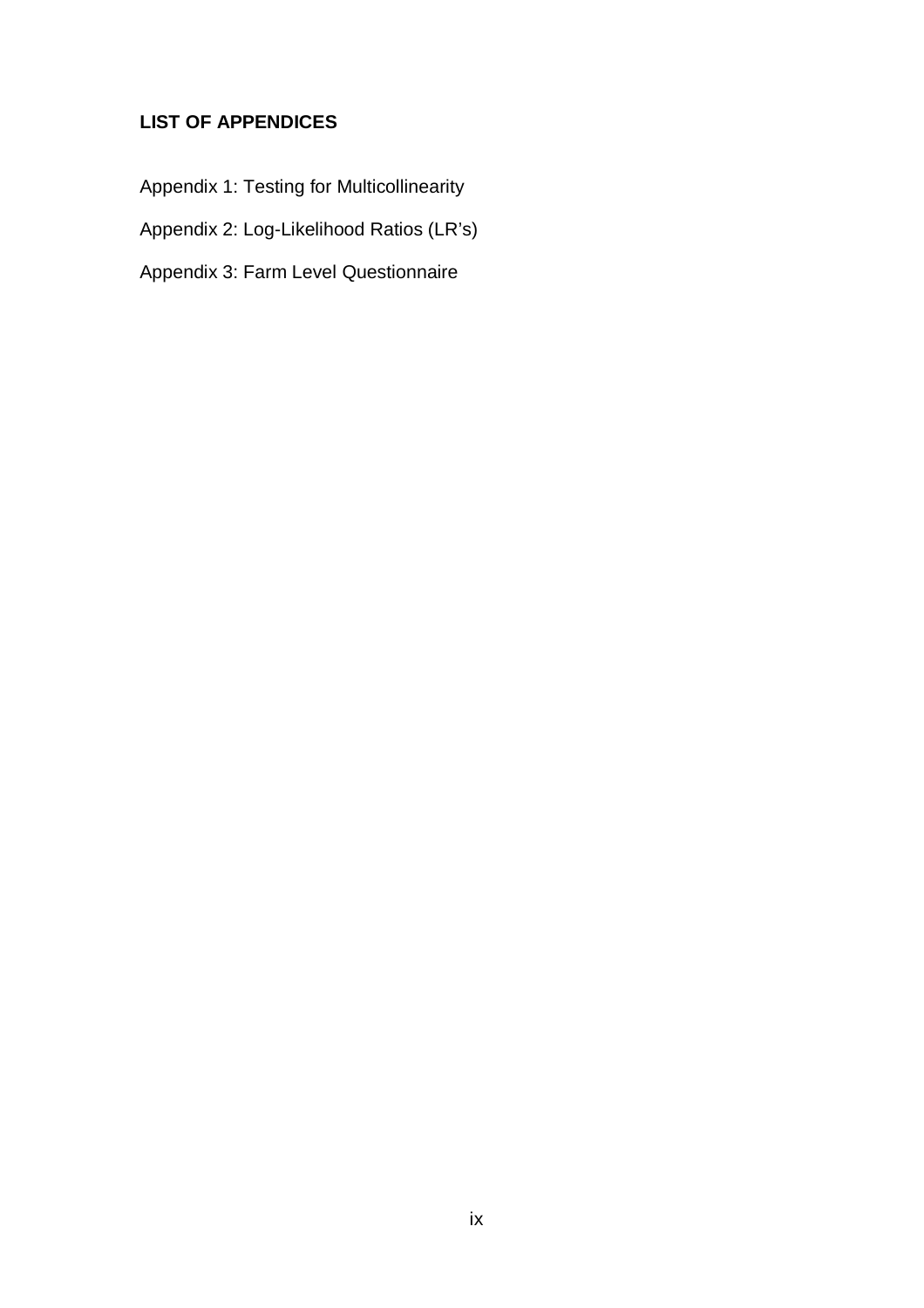#### **ABSTRACT**

The continued sub-division of land due to population pressure coupled with traditional inheritance patterns has led to an accelerated decrease in individual land holdings. The small-scale farm will therefore remain the model farm in Kenya in the foreseeable future. To meet the food demand of the increasing population, increasing productivity of small-scale farms is paramount. Appropriate mechanization of the small farm is one of the ways of increasing farm production. In addition to allowing for expansion of cultivable land, the use of animal traction has the advantages of deeper ploughing and greater timeliness in carrying out field operations. However, when introduced into a household, animal traction can affect the labour allocation patterns of the whole household. Furthermore, with the existing patterns of labour allocation by gender, the increase in labour demands may imply shifts in workloads between gender categories and also between agricultural operations. The current study analysed the effect of using animal traction on maize production efficiency and on inter-gender labour allocation.

A multi-stage sampling approach was used to select 80 farmers in Kirinyaga district from whom data were collected using a structured questionnaire. A profit function was estimated to test the hypothesis of equal economic efficiency between "traction" and "hoe" farms. Farm labour-time allocation models were estimated and used to test hypotheses regarding intergender labour allocation patterns.

x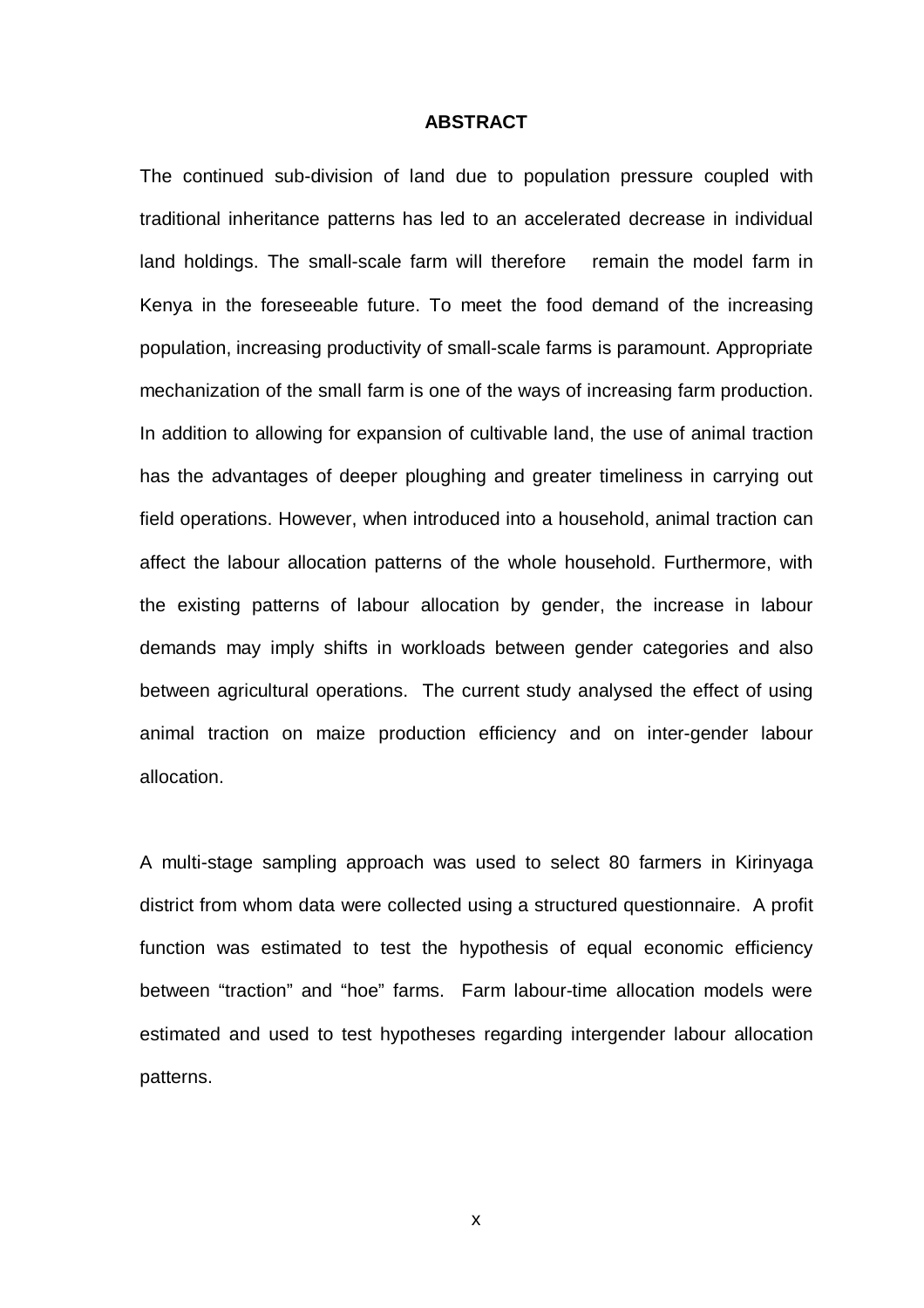The results indicated that farmers who used animal traction obtained maize profits that were 86% (CONFIRM THE FIGURE) higher than those who used the hoe. 'Traction' farmers obtained an average profit of Kshs 6,423.00/acre from the maize enterprise while their 'hoe' counterparts achieved an average of Kshs 1,342.53 from maize enterprise. This was so in spite of the 'traction' farmers having used lesser amounts of fertilizers in maize production. Farmers who used animal traction had more land under maize and hired more labour than those that used the hoe.

However, use of animal traction was accompanied by increased labour requirements that were in this case met through hiring. The factors that were found to influence the female farm labour- time allocation were the education level of the female farmers, the number of dependants in the household and the amount of hired labour. . On the other hand, hired farm labour and farm income were significant in the male farm labour-time allocation model. The significance of these coefficients implies that, labour time allocation of the different gender groups can be altered if any interventions affecting the corresponding variables are undertaken.

The study underscores the viability of animal traction in increasing efficiency of small-scale farms. The results showed that with the use of animal traction, there was an increase in farm labour requirements but there was no overburdening of any particular gender group in the household. The extra labour requirements

xi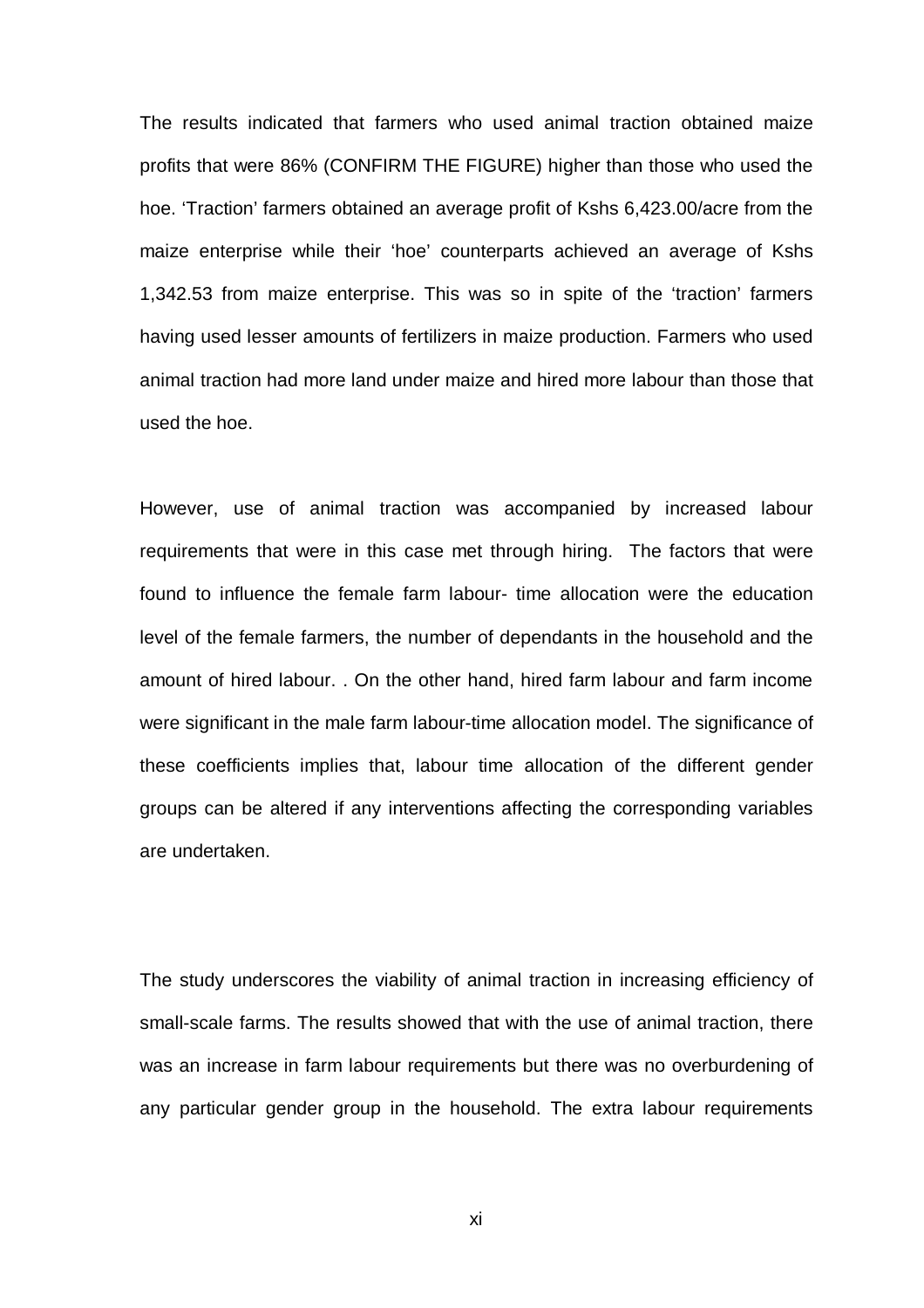were largely met through hiring. Animal traction was largely used by men at the land preparation stage with little application during weeding.

The government and other agencies should continue with their efforts in advocating the use of animal traction in the smallholder farms. But there is need to consider intensifying mechanization beyond the land preparation stage. Financial assistance and training should be considered for helping farmers acquire and learn to use weeding implements. This would ease the problem of extra labour needs that arise with the use of animal traction. However, given the ability of households to hire more labour, use of animal traction can be viewed a good source of rural employment.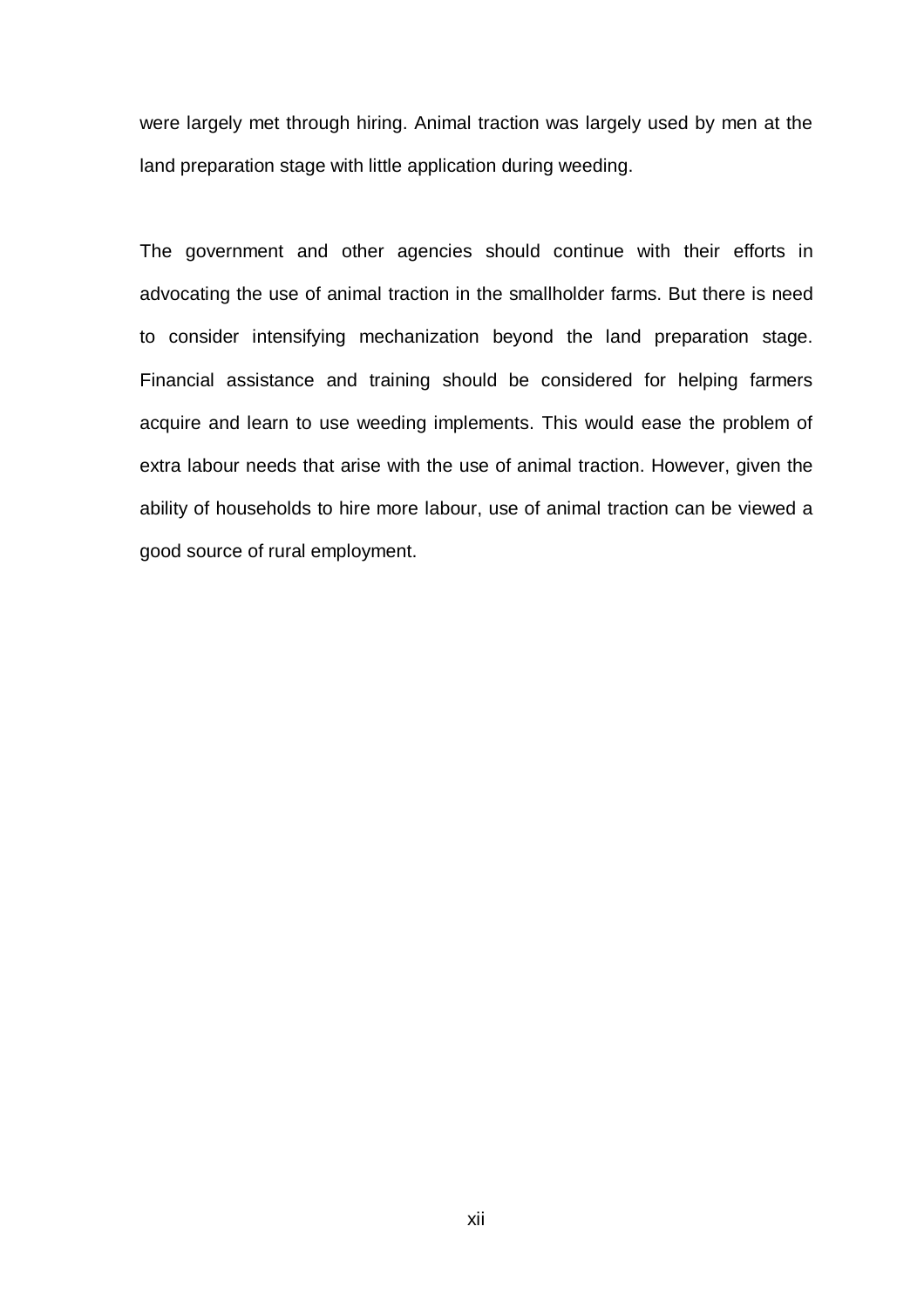# **CHAPTER I**

#### **1.0 INTRODUCTION**

#### **1.1 Background Information**

Agriculture is the mainstay of the economies of many developing countries. In Kenya, agriculture remains the main occupation and source of income for the majority of the population. Apart from sustaining most of the rural population through subsistence, agriculture also makes a major contribution to GDP, export earnings and government revenue. Between the year 1996 and 2000, agriculture contributed about 24.5% of the GDP and employed 51% of the work force directly (Kenya, 2002).

Kenya's agricultural sector is commonly subdivided into the small-scale, largescale and pastoral sub-sectors. The pastoralists mainly occupy arid and semi-arid areas, which cover about 70% of Kenya's land surface. Most of the small and large-scale farmers are located in the highland areas that cover about 30% of the country (Kilungo, 1999).

Statistics indicate that small farms continue to account for the bulk of agricultural production. As indicated by Table 1-1, the smallholders' share of employment is currently 57.5% and is projected to drop slightly to 54.4% by the year 2008.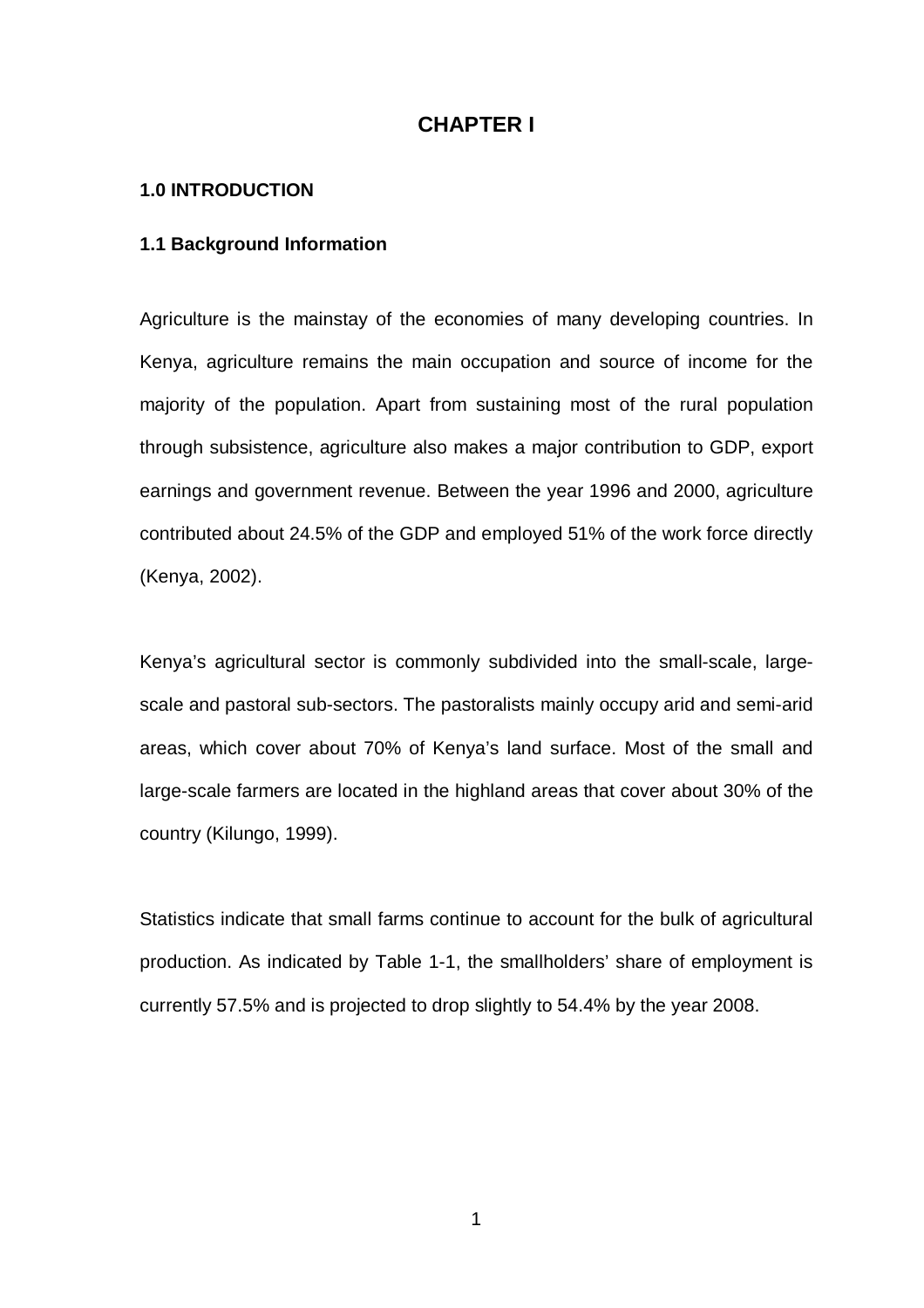| Sector                                       | Sector share in '00 | Forecast Av. Growth rate<br>(%) 2000-2008 | Sector share<br>in 2008 | Jobs created<br>(Millions) |
|----------------------------------------------|---------------------|-------------------------------------------|-------------------------|----------------------------|
| Formal<br>Agriculture                        | 2.3                 | 0.52                                      | 1.9                     | 0.01                       |
| Small-scale<br>Agriculture                   | 57.5                | 2.8                                       | 54.4                    | 1.68                       |
| Informal rural                               | 10.8                | 4.2                                       | 11.3                    | 0.49                       |
| Sector<br>Informal urban<br>Sector<br>Formal | 19.5                | 5.7                                       | 22.4                    | 0.86                       |
| Non-Agriculture                              | 9.9                 | 3.6                                       | 9.9                     | 0.38                       |
| Total                                        | 100                 | 3.6                                       | 100                     | 3.42                       |

# **Table 1-1: Employment forecasts for the years 2002-2008**

**Source**: National Development Plan 2002-2008, CBS, Ministry of Economic Planning

and National Development.

There are about 3 million small-scale farms<sup>1</sup> in Kenya of which 80% are less than 5 acres<sup>2</sup>. The smallholder sub-sector mainly consists of farmers using hand tools for carrying out agricultural operations. They produce a substantial value of agricultural production (Kaumbutho, 1996). According to Kenya (2002), smallscale farmers are responsible of producing 75% of the 2.3-2.7 million tonnes of maize produced in Kenya during the long rains. Major crops grown by small-scale farmers are maize, potatoes, coffee, tea, vegetables and pyrethrum. A large proportion of smallholder farmers also keep dairy animals. The dominance of the small farm is bound to continue as sub-division of large farms continues due to prevailing land inheritance patterns.

  $1$  According to the ministry of agriculture, farms less than 10 acres are classified as small-scale. In the study area, over 95% of the farms fall under this category.

 $2$  One acre is equivalent to 0.47 hectares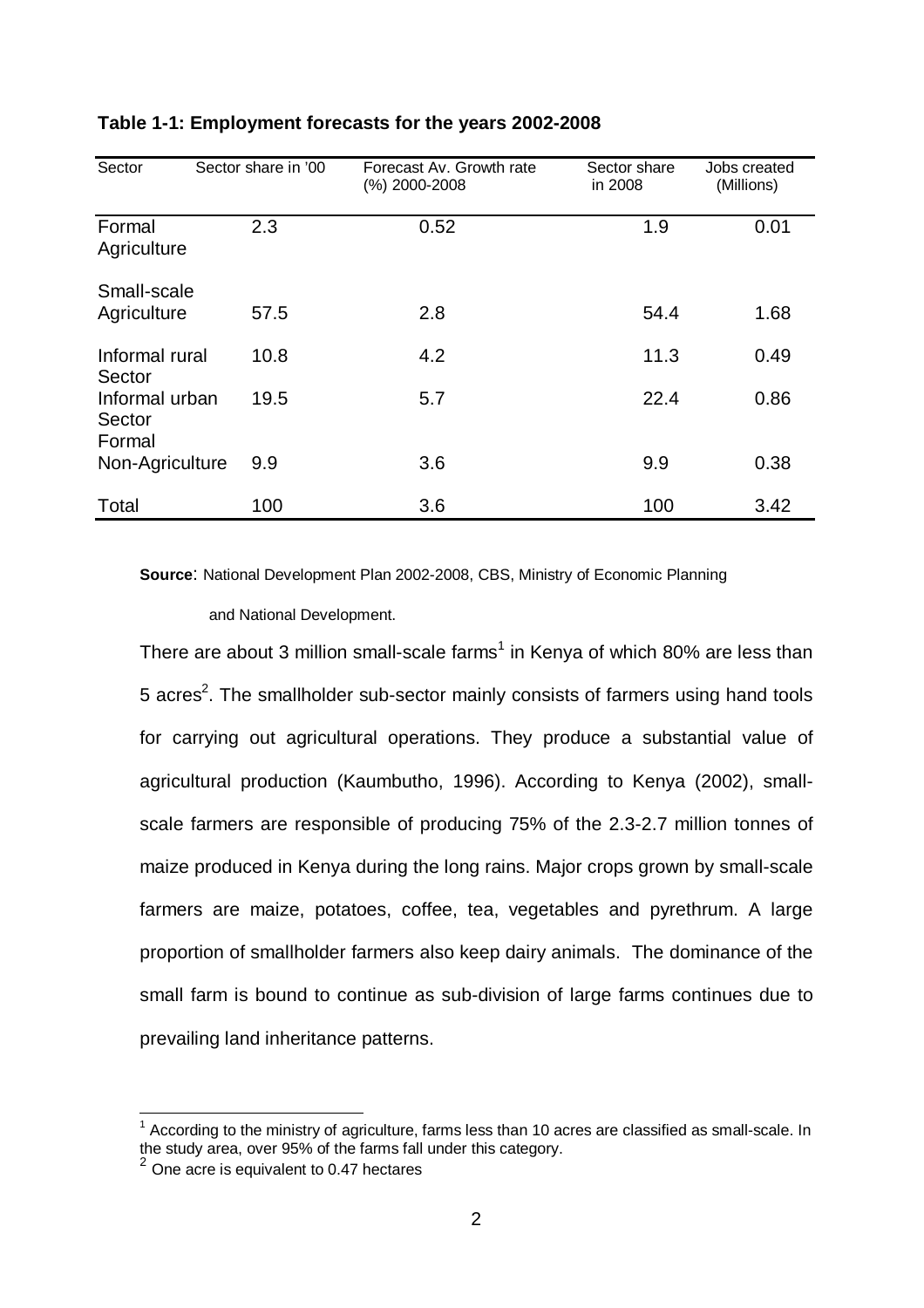Therefore, given its relative importance, any strategy for stimulating agricultural growth must inevitably target the smallholder sub-sector. For many of the rural poor people, increasing agricultural production represents their best (or only) opportunity for meeting their food requirements and for earning income to meet other needs (Gerhart, 1986). In the past three decades, Kenya's agricultural sector has been experiencing stagnation in production especially of the food crops (Mutahi, 1996). The average annual growth rate of GDP of the agricultural sector has been declining over the years as shown in Table 1-2. The growth rate fell from 4.6% p.a. in 1964-73 period to 1.1% p.a. in 1996-2000. Between 1990 and1995 the growth rate was a mere 0.4%p.a.

The stagnation in agricultural production has been attributed to several factors such as unfavourable policies, weather variability, liberalisation, poor marketing infrastructure, high costs of inputs, limited access to credit and static technologies (Kenya, 2002). Therefore, given the diversity of causative factors of the stagnation in agricultural production, broad-based measures are needed to address the problem. The stagnation in agricultural production has occurred in a situation of an increasing population (averaging 3% per year) leading to a widening gap between production and consumption demand for food.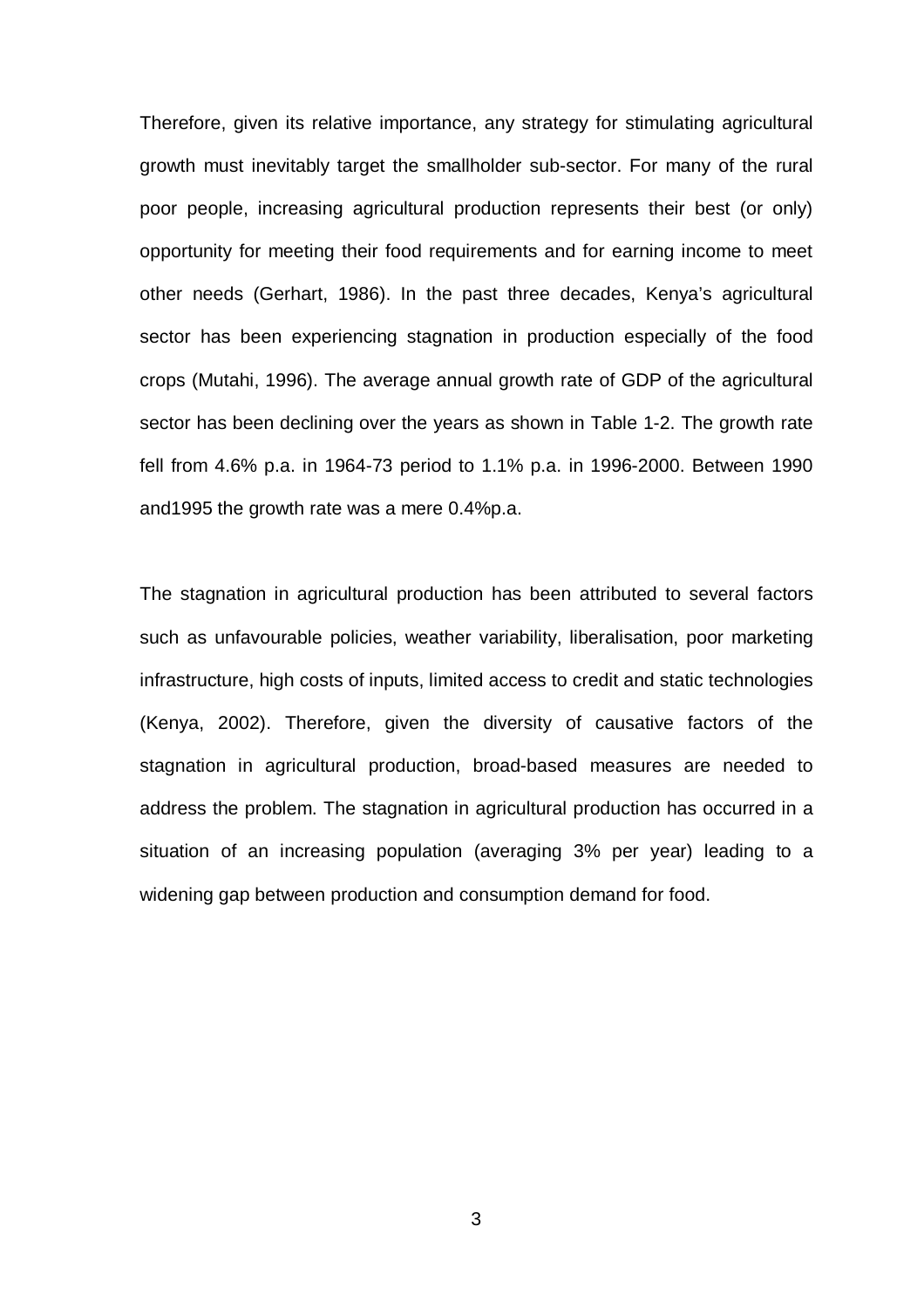| Sector        | 1964-73 | 1974-79 | 1980-89 | 1990-95 | 1996-2000 |
|---------------|---------|---------|---------|---------|-----------|
|               |         |         |         |         |           |
| Agriculture   | 4.6     | 3.9     | 3.3     | 0.4     | 1.1       |
| Manufacturing | 9.1     | 10.0    | 4.8     | 3.0     | 1.3       |
| Finance, Real | 9.8     | 12.4    | 6.7     | 6.6     | 3.6       |
| Estate        |         |         |         |         |           |
| Government    |         |         |         |         |           |
| Services      | 16.9    | 6.5     | 4.9     | 2.6     | 1.0       |
| Private       |         |         |         |         |           |
| Households    | 3.5     | 14.5    | 10.0    | 10.3    | 5.6       |
| Others        | ۰       | 8.8     | 7.7     | 3.6     | 2.3       |
| <b>GDP</b>    | 6.6     | 5.2     | 4.1     | 2.5     | 2.0       |
|               |         |         |         |         |           |

#### **Table 1-2: Average Annual Growth of Real GDP (%) by Sector**

**Source**: National Development Plan 2002-2008, CBS, Ministry of Economic

Planning and Development.

The major inputs in smallholder agriculture are land and labor (Kosura, 1983; Rahji, 1999). Use of manual labor is associated with low productivity and drudgery (Kosura, 1983; Panin and Ellis-Jones, 1995). Poor timeliness in carrying out operations, poor seedbed preparation, inability to break the hard pan, stress of temperature and sometimes poor nutrition are some of the reasons that explain low productivity of manual labor. One way of arresting stagnation in the agricultural production and raising incomes of a large section of the rural population is through use of technologies that raise labor productivity (Eicher and Baker, 1982; Kosura, 1983; Panin and Ellis-Jones, 1995).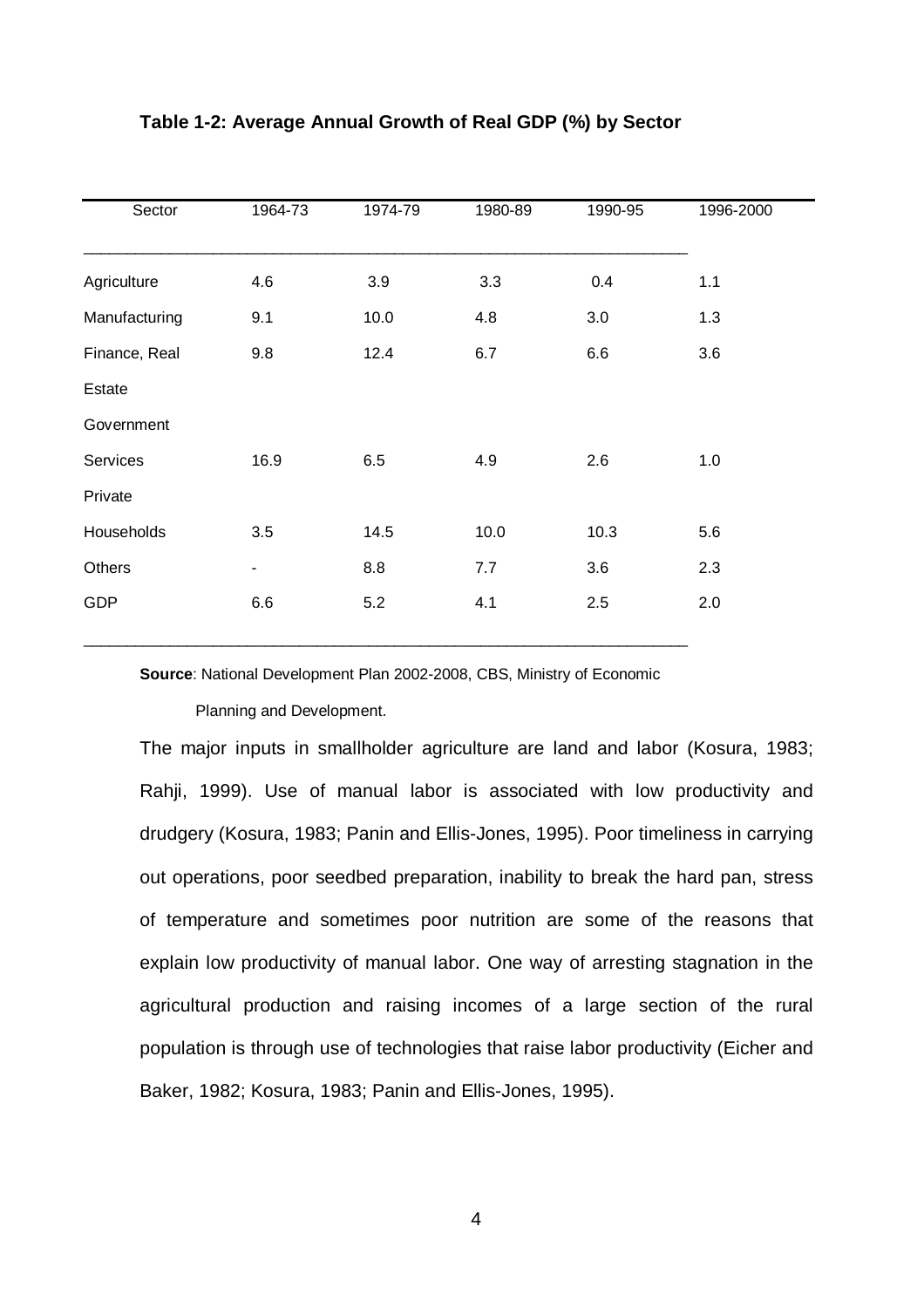In this light, mechanisation<sup>3</sup> has been identified as having a big potential to increase agricultural productivity (Sial, 1984). The main reason why mechanisation may achieve an increase in productivity is because farm labor, when used in combination with any form of mechanisation enables completion of a greater amount of work per unit time (Eicher and Baker, 1982).

#### **1.2 Small Farm Mechanisation in Kenya**

 $\overline{a}$ 

In the first two decades after independence, governments of Sub-Saharan African countries (Kenya included) tried to promote tractor mechanisation of smallholder farms through government managed tractor hire services and tractor credit schemes. The thrust of these initiatives was to enable small-scale farmers to access tractors either through hire or ownership. However, these efforts had limited success and were not sustainable (Oudman, 1993; Starkey, 1994). In some cases, those who accessed the credit to buy tractors ended up using the money for other reasons (Kosura, 1983). Further, the government managed tractor schemes were bureaucratic and were bogged down by tractor breakdowns that took too long to be repaired. In the small farms, use of tractors has proved not to be economically viable. Most small-scale farmers cannot afford the initial cost of purchase, maintenance and operation (fuel) cost due to financial constraints. Furthermore, the farm sizes are small, scattered and have irregular shapes which make tractor operations difficult and in turn increase the operation cost.

 $^3$  Eicher and Baker (1982), define mechanisation as any form of power used to assist or replace hand labor in agriculture; including donkey power, oxen power, tractors, combines and mechanical threshers.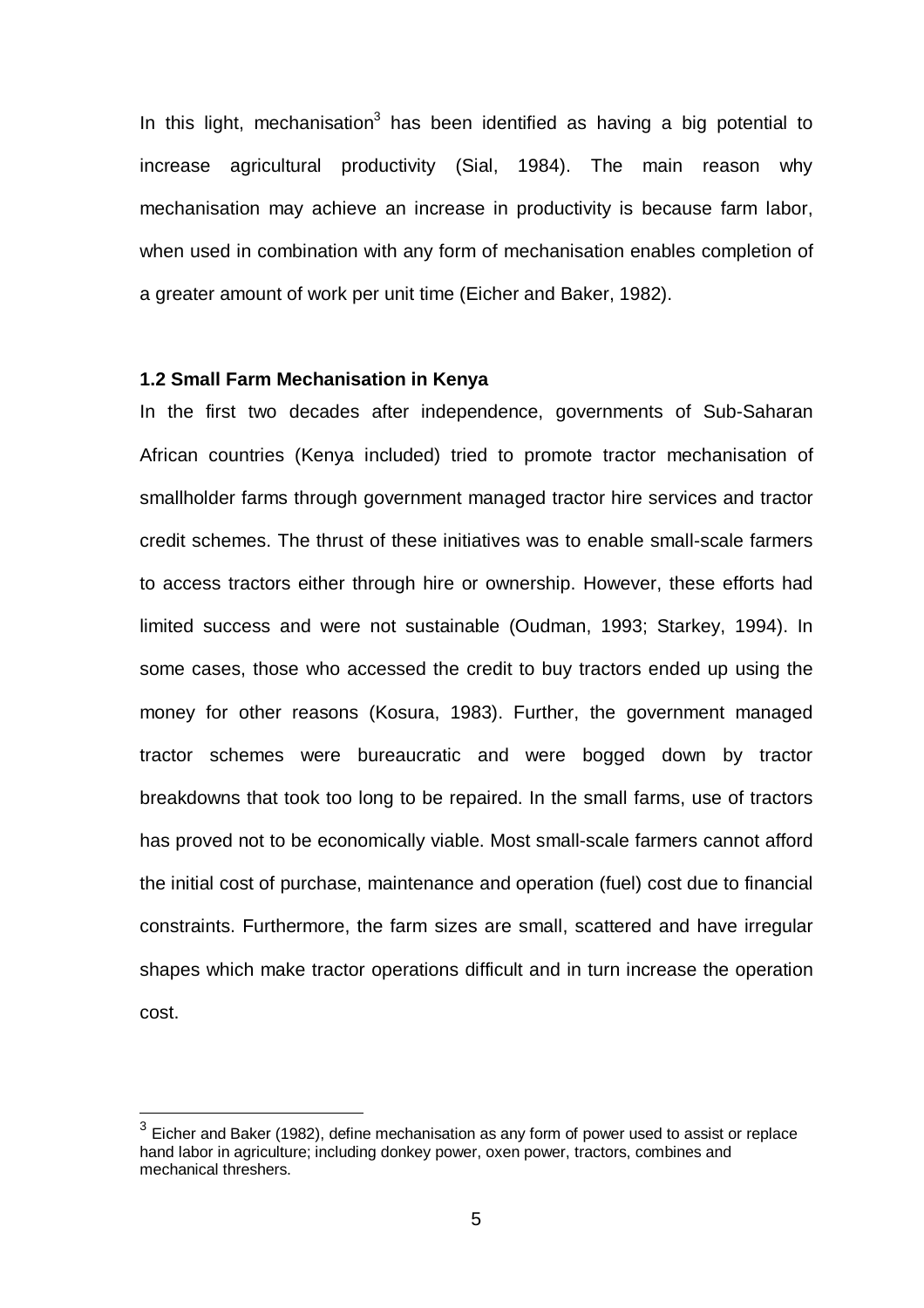Due to the limited success of the government sponsored tractor hire services and tractor credit schemes, the use of animal traction for small farm mechanisation has received more attention in the last two decades. The revived interest led to the formation of the Kenya Network for Draft Animal Technology (KENDAT) in the early 1990's to co-ordinate research efforts and information generation on the use of animal traction. At the regional level a similar body has been formed; Animal Traction Network for Eastern and Southern Africa (ATNESA). There has been an increase in efforts to promote the use of animal traction by various stakeholders. The Kenyan government's concern for more research on the use of animal traction was registered over one decade ago (Kenya, 1986).

Research has linked the benefits of using animal traction to several factors. First, use of animal traction enhances timeliness of farm operations and increases the cultivated area compared to manual labor. Secondly the animal traction package comes with the possibility of income generation through off-farm transportation and hiring. Thirdly, use of animal traction has the potential to increase yields through improved seedbed preparation and deeper plowing. Fourthly, ownership of draft animals leads to soil fertility improvements through application of manure from animals and reduced drudgery. Lastly use of animal traction has the potential to bring about labor savings for agricultural operations for which it is applied.

In Kenya, the relevance of animal traction is expected to increase in the future for various reasons. First, the traditional land inheritance patterns combined with a high population growth rate will keep farm sizes relatively small compared to the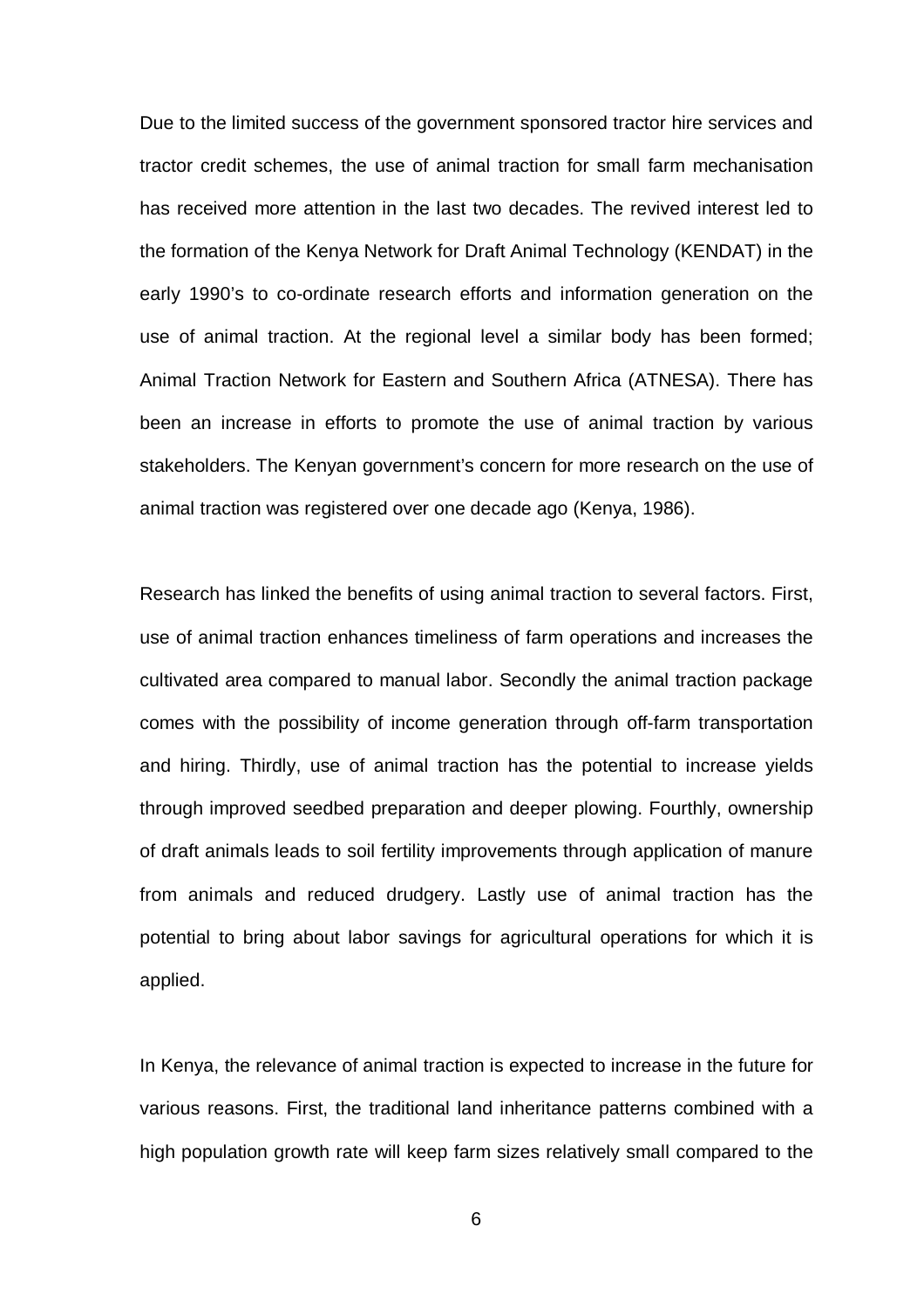area considered viable for tractors. Although it anticipated that possibility of land consolidation exists with economic development as people move to urban areas, animal traction will remain viable the foreseeable future in most of the developing countries. Secondly, the foreign exchange required for the importation of tractors is likely to remain a constraint. Thirdly, tractor hire schemes and tractor credit schemes so far have not been successful for small farm mechanisation. Finally, the government has shown growing interest in the promotion of animal traction to increase food production.

Inspite of the perceived relevance and growing interest on animal traction some of its farm level application aspects have not received sufficient research attention. Kang'ara (1996), drawing from his experience with the Dryland Agricultural Research and Extension Project (DAREP) in Embu (Kenya), noted that not enough time and resources have been spent on investigating the challenges that are encountered by farmers when using animal traction. Since its introduction by colonialists (some communities in Sub-Saharan Africa used animals for transport) in the 1920's animal traction has largely been viewed as a male technology (Eicher and Baker, 1982; Ellis-Jones Panin, 1995; Sylwander, 1994). Animals are owned and controlled by men, women cannot make independent decisions on the use of draft animals despite being actively involved in farming (Okalebo, 1996). Further, use of animal traction requires access to resources such land, cash, credit and implements of which women have less access compared to men. Slywander (1994) noted that in an ideal situation it would not be necessary to specifically address gender aspects of animal traction. But unfortunately, gender aspect of animal traction has become a problem that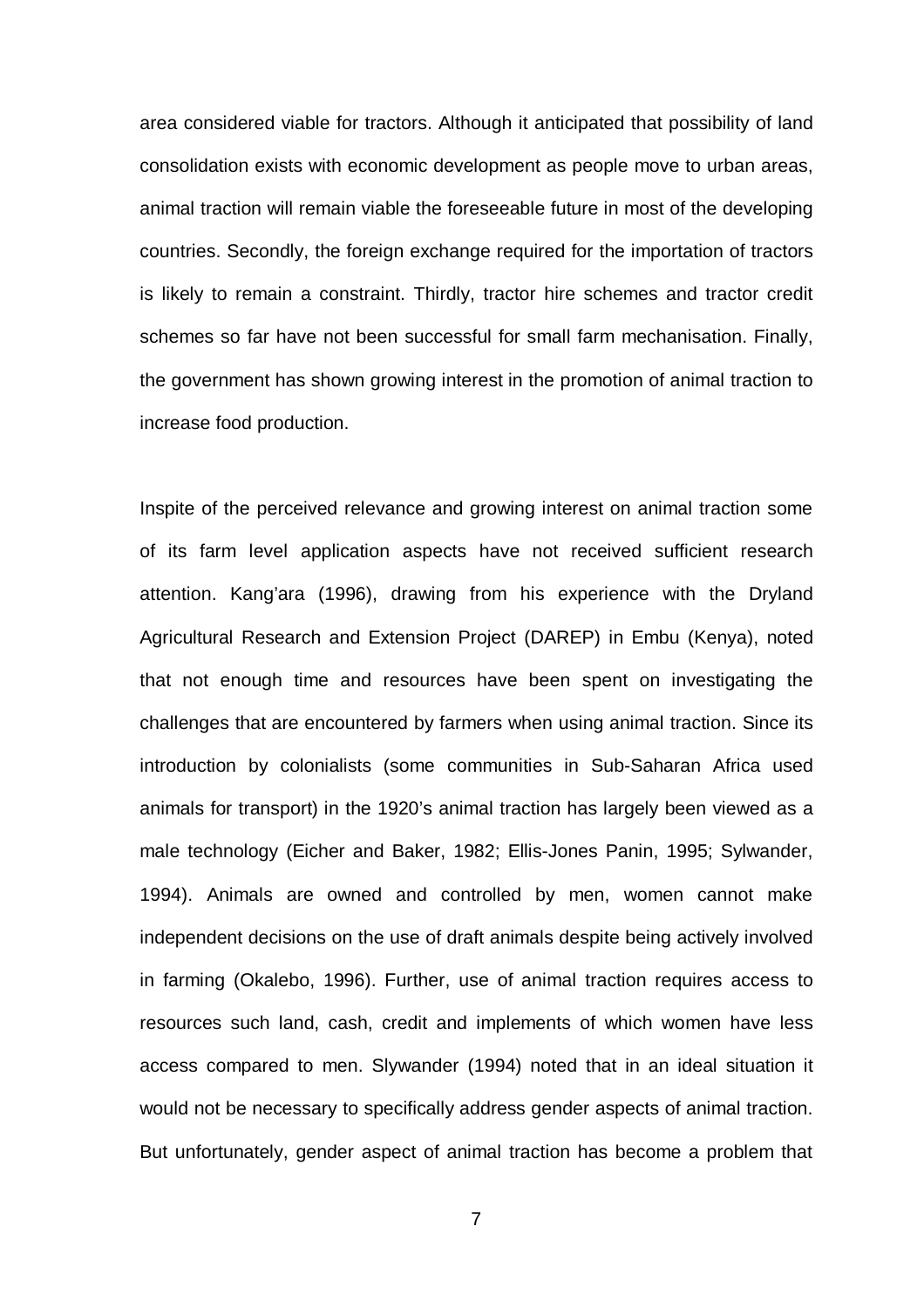needs special attention. Women play an important role in agricultural production apart from being actively involved in carrying out household chores (Lynn *et al*, 1995). Women in eastern and southern Africa constitute 60-70% of farmers and produce about 80% of the food as noted by Rwelamira and Sylwander (1999). However, inspite of their significant contribution to the welfare of rural households, women are largely neglected by researchers (Lynn *et al* 1995; Rwelamira and Sylwander, 1999).

Further, some researchers have expressed doubts whether animal traction increases farm profitability. Mettrick (1978) in a study done in Gambia found that 'traction' farmers increased acreage but there was no change in yields. Barret *et al* (1982), in study done in Upper Volta, found that use of animal traction only led to modest effects in acreage and yields but labor inputs per acre were reduced by as much as 20 to 25 percent. Kosura (1983) in a study done in Western Kenya found the use of owned oxen for land preparation most profitable for maize production among the three options available to the farmers. The other options were hired tractors and hired oxen.

#### **1.3 Problem Statement**

Low productivity in smallholder agriculture has translated into the problem of food insecurity and low incomes in Kenya. In fact, the per capita food production has been declining over the past three decades (World Bank, 1990). There is need for concerted efforts to address these problems. Such efforts should be directed towards increasing agricultural productivity as well as increasing off-farm income earning opportunities in the rural areas.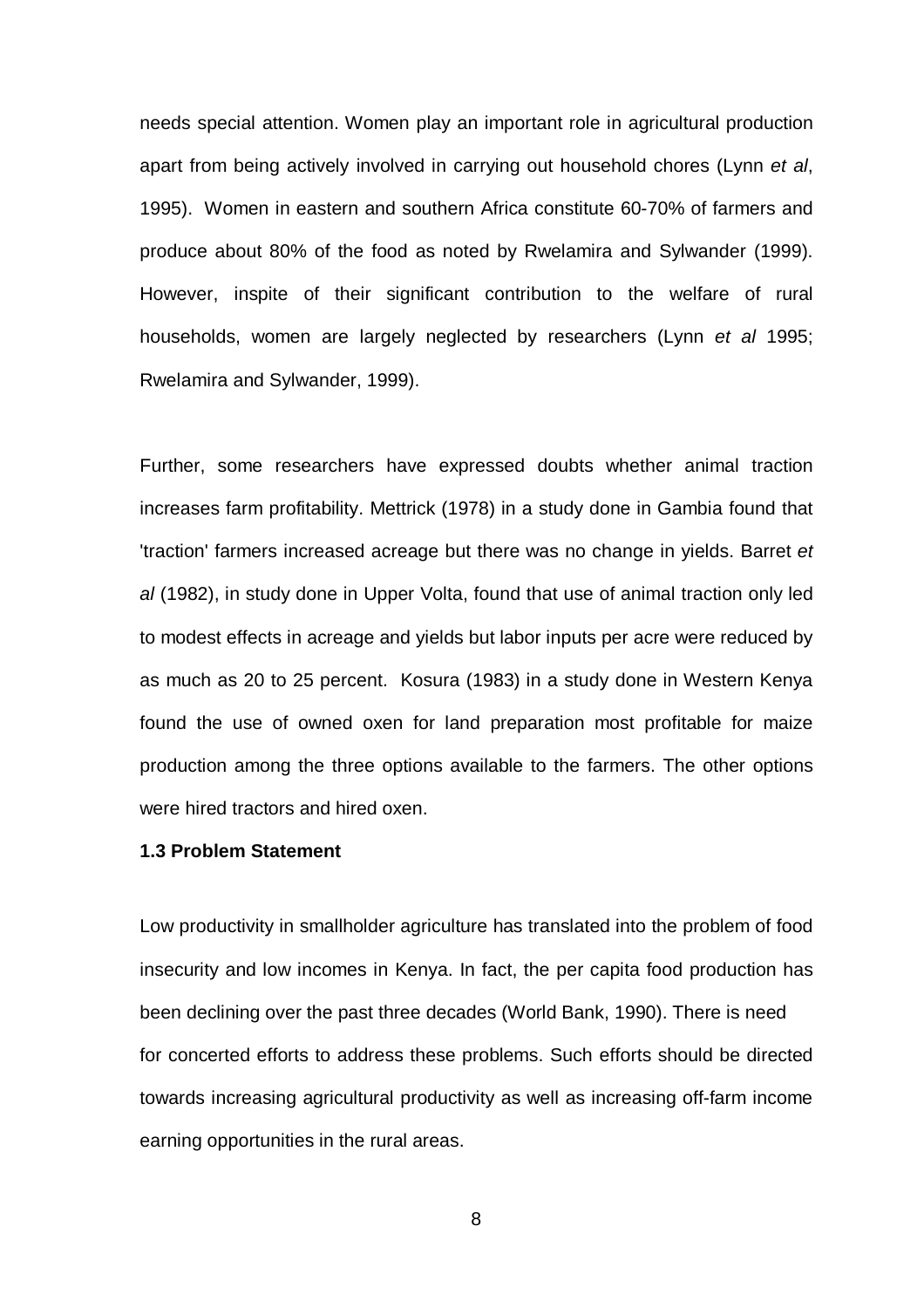The use of animal traction has been advocated as one of the possible ways of increasing farm productivity. Enhanced timeliness of carrying out agricultural operations, improved seedbed preparation, deeper plowing and soil fertility improvement through application of manure from the animals all contribute towards increasing productivity. According to researchers and other stakeholders use of animal traction is seen as appropriate, viable and affordable for the smallscale farmers.

The technical aspects of animal traction are well documented (Sylwander, 1994). In Kenya several appropriate animal drawn implements and accessories have been developed. For instance, Bukura Mark II plow, cultivators, a variety of animal drawn carts and harnesses have been developed and released to farmers. However, the user aspects of animal traction have received less attention (Kabutha and Kooijman, 1996; Marshall and Sizya, 1994; Sylwander, 1994). As noted by Starkey (1994) the overall low level of use of animal traction in sub-Saharan Africa raises doubts about its profitability and sustainability. In Kenya for example, 80 years after introduction of animal traction only 12% of small-scale farmers are using it (Mutahi, 1993). Furthermore, the assumption that all members of a household will benefit from the use of animal traction is not always correct (Marshall and Sizya, 1994).

In many areas where animal traction is used, it is predominantly applied for tillage with little or no application in subsequent operations. When it is applied for primary tillage, animal traction has the potential of bringing more land under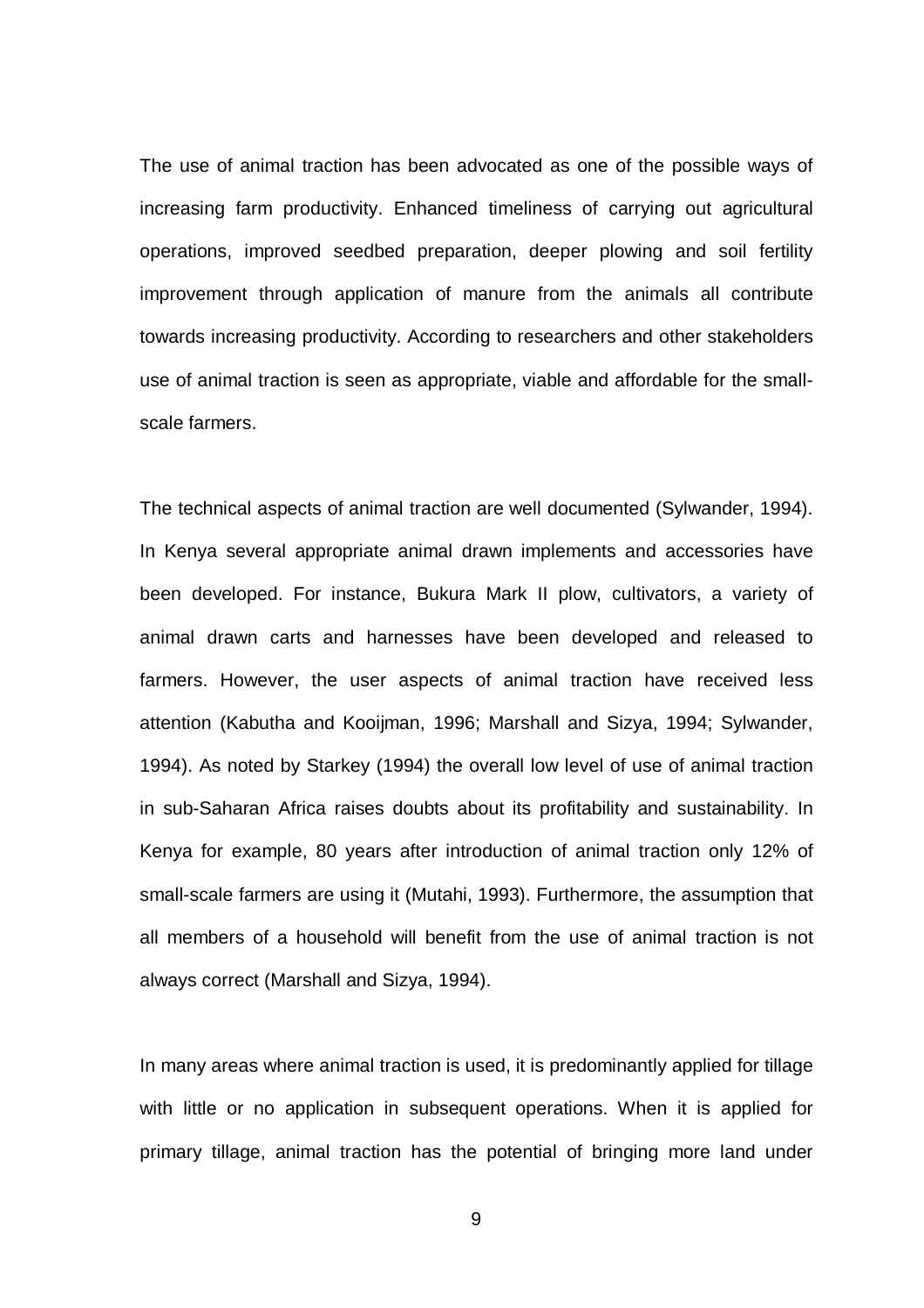cultivation compared to the use of the hand tools (Okalebo, 1996). Kosura (1983) in a study done in Western Kenya found that those farmers who on average cultivated 1 acre of maize used oxen for land preparation while those who cultivated less than an acre (0.54 acres on average) of maize used the hoe. Increased acreage implies that more labor would be needed in subsequent operations such as planting, weeding and harvesting. As noted by Stevens (1994), animal traction is rarely applied for weeding in Africa, even where plowing has been practised for generations. Lack of well-adapted equipment has been cited as one of the main reason for low application of animal traction for weeding operation (Eicher and Baker, 1982; Mwanda, 2000). Lack of readily available weeding implements has been cited as another reason for the low use of animal traction for weeding (Mwanda, 2000; Shimba, 2000). The third frequently cited reason for low use of draft animals for weeding is inadequate training of both the draft animals as well as the users (Mbalule, 2000; Shimba 2000). The commonly used implement is the single mouldboard plow with relatively few numbers of harrows, cultivators and ridgers (Dibbits, 1993). Most farmers weed by hand, using a variety of well-developed traditional hoes. If applied for weeding animal traction can significantly reduce the labor inputs required. Kwiligwa *et al* (1994), in a study done in Tanzania reported that the labor input in weeding operation reduced by about 80% when animal traction was applied.

The increase in acreage as a result of using animal traction for land preparation implies an increase in labor requirements that can be met either from household's stock of labor or through hiring. Therefore, when introduced into a household, animal traction can affect the labor allocation patterns of the whole household as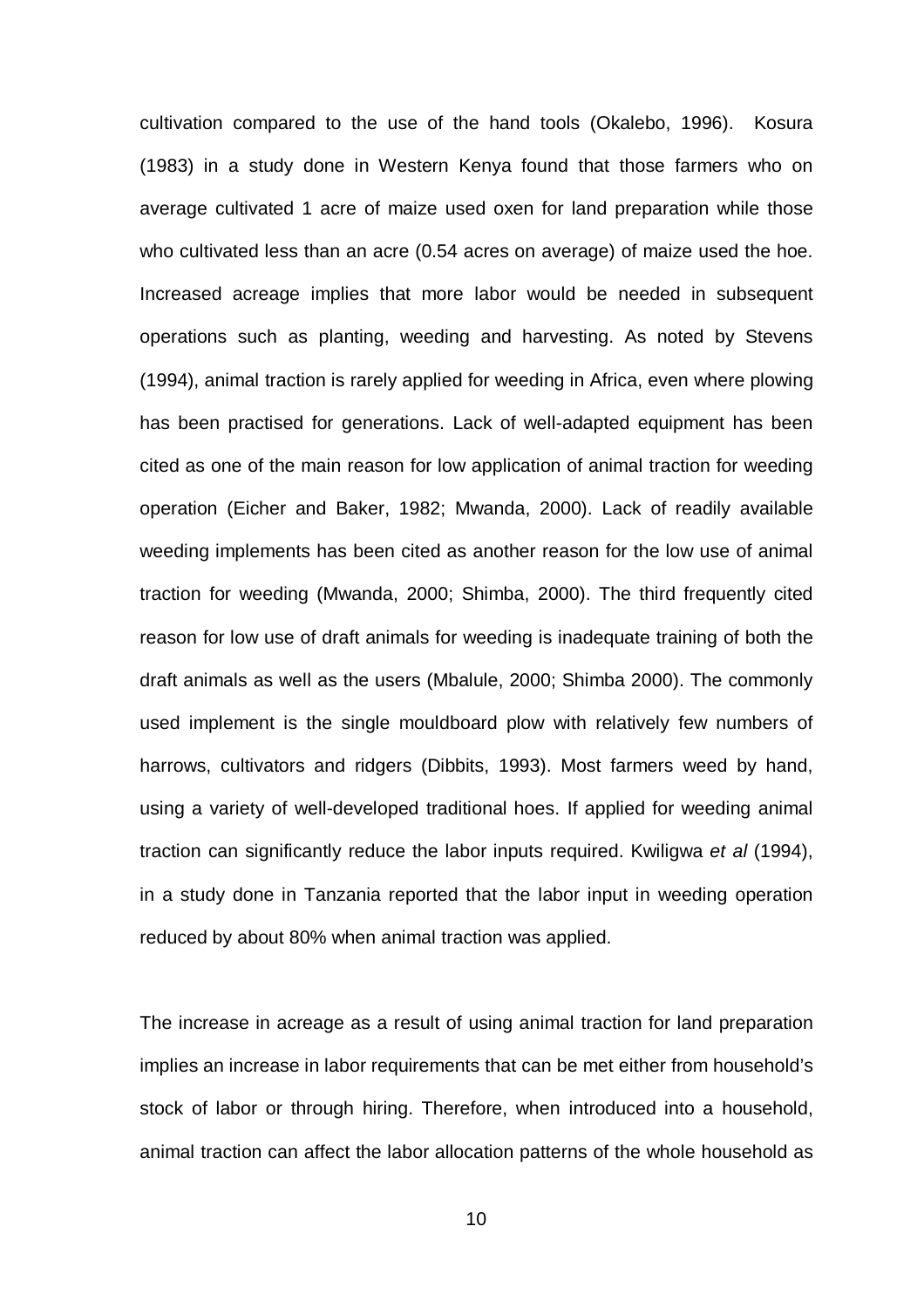noted by Marshall and Sizya (1994) and Sosovole (1994). Furthermore, with the existing patterns of labor allocation by gender, the increase in labor demands may imply shifts in workloads between gender categories and also between agricultural operations. Women who disproportionately do more work in weeding and harvesting may have a higher workload. In this respect the effect of using animal traction on inter-gender labor allocation within a household need to be investigated.

Weeding is recognised as a critical factor in determining crop yields. From an agronomic point of view weeds compete for soil nutrients and moisture with the crops hence hinder crop growth. Mwanda (2002) estimated that uncontrolled weed growth could reduce crop yields by up to 60%. Even inadequate weeding can considerably reduce yields. As noted earlier use of animal traction results in larger acreage being cultivated hence more weeding is required. Weeding operation is cost intensive especially in terms of labor requirements. In many cases, farm labor available for weeding determines the final area that can be harvested. Mwanda (2000) estimated that in some areas of Machakos district in Kenya weeding labor input takes up as much as 50% of the total labor inputs into crop production. This raises the question of whether or not it is profitable to use animal traction in crop production. Given the extra acreage that come with using animal traction and additional weeding that must be carried out and the likely yield losses, is the use of animal traction increase efficiency at the farm level? This study attempts to answer this question.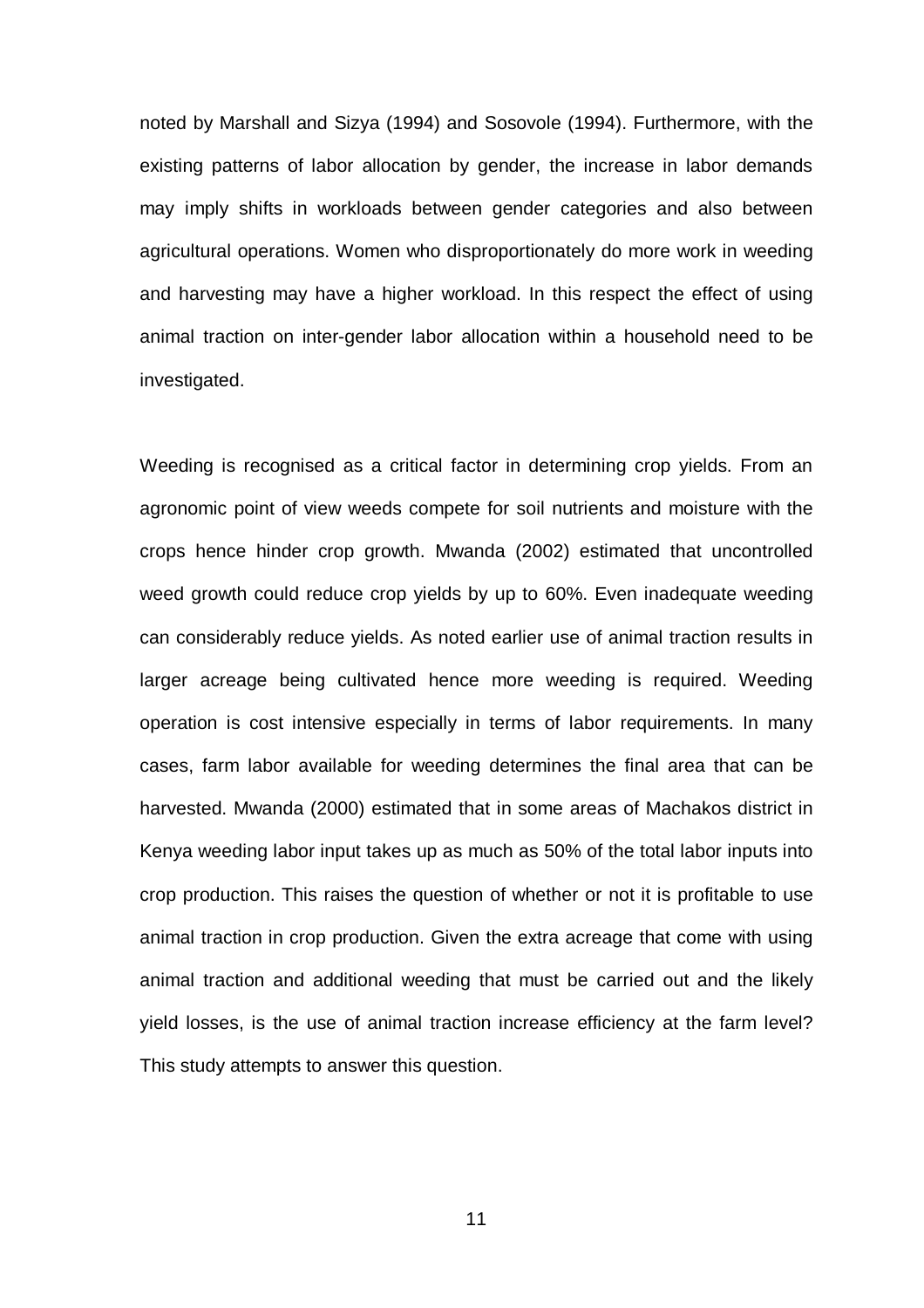## **1.4 Objectives of the Study**

The overall objective of this study was to assess and compare farm efficiency and inter-gender labor allocation patterns of small-scale farmers using animal traction to carry out farm operations with those using hand tools in Kirinyaga District, Kenya.

The specific objectives were to:

- 1. Determine whether use of animal traction increases farm efficiency.
- 2. Analyse the effect of using animal traction on inter-gender household labor allocation.

## **1.5 Hypothesis Tested**

The following hypotheses were tested in the study:

- 1. There was no significant difference in farm efficiency between farmers who use animal traction and those who use hand tools.
- 2. The use of animal traction did not significantly increase the farm labor-time of women.

#### **1.6 Justification of the Study**

With the prevailing traditional patterns of land inheritance and increased population pressure, the smallholder farms will be the future model farms for the Kenyan agriculture (Mutahi, 1996). In order to ensure that food requirements of an increasing population is met, technologies that raise agricultural productivity must be employed more intensively. Attempts at increasing productivity in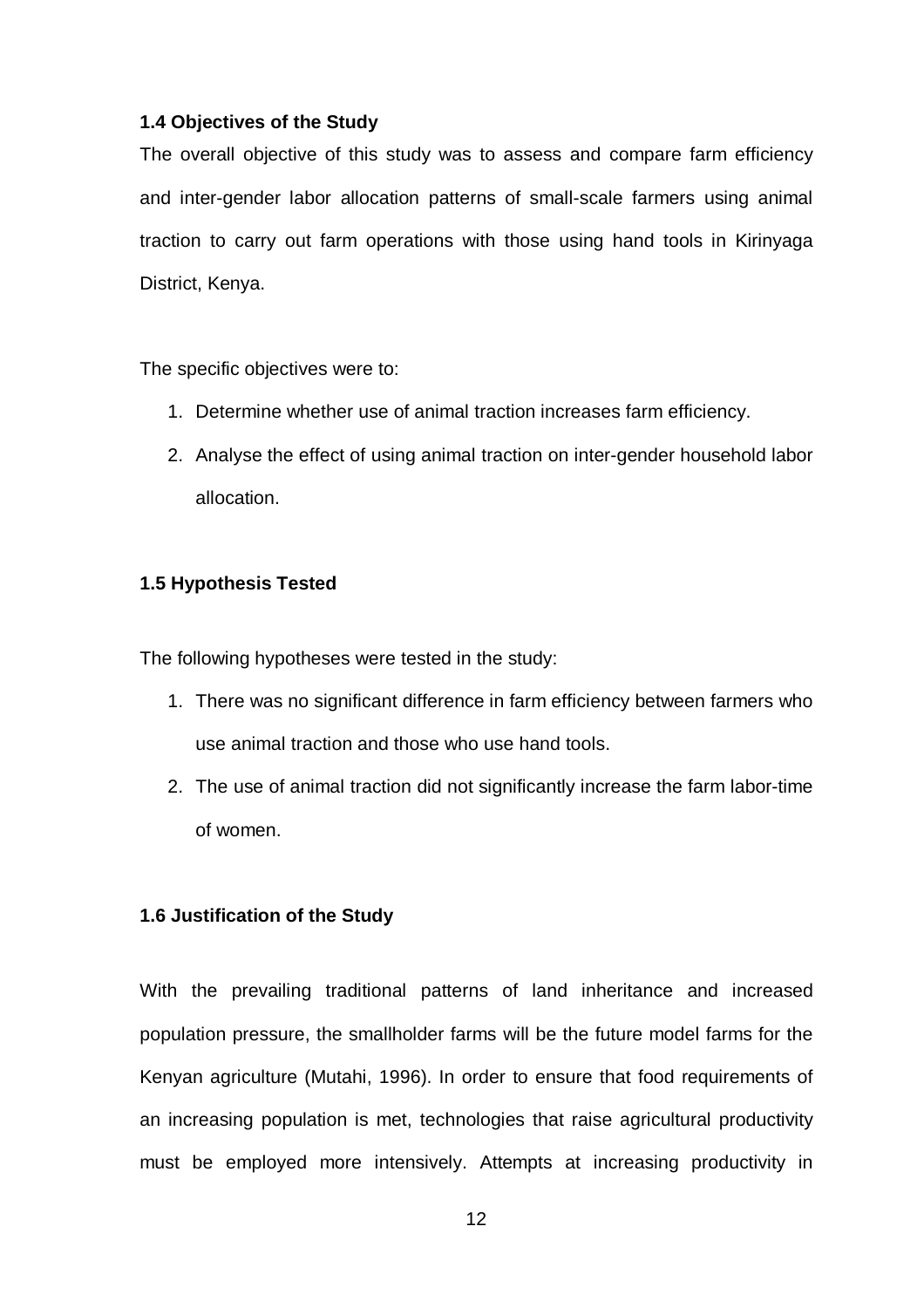agriculture have focussed on interventions involving use of improved seeds, improved crop husbandry and application of agrochemicals. In addition to these, there is need to apply appropriate source(s) of farm power to boost productivity in agriculture. The use of animal traction appears to be a viable mechanization strategy for smallholder farms (Simalenga, 1993).

The current study will shed light on whether or not use of animal traction significantly increases farm efficiency or not. Further, the study will also provide gender-disaggregated information on how the use of animal traction affects workload distribution among gender groups in the household. The results of this study will be useful for all the stakeholders involved in strategizing for the smallholder mechanisation. The information provided by the result will be useful in putting in place strategies of the best way of mechanising small farms putting into consideration the various gender groups involved.

#### **1.7 The study area**

Kirinyaga District was selected as the study area. Kirinyaga district is the smallest of the six districts of the central province. It has an area of 1,437 square kilometres, forming 11% of central province and 0.3% of Kenya's total area. It has four administrative divisions, that is, Ndia, Gichugu, Mwea and the Municipality (Kerugoya-Kutus). To the North of the district, Mt Kenya occupies about 21% of the district's total area. The general landscape of the district rises from an elevation of 1480 ASL in the south to over 6,800m ASL at the mountain peak. The effect of the latitude is to increase precipitation and decrease temperatures as one proceeds from lower to higher altitudes. In general, the whole landscape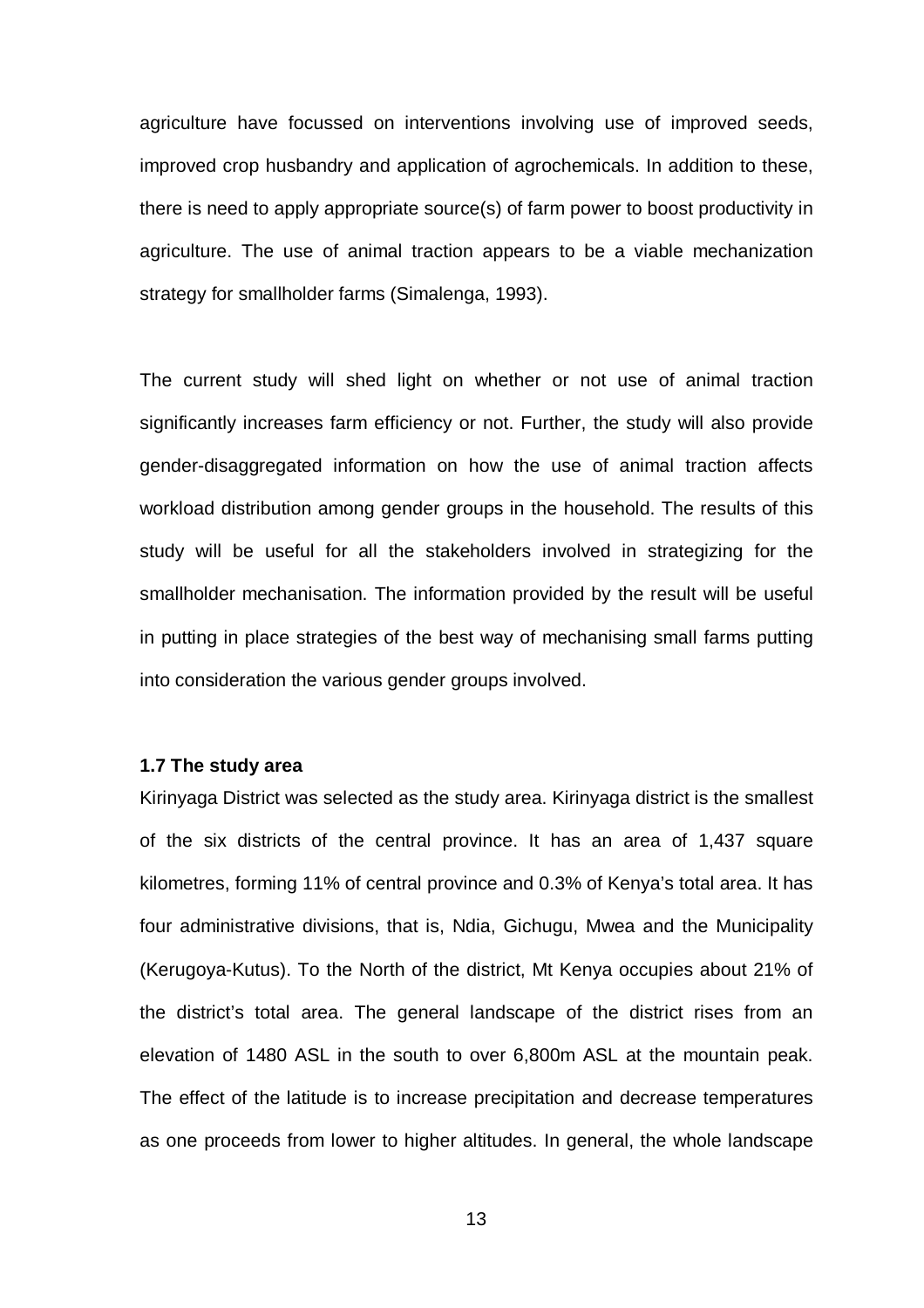can be divided into three distinct relief features: The low area, rising from 1,480 m to about 2,000m. This comprises the udulating land of the Mwea Division in the south. The midland area, rising from 2,000m to about 4,800m which forms the midland part of Gichugu and Ndia Divisions and the highland, rising from 4,800m to over 6,800m. This area lies in upper Gichugu and Ndia Division, including the Mt. Kenya forest region. Kirinyaga has a tropical type of climate with an equatorial pattern of rainfall. The district has two seasons of rainfall i.e. long rains (March to May) and the short rains (October to December). Usually planting of food crops is done during these two rainfall seasons because there is adequate rainfall that makes the district self reliant in production of various types of food crops.

From literature the area has a relatively high intensity of use of animal traction especially for tillage operations. However, the use of animal traction in Kirinyaga district closely follows a regional pattern. Most of farmers that were found using animal traction to carry out farm operations were concentrated in the lower parts of the district. The traditional zebu cattle (particularly the oxen) were applied for animal traction. A pair or in some few cases two pairs of oxen were used to pull a mouldboard plough. There are many farmers in Kirinyaga district who do not use animal traction to carry out agricultural operations. Some use tractors while majority use hand tools.

The farmers in the upper regions of the district put their large portions of their farms under cash crops such as coffee and tea. They also keep dairy animals for milk production. Farmers in the lower region do not produce tea or coffee due to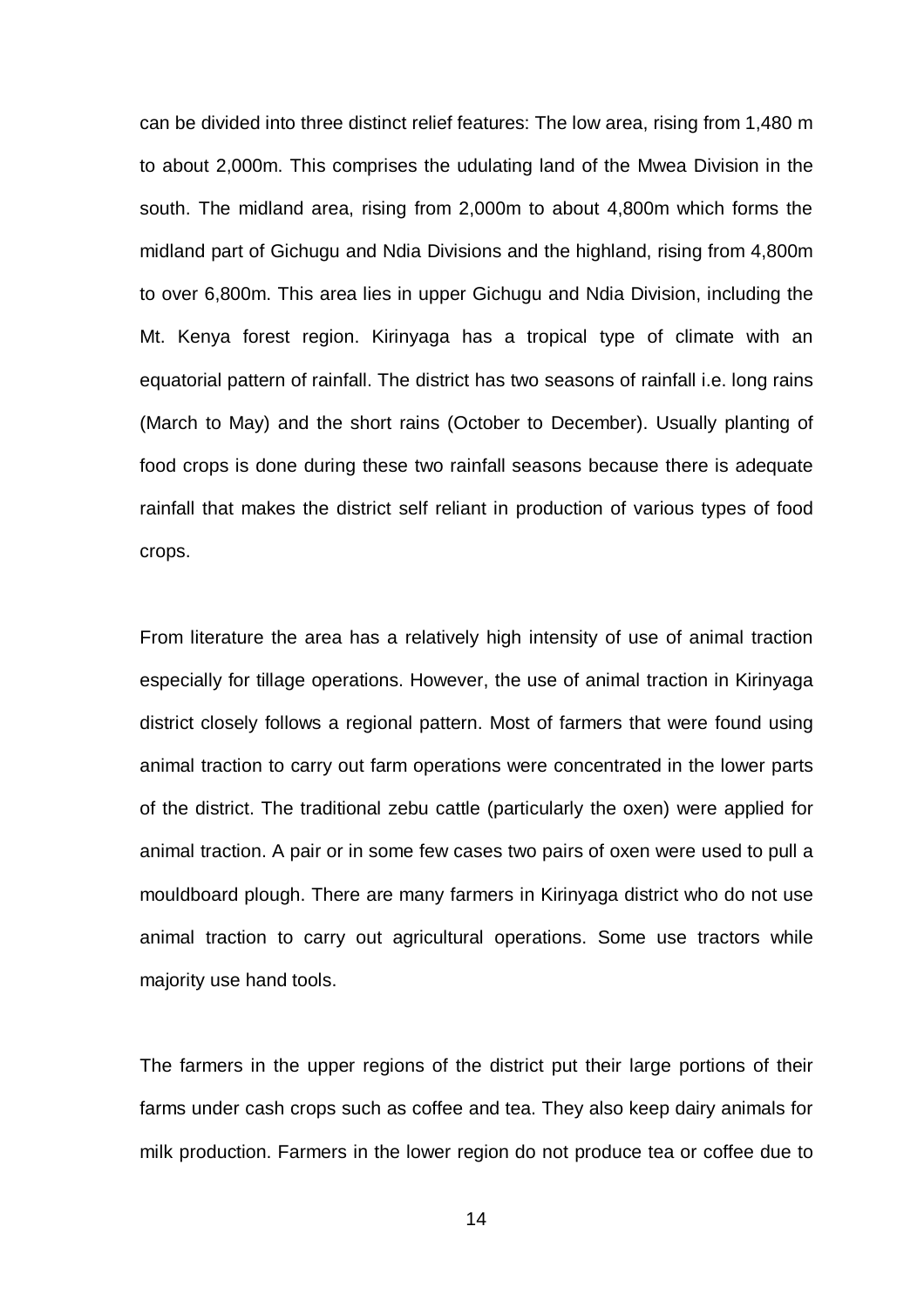unfavourable climate. They keep herds of zebu cattle and produce maize and rice as major crops. Maize-bean intercrop is common.

#### **1.8 Organisation of the Thesis**

This thesis is divided into five chapters. Chapter I presents an introduction to the study, statement of the research problem, research objectives and the hypothesis tested. In Chapter II, a review of literature relevant to this study is undertaken. Chapter III presents the methodology that was employed to accomplish the set of research objectives. It includes an explanation of data requirements for the study and data collection and analysis procedures. Chapter IV is a presentation of the results of both descriptive and econometric analysis and their discussion. Chapter V contains the summary, conclusions and the recommendations of the study.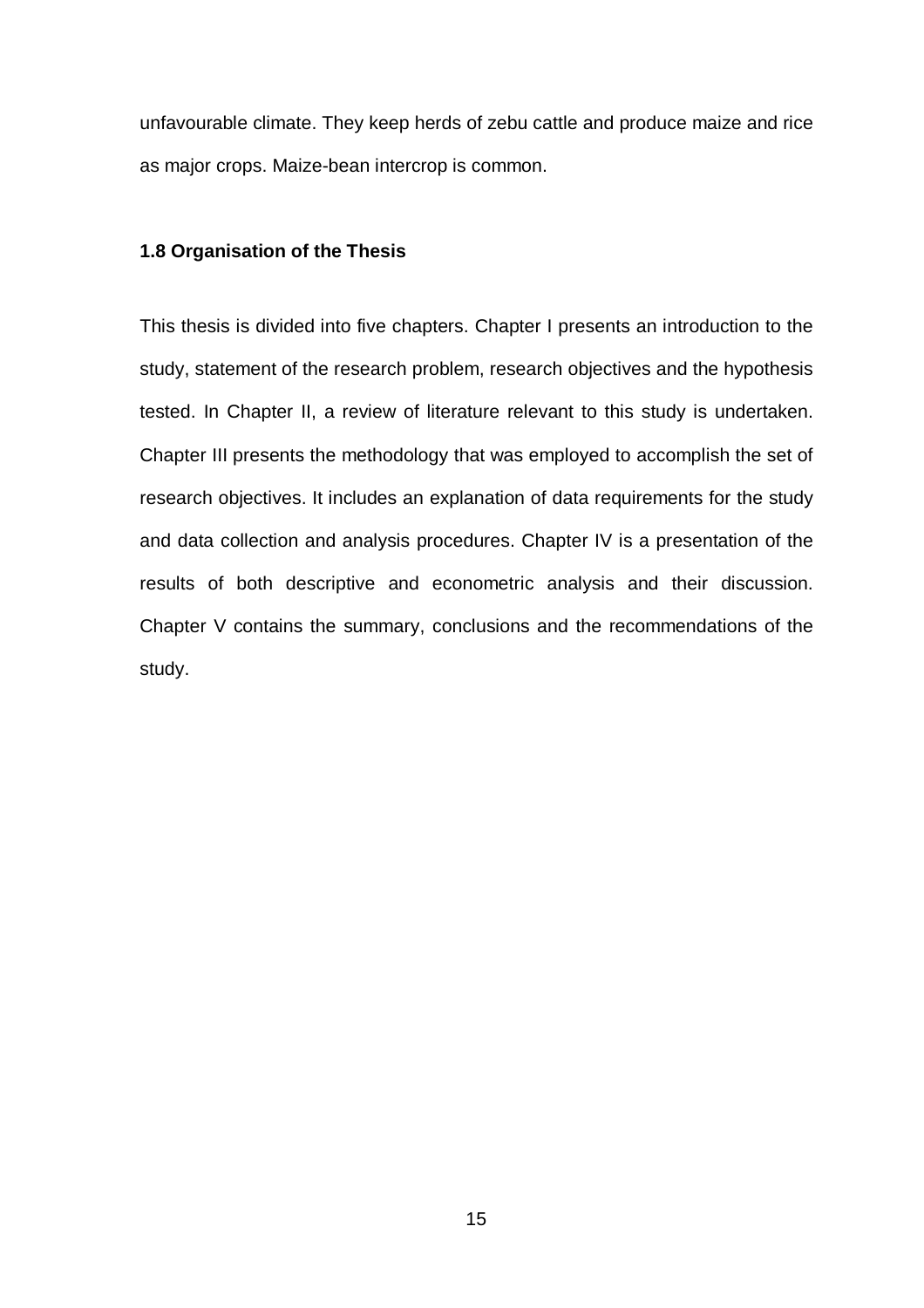# **CHAPTER II**

#### **2.0 LITERATURE REVIEW**

#### **2.1 The use of animal traction: A world-view**

Use of draft animals is an old practice that has persisted to the present times. Remains of animal harnesses and chariots in ceremonial graves, tomb paintings, temple decorations, statuettes, coins and seals attest to this fact. Archaeological records indicate that land sledges drawn by oxen were used in Mesopotamia before 3500BC (Encyclopaedia Britannica, 1982). Before the Romans developed the waterwheel, man's only supplement to, or replacements for, his own muscle power were animals he trained to work for him. It is estimated that 52% of the cultivated area in developing countries, excluding China, is farmed exclusively with draft animals (FAO, . Although they have virtually disappeared from the western world, the numbers of draft animals in the rest of the world are declining only slowly and will long retain the place they have held in agriculture for the last 5000 years.

In Asia, draft animals have been used for thousands of years. To this day, animal traction technology remains a widely used, highly persistent and economically essential component of many Asian smallholder-farming systems (Starkey, 1994). Cattle are the main work animals, and they are generally worked in pairs with withers yokes. In Asia it is rare for more than one person to work with a pair of animals. Draft animals are used for plowing and levelling swamps and upland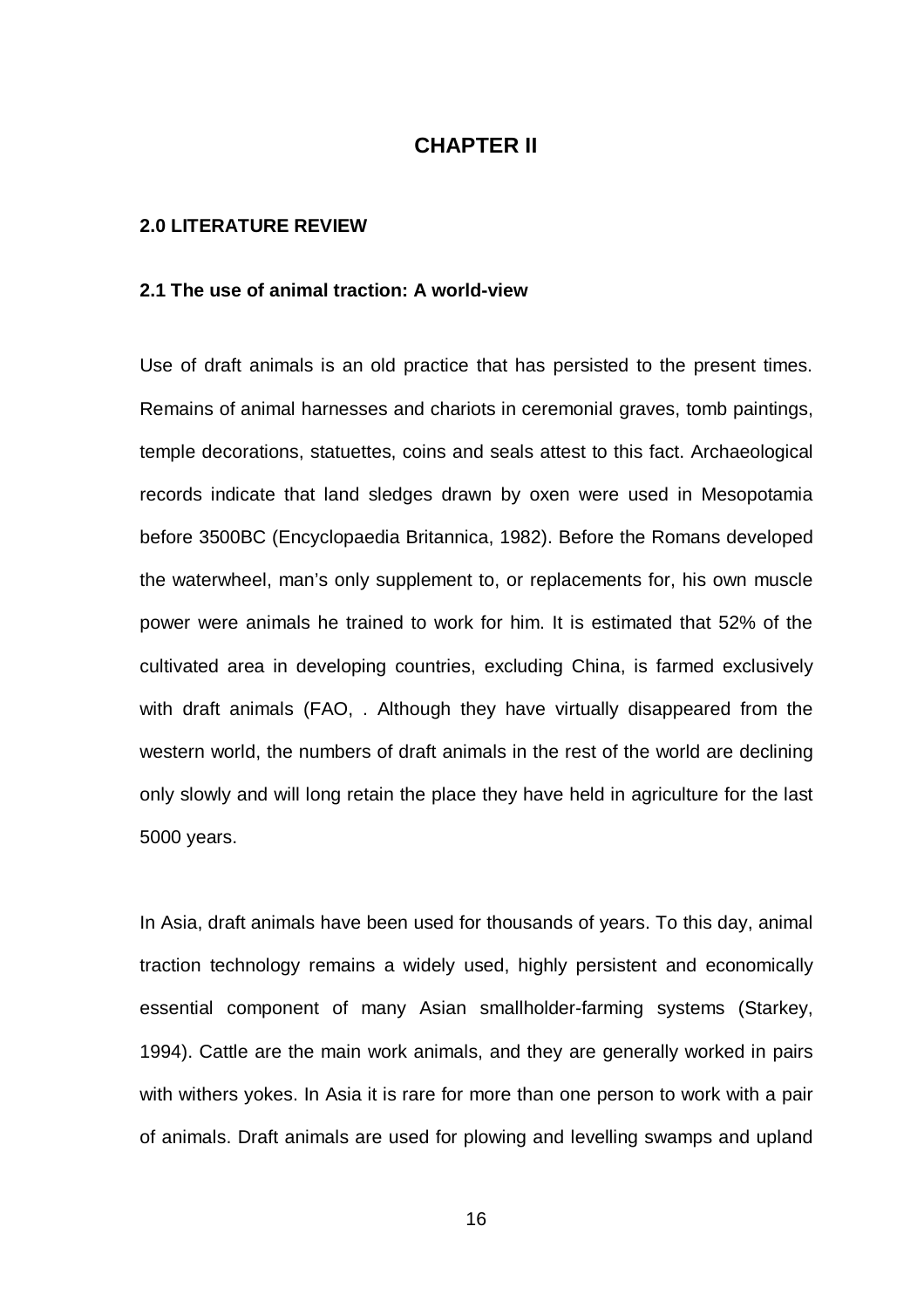soils. Most of the implements are pulled by long wooden beams. The implements are made in villages largely from wood but with steel shares.

In the south Americas animal traction was introduced by early colonialists hundreds of years ago. In the tropical zone, cattle are the main draft animals. They are usually worked in pairs, using horn/head yokes. The traditional longbeamed, wooden plows are widely used. Small-scale farmers in Mexico, Chile and Argentina employ horses, donkeys and mules for cultivation. In the USA, tractors have gradually replaced draft animals. However, several thousand Amish farmers profitably make use of horses for most farm operations.

Europe has had centuries of tradition of using draft animals. Oxen were the original work animals, and these were worked with withers yokes in northern Europe and head/horn yokes in southern and Western Europe. During the last century, tractors have virtually replaced horses and oxen in performing agricultural operations in European countries.

In North Africa animal traction has been used since the time of the Egyptian pharaohs. Along the North Africa coast, cows, donkeys, mules, horses and camels are widely used for cultivation, pack transport and pulling carts. Ethiopia has had generations of experience of use of draft animals. Work oxen and pack donkeys have been part of Ethiopian farming for centuries. Farmers cultivate with pairs of oxen, using a withers yoke and a long-beamed *maresha* plow.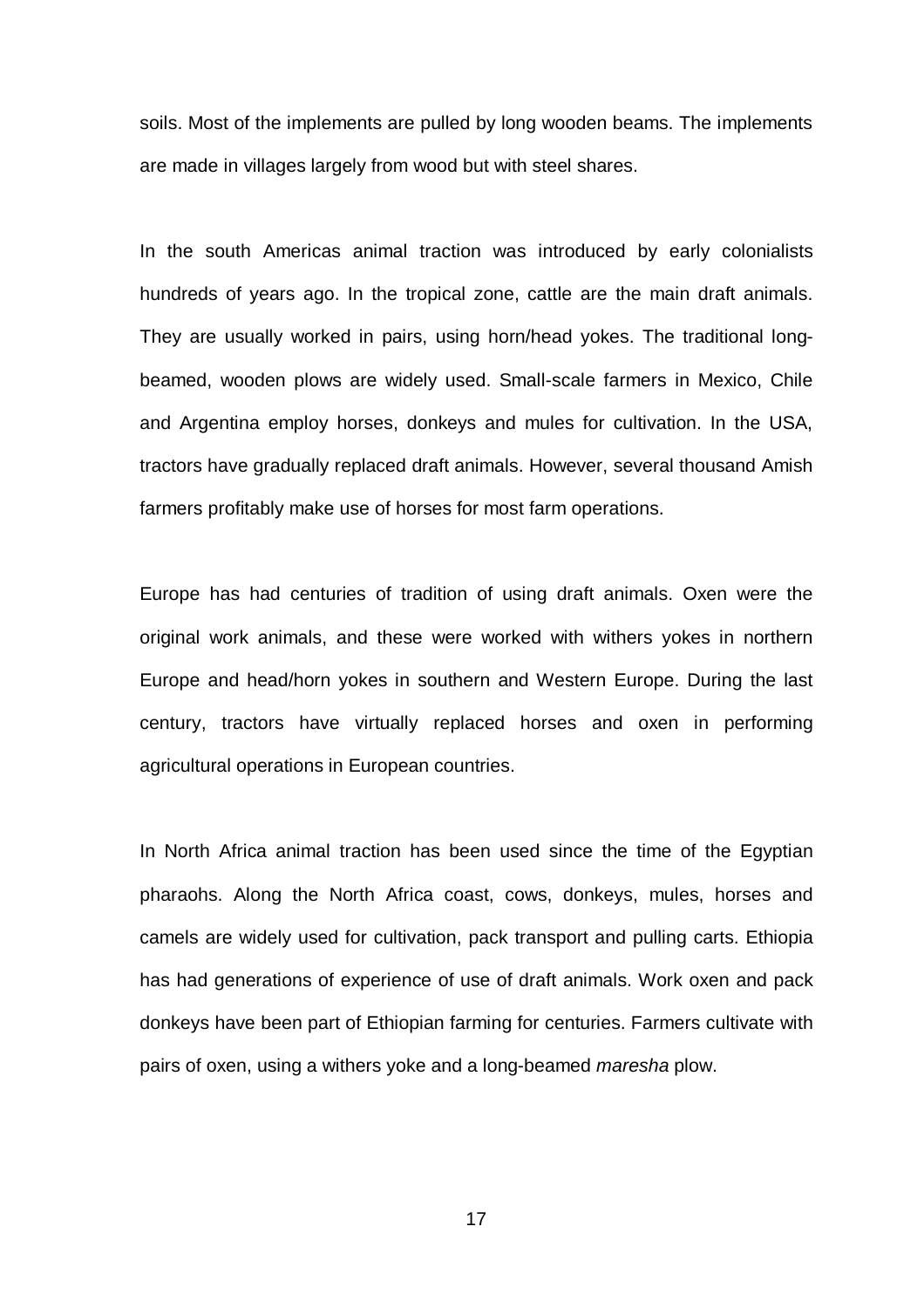Compared to the other parts of the world, sub-Saharan Africa (excluding Ethiopia) has had a shorter history of using draft animals (Starkey, 1994). In much of Africa, crop farming and cattle herding tended to be separate activities carried out by different tribal groups. However, there has been a longer history of the use of cattle and donkey as pack animals among certain pastoralists in Western and Eastern Africa. The colonial settlers introduced the use of draft animals to small-scale farmers of sub-Saharan Africa around the 1920's (Dibbits, 1993; Eicher and Baker, 1982; Starkey, 1994; Sylwander, 1994). The use of draft animals for carrying out farm operations has been spreading rapidly in some areas and slowly in others in Africa (Starkey, 1994). The extent to which animal traction is used in Kenya is relatively low. Mutahi (1993) estimated that only about 12% of small-scale farmers were using it compared to 3% who were using tractors while over 80% were using hand tools. Since its introduction by European settler farmers and missionaries about 80 years ago, little attention was given to introducing it to small-scale farmers (Dibbits, 1993). In the early decades after independence, little support and promotion was given to animal traction by the government. On the contrary the government tried to promote tractor mechanisation through tractor hire schemes and tractor credit schemes. In fact this favouring of motorised mechanisation could have lead to degrading of animal traction to a "backward technology" (Oudman, 1993). Further, the acquisition and maintenance of the animal traction package may require credit, veterinary and extension services and after sale services of the implements which may not be readily available to the farmers. In general farmers who adopt the use of animal traction become more dependent on the outside world. Other constraints to the use of animal traction were lack of know-how of the farmers,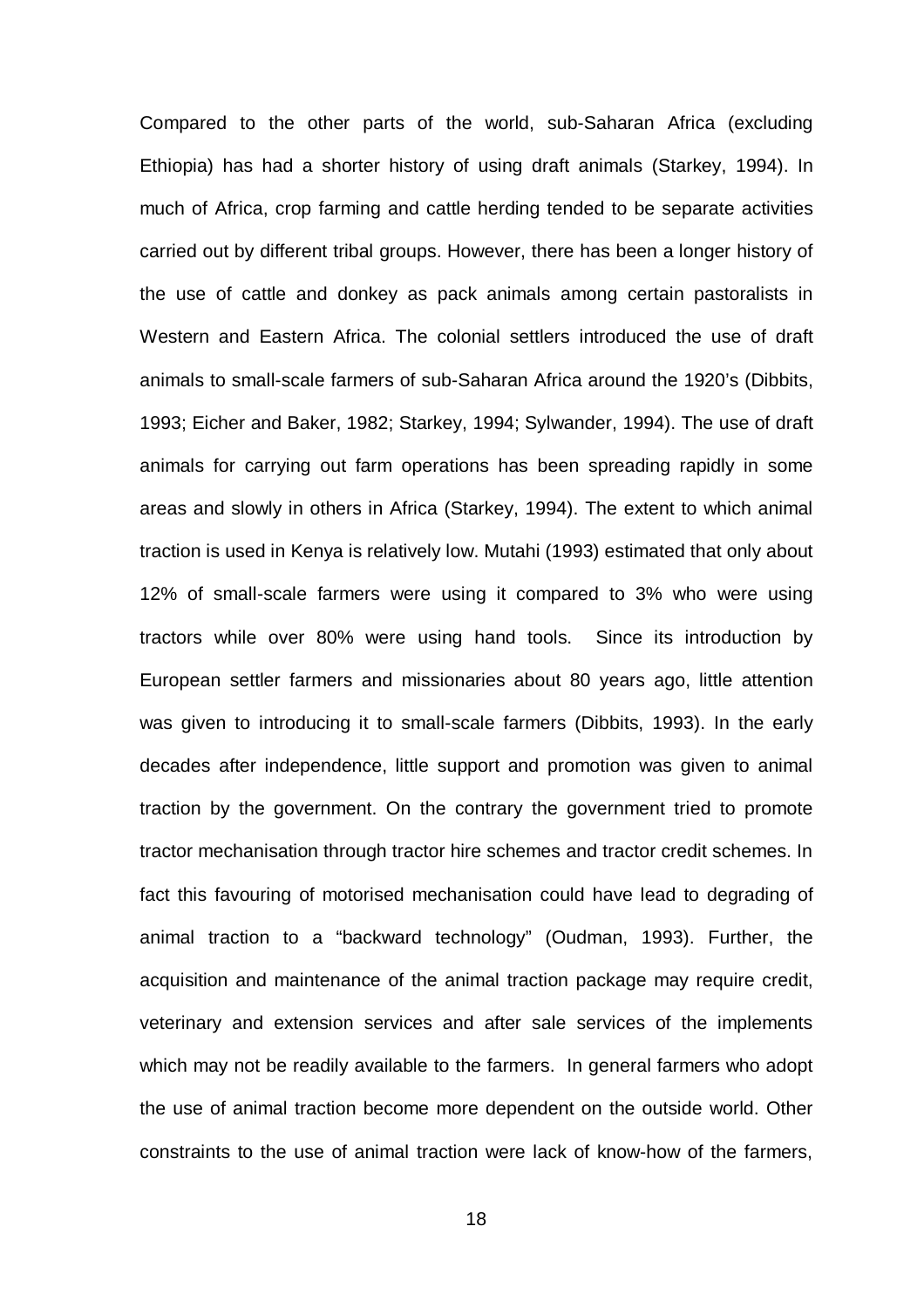keeping and foddering draft animals and maintenance and repair of the implements.

#### **2.2 Yield, profitability and efficiency effects of using animal traction**

As noted by Kosura (1983), there is no common agreement among researchers about how mechanisation affects crop yields. This stem partly from the methodologies used in the studies, and partly due to the differences between the various study areas with regard to technical and socio-economic factors. The effects of mechanisation on yields can be viewed as; direct effects (higher yields *ceteris paribus*) and indirect effects (increased timeliness of carrying farm operations, application of manure from draft animals). Direct effects of mechanisation have not shown consistent results. Some studies indicate that use of higher levels of mechanisation increase yield due to the subsequent high quality land preparation and timeliness of farm operations (Inukai, 1970; Kosura, 1983; Olomola, 1998; Rao 1972). Others show no significant difference in yield between those who mechanise farm operations and those who do not (Barret *et al*, 1982; Binswanger, 1978; Mutebwa, 1979; Sargent *et al*, 1981). The indirect effects of mechanisation are less disputed for instance, timeliness of carrying out farm operations. Mechanisation is seen as facilitating a more effective use of high yielding inputs.

The overall low levels of use of animal traction technologies in sub-Saharan Africa have raised doubts about its profitability and sustainability in small farms (Starkey, 1994). However, its persistence and spread in Africa suggest that it can be profitable. Kosura (1983) did a study in Western Kenya to evaluate three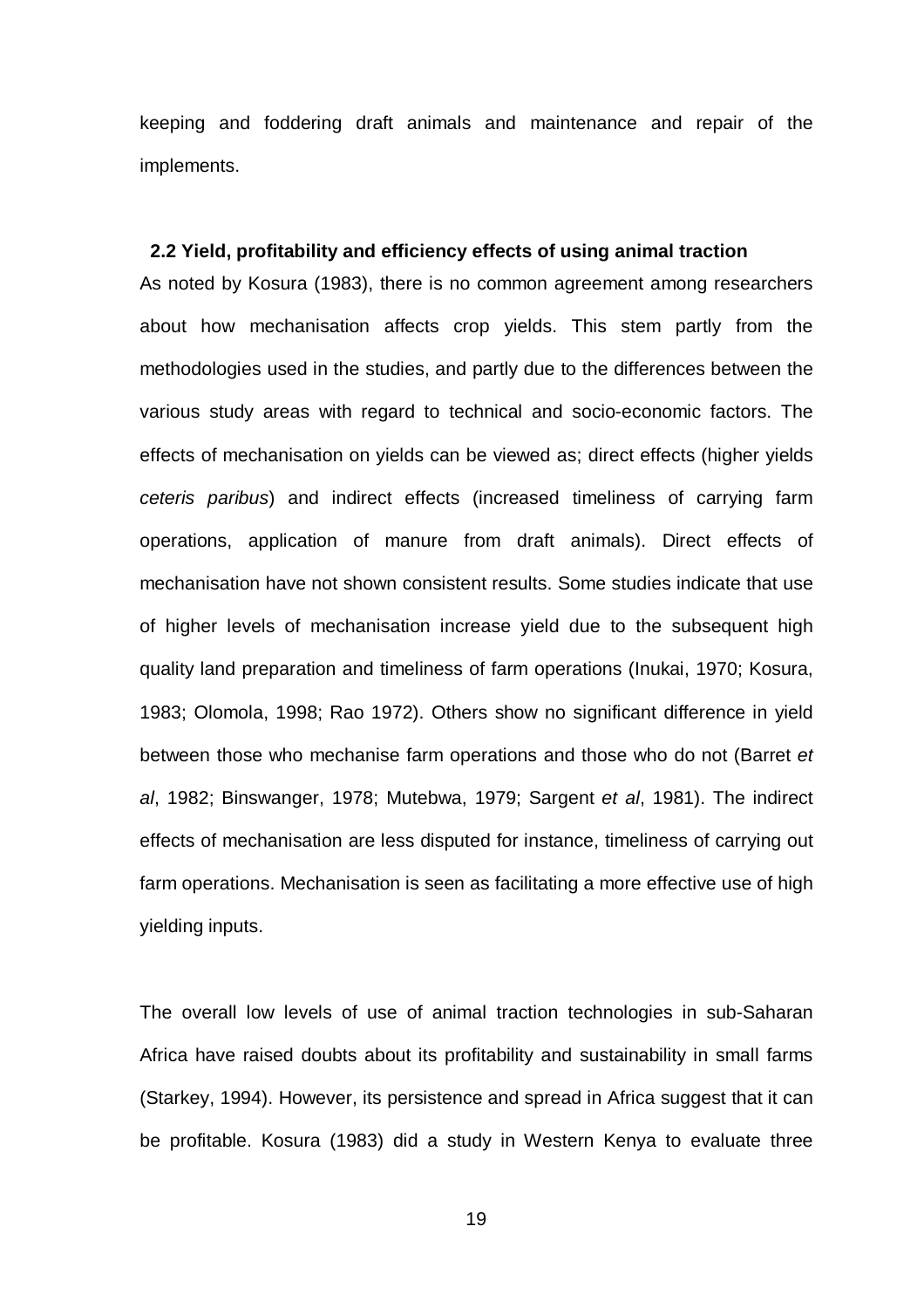alternative methods (human, oxen and tractors) of land preparation for maize production. The study sample was divided into four groups consisting of; the hoe group, owned oxen group, hired oxen and hired government or private tractor group. Apart from differences in farm power sources, the farms also differ in fundamental aspects of production such as differences in input application levels. This causes a difficulty in interpreting results. All other factors are not held constant. To overcome this problem two approaches could be applied; covariance analysis or before and after mechanisation yields comparison. The latter method is inappropriate most of the time due to lack of data for comparison. Kosura (1983) applied covariance analysis to isolate direct effects of mechanisation. Covariance analysis is a way of testing whether there are significant differences in the behavioural relationships between sets of observations. In Kosura's study, the three groups (hoe, owned oxen and hired oxen) were found to be statistically different (at 5% level) from each other in the way the included variables explained variation in the maize yield. The study employed both the Cobb-Douglas (log-linear form) and linear production functions to analyse yield of the different groups identified. The results of the study showed that those who used owned oxen achieved higher yields than those who hired oxen or tractors. Those using the hoe achieved the lowest yields and the lowest labor productivity. The use of the production function approach, however, is thought by some researchers as less appropriate for studying efficiency of individual farms due to its inherent assumption that firms have identical ratios of inputs and outputs (Adesina and Djato, 1997; Ali and Flinn, 1989). Instead, the profit function approach is thought to be more appropriate because it takes into account that individual firms face different prices and they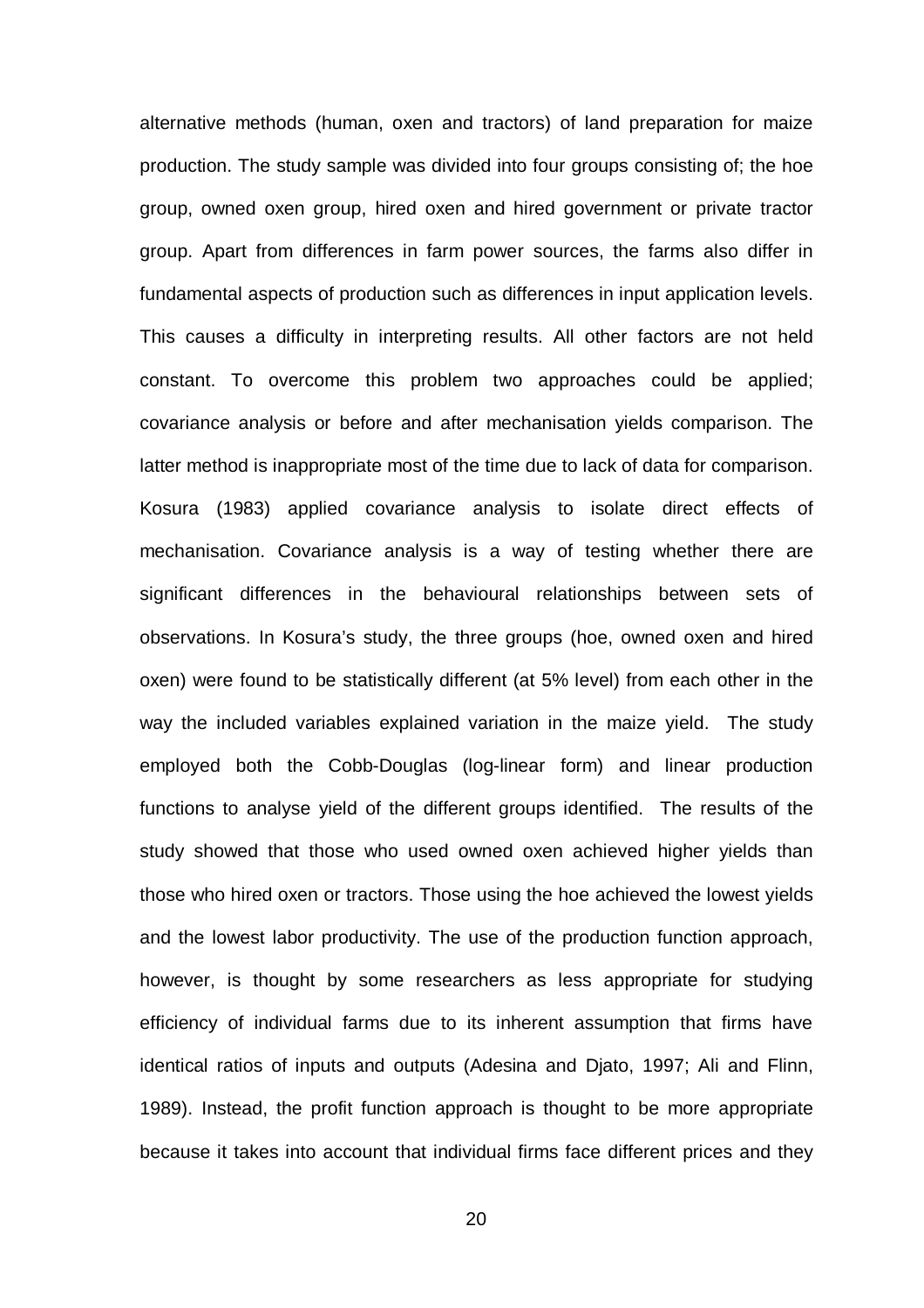have different factor endowments (Adesina and Djato, 1997; Ali and Flinn, 1989; Khan and Maki, 1979; Knox *et al*, 1999; Kilungo, 1999; Llewelyn and Williams 1996; Yotopoulos and Lau 1971; Yotopoulos and Lau 1973). In his study Kosura (1983) employed partial budget analysis to evaluate profitability of alternative forms of mechanisation. A maize production budget for each of the different categories of farms was developed for a representative farm in the region. The results of partial budget analysis showed that use of owned oxen (for land preparation) for growing of maize was more profitable than use of hired tractor, hired oxen or the hoe. Olukosi and Ogunbile (1994) did a study in nothern Nigeria, to determine the requirements and distribution of labor under different modes of weeding technologies in production of maize and sorghum. The results showed that labor requirements were reduced by 40% in maize and 59% in sorghum as a results of oxen use and 36% in maize and 27% in sorghum due to herbicide use. Through the use of a partial budget approach, ox cultivation was found to be a better alternative in improving profitability of weeding technology. A study done by Barret *et al* (1982) in Eastern Upper Volta (West Africa) showed that yields per hectare for 'traction' farmers were not significantly higher than those of hoe farmers except for some minor crops. However, the yield effects may have been understated because data was averaged from both plowed and unplowed fields. Olomola (1998) did a study on choice and productivity effects of animal traction in the semi-arid zone of nothern Nigeria and found that use of animal traction generated positive productivity effects in the study area. He found that land productivity was higher for farmers who used animal traction for all crops he considered except sorghum and cowpeas.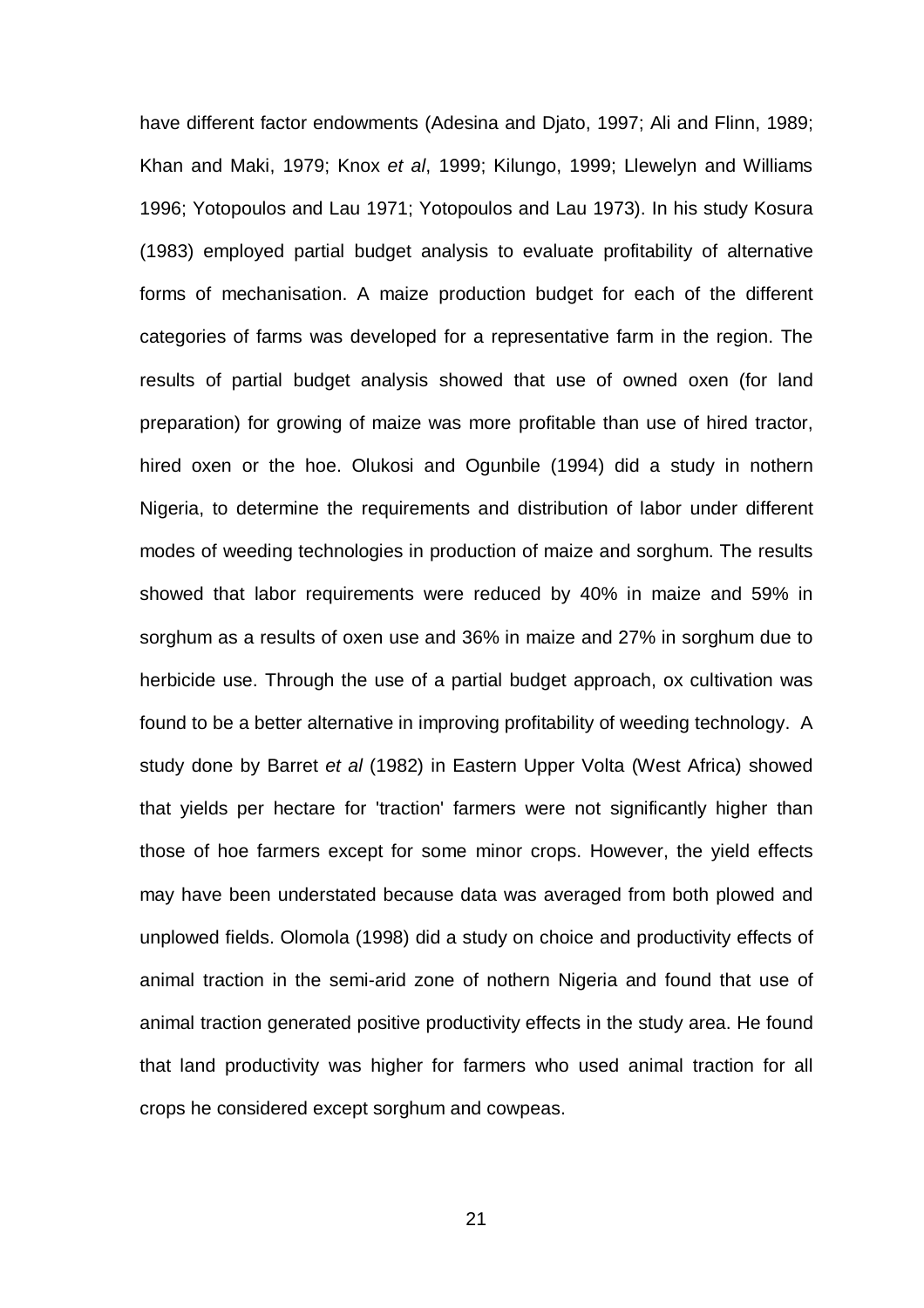The study by Kosura was done about 20 years ago in the Western region of the country. Since then the economic environment has significantly changed especially with liberalisation of the input and output markets. Further, research indicate that on average farmers in the current study area (central Kenya) are better off economically than their counterparts in western Kenya. It therefore follows that their production patterns (for example levels of input use) are likely to be different. The current study is expected to show how using animal traction affects the efficiency of maize production in Kirinyaga district in central Kenya.

#### **2.3 The Concept of Efficiency and its Measurement**

Efficiency is an elusive concept, defined and therefore measured differently by different disciplines. The economist, the engineer and the policy maker for example all define efficiency differently. Policy implications arising from economic efficiency are important to both micro-and macro-level decision-making. Efficiency, as defined by Farrell (1957) in his pioneering work on the subject is the ability to produce a given level of output at the lowest cost. Farrell (1957) clearly distinguished between technical efficiency and price or allocative efficiency. Technical efficiency according to him refers to the proper choice of production function among all actually in use by firms in the industry. Price efficiency on the other hand refers to the proper choice of input combinations. Economic efficiency combines both. Technical efficiency is purely an engineering concept while price efficiency is purely a behavioural concept. It is possible for a firm to have either technical or allocative efficiency without having economic efficiency (Adesina and Djato, 1997). Technical and allocative efficiency are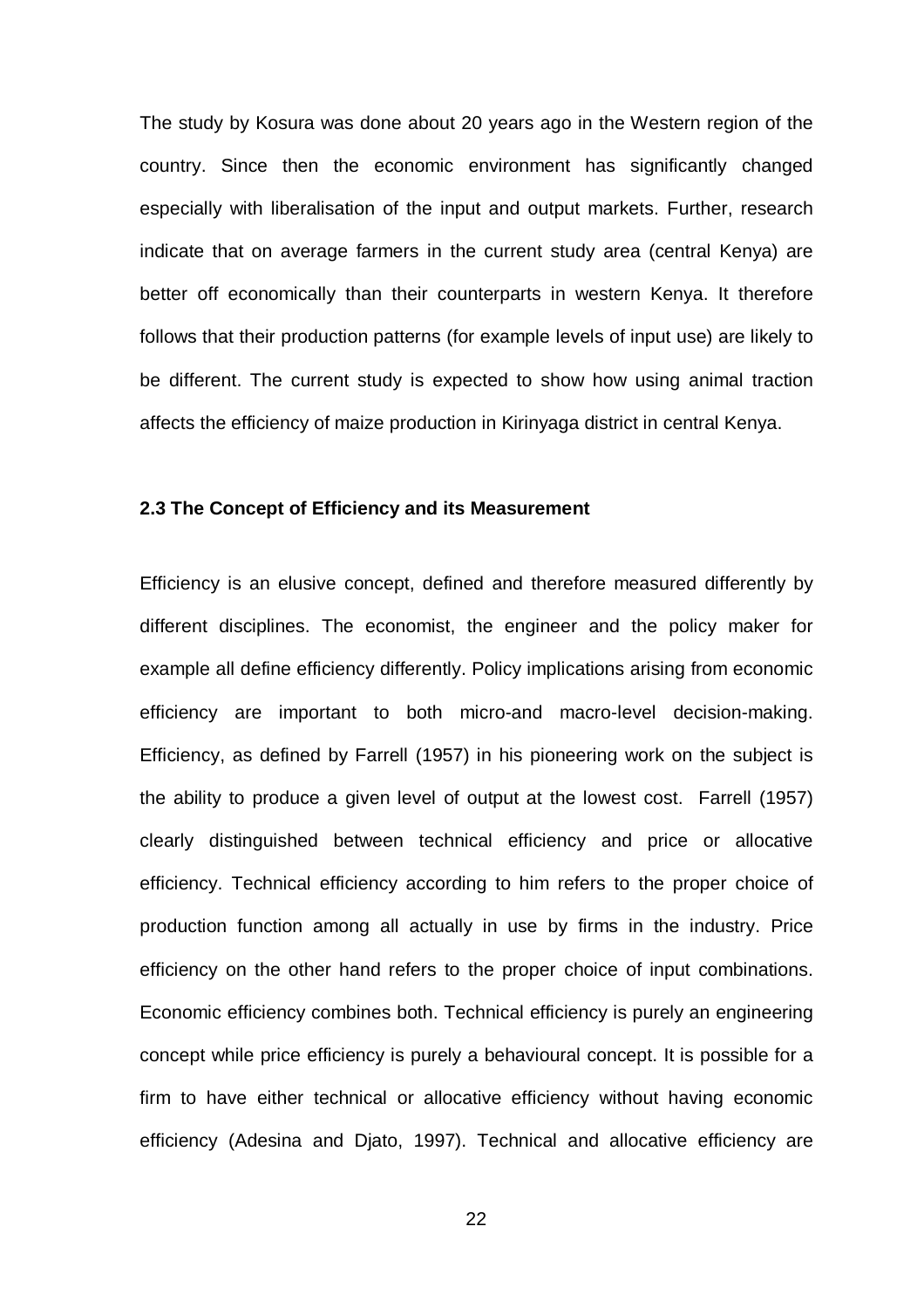necessary, and when they occur together are sufficient for achieving economic efficiency (Yotopoulos and Nugent, 1976). Doll and Orazem (1978) define economic efficiency as the combination of inputs that maximise individual or social objective. Economic efficiency has to meet both the necessary and sufficient conditions. The necessary condition is met if in the production process there is no possibility of producing the same amount of product with fewer inputs and when there is no possibility of producing more output with the same amount of inputs. The sufficient condition encompasses both individual and social goals and values for example, profit maximisation.

Many researchers have used the production function as a tool to study economic efficiency. Some researchers have used the production function to separately estimate technical efficiency and allocative efficiency. The production function approach assumes that all firms have identical ratios of inputs and outputs hence only one point on the production surface would be observable. However, as noted by Ali and Flinn (1989), a production function approach may not be appropriate when estimating the economic efficiency of individual firms because they face different prices and have different factor endowments. Due to these differences the firms will have different best practice production functions and thus, different optimal operating points. Adesina and Djato (1996) in a study on relative efficiency of women as farm managers, have pointed out that reliance on production function methods to test for allocative and economic efficiency have been criticised as suffering simultaneity bias because input levels are endogenously determined. Quisumbing (1994) has noted that problems of endogeneity can be avoided by estimating profit or cost function instead of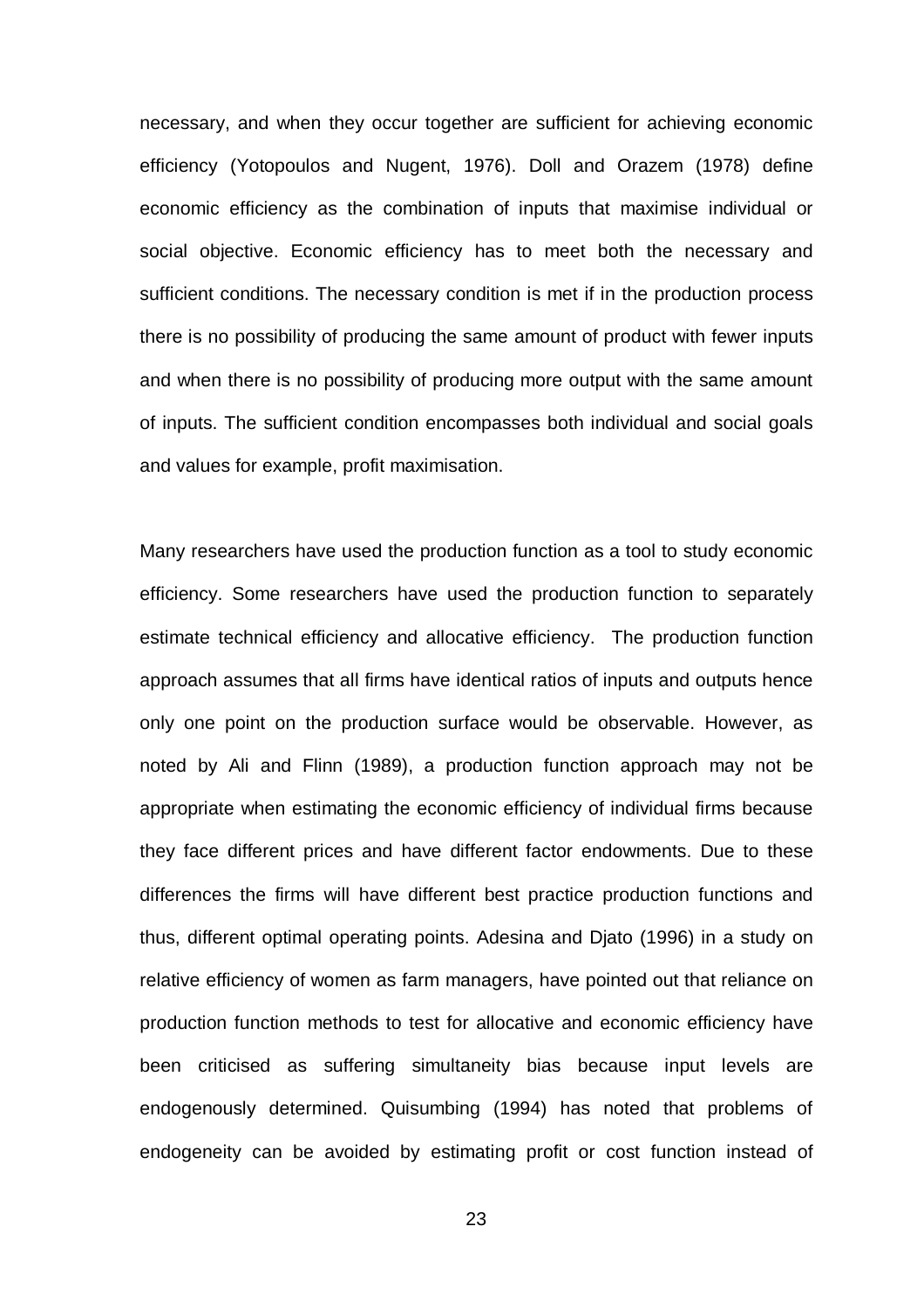production functions. A firm's profit is a function of prices of inputs, price of output and the level of fixed inputs, which are all exogenous from the firms' point of view.

Yotopoulos and Lau (1971) argue that the minimum requirements for assessing economic efficiency in an industry are that the criteria should:

- 1. Account for firms that produce different quantities of output from given set of measured inputs of production. This is the component of differences in "technical efficiency"
- 2. Take into account that different firms vary in their ability to maximize profit, that is, in equating the value of the marginal product of each variable factor of production to its price. This is the component of price (allocative) efficiency and
- 3. Account for the fact that a firm farm may operate with different sets of market prices for both inputs and outputs.

It is clear that two firms of equal technical efficiency which have successfully maximised profits would still have different values of profits so long as they face different prices. The profit function becomes the operationally ideal tool that allows for encompassing these requirements into a single framework for evaluating economic efficiency. Yotopoulos and Lau (1971) used the profit function to compare efficiency of small and large farms in India. They further suggested that the same reasoning could be applied to compare different groupings such as owners versus share tenants or adopters of a new technology versus non-adopters. As noted by Khan and Maki (1979) differences in economic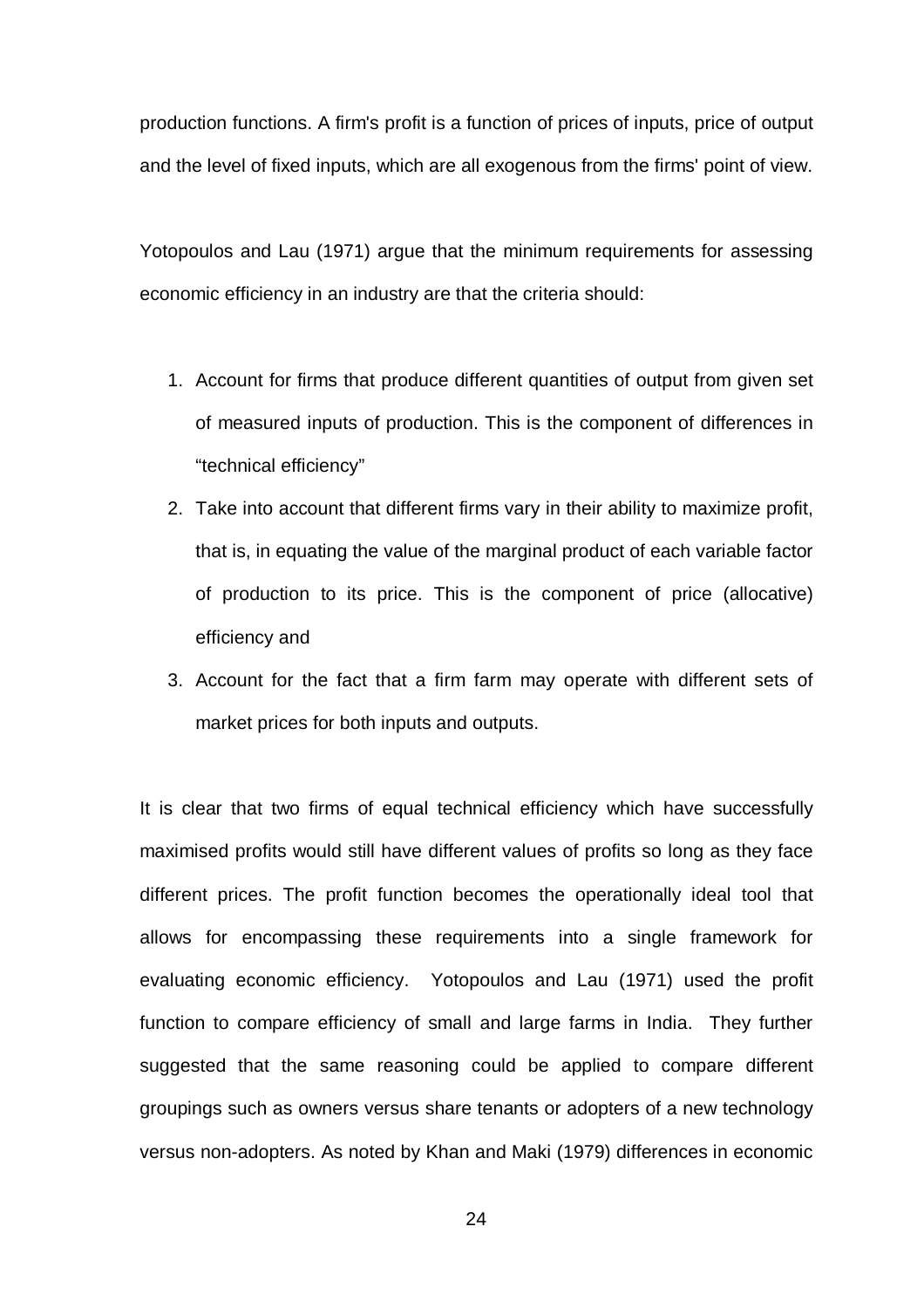efficiency among groups of farms (say users of a given technology and nonusers) may result from variations in technical efficiency (larger output with equal amounts of inputs) and price efficiency (higher profits). Profit maximisation is implied if the value of marginal product of each variable input is equal to its price. Thus we test the relative economic efficiency of the two groups of firms by comparing their actual profit functions. The current study will adopt the profit function approach to analyse the effect of using animal traction on economic efficiency of the sample farms in the study area.

## **2.4 The Concept of Household Labor-time Allocation**

Work on economic theory of the household has led to greater recognition of household members' time, as both a consumption good and a productive resource (Allan, 1986; Evenson, 1978; Leone, 1991; Rahji, 1999). In fact, for the rural household, it is the dominant household resource (Evenson, 1978). An important application of this theory as noted by Allan (1986), is that time and cash are substitutable. Time can be "sold" to generate cash or non-market goods and it can be "purchased" by spending cash on time saving inputs. A household may allocate its time for production purposes, hire it out to earn wages or use it for leisure. Therefore, a technology that reduces the time spent on the farm is desirable because the saved time can be used to earn income elsewhere or to increase leisure. However, as noted by Rahji (1999), the use of time allocation to model economic behaviour has only received the attention of researchers recently.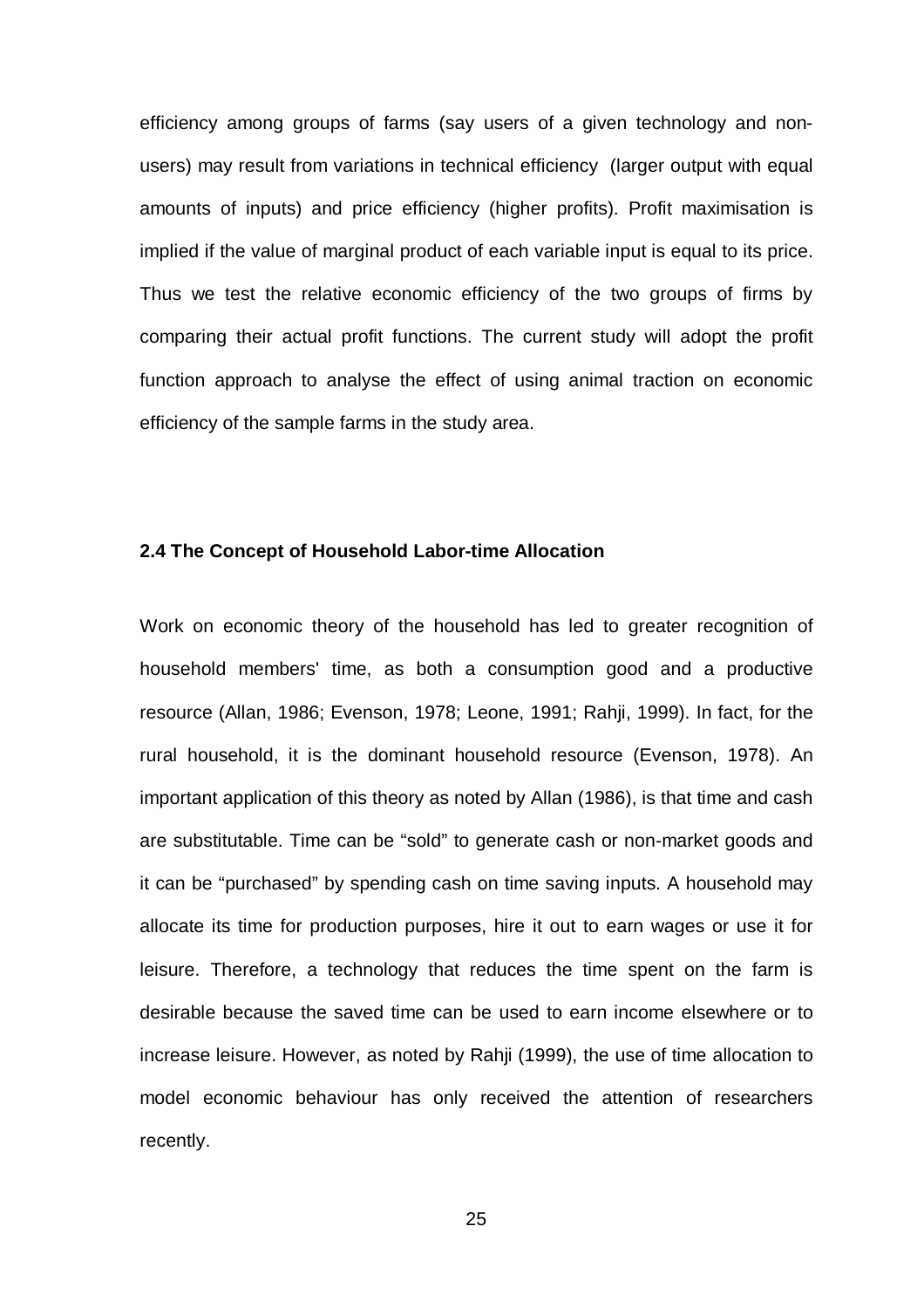Rahji (1999), observed that although there are intercultural and internal differences in the relative importance of time allocation to household activities, a detailed family time use shows that there are three principle sectors within the rural households. These are farming activity sector, non-farming commercial activity sector and the non-monetised home production activity sector. These activities which are closely related compete for time and decision-making from the same household unit. Farm work includes food and livestock production activities such as land preparation, planting, weeding, fertiliser application, herding, milking and other related activities. Market work includes various types of income generating activities such as wage employment, practice of profession and marketing/trading. Under home work are childcare, food processing, cooking, washing, fetching water, fuel wood collection, cleaning/sweeping and maintenance work at home. In a rural household setting, these activities are distributed among the members of the household based on the existing pattern of gender division of labor. The analysis of intra-household economics has been receiving increasing attention over time as planners and policy makers have become increasingly aware that neither poverty nor development interventions affect all individuals uniformly.

In most of the developing countries gender division of labor leaves women relatively short of time than men given their role in agricultural production, domestic production and other market activities (Lynn *et al,* 1995). This situation ultimately hurts the family because women have less time to provide "care" to their families. "Care" activities have been identified by Lynn *et al* (1995) as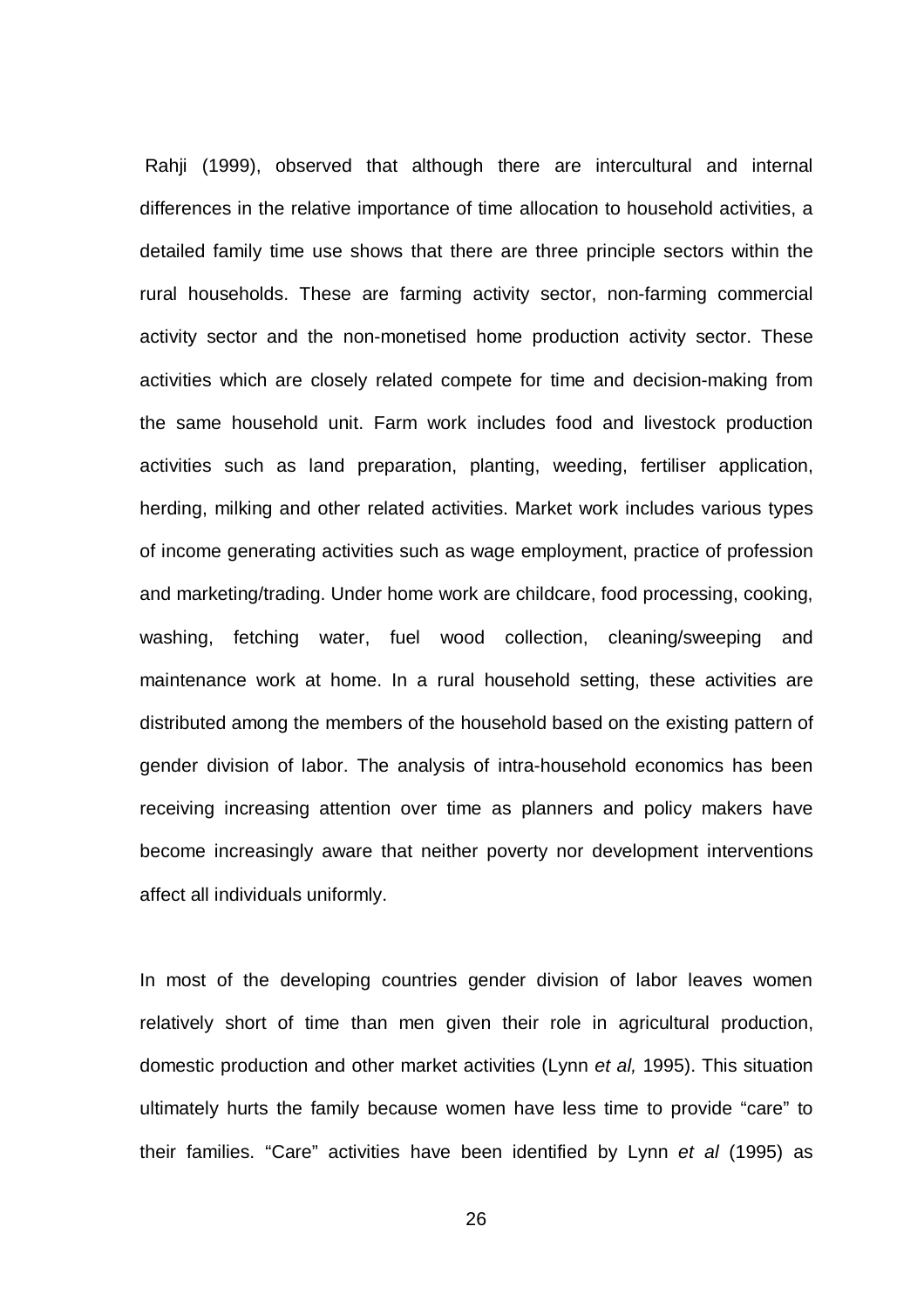"paying adequate time and attention to meeting the physical, mental and social needs of growing children and other household members". "Care" affects even the food security of the family through feeding practices such as breast-feeding and preparation of nutritious food for weaned infants and others in the family. It also affects the family through health and hygiene practices such as the bathing of children and washing of hands before food preparation. The situation is further compounded by the low farm incomes which force farm households to have nonfarm income to supplement the farm incomes (Rahji, 1999). As noted by Lynn *et al*, 1995), there is need to develop technological innovations that relieve women's' time. The current study will investigate how use of animal traction impacts on the inter-gender labor time allocation within the household.

## **2.5 Animal Traction and Labor Use**

As noted by Kosura (1983) there is no agreement among researchers about the effects of farm mechanisation on labor use. Some researchers argue that mechanisation is not good in developing countries due to its labor displacing effects. On the other hand some researchers argue that use of mechanisation leads to increased acreage, which consequently leads to increased labor requirements which may eventually lead to an increase in hired labor. The latter argument means that higher levels of mechanisation would lead to increased rural employment, which is desirable in developing countries.

Research has shown that mechanisation of whatever form if applied for land preparation leads to increased acreage, hence increased labor requirements in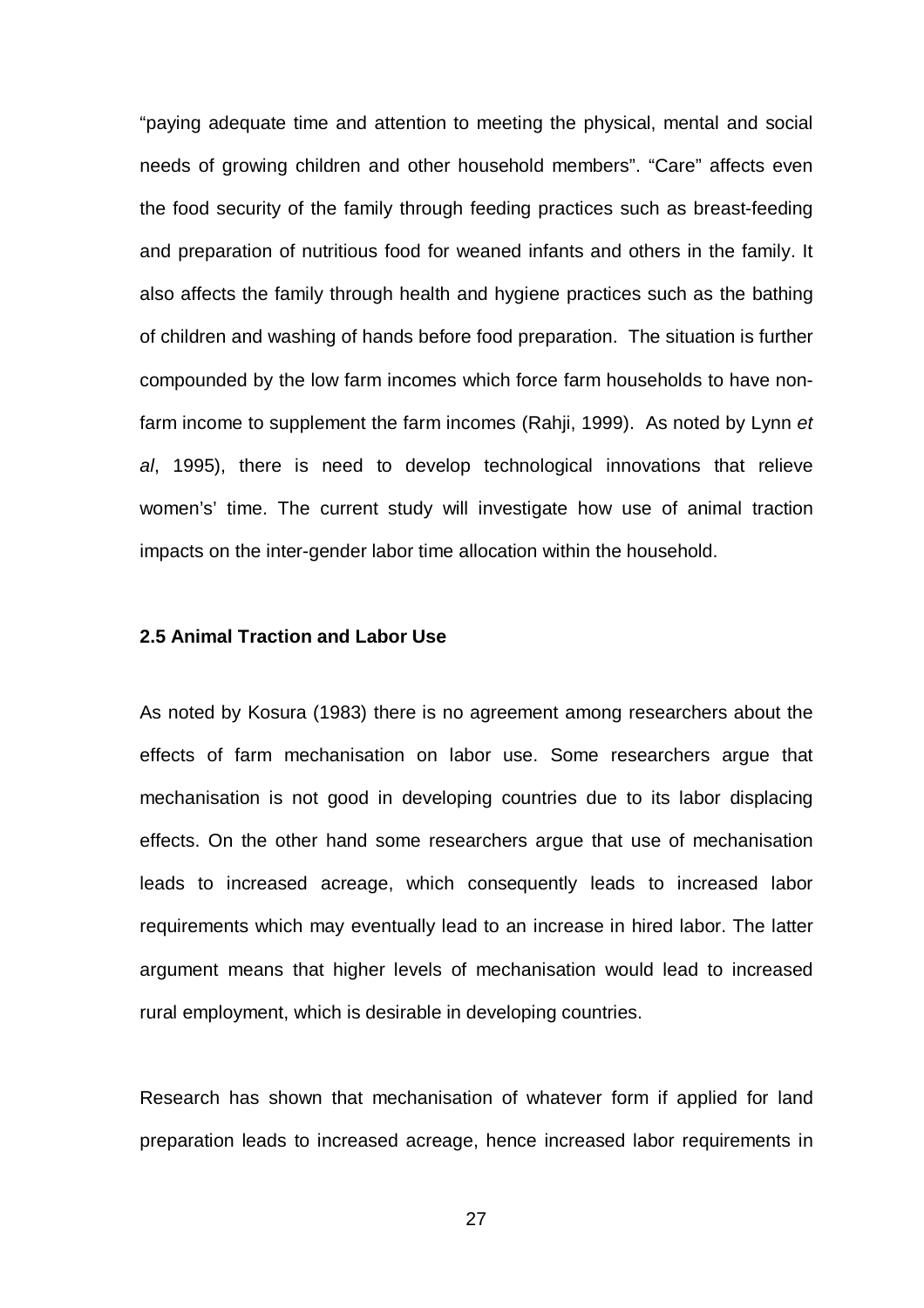the subsequent operations. A study by Kosura (1983) in Western Kenya showed that mechanisation whether by tractor or by oxen reduced the time required to prepare land, but it increased the labor demands in the subsequent operations. The study however did not analyse how the households met the increase in labor requirements. There are two possible ways of meeting the increased labor requirements; the household may have to increase its labor input or may hire labor from outside the household. In the case where the increases in labor requirements are met from household's own stock of labor, sharing between genders within the household is important. With the prevailing labor division by gender in the rural households, women have a dual role both as producers as well as caretakers. Therefore, increasing their farm time may negatively impact on their role as caretakers in their homes. The increase in farm labor time may also decrease the chances of the household members participating in non-farm activities that provide supplemental income for the household.

In the past most research on labor utilization has focused on organization of work on farms, including number of hours worked by household members, seasonal patterns of labor use and amounts of hired labor. The results have been useful in comparing the level of utilization or under-utilization of labor by region, ecological zone and farming system. However, as noted by Eicher and Baker (1982), and Deere (1982) few studies have provided insights into adjustments in labor use resulting from introduction of new technologies. This information is important because the assumption that a technology will impact on all household members the same way does not always hold. Time allocation research should be built into the technology design to avoid over-burdening some household members.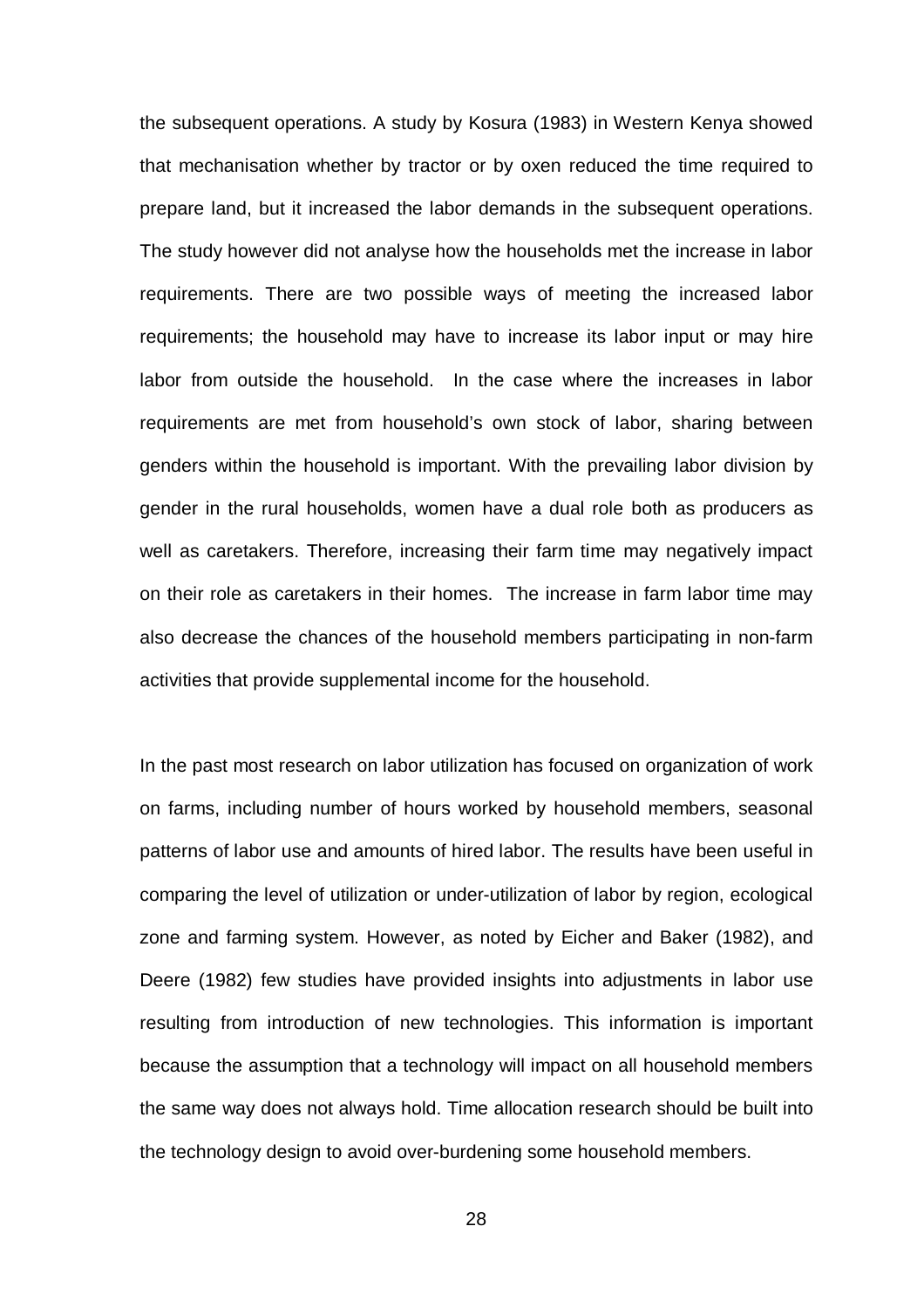Barret e*t al* (1982) carried out a study in Upper Volta (West Africa) to determine the impact of animal traction on household labor allocation. The study used descriptive statistics to compare labor allocation between 'hoe' households and 'traction' households. The study evaluated the differences in labor allocation between the two groups in the relative amount of time spent on farm and off-farm activities. The study reported that even though savings in farm labor associated with using animal traction were somewhat offset by additional labor used to maintain the draft animals, total labor savings were not eliminated. Use of animal traction reduced the average labor input per hectare by 25% with 68% of the reduction in labor input being in the land preparation. The study found that women in traction households spent more time in the farm than their counterparts in the hoe households. Women in 'traction' households spent proportionately less time on household chores compared to women in the hoe households. In this respect however, there was effect of demographic structure because the 'traction' households were larger and had more women to share in household chores.

It would be interesting to find out whether similar labor allocation patterns emerge when households in Kenya move from the use of the hoe to the application of animal traction in Kenya. This study will shed light on whether or not use of animal traction has same or different effects on inter-gender labor allocation here in Kenya as in Upper Volta. Further, the current study unlike the one carried out by Barret (1982) will consider other factors that are thought to influence farm labor-time allocation. In addition to the form of farm mechanisation, personal,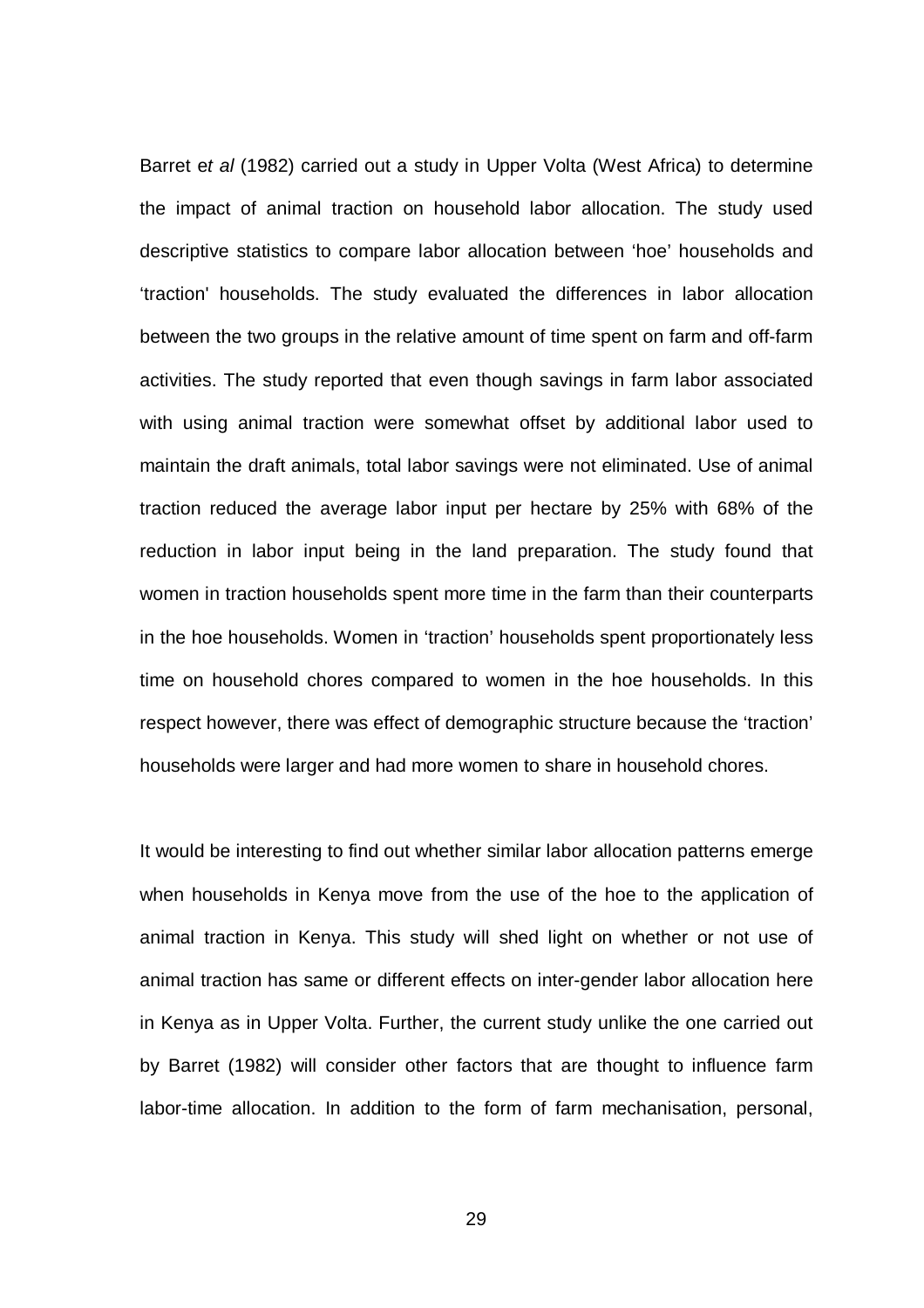socio-demographic, market and farm characteristics are considered to influence labor-time allocation (Rahji, 1999).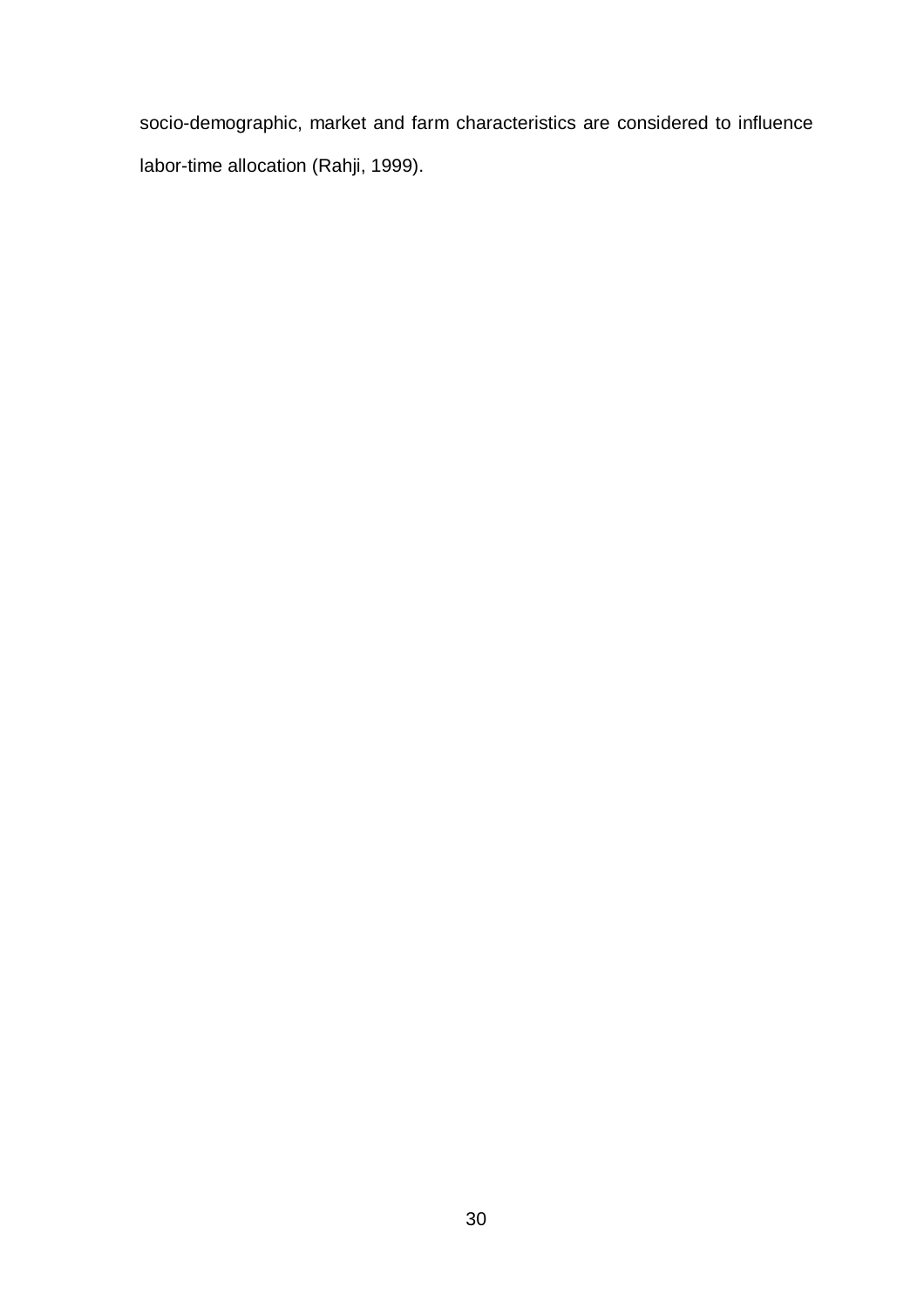# **CHAPTER III**

## **3.0 METHODOLOGY**

## **3.1 Conceptual Framework**

The study conceptualised that farmers who use hand tools in carrying out farm operations are constrained in the process of crop production through poor timeliness, inability to break the hard pan, limited land areas cultivable and drudgery. Mechanising farm operations is one of the ways to break these constraints. Farmers who mechanise farm operations are more likely to achieve the benefits of: -

- (i) Timeliness of carrying out operations such as land preparation, planting and weeding.
- (ii) Breaking of the hard pan
- (iii) Increased acreage

For the majority of small-scale farmers, use of tractor is hypothesised not to be economically viable due the high initial cost of purchase as well as high maintenance cost. For the small-scale farmers, use of animal traction is viewed as an appropriate, viable and sustainable method of farm mechanisation. Use of animal traction is conceptualised to facilitate use of other inputs in the production process in order to intensify and increase agricultural production (Rwelamira and Sylwander, 1999). It is therefore hypothesised that use of animal traction enhances the efficiency of agricultural production.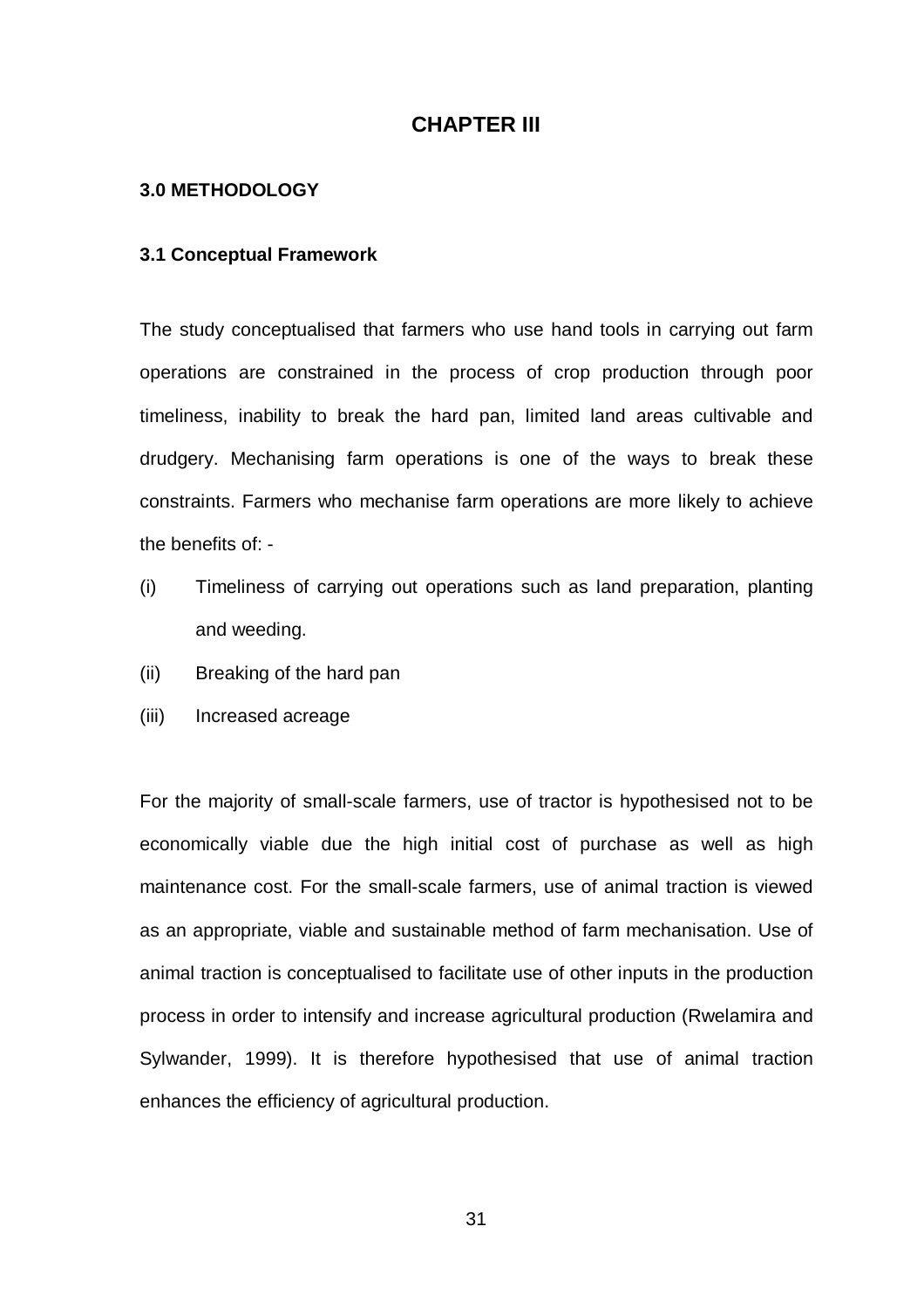It is further conceptualised that animal traction is not a gender neutral technology as observed by some researchers such as Barret *et al*, 1982; Marshall and Sizya, 1994; Okalebo, 1996; Rwelamira and Sylwander, 1999; Sosovole, 1994; Stevens, 1994 and Sylwander, 1994. Therefore, there is need to consider the gender aspects of the technology. It is hypothesised that use of animal traction leads to increases in acreage under cultivation compared to when hand tools are used. An increase in land acreage has an implication on how the extra workloads are shared by the household members given the existing patterns of labor allocation. In this regard use of animal traction is conceptualised to affect intergender labor allocation patterns within the household.

Observations reveal that with the prevailing patterns of gender division of labor women do more work in all agricultural operations such as land preparation, planting, weeding and harvesting (Lynn *et al*, 1995; Rwelamira and Sylwander, 1999). Apart from the agricultural work women are also involved in "care" activities within the household and therefore a technology that relieves their time is desirable (Lynn *et al,* 1995). This study therefore will seek to establish how use of animal traction affects inter-gender labor allocation within a household.

#### **3.2 Analytical Procedures**

Three analytical procedures were used to assess the efficiency of maize production and differences in labor allocation between 'hoe' households and 'traction' households in the area of study. These procedures included descriptive statistics, profit function analysis and farm labor-time allocation function analysis. These procedures are described in detail in the following sections.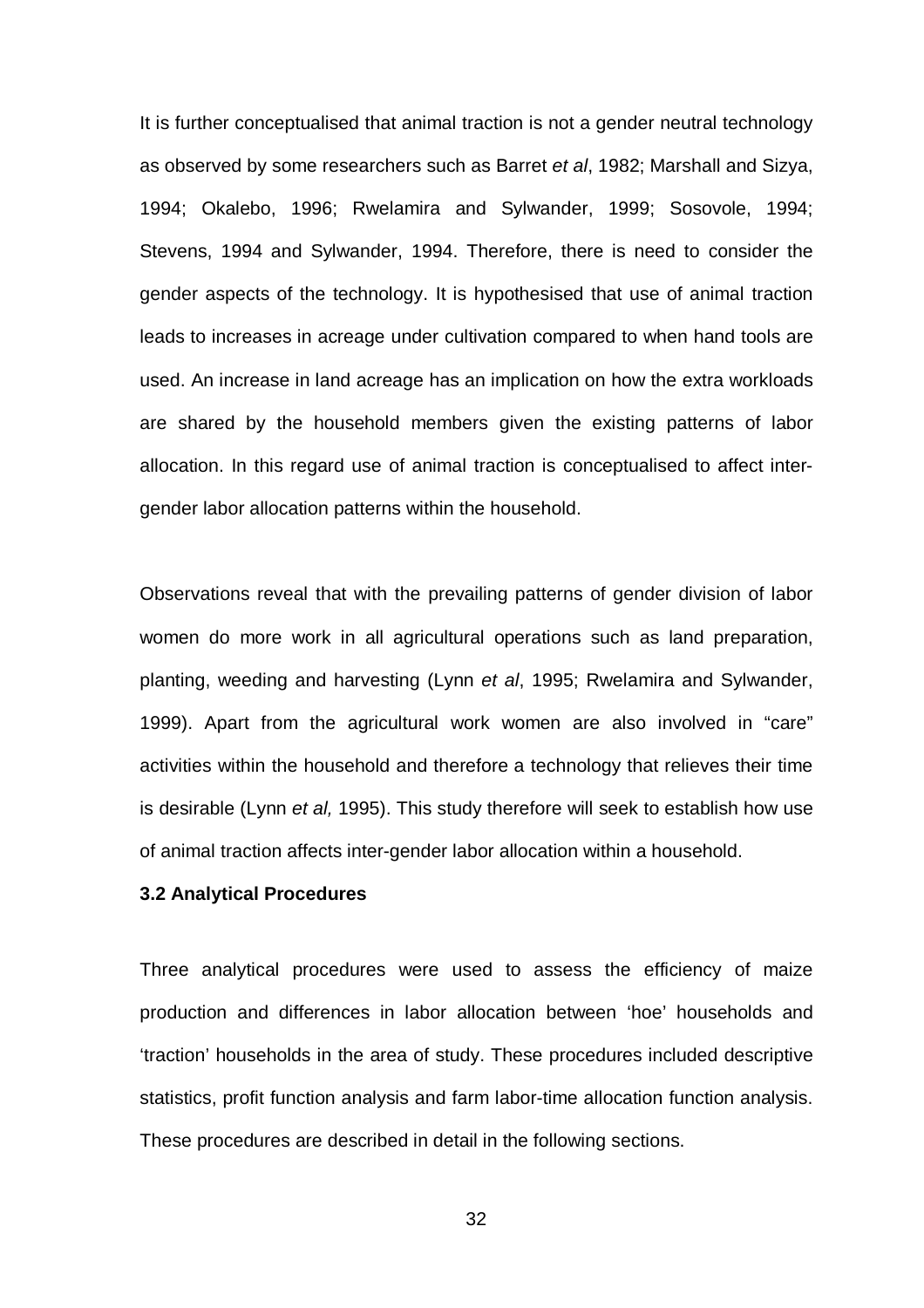## *3.2.1 Descriptive Analysis*

This method involved calculating means and percentages of the various variables considered in the study. This procedure was useful in analysing the socioeconomic characteristics of the 'hoe' and 'traction' households.

#### *3.2.2 Profit Function Analysis*

The profit function developed below closely follows the one formulated and used by Yotopoulos and Lau (1971).

To formulate the profit function model, a firm with a production function shown below was assumed.

 $Y = F(X_1, \ldots, X_m; Z_1, \ldots, Z_n)$  (3-1)

Where Y is output,  $X_i$  represents variable inputs, and  $Z_i$  represents fixed inputs of production. The formula for profit can be written as follows:

$$
P' = p.F(X_1, ..., X_m; Z_1, ... Z_n) - \sum_{i=1}^{m} q_i' X_i \quad (3-2)
$$

Where P' is profit, p is the unit price of output, and  $q_1$  is the unit price of the i<sup>th</sup> variable input. The fixed costs are ignored because: (1) they do not affect the optimal combination of the variable inputs and (2) majority of Kenyan small scale farmers own most of their fixed inputs (Kilungo, 1983) and can therefore make decisions based on Gross Margins.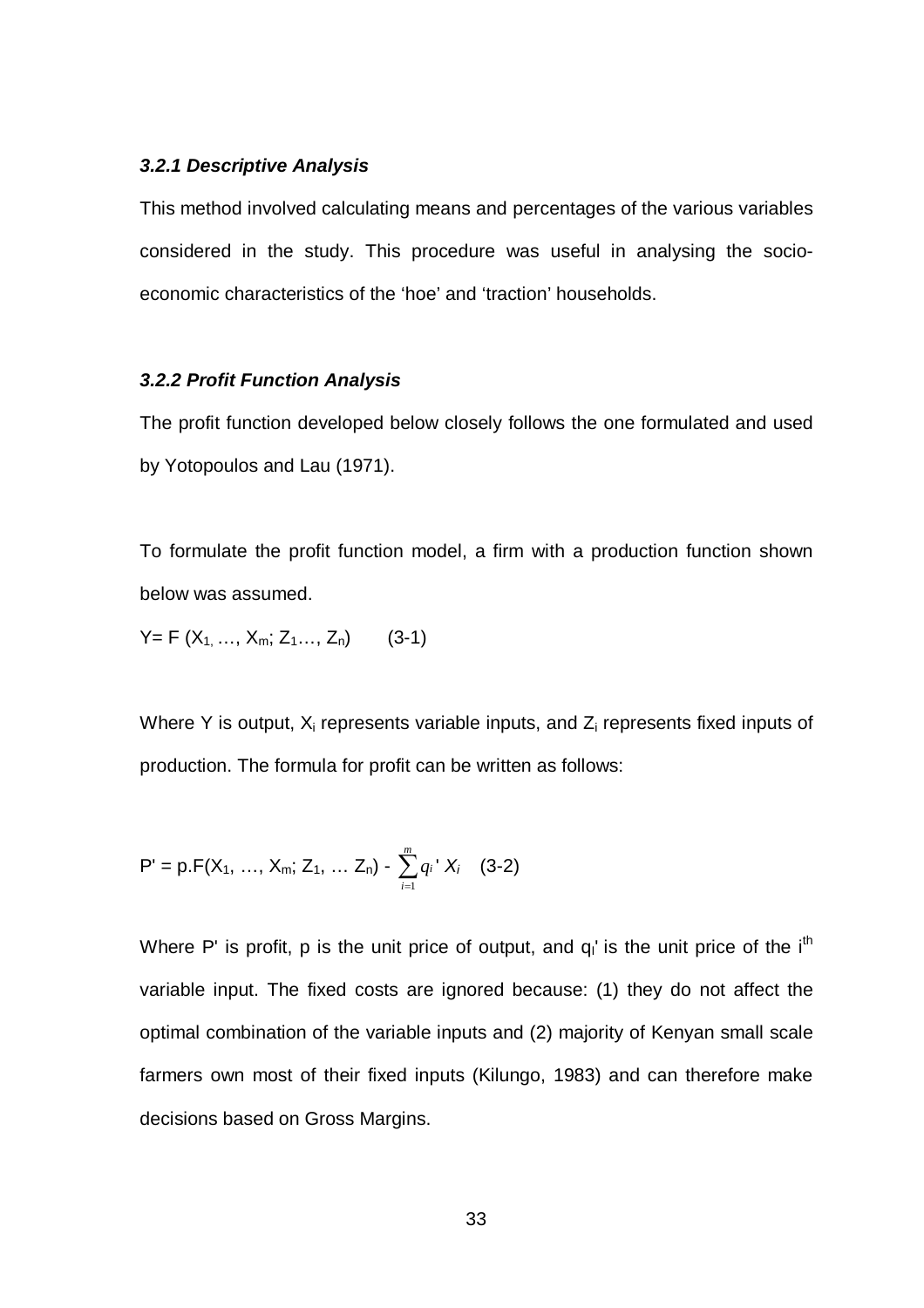It is assumed that a firm maximises profits given the levels of its technical efficiency and fixed inputs. Therefore, the marginal productivity conditions for such firms are;

 $p \partial F(X;Z)/\partial X_i = q_1' i = 1,...m$  (3-3)

By using the price of the output as numeraire we may define  $q_i \cong q_1'/p$  as

normalised price of the  $i<sup>th</sup>$  input. Hence, equation (3-3) can be written as:

 $\partial F / \partial X_i = q_i$  I = 1,...,m. (3-4)

Normalising input prices by the price of the output we can rewrite (3-2) as (3-5)

where P is defined as the " Unit-Output-Price" Profit (or UOP profit).

$$
P = P'/p = F(X_1, ..., X_m; Z_1, ... Z_n) - \sum_{i=1}^{m} q_i x_i
$$
 (3-5)

Using equation (3-4) we may solve for the optimal quantities of variable inputs denoted X\*<sup>i</sup> 's, as functions of the normalised prices of the variable inputs and of the quantities of fixed inputs,

 $X^*_{i} = f_i (\mathbf{q}, \mathbf{z}), i = 1, \ldots, m$  (3-6)

Where **q** and **z** are the vectors of normalised input prices and quantities of fixed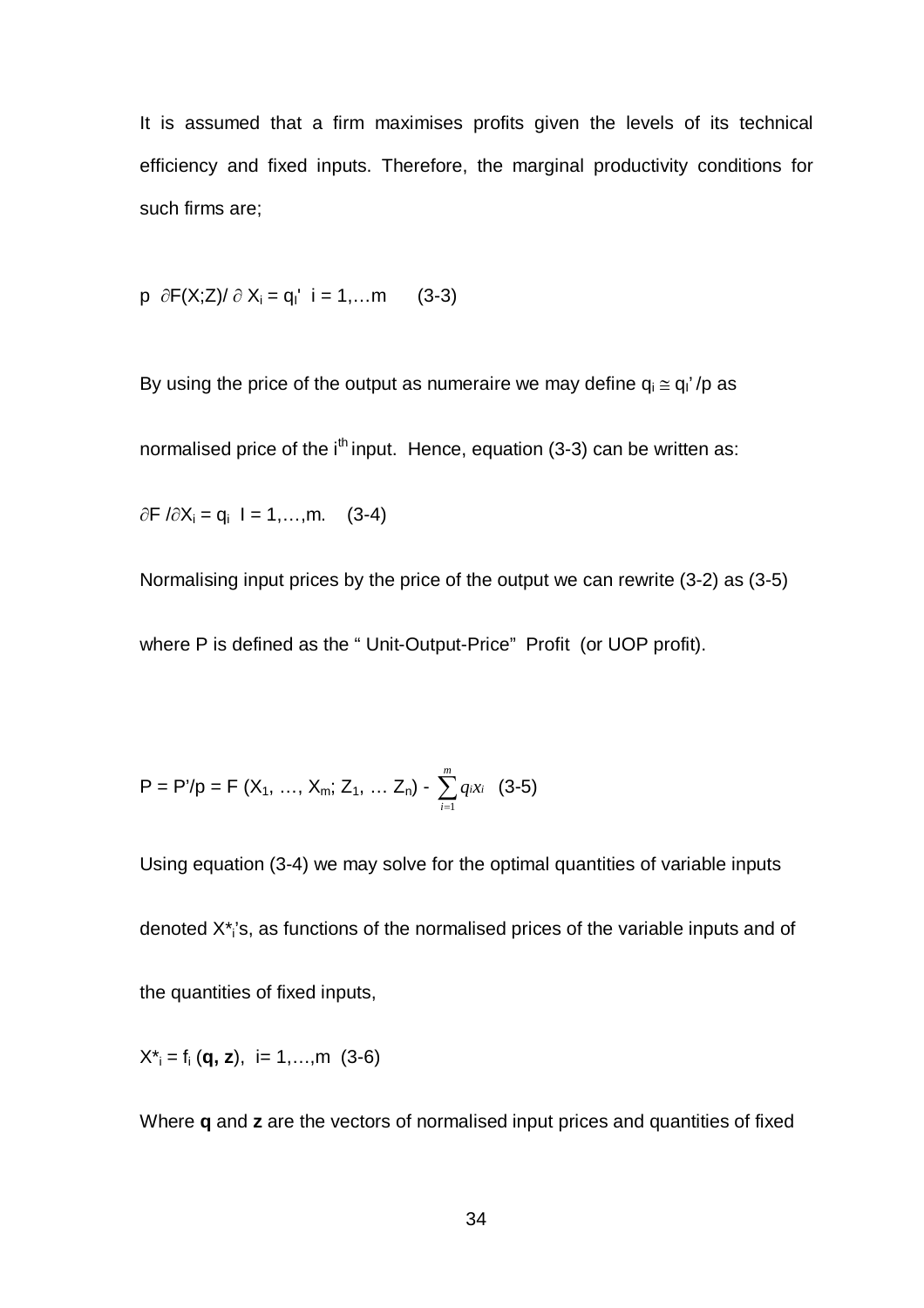inputs, respectively.

By substituting (3-6) into (3-2) we obtain the "profit function"

$$
\Pi = p [F(X^*_{1}, ..., X^*_{m}; Z_1, ... Z_n)] - \sum_{i=1}^{m} q_i X^*_{i} \quad (3-7)
$$

 $\Pi = G$  (p, q<sub>1</sub>...,q<sub>m</sub>; Z<sub>1</sub>,...Z<sub>n</sub>) (3-8)

It should be noted that the profit function gives the maximised value of the profit for each set of values  $\{p, q_1, \ldots, q_m; Z_1, \ldots, Z_n\}$ . Since the term within square bracket on the right-hand side of (3-7) is a function only of **q** and **z**, we can write  $\Pi = p G^* (q_1, \ldots, q_m; Z_1, \ldots, Z_n)$  (3-9)

Therefore, the UOP profit function is given by

$$
\Pi^* = \Pi/p = G^* (q_{1, \dots, q_m}; Z_1, \dots, Z_n) (3-10)
$$

It can be observed that maximisation of profit in (3-2) is equivalent to maximisation of UOP profit in (3-5) in that they yield identical values for the optimal X<sup>\*</sup><sub>i</sub>'s. Therefore, π<sup>\*</sup> in (3-10) indeed gives the maximised value of UOP profit in (3-5). We use the UOP profit function  $\Pi^*$  (profit normalised by output price) because it is easier to work with than  $\Pi$  as noted by Yotopoulos and Lau (1971) because variations in  $\Pi^*$  are explained directly by normalised prices of variable inputs and levels of fixed inputs. It is clear that given  $\prod^*$  one can always find  $\Pi$ , and vice versa.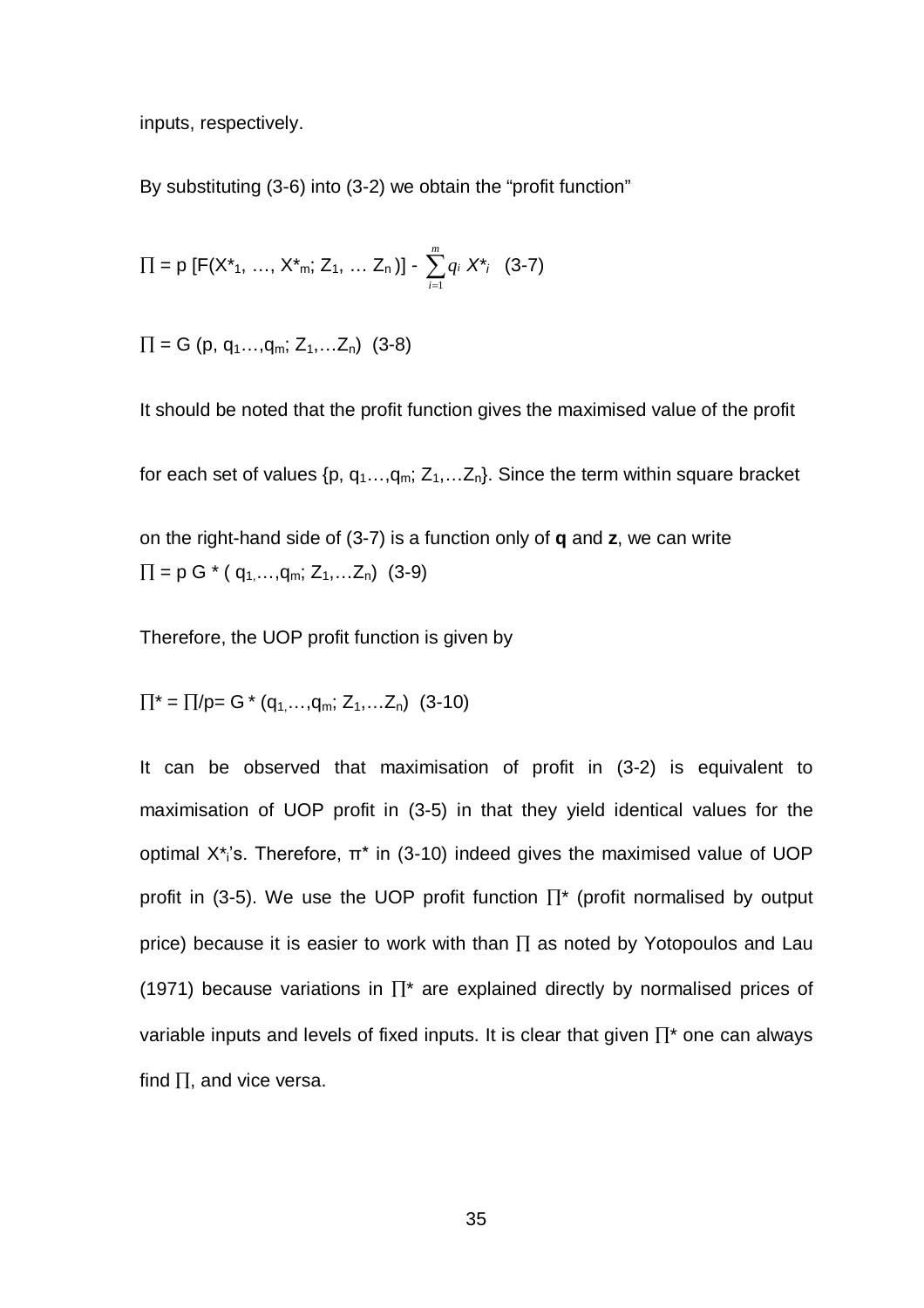#### *3.2.3Testing Relative Economic Efficiency*

Economic efficiency encompasses both technical and price efficiency. We can talk about relative efficiency only by comparing two or more firms (Yotopoulos and Lau, 1971). As noted by Knox *et al* (1999), if two classes of firms have different degrees of technical and price efficiency and face similar prices in both input and output markets, the firm class with higher profits is considered to be more economically efficient. The approach is that, given comparable endowments, identical technology, and normalised input prices, the UOP profit of two firms should be identical if they both maximised profits. If one firm is more price efficient, or more technically efficient, than the other, the UOP profits will differ even for the same normalised input prices and endowments of fixed inputs.

Following Khan and Maki (1979), Kilungo (1999), Knox *et al* (1999), Yotopoulos and Lau (1971) and Yotopoulos and Lau (1973) we specify at this stage the appropriate profit function to be used in testing the relative economic efficiency. For this purpose we can begin from a Cobb-Douglas or any other forms of a production function. Tests done by Yotopoulos and Nugent (1976) have shown Cobb-Douglas function to be superior.

A Cobb-Douglas production function with decreasing returns in the "m" variable inputs and with "n" fixed inputs is given by

$$
V = A \prod_{i=1}^{m} X_i^{\alpha i} \prod_{j=1}^{n} Z_j^{\beta j} \qquad (3-11)
$$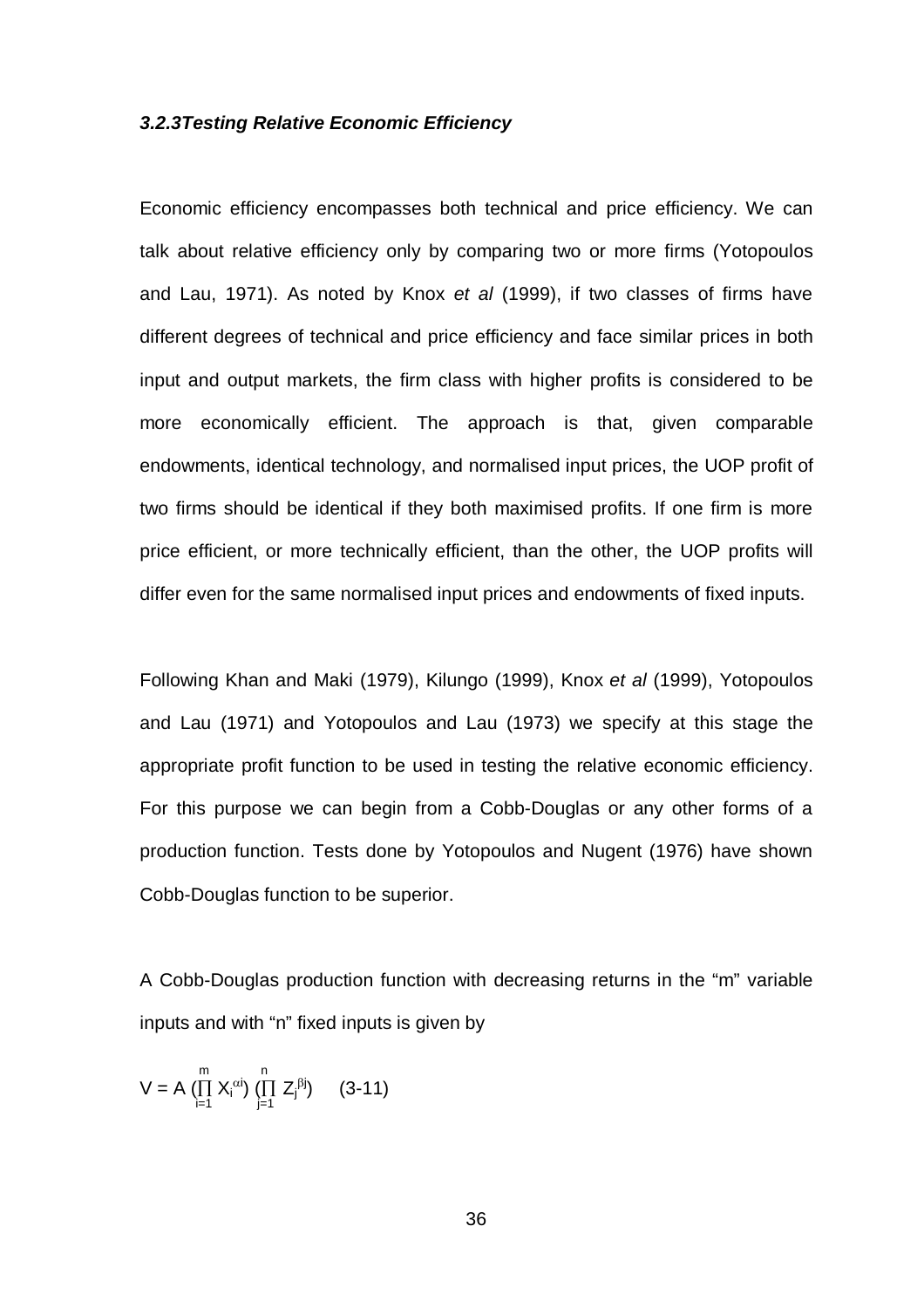The UOP profit function, through a series of computations gives the actual UOP profit functions as shown by Yotopoulos and Lau (1971):

$$
\Pi_{\alpha}^{\phantom{\alpha}i}=\left(A^{i_*}\right)\,\{\,\prod_{j=1}^{m}\,(q_i)^{1-\alpha j\,(1-\mu)-1}\}.\,\,\{\prod_{j=1}^{n}\,(Z\,\,j^j\,\,^{1-\beta j\,(1-\mu)-1}\}\ \ i=1,2\ \ (3\text{-}12)
$$

Where  $\Pi_{\alpha}^{\phantom{\alpha}i}$  is actual UOP profit (total revenue less total variable cost<sup>4</sup>, divided by the price of output). The model is specified in terms of normalised input prices (Kilungo, 1999; Yotopoulos and Nugent, 1976). Assuming that farmers maximise expected profits, this normalised profit function, with the conditional factors included as fixed inputs, is used to analyse the farmers' behaviour. By reorganising the terms, and taking natural logarithms of the equation of the two types of firms, the final estimation equation (a Cobb-Douglas case of the profit function) becomes:

$$
\text{Ln } \pi = \text{B}_0 + \text{B}_1 \text{ ANTRAC} + \text{B}_2 \text{ In WAGE} + \text{B}_3 \text{In LPFERT} + \text{B}_4 \text{In LMACR} + \text{B}_5 \text{In}
$$
\n
$$
\text{LSEED} + \mu \quad (3\text{-}13)
$$

Where π is normalised profit in Kshs, defined as total revenue less total costs (all inputs except land) normalised by the price of maize. ANTRAC is a dummy variable with value 1 for 'traction' farms and 0 for 'hoe' farms. WAGE = Wage rate in Kshs per Manday normalised by the price of maize. LPFERT is the price of fertilisers in Kshs normalised by the price of maize. MACR is the Acreage under maize in acres. LSEED is the price of seeds in Kshs normalised by the price of maize. While  $\mu$  is the error term and  $\beta_i$ 's are the regression coefficients.

 $\overline{a}$ 

 $4$  Gross margin is used as proxy for profit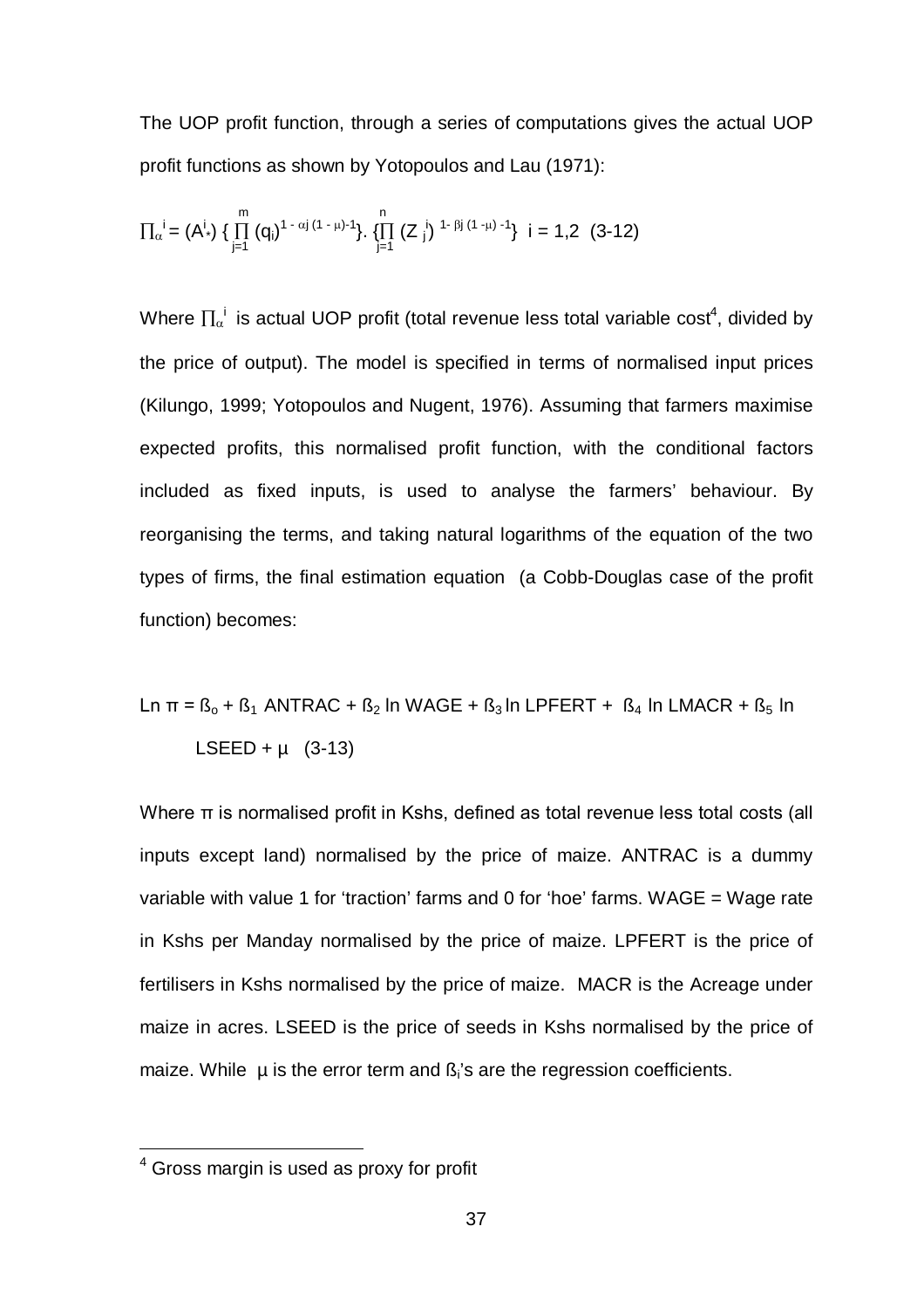This expression of p (profit) in logarithmic form makes it possible for the analyst to use the least squares estimation method using the assumption that the error term is independently distributed from one farm to another with a mean zero and a finite variance. Hence, the estimation is done using the ordinary least squares (OLS). In the Cobb-Douglas formulation, examining the coefficient of the group dummy variable makes the comparison of relative efficiency of the two groups of firms possible. The test is that the coefficient of the dummy variable is not significantly different from zero.

## *3.2.4 Hypothesis Testing under Profit Function Analysis*

Hypothesis tested was that there was no significant difference in farm efficiency between farmers who use animal traction and those who use hand tools. This was done by testing the statistical significance of  $\beta_1$  coefficient. The hypothesis of relative economic efficiency can be evaluated in terms of the constant by which the two profit functions of 'Traction' group and 'Hoe' group differ as shown by (Adesina and Djato, 1997; Khan and Maki, 1979; Knox *et al*, 1999; Yotopoulos and Lau, 1971; Yotopoulos and Lau, 1973; Yotopoulos and Nugent, 1976). If  $H_0$ was not rejected it meant that there was no difference between the economic efficiency of ' traction' group and 'hoe' group.

## *3.2.5 Covariance Analysis*

Covariance analysis was carried out to isolate the direct effects of mechanisation on farm profits. Apart from the power source, "traction" and "hoe" farms may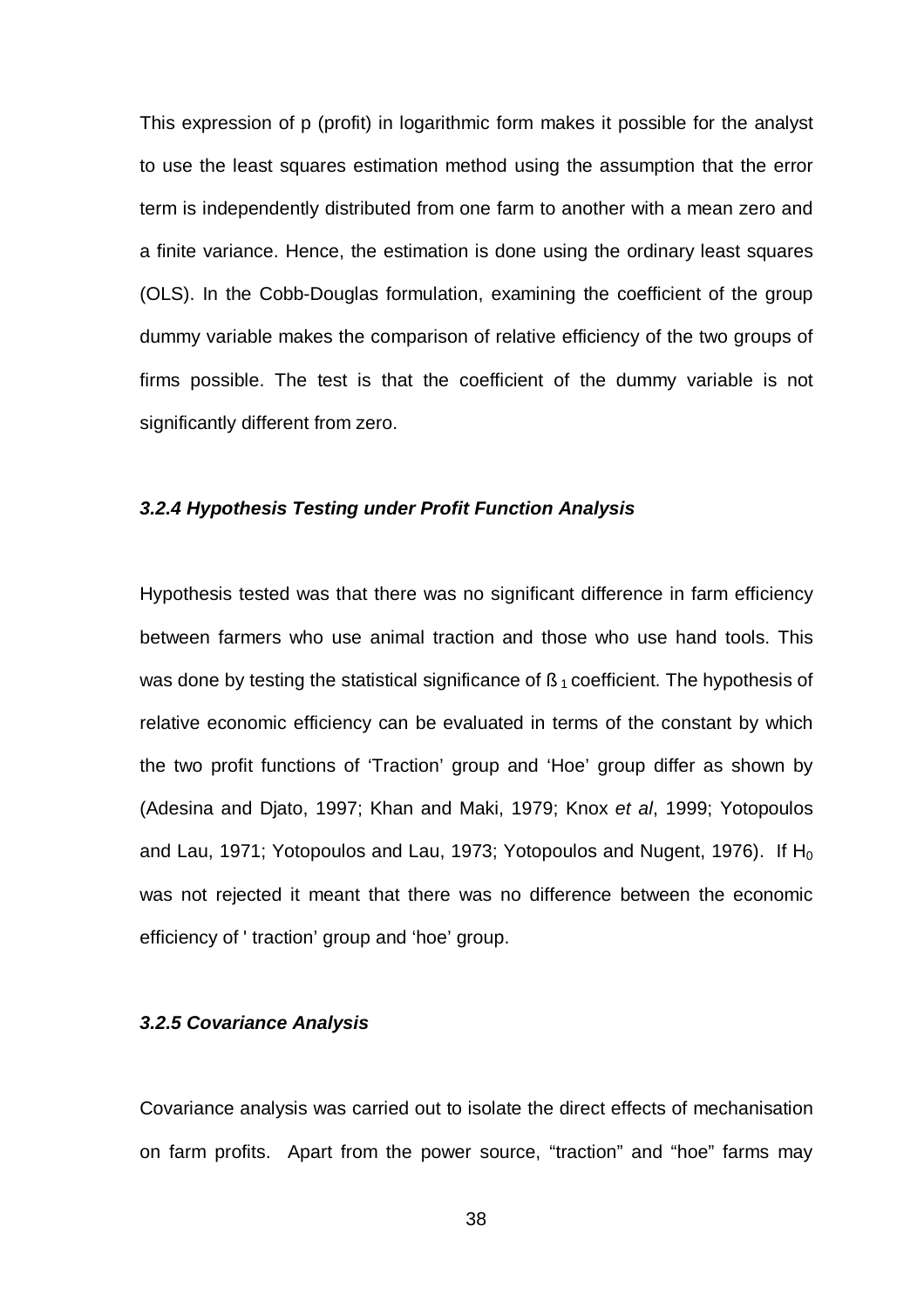differ in other fundamental aspects of production. This may lead to difficulty in interpreting results because the increase in profit may not all be attributed to the power source. Covariance analysis involves estimation of separate profit functions for "traction" and "hoe" farms and comparing whether the included independent variables are significantly different in the way they explain variation in the profit. Covariance analysis is carried out through the Chow F-test. The Chow F-test, more commonly known as the "Chow test" is a simple way to test if the underlying parameter values for data sets change across specified subsets of that data, for example, between two different farm groups. The chow test compares the regression sum of squares (RSS) from a restricted ( $RSS<sub>R</sub>$ ) model (that assumes that the parameters are constant across data subsets) with the RSS from an unrestricted model (that allows the parameters to vary across data subsets). The unrestricted RSS is obtained by running two separate regressions for the two data subsets and summing the resulting RSSs ( $RSS_{U} = RSS_{\text{hole}} +$ RSS<sub>'traction'</sub>). The test statistic (estimated F) was given as:

 $F = [(RSS_{U} - RSS_{R}) / df_{n}] / [RSS_{U} / df_{d} (3-14)]$ 

## **3.3 Variables used in the profit function**

In this section, the dependent and independent variables included in the profit model are defined.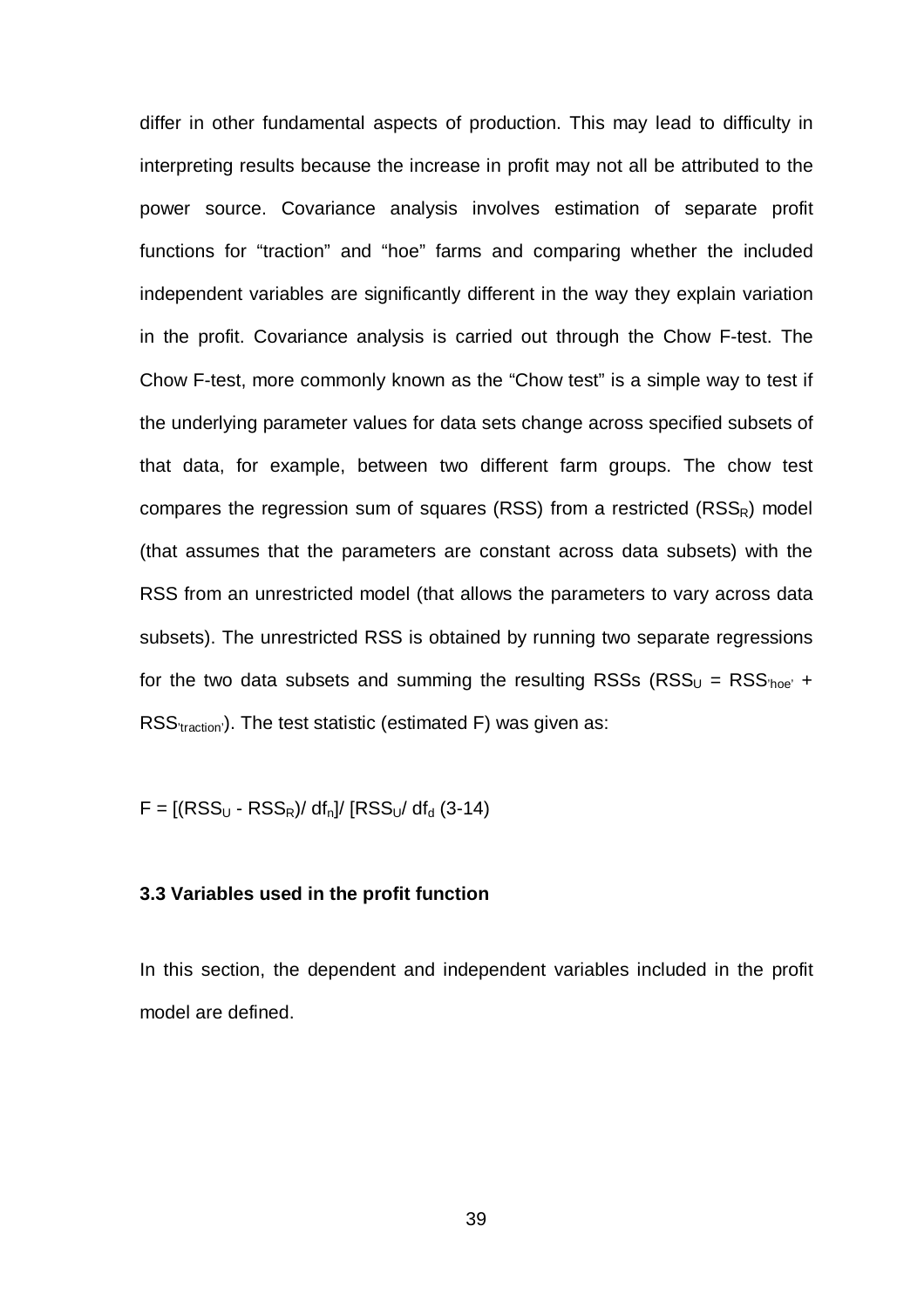#### *3.3.1 The dependent Variable*

## **Profit from maize production ()**

Profit obtained from maize production in the short rain season of 2001/2002 normalised by the price of maize was the dependent variable. This variable was defined as the gross revenue less the total variable costs. Since it was not possible to exhaustively quantify all the major costs, 'gross margin' was used as a proxy for profit. The gross margin was calculated as the difference between the gross revenue and variable costs. The gross revenue was obtained from multiplying the total maize production produced in the short rain season of 2001/2002 by the price received by the farmer from private sales (to neighbours or other buyers). The variable costs included the cost of labor, fertilisers, pesticides and seeds.

#### *3.3.2 The Independent Variables*

The following independent variables were included in the profit function:

## **Wage rate (WAGE)**

This variable was defined as the amount of money in Kshs/Manday that was paid out to hired labourers to work in the maize plots normalised by the price of maize.

#### **Price of Fertiliser (LPFERT)**

This variable was the price of fertiliser in Kshs normalised by the price of maize.

## **Area Planted Under Maize (LMACR)**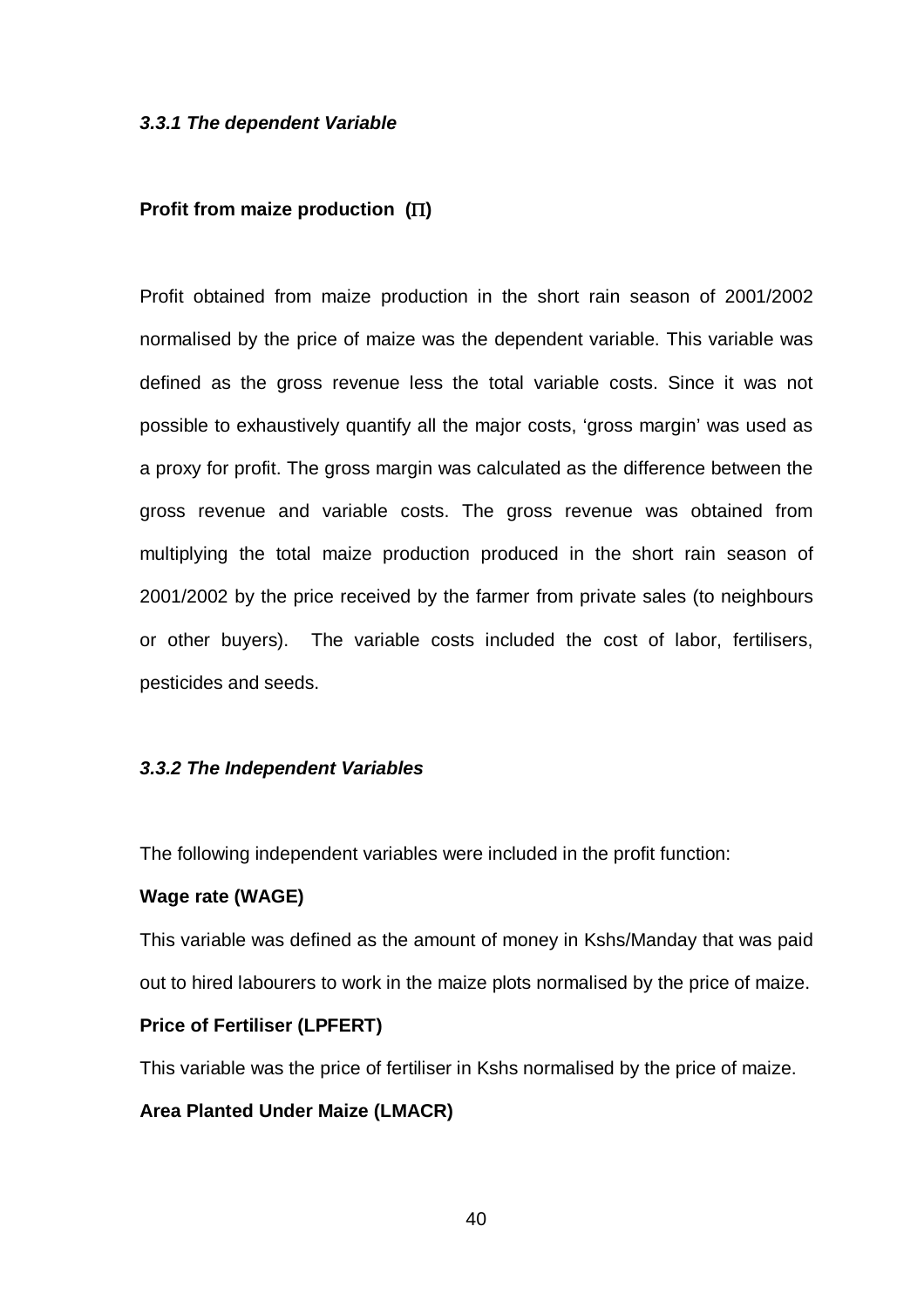This variable included the area under maize in (Acres).

#### **Dummy for farm mechanisation (ANTRAC)**

This variable included the form of mechanisation that was employed for major agricultural operations such as land preparation and weeding for maize enterprise. For farmers that applied animal traction to carry out the agricultural operations they were assigned a value **1** while those that used hand tools were assigned a value **0.**

#### **Price of seeds (LSEED)**

This variable was defined as the price of seeds in Kshs normalised by the price of maize.

## **3.4 Farm Time-Labor Allocation Functions**

In order to estimate the relationship between the time allocated to farmwork and the various personal, socio-demographic, market and farm characteristics, labor allocation functions need to be estimated (Rahji, 1999; Thapa, 1992). The labour allocation functions are obtained by regressing the independent variable (number of hours spent on a given activity) and the proposed explanatory variables. The choice of the regression model depends on whether or not the dependent variable is censored or not. When the dependent variable has a number of values clustered at a limiting value, usually zero the Tobit analysis is preferred (McDonald and Moffit, 1980). The Tobit technique uses all observations, both those at the limiting value and those above it, to estimate a regression line, and it is preferred in general to those techniques that estimate a line only with the observation above the limit. On the other hand if the dependent variable is not censored other regression techniques such as ordinary least squares (OLS) can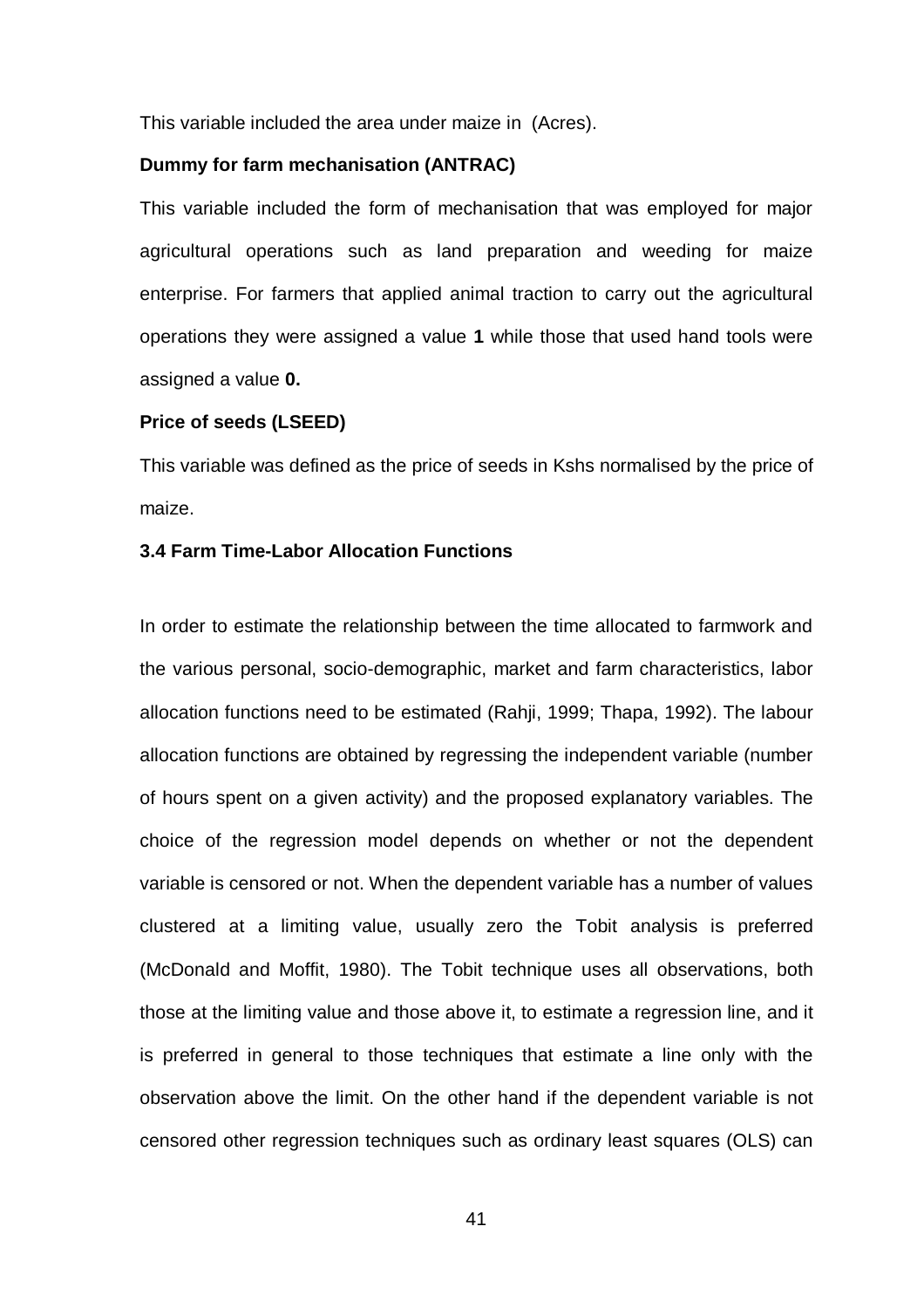be applied. Rahji (1999), in a study carried out in southwestern Nigeria observed that time allocated by males and females to farm work is likely not a censored variable in the farming set-up. This assumption is plausible because in a rural farming set-up it is more likely than not that both males and females will be involved in some form of farm work. In contrast to the study by Rahji (1999) in the current study farm time by both male and female was considered a censored variable, because of many cases of males and females farmers who did not allocate any of their time to farm work.

The household time allocation function is expressed as follows;

$$
T_j^k = f(X_1, X_2, \ldots, X_n) \quad (3-15)
$$

Where:

T= Time allocated to farm work

j= Activity (farm work)

k= Gender of the participant (either Male or female)

 $X_i$  = represent various personal, socio-demographic, market and farm characteristics

In this study, farm-time labor use functions by gender for farm work were estimated. Following Rahji (1999) and Thapa *et al* (1992) the study assumed a linear relationship between the time allocated to farm work and the set of explanatory variables.

Tobit analysis was applied to analyse the farm labor use function. A Tobit model analyses the potential participant's decision of whether or not to participate and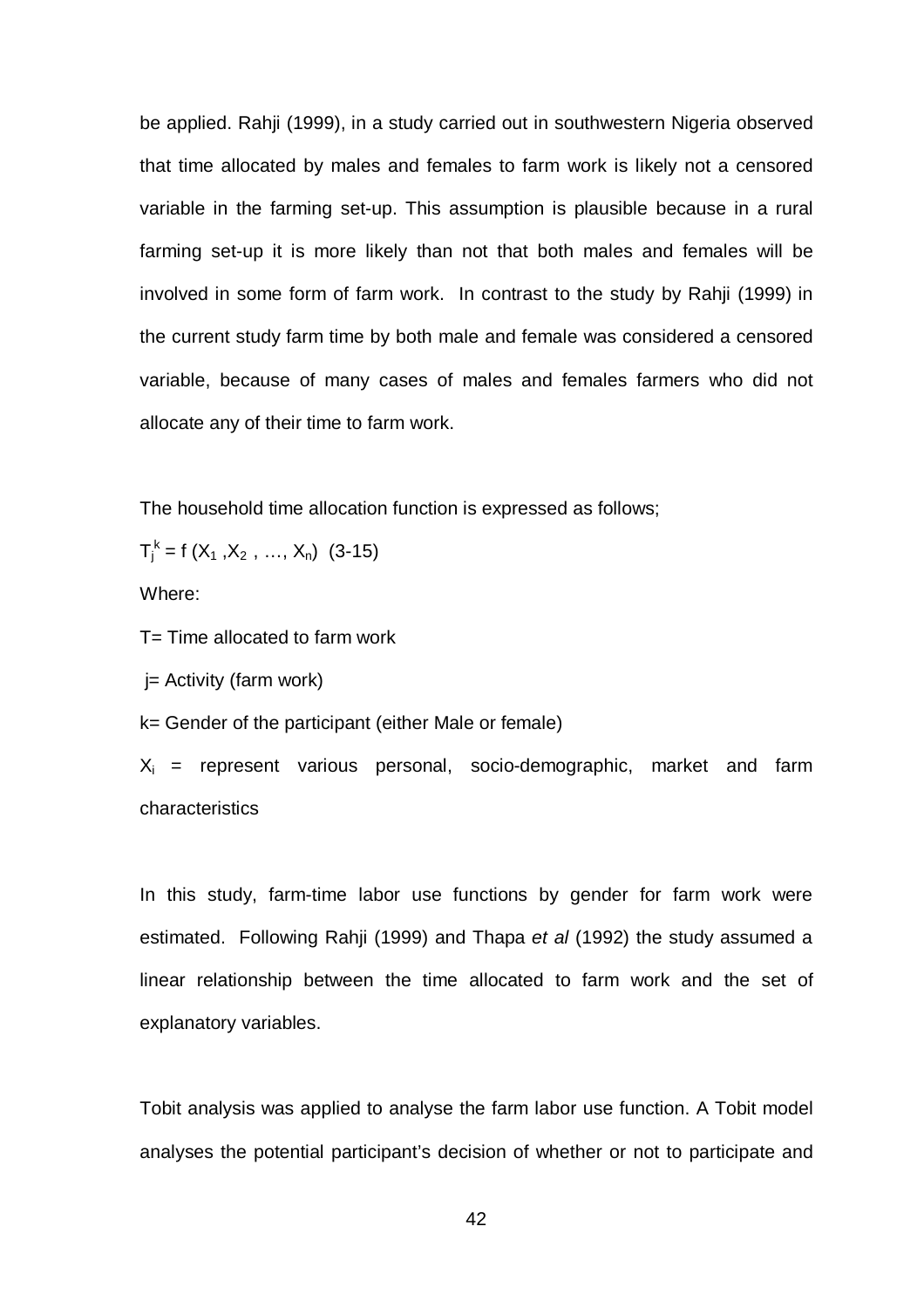the hours allocated to the activity after the participation decision has been made. The parameters of the Tobit model were estimated as follows:

$$
T^{k} = \beta_{0} + \beta_{1} AGE + \beta_{2} EDUC + \beta_{4} FSIZE + \beta_{5} FINC + \beta_{6} HLAB + \beta_{7} DEPEND
$$
  
+  $\beta_{8} ANTRAC$  (3-17)

## *3.4.1 Variables used in Farm labor-Time Allocation Function*

In this section, the dependent and independent variables included in the farm labor-time allocation model are defined.

#### *3.4.2 The dependent variables*

#### **Female Farm Labor Time (FFLAB)**

This variable was defined as the man-days of female labor input in the maize enterprise. The variable considered the female labor input in land preparation, planting, weeding and harvesting of maize. The value was measured in mandays in the 2001/2002 short rain season. One man-day was equated to an adult working 6 hours in the field. Women and men were considered to be participating equally in the field. There was found no need to give them a weighting of half as some authors have done in the past.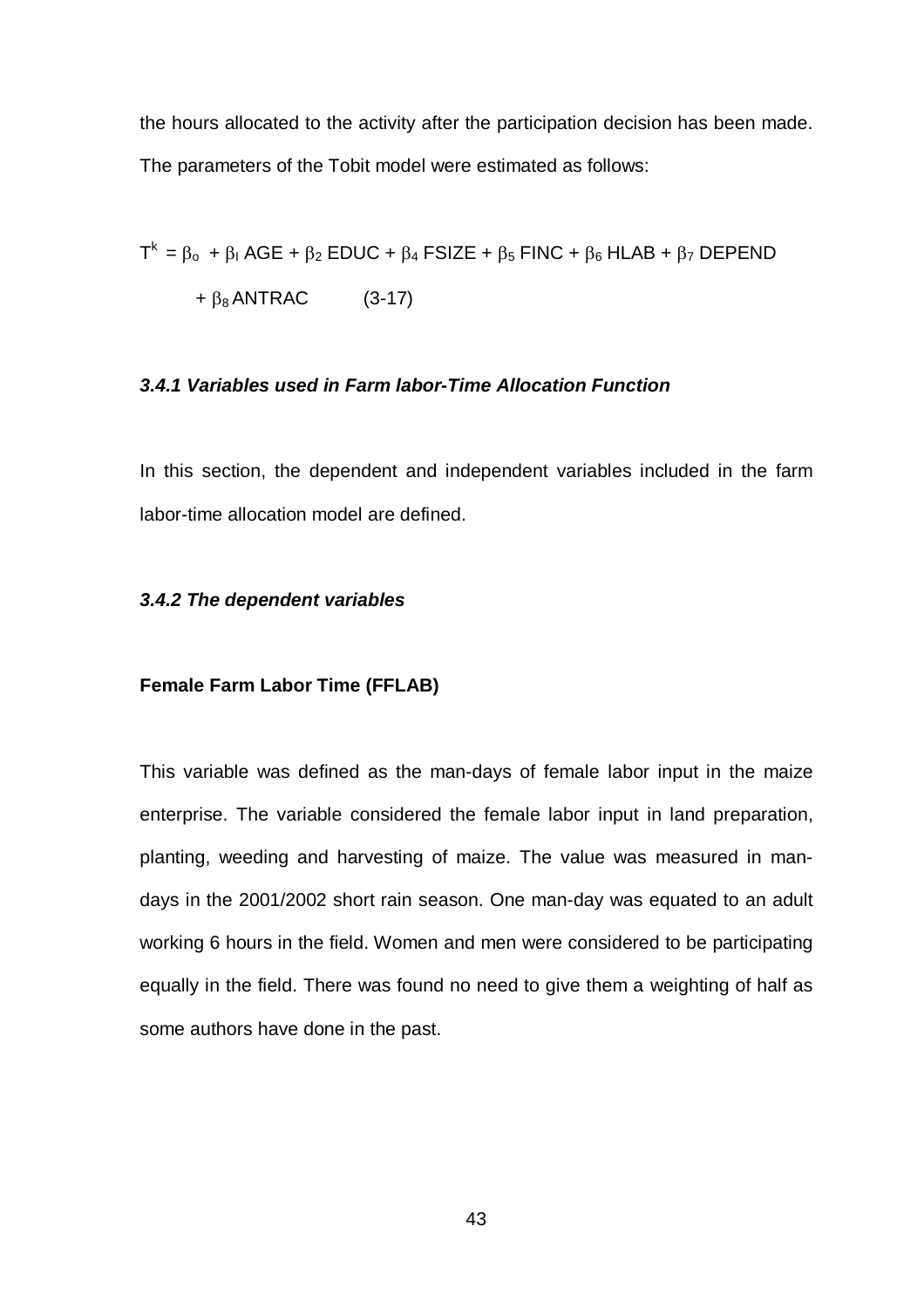#### **Male Farm Labor Time (FMLAB)**

This variable was defined as the man-days of male labor input in the maize enterprise. The variable considered the male labor input in land preparation, planting, weeding and harvesting of maize. The value was measured in mandays in the 2001/2002 short rain season.

#### *3.4.3 The independent variables*

## **Age (of female or male)- (M/FAGE)**

It was hypothesised that the older the farmer the less the time he/she will devote to farm work. Older farmers are assumed to be physically weak hence have less energy to spend on the rigorous operations on the farm. This variable was defined as the age in years (Yrs).

## **Years of formal education (of female or male)- (M/FEDUC)**

An educated farmer was expected to be able to use his time to attain the greatest income. Therefore, the educated farmers were expected to allocate their time between home, farm and market work so as to obtain maximum income. This variable was defined as the number of years spent in formal schooling (Yrs). Educated farmers are most likely to expend less time in the farm because they are likely to earn more outside the farm either in employment or in business.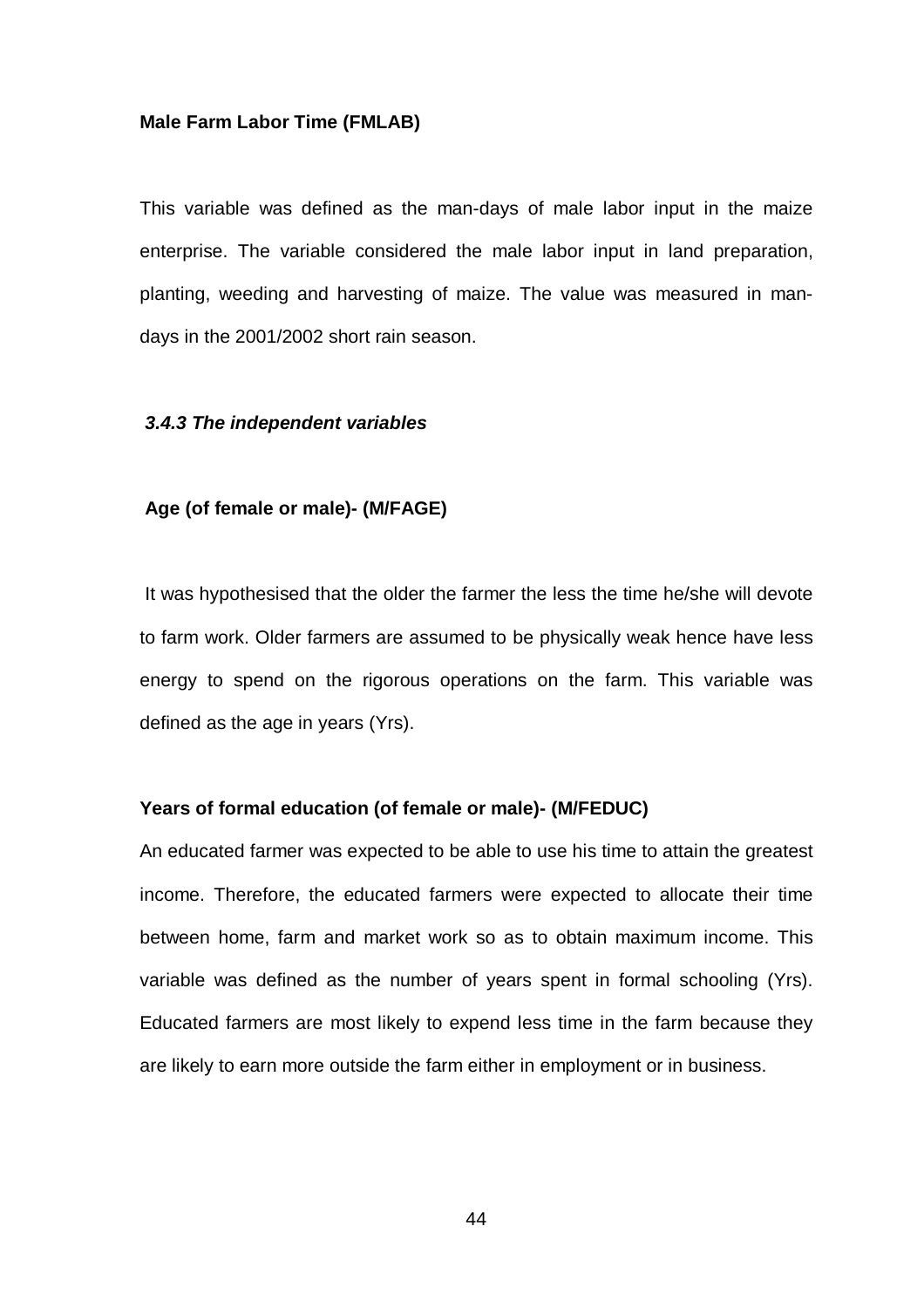#### **Farm income (FINC)**

It was conceptualised that adequate and commensurate farm income may translate to incentive for more farm time. On the other hand spending more time in the farm may not necessarily translate into higher because the farmer has little if any control over the prices he/she gets for his/her produce. This variable was defined as the amount in Kshs that was earned from sale of maize in the 2001/2002 short rain season.

#### **Farm size (FSIZE)**

It was assumed to be the proxy for wealth. A large farm may mean higher income *ceteris paribus.* Farmers with large pieces of land may or may not spend more time in the farm than those with smaller pieces because it is assumed they are capable of hiring labor from outside. This variable was defined as farm size in acres that a farmer owned.

#### **Hired labor (HLAB)**

The higher the level of hired labor the less the time spent on the farm work. This variable is defined as the amount of hired labor in man-days used in the maize enterprise during the 2001/2002 short rain seasons.

#### **Number of dependants (DEPEND)**

Dependants are defined as the members of the household (both children and the aged) who are not actively involved in farm work or market work. They largely depend on other family members for the provision of their necessities. Children of less than 14 years of age and adults over 60 years of age were classified as dependents. However, this general rule was complemented by actual interview to determine the actual number of family members who were dependants. The number of children was hypothesised to affect farm time of women as child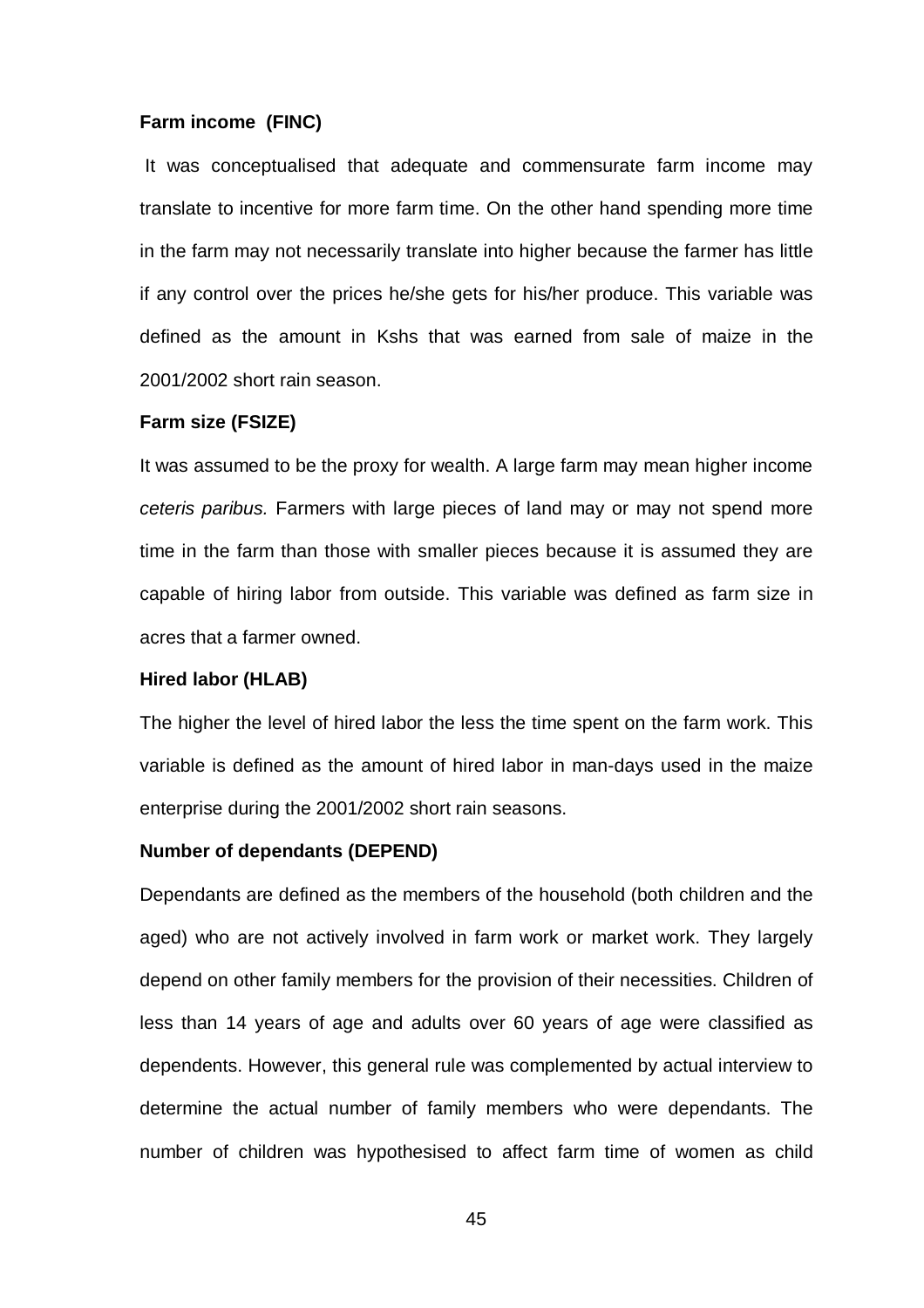rearing and care is almost an exclusive preserve for women. Further, the children if many, will compete for women's farm time. With more dependants, men are expected to work more to meet their needs.

#### **Dummy for farm mechanisation (ANTRAC)**

It was hypothesised that use of animal traction results in labor time reallocation between genders in the households. Households that use animal traction were assumed to have different time allocation patterns from those that use the hoe. Use of animal traction was hypothesised to increase farm time due to the increased acreage. Further, it was hypothesised that use of animal traction was likely to increase the farm labor-time of women in the household due to the existing gender division of labor.

## *3.4.4 Hypothesis Testing under Farm labor-Time Allocation Function*

The main hypothesis tested was that the use of animal traction does not significantly affect requirements for women's farm labor-time. This was done by testing for statistical significance of the coefficient  $\beta_8$  in the equation 3-17.

The hypothesis testing took the following form:

 $H_0$ :  $\beta_8 = 0$ 

 $H_A$ :  $\beta_8 \neq 0$ 

## **3.5 Data Sources and Method of Data Collection**

Farm level data for this study were collected using a structured questionnaire. Two trained enumerators administered the questionnaires. Information gathered included both quantitative and qualitative forms of data from the farms. These included the acreage under maize in the previous season, amounts of fertilisers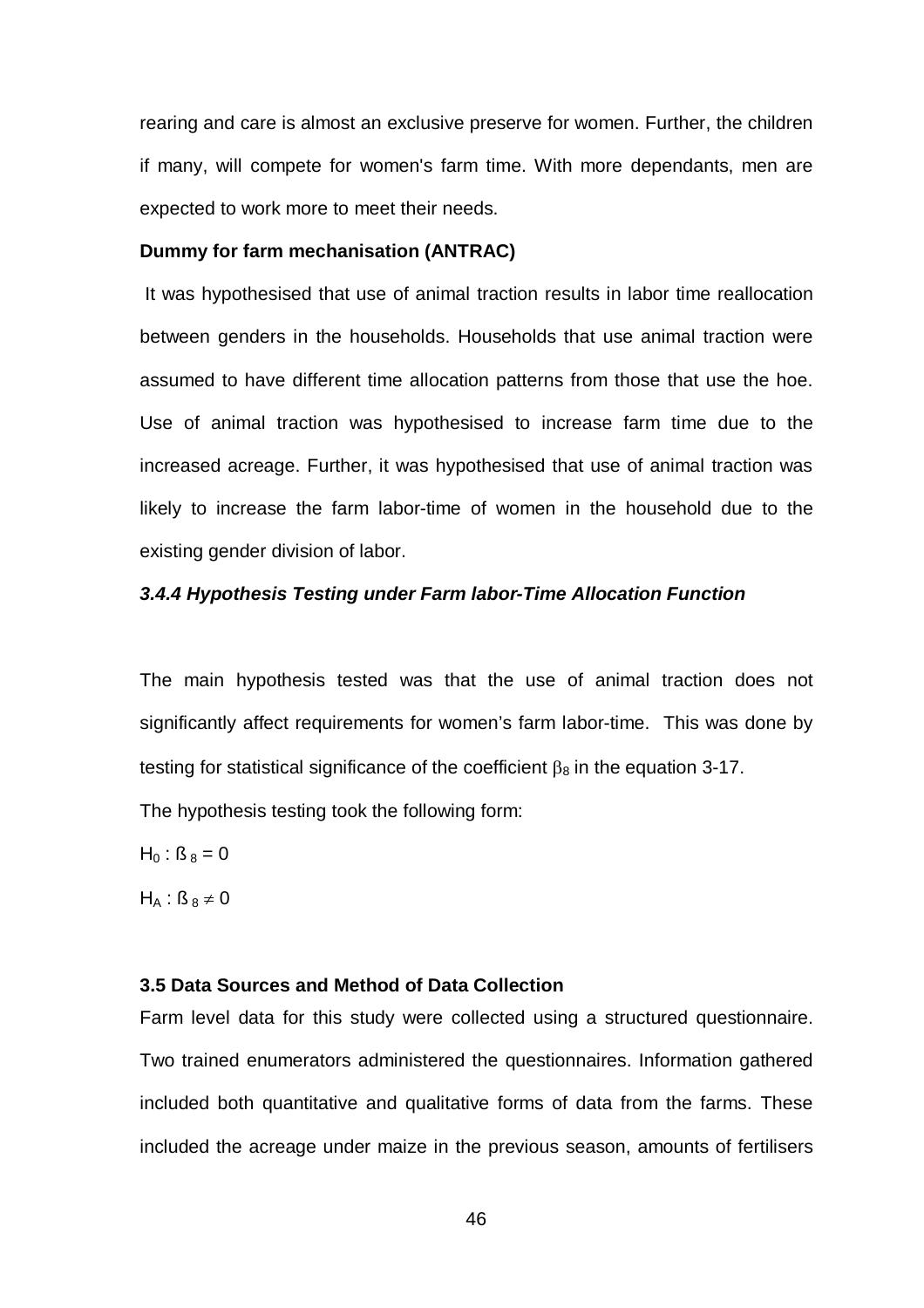and other agro-chemicals used in maize production, family and hired labor input into maize production and inter-gender labor time allocation for farm work, home work and market work. Initially, a sample of 80 farmers were interviewed but 5 questionnaires were found unsuitable due to gross internal inconsistencies and therefore, only 75 were included in the final sample for analysis.

## *3.5.1 Sampling procedure*

A combination of multi-stage random and purposive sampling procedures were applied to obtain a sample of 80 farmers that were interviewed in this study. First, three divisions out of the four divisions of Kirinyaga district were randomly selected namely; Gichugu, Mwea and Ndia. In the next stage, two locations were randomly selected in each division. The selected locations were Baragwi and Karumandi in Gichugu division, Mutithi and Murinduko in Mwea division and Mutira and Inoi locations in Ndia division. At the location level, purposive sampling was applied to obtain a sample containing both 'traction' and 'hoe' group. A total of 80 farmers were sampled for interview. Out of the final 75 questionnaires included in the final analysis 43% (32 farmers) were from the 'hoe' group and 57% (43 farmers) were from the 'traction' group.

## *3.5.2 Difficulties and limitations of Data Collection*

The major limitation of the study was that data was collected from farmers' through the recall method because small-scale farmers rarely keep records of their farming activities. This procedure introduces inaccuracies in the data collected. The problem of inaccuracies in the data was addressed through careful cross-checking within the questionnaire. Further, the information provided by farmers though not very accurate provides the researcher with the general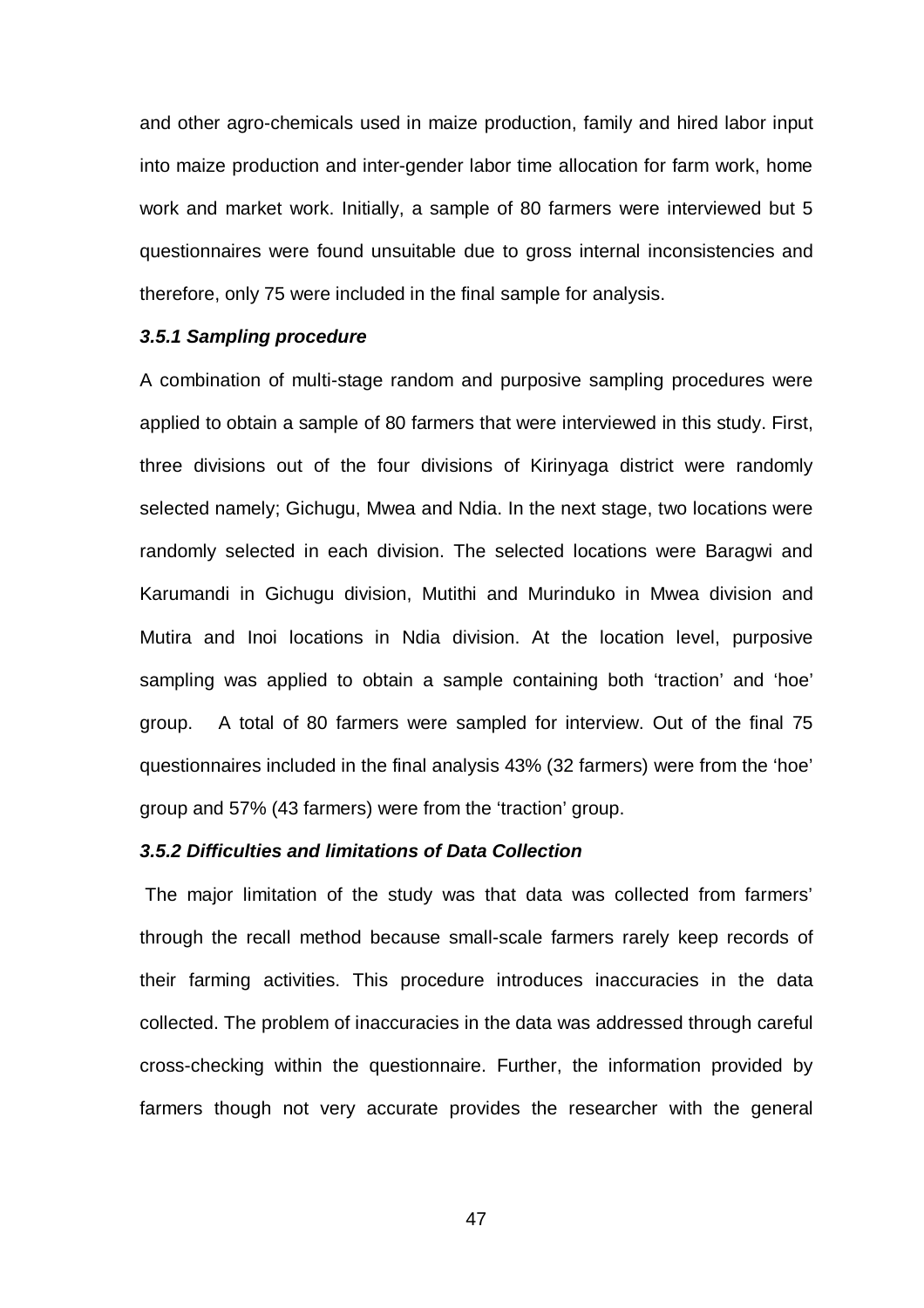pattern of the farmers' behaviour. Based on this information it was still possible to make useful inferences about farmers behaviour.

Labor-time allocation data was collected in this study using subjects' self-report which is one of the two major approaches commonly used in collecting time allocation data. The other approach is direct observation of the subject. An ideal approach to collect time allocation data should be technically possible and ethically tenable. This means that it should neither overburden the researcher in terms of time and resources, nor over encroach the respondents freedom on what to report or what not to report. Many researchers prefer to use the informant as an observer of his or her own behaviour. This solves most ethical issues because the informants decide which information to report and which not to report. It also saves a great proportion of the researchers time. However, the method results in low correspondence between the informants' report of their own behaviour and that same behaviour as measured by outside observers (Johnson, 1990). Direct observation is the most straightforward approach to study how people spend time. The focus in direct observation is on specific individual or a close knit group, for example a household. However, this method is limited to a small number of individuals and to a short period of time. Furthermore, such data may not be representative of the community and of the varying seasons of the year.

Due to limitations of time and finances, the current study used the subjects' selfreport method where the informants were asked to describe the overall pattern of time allocation. The major problem with this method is the accuracy of the data.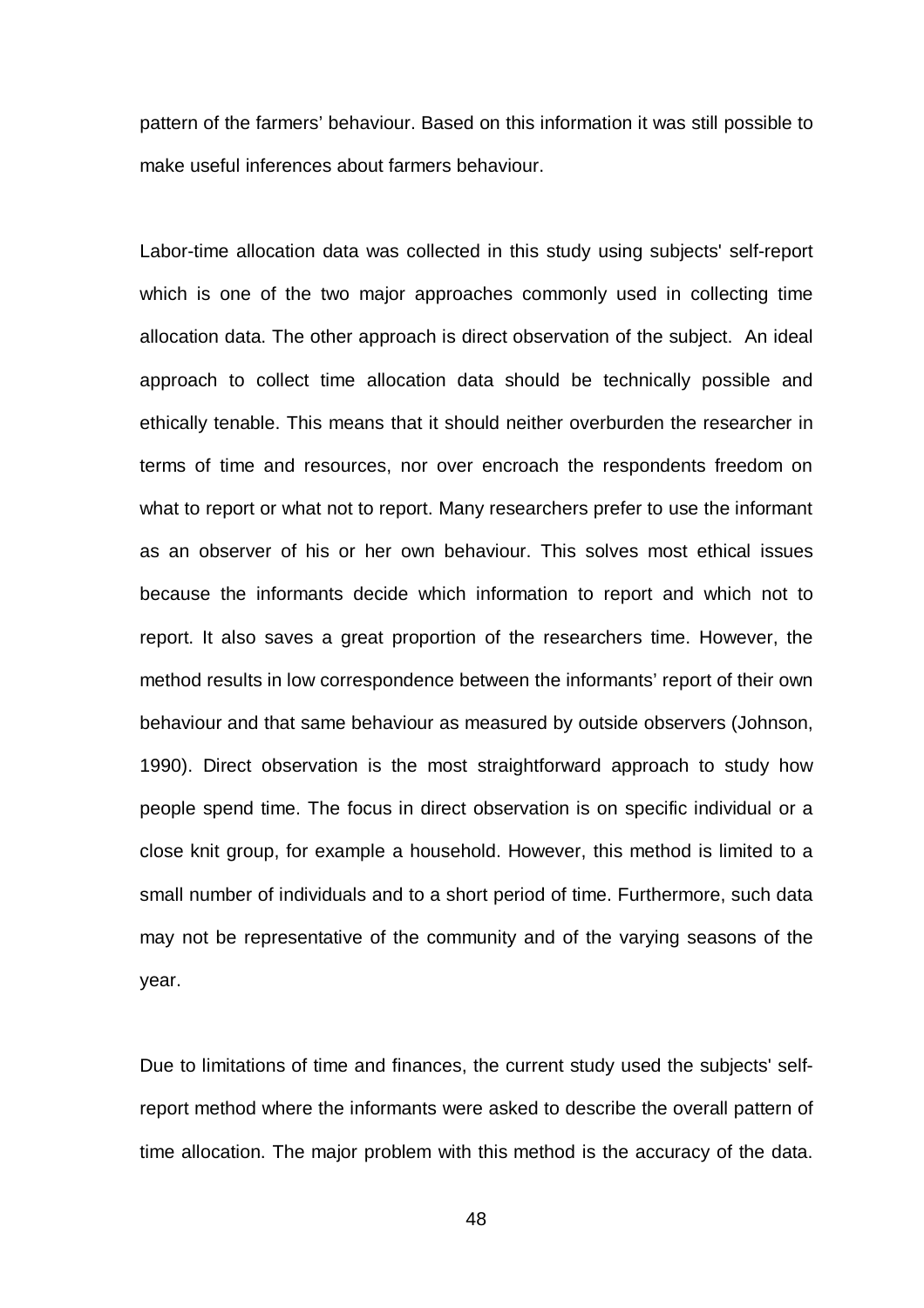To minimise error in the recall, a shorter and more recent period (the latest agricultural season preceding data collection) was considered in this study.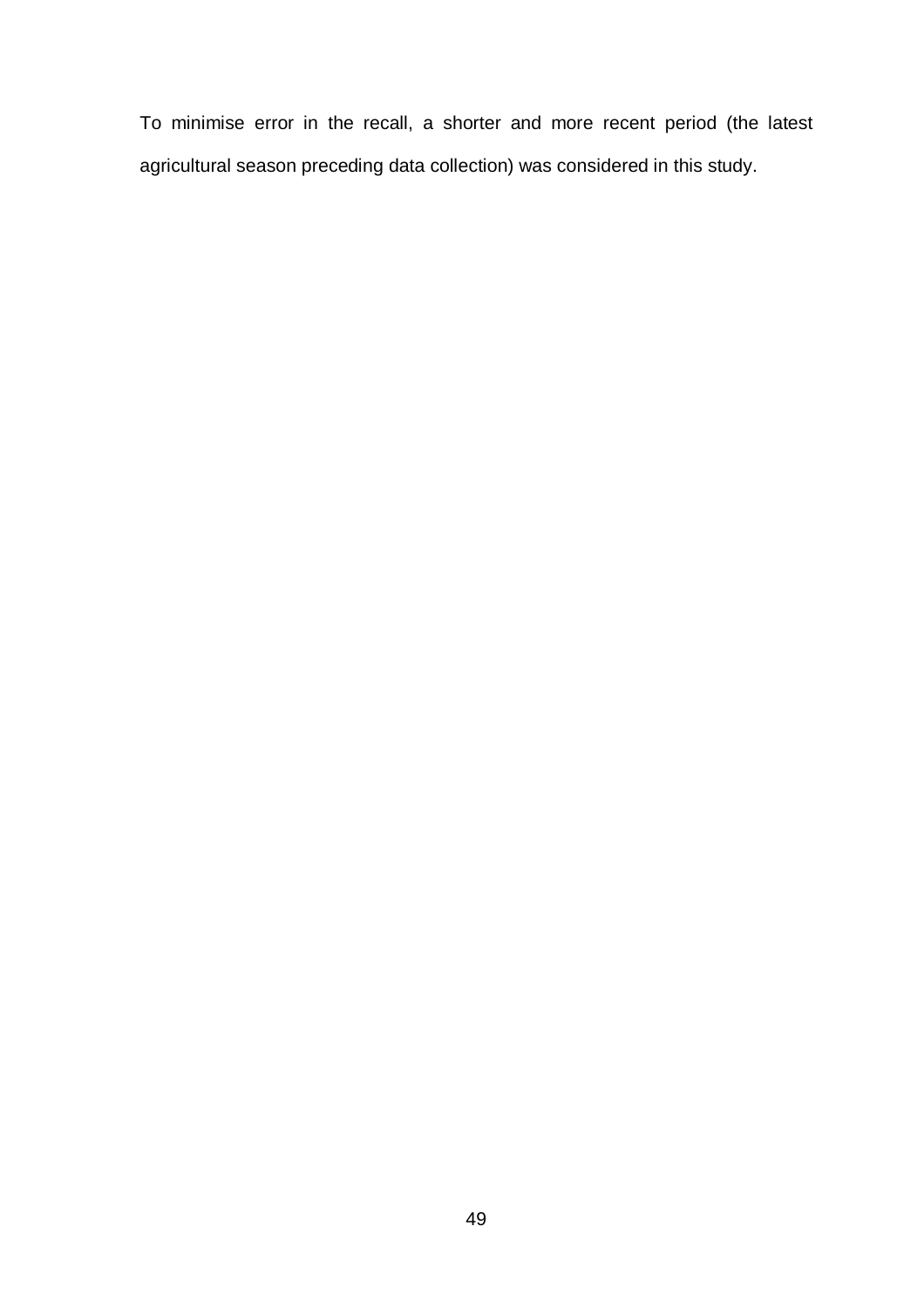## **CHAPTER IV**

## **4.0 RESULTS AND DISCUSSION**

## **4.1 Problems experienced in Estimation**

As noted by Greene (1993), it is rare that the data that a researcher has in hand for estimating a regression model conform exactly to the theory underlying the model. Any number of problems will arise, even in the most carefully designed survey. In this section the most commonly experienced data problems and their implications for estimation are discussed. The section also highlights measures that were taken to alleviate the consequences of data problems that were experienced.

#### **Multicollinearity**

Multicollinearity refers to the presence of linear relationships (or near linear relationships) among the explanatory variables (Koutsoyiannis, 1973). Since economic data is unexperimental many econometric variables tend to move together in a systematic way and hence are termed collinear. As a result, hypothesis testing becomes weak so that diverse hypotheses about parameter values cannot be rejected (Kennedy, 1985). Multicollinearity is a sample problem and as such it cannot be tested. Rather, what is testable is the degree of multicollinearity in the exogenous variables. The seriousness of its effect depends on the degree of intercorrelation as well as the overall regression coefficient. As such, standard errors and the overall coefficient of determination  $(R<sup>2</sup>)$  may be used for testing for multicollinearity.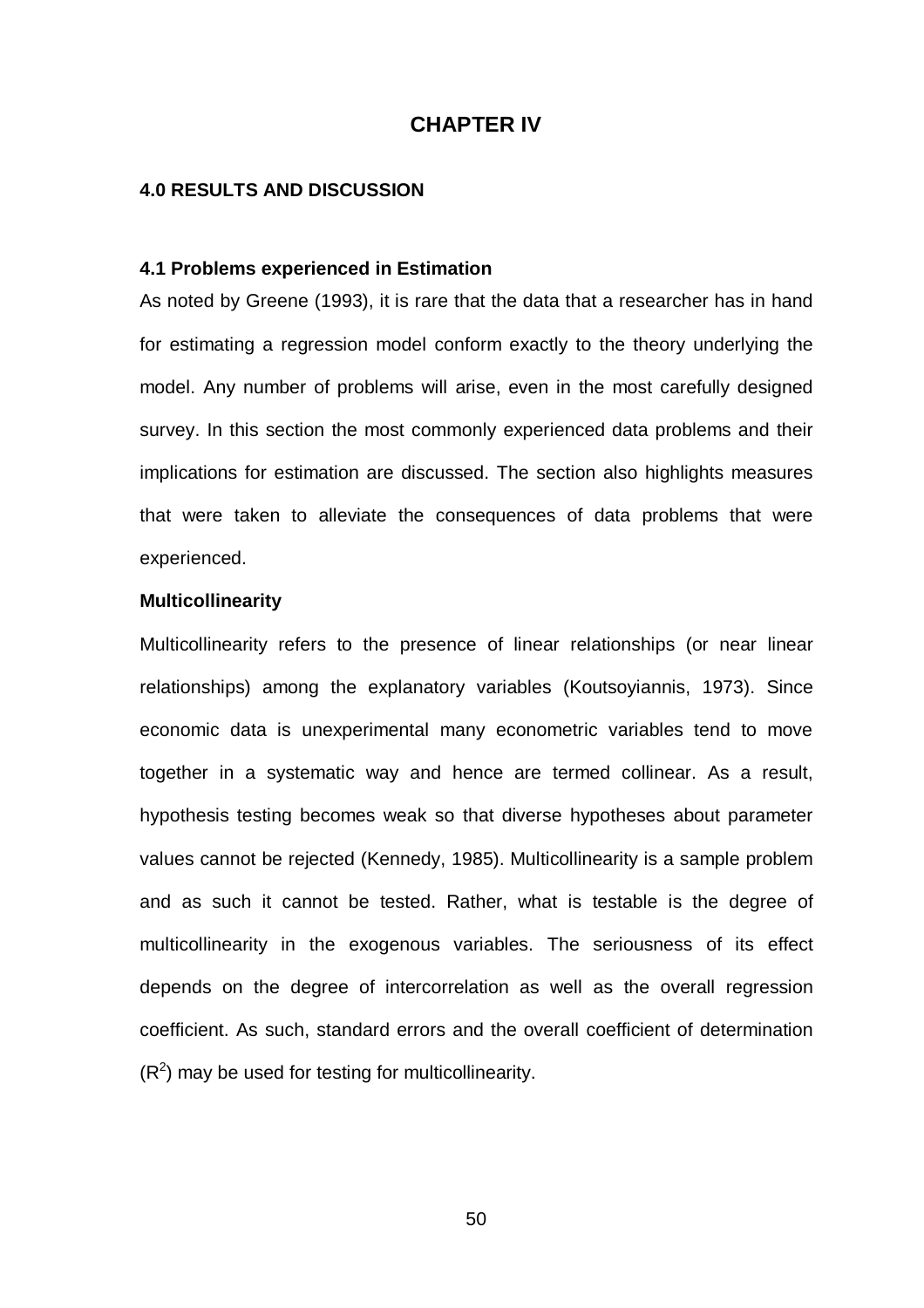Multicollinearity was examined through inspection of signs and magnitudes of the parameter estimates and use of partial correlation coefficient. Kennedy (1985) states that a value of 0.8 or higher in one of the correlation coefficients indicates a high correlation between the two independent variables to which it refers. Based on this criterion, the partial correlation coefficients indicated that FAGE and FEDUC in the Female Farm Labor Time Allocation were highly correlated (see appendix 2). As noted by Mukras (1993), the presence of high multicollinearity implies that the estimates of coefficients will be imprecise owing to large variances of the estimators.

It was observed that older female farmers had lower levels of education compared to younger ones. This has a historical perspective because in preindependence times most women did not attend formal schooling. Therefore, it is plausible that female farmers' education level is closely related to her age in the area of study.

The problem of multicollinearity implies that it is not possible to hold other things equal when we vary one regressor and therefore the interpretation of regression becomes invalid. As noted by Mukras (1993), there is no easy solution to the problem of multicollinearity, on one hand including the collinear variables will increase the variance of the estimator while exclusion of the variable will introduce bias in the estimator. For the case at hand, the individual effects of the variables have policy implication and are not just for forecasting in which case the current relationship would be assumed to hold in future. Therefore, it is a lesser evil to drop one of the variables from the model in this case FAGE was dropped.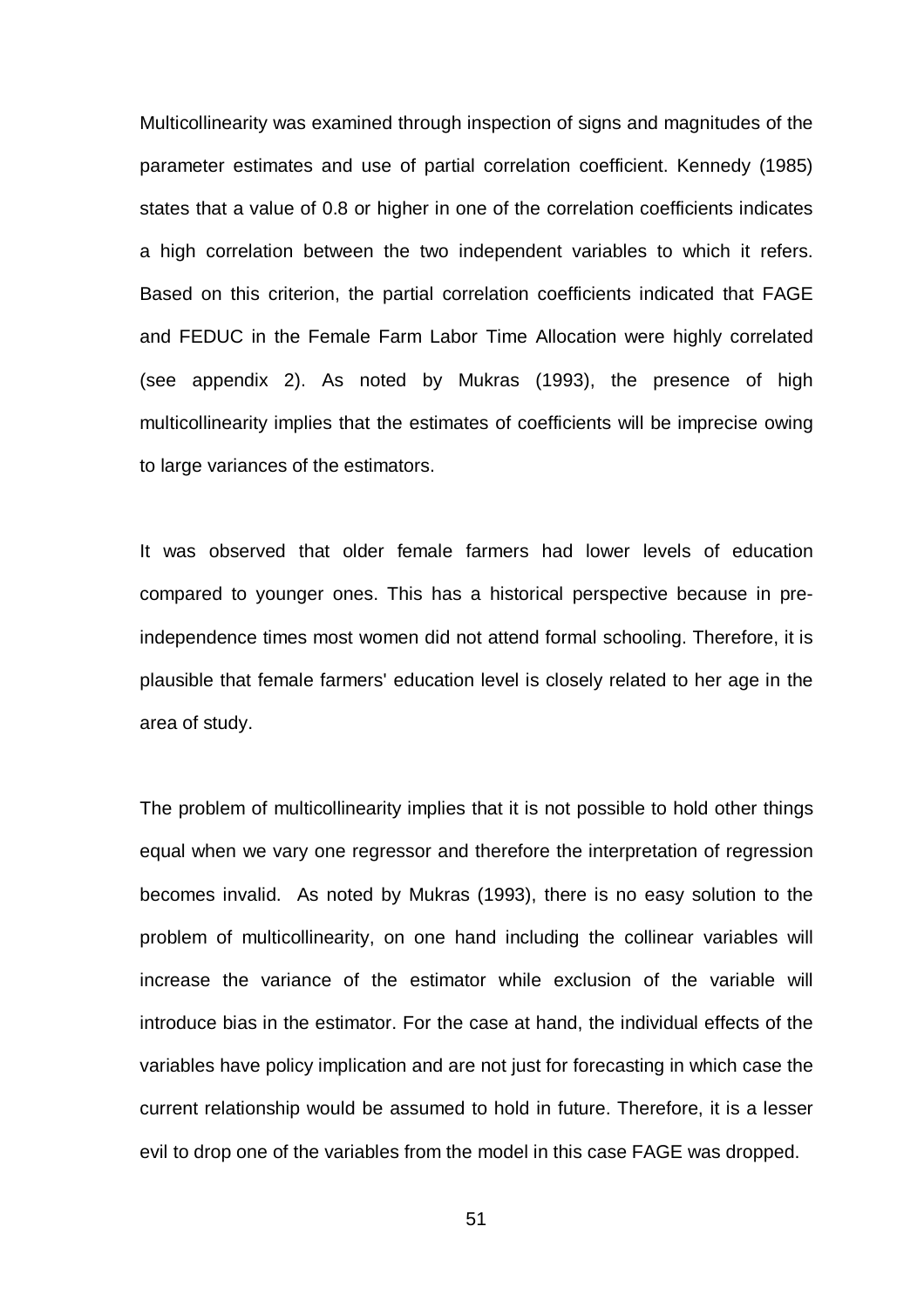#### **Heteroscedasticity**

One of the major problems with cross-sectional data is the tendency of the disturbances to vary with some or all of the explanatory variables (Kennedy, 1985). This violates the constant variance assumption of the disturbance term, resulting in heteroscedasticity. Heteroscedasticity renders the estimated ß's inefficient and thus invalid for use in making predictions about the dependent variables (Greene, 1993).

This study tested for heteroscedasticity in the three estimated models using the likelihood ratio (LR) statistic. The null hypothesis was that the model in question is homeoscedastic against the alternative that it is heteroscedastic. The LR statistic is similar to the F test in OLS. It is asymptotically distributed chi-square with k degrees of freedom, where k is the number of independent variables in the model. The LR statistic was calculated from;

$$
LR = 2(Ln_{\text{het}} - Ln_{\text{hom}})
$$

Where Ln<sub>het</sub> and Ln<sub>hom</sub> are the heteroscedastic and homoscedastic log-likelihood functions respectively. The computed LR value for the female farm labor-time allocation model was -7.9666 while the tabulated  $X^2$  value, at α=0.01 and k = 8 was 20.08 on the other hand the computed LR value for male farm labor-time allocation was –0.367. The computed LR value for the profit function model was – 1.3161 while the tabulated  $X^2$  value, at α=0.01 and k = 5 was – 13.32. Since the calculated LR values in the three cases were less than the tabulated  $X^2$  value, the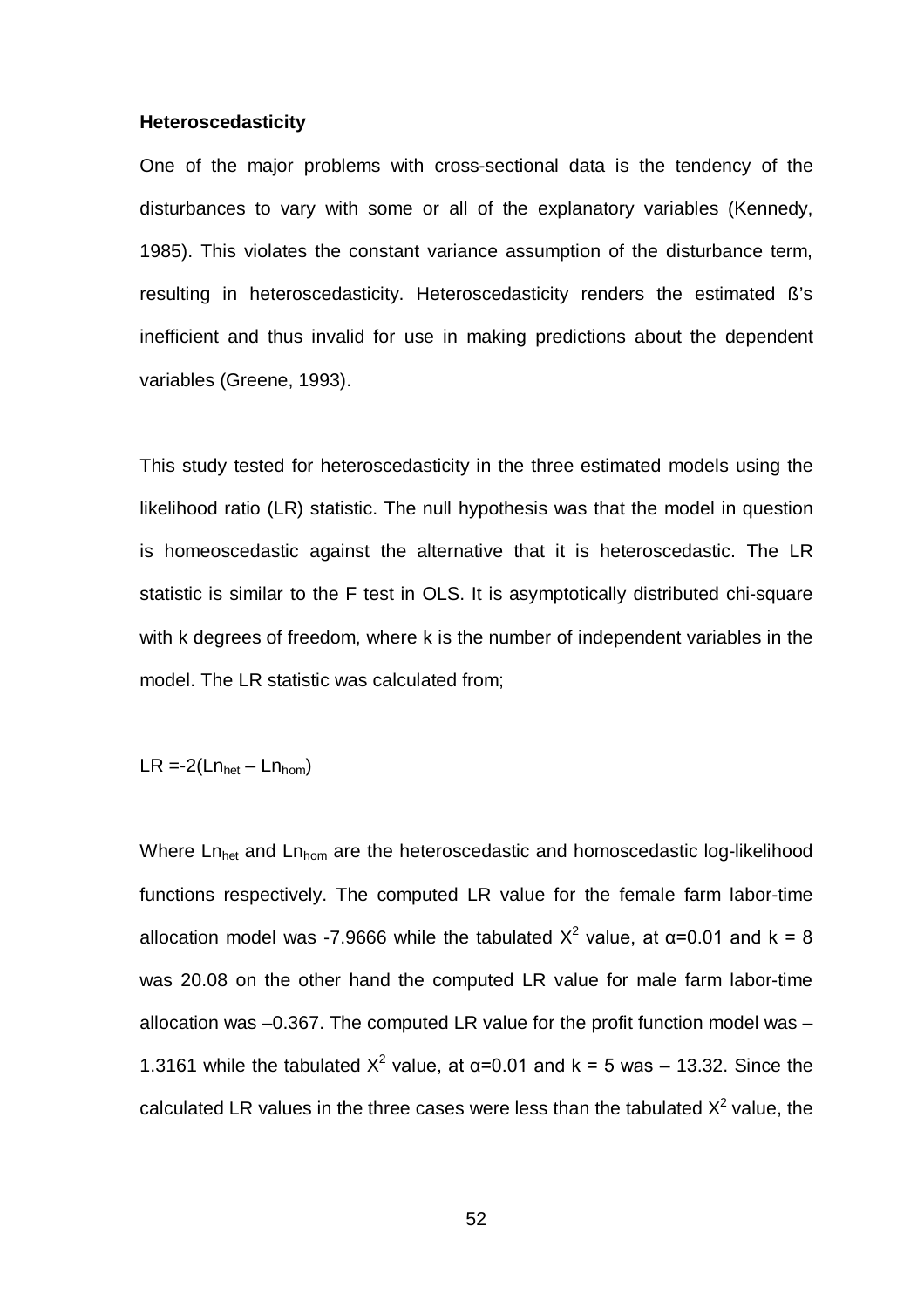null hypothesis of homoscedasticity could not be rejected for the three models. These results are reported in appendix (3).

## **Goodness of Fit**

A goodness-of-fit measure is a summary statistic indicating the accuracy with which a model approximates the observed data. For the case of the profit function the goodness of fit was measured using  $R^2$ . The values of  $R^2$  lie between 0 and 1, where 1 indicates a perfect fit. The value of  $R^2$  was found to be 0.88 as shown in Table 4-5. To measure the goodness-of-fit in qualitative response models, Greene (1993) suggested use of likelihood ratio index (LRI). The LRI (also called McFadden R<sup>2</sup> or pseudo R<sup>2</sup>) is analogous to the R<sup>2</sup> in a conventional regression. It was computed from the following formula:

LRI=  $1-Ln_i/Ln_o$ 

Where Ln<sub>I</sub> is the log-likelihood function for the model having all the independent variables and  $Ln<sub>o</sub>$  is the log-likelihood function for the model computed only with the constant term. A zero LRI value indicates lack of fit while a LRI value of one indicates perfect fit. Empirical evidence suggests that LRI usually lies between 0.2 and 0.4 (Mbata, 1997). The LRI values for the model estimated in this study were 0.07 for the male farm time allocation function and 0.01 for the female farm time allocation function (Table 4-8 and 4-9 respectively).

## **Measurement Errors**

As is the case with many smallholder farms, reliable farm production data was lacking, as most farmers did not keep farm records. The author had to rely on the farmers' memory and approximation for information. This introduces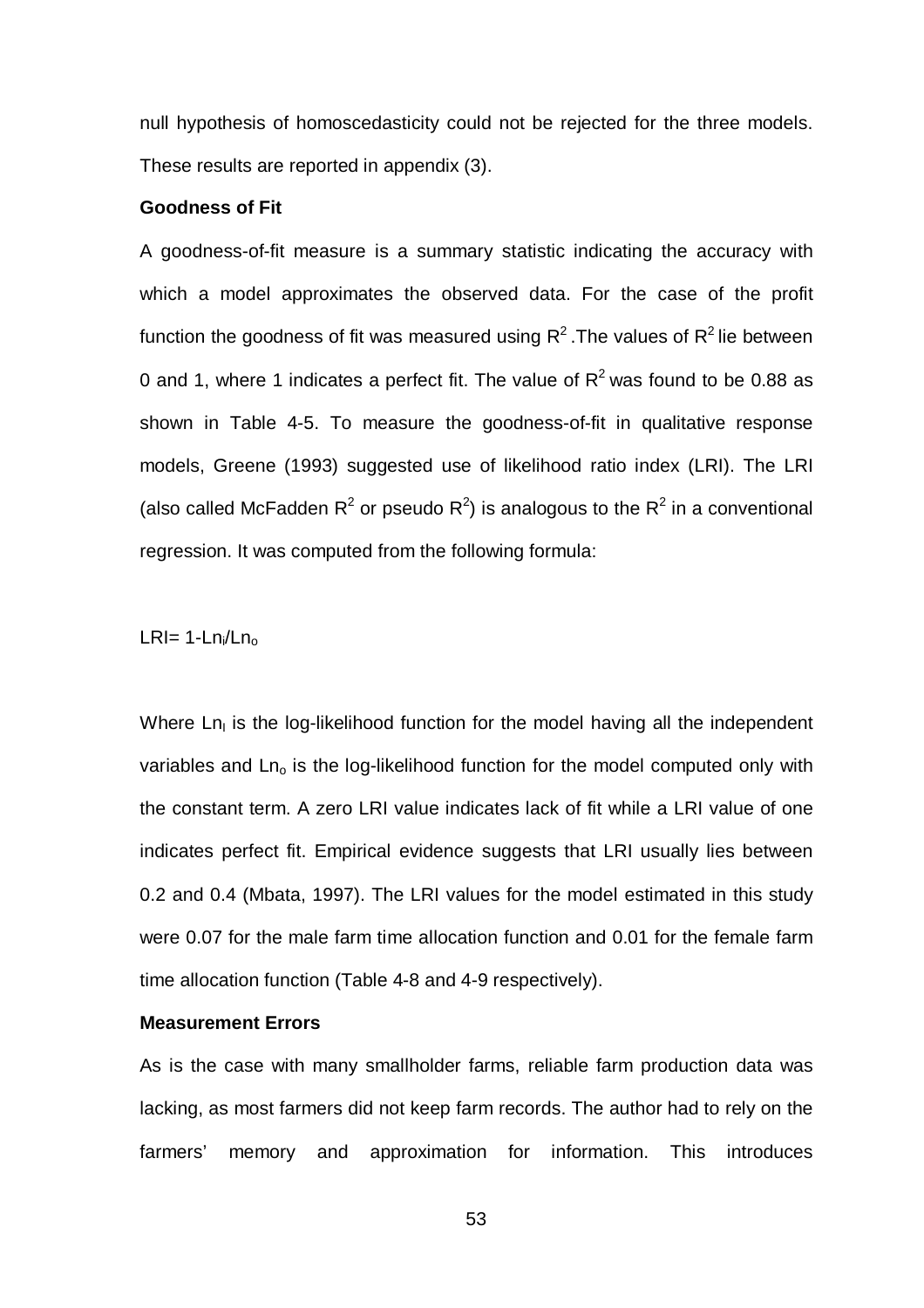measurement error and decreases the quality of data in general. Obtaining more reliable data from the small-scale farmers would involve spending longer periods in the field to collect data or mobilising farmers to keep records. This would necessitate mobilisation of huge financial budget, which cannot justify the value added to the data collected. However, the data obtained for this study was found to be good enough to make policy recommendations.

#### **4.2 Results of Descriptive Analysis**

Presented in this section are the results of the descriptive analysis of the survey data together with their interpretations. The results indicate that the two groups of farms had significant differences in their farm characteristics but were very similar as regards family characteristics.

#### *4.2.1 Socio-economic characteristics of the sample farmers*

This section describes the socio-economic characteristics of the maize farmers in the study area. These socio-economic characteristics are summarised in Table 4- 1 below. There were significant differences in some of the socio-economic variables considered for the two groups of farms. Land is one of the four major factors of production. Major enquiries under land included, farm size and land ownership. The main focus was on the land where the homestead was situated and secondly, on any piece of land either owned elsewhere or rented. The mean farm size was 3.48 acres for the whole sample. On average, 'traction' households had larger pieces of land averaging 4.1 acres, compared to the 'hoe' group who owned 2.6 acres on average. Very few farmers owned land elsewhere (less than 5%), apart from the land on which they resided.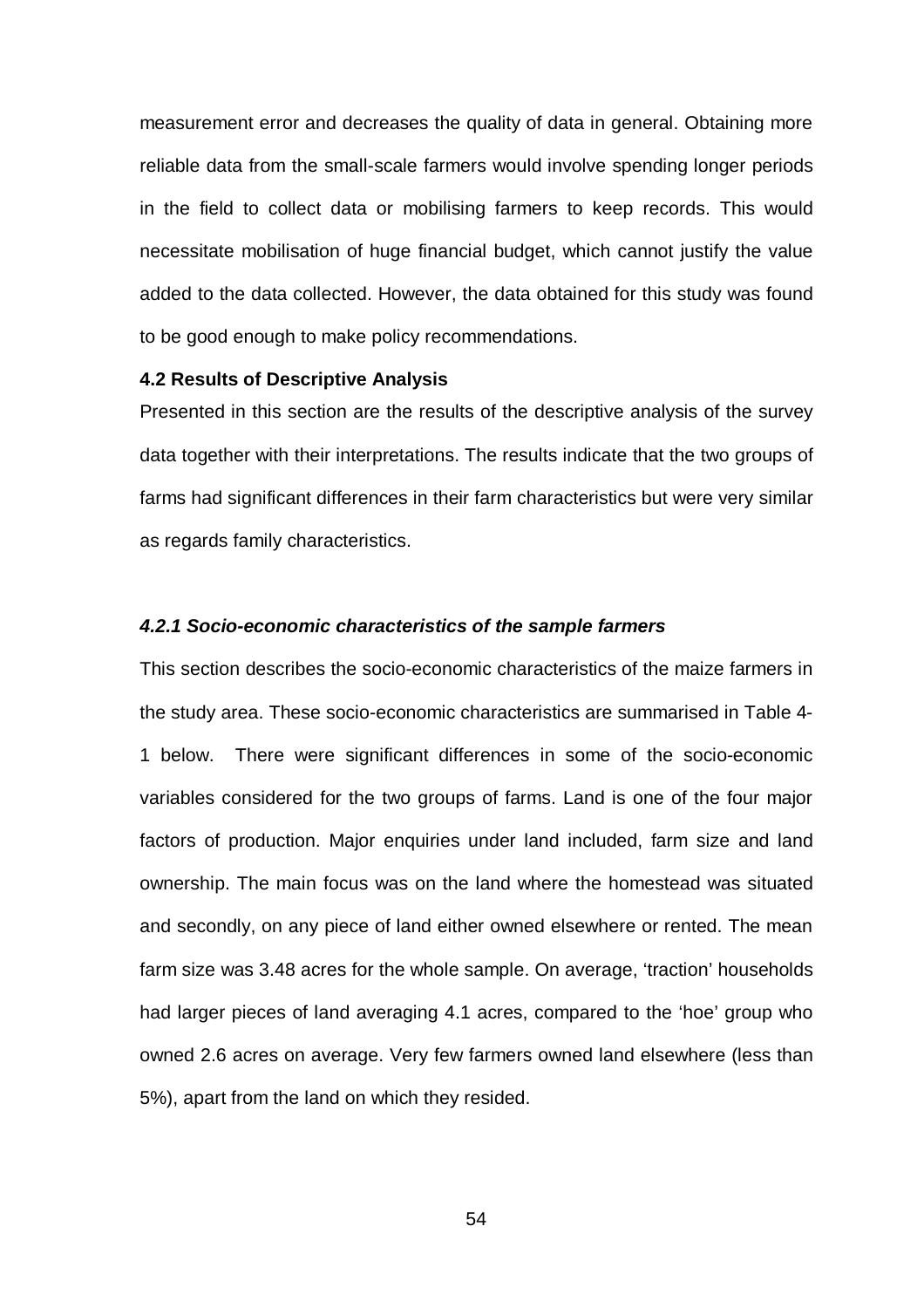The land sizes in the area of study are generally small regardless of whether one is in 'traction' or the 'hoe' group. Therefore, there is need to intensify land use through land augmenting technologies (such as fertilizers and high yielding crop varieties). There is also need to increase off-farm income generating opportunities for the farm families to supplement their farm incomes.

| <b>Variable</b>                     | 'Hoe' Group 'Traction' Group |          |
|-------------------------------------|------------------------------|----------|
| Land Size (Acres)***                | 2.61                         | 4.13     |
| Farm Income (Kshs)***               | 7510.00                      | 29825.56 |
| Hired Labor (Mandays)***            | 5.84                         | 10.97    |
| Acreage under Maize (Acres)***      | 1.41                         | 3.53     |
| Maize Yield (Kgs/Acre)***           | 601.25                       | 827.11   |
| Fertilisers (Value in Kshs)***      | 2061.38                      | 1103.02  |
| Age of Household Head (Years)       | 50.38                        | 51.33    |
| Years of Formal Schooling (HH Head) | 6.00                         | 6.53     |
| Farming Experience (Years)          | 26.03                        | 29.81    |
| No. of Dependants                   | 2.00                         | 2.00     |
| <b>Family Size</b>                  | 6.30                         | 6.10     |
| *** Significant at 1% level         |                              |          |

# **Table 4-1 Mean Values Socio-economic Variables of the sample farmers**

Source: Authors' Survey, 2002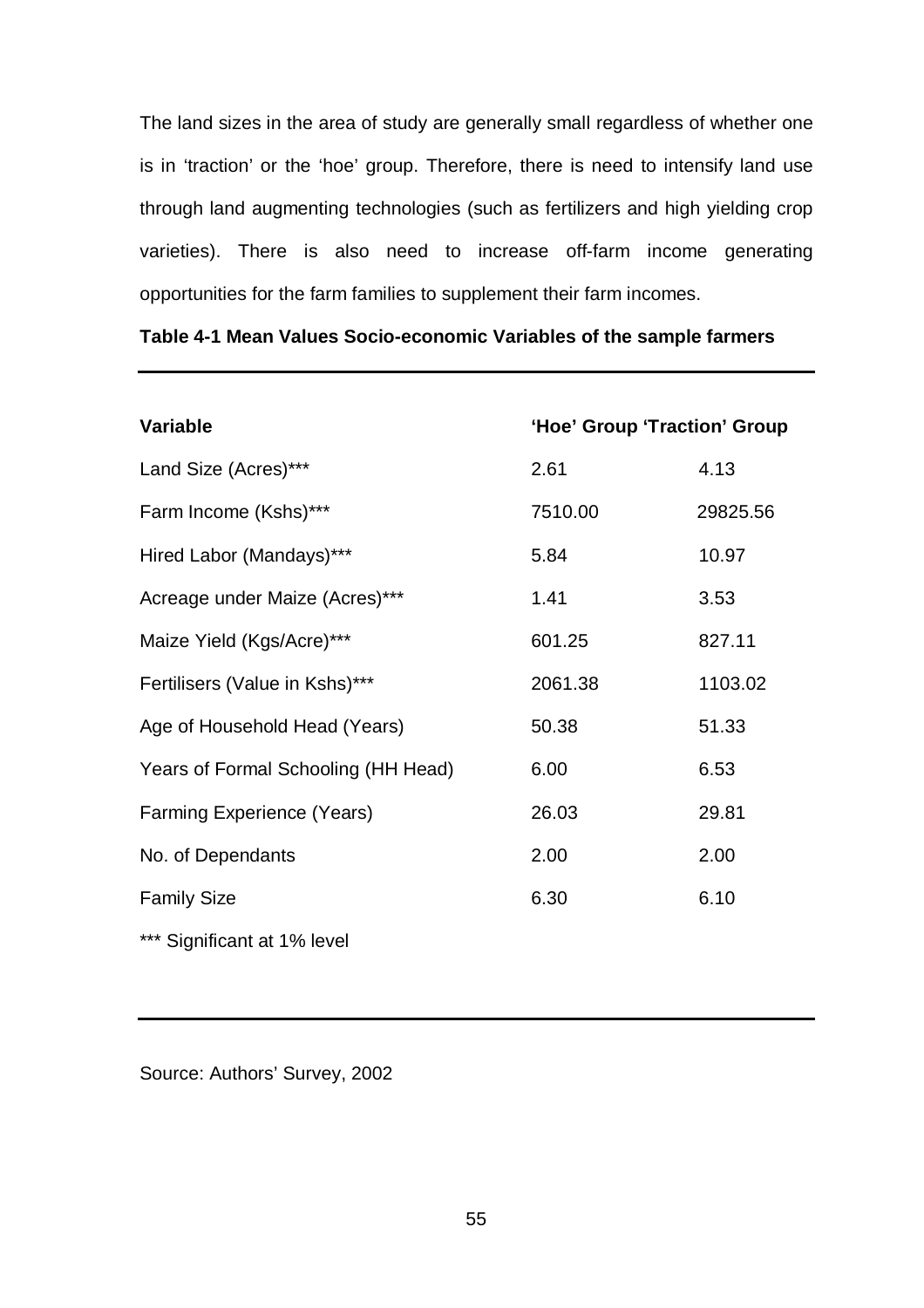The 'hoe' group on average had a lower farm income averaging Kshs 7510.00. The 'traction' households on average had a farm income of Kshs 29825.60. The income considered refers to the income generated from the sale of maize. The 'traction' farmers were able to obtain a significantly higher income than the 'hoe' farmers. This observation coupled with the results of profit function indicates that 'traction' farmers achieve higher efficiency in maize production than 'hoe' farmers. This strengthens the case for the use of animal traction for smallholders as advocated by Mutebwa, (1979).

On average 'traction' households hired more labor than 'hoe' households did. 'Traction' households hired an average of 10.97 man-days of labor for the maize enterprise compared to an average of 5.84 man-days hired by 'hoe' households. From these results, one can infer that the use of animal traction in land preparation increased labor demands that were met through hiring. Since the family labor stock is almost the same in both sets of farmers (an average of six people per household as shown in Table 4-1), then hiring of labor is necessary for use of animal traction. Therefore, labor requirement component of animal traction must be considered when dissemination strategies are being considered.

The mean acreage under maize was 2.62 acres for the whole sample. This means that farmers in the study area on average put about 74% of their land holdings under maize. It can be inferred from this observation that farmers in the study area regard maize as an important crop. The acreage varied from 0.25 to 8 acres with a median of 2.00. The 'traction' farmers managed more acreage of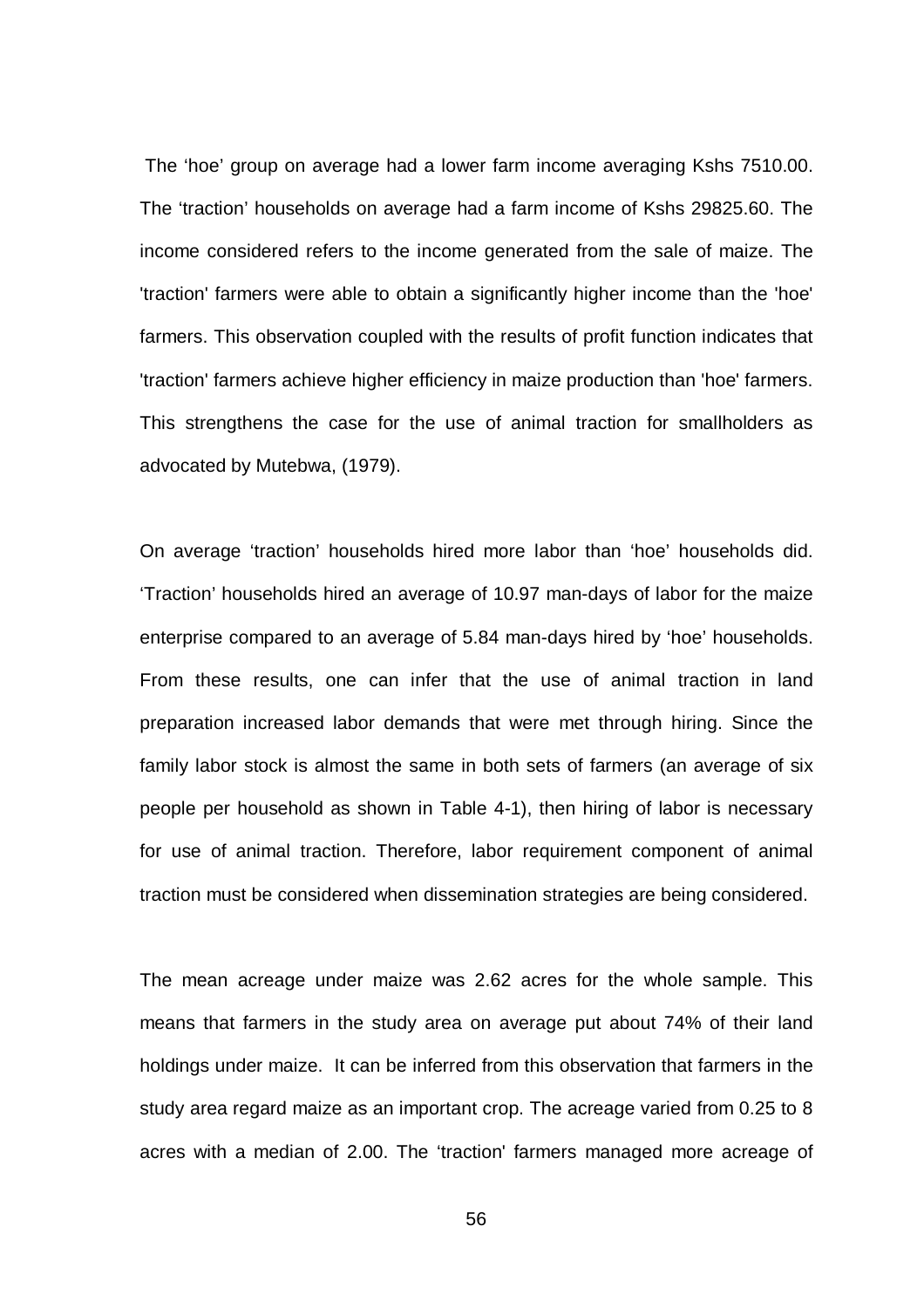maize with an average of 3.53 acres compared to the 'hoe' group who managed 1.41 acres of maize on average. These observations concur with those of Kosura (1983) in Western Kenya, where larger pieces of land were put under maize by 'traction' farmers while smaller pieces of land were put under maize by "hoe" farmers. One possible reason for this observation is the higher working rate of the oxen, which enables more land to be plowed before planting time compared to using the hoe.

The average maize yield for the whole sample was 730.75 Kgs/acre. There was a significant difference in the maize yield between the two groups of farmers. 'Traction' group on average obtained 827.11 Kgs of maize/acre while the 'hoe' group obtained 601.25 Kgs of maize/acre. For the 'hoe' group yield varied between 300 Kgs/acre and 900Kgs /acre while for 'traction' group the maize yield varied between 490 Kgs/acre and 1260 Kgs/acre. The above results seem to concur with the proposition of those who advocate for the use of animal traction. They argue that use of animal traction facilitates timeliness in land preparation and planting, as well as ensuring deeper plowing at the onset of rains which later translates to higher crop yields *ceteris paribus*.

The average value of fertilisers and pesticides used in the sample farms was Kshs 811.92. The value ranged from Kshs 0.00 to Kshs 6250 with a median of Kshs 655. 'Hoe' group used more fertilisers and pesticides for maize production than 'traction' group did on average. The mean value of fertilisers and pesticides was Kshs 1418.99 and Kshs 360.15 for 'hoe' and 'traction' group respectively.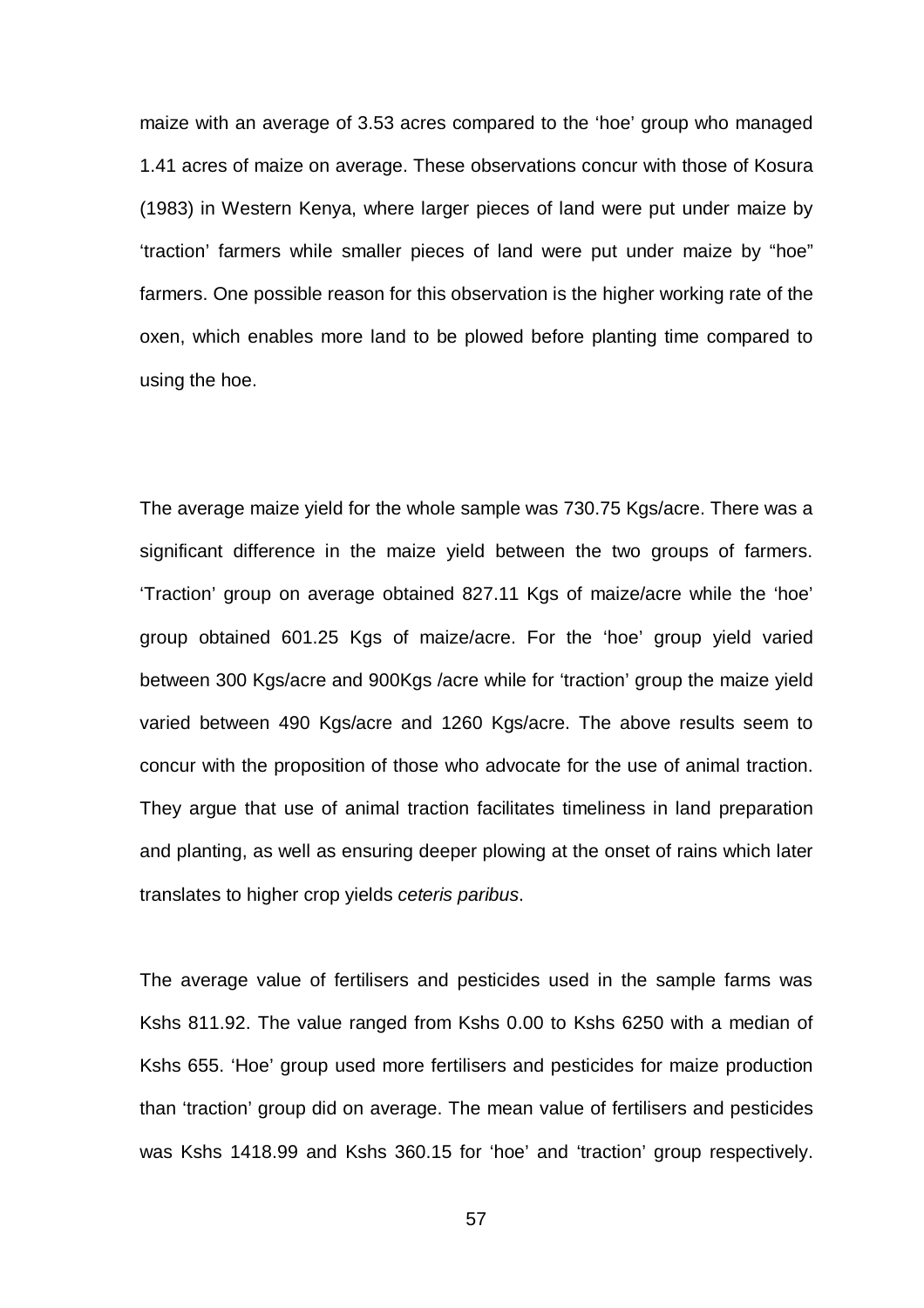'Traction' group on average used less fertiliser than 'hoe' group but they still obtained higher yields on average compared to 'hoe' group. There is no simple explanation for this observation but there is a possibility that the yield increasing effects of using animal traction overshadowed those of using fertilisers. Most of the farmers in the sample (including those in the 'traction' group) indicated that they applied manure.

The mean age of the farmers (the household heads) for the whole sample was 51.34 years, with the youngest farmer being 24 years old while the oldest was 90 years old. The median age was 50 years. The 'hoe' group had an average of 50.38 years while 'traction' group had an average age of 51.33 years. There was no significant difference between the 'hoe' and the 'traction' farmers in terms of their ages. The farmers are relatively old with relatively low levels of education hence they are unlikely to engage in formal employment. The average years of formal schooling were 6.31 years for the whole group with a range of 0 - 14 years. There was no significant difference between the two groups in terms of the average years of formal schooling. The mean formal schooling years was 6.00 years and 6.53 years for the 'hoe' and 'traction' group respectively. This has a bearing on the extent to which the farmers can be involved in other non-farm activities. The low level of education practically isolates them from well paying jobs in the formal employment sector since they need good education to secure employment. It also limits their involvement in the business sector, which requires some technical skills. For these farmers, increasing farm productivity offers their best option to increase their incomes and improve their livelihoods as noted by Gehart (1986).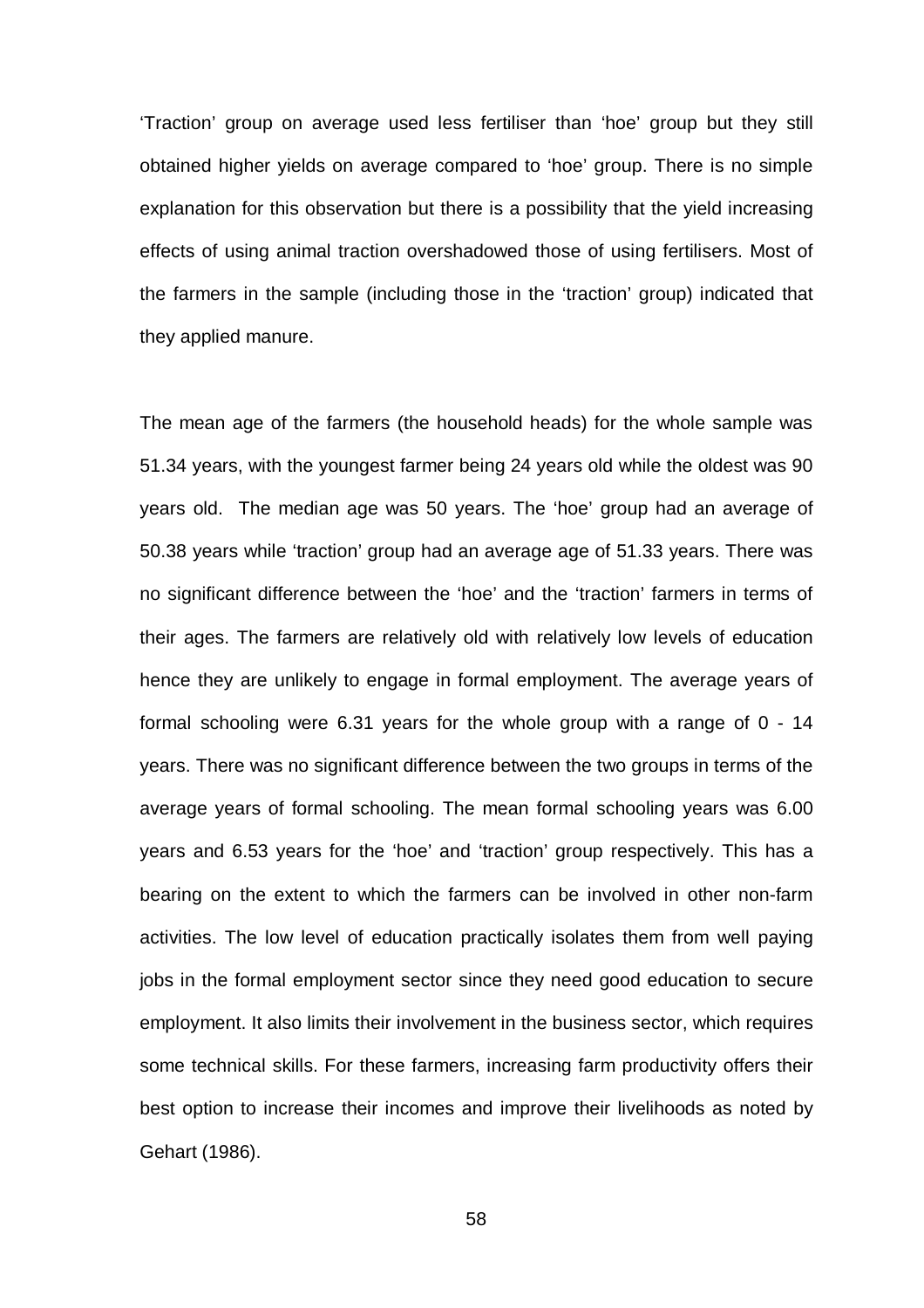Most farmers had a relatively long farming experience stretching up to three decades. The average years of farming experience were 28.95 years for the whole sample with a minimum of 2 years of farming experience and a maximum of 49 years. The 'hoe' group had a farming experience averaging 26.03 years while 'traction' group had an average of 31.12 years of farming experience. With such a long experience in farming the farmers are expected to make wellinformed decisions with regard to farming. As regards the family sizes for the sample farmers, there was no significant difference between the two groups of farmers. The average family size was 6.3 and 6.1 individuals per household in 'hoe' and 'traction' households respectively. The average family size for the whole sample was 6.24 individuals. The average number of dependants for the whole sample was 2 individuals in a household.

The two sets of households seem to have almost the same patterns of household composition. The family labor stock and the number of dependants were almost the same for the two groups of farmers. These results contrast the results of a study done by Barret *et al* (1982) in Western Africa where 'traction' households were found to have larger families with more wives compared to the 'hoe' households. Given similar household composition (same level of labor stock), an increase in labor requirement that necessitates hiring of labor, the household income base will determine how much labor they can hire. Households with higher incomes will easily hire labor but those with lower incomes will not be able to hire labor.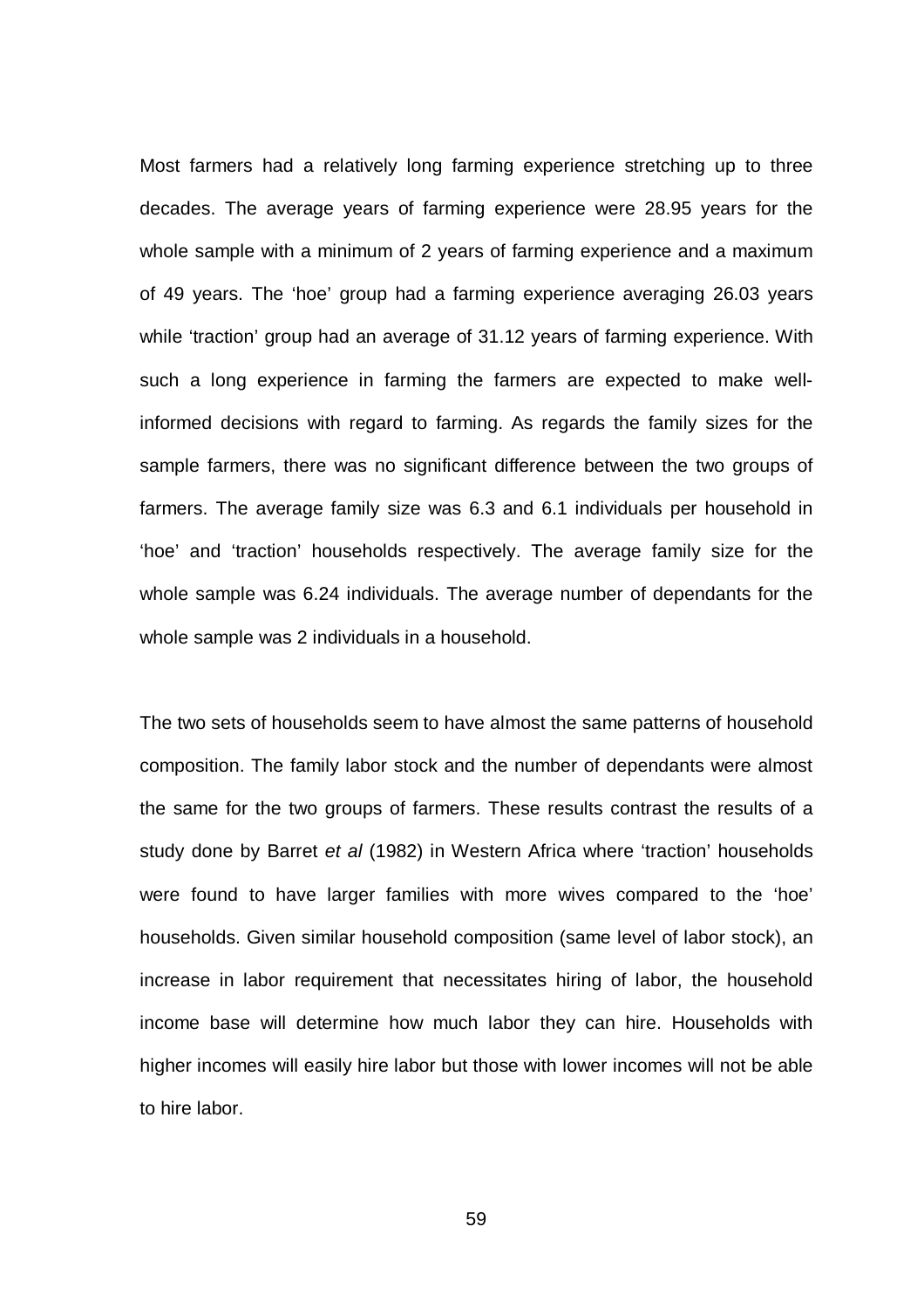# *4.2.2 The Household Labor Allocation Patterns*

The labor allocation patterns of the sampled farmers in the two groups are summarised in the Table 4-2 below:

# **Table 4-2 Household Labor Allocation Patterns (Average Values)**

| Variable                            | 'Hoe' Group | 'Traction' Group |
|-------------------------------------|-------------|------------------|
| Male Farm Labor (Mandays/acre)**    | 10.2        | 5.91             |
| Female Farm Labor (Mandays/acre)*** | 14.65       | 6.35             |
| Hired Labor (Mandays/acre)***       | 0.00        | 2.0              |
| Male Home work (Hours/week)*        | 1.21        | 0.00             |
| Female Home work (Hours/week)**     | 36.65       | 45.89            |
| Children Home work (Hours/week)***  | 6.09        | 0.88             |
| Male Market work (Hours/week)       | 7.31        | 11.86            |
| Female Market work (Hours/week)     | 1.13        | 2.93             |
| *** Significant at 1% level         |             |                  |
| ** Significant at 5% level          |             |                  |
| * Significant at 10% level          |             |                  |

Source: Authors' Survey, 2002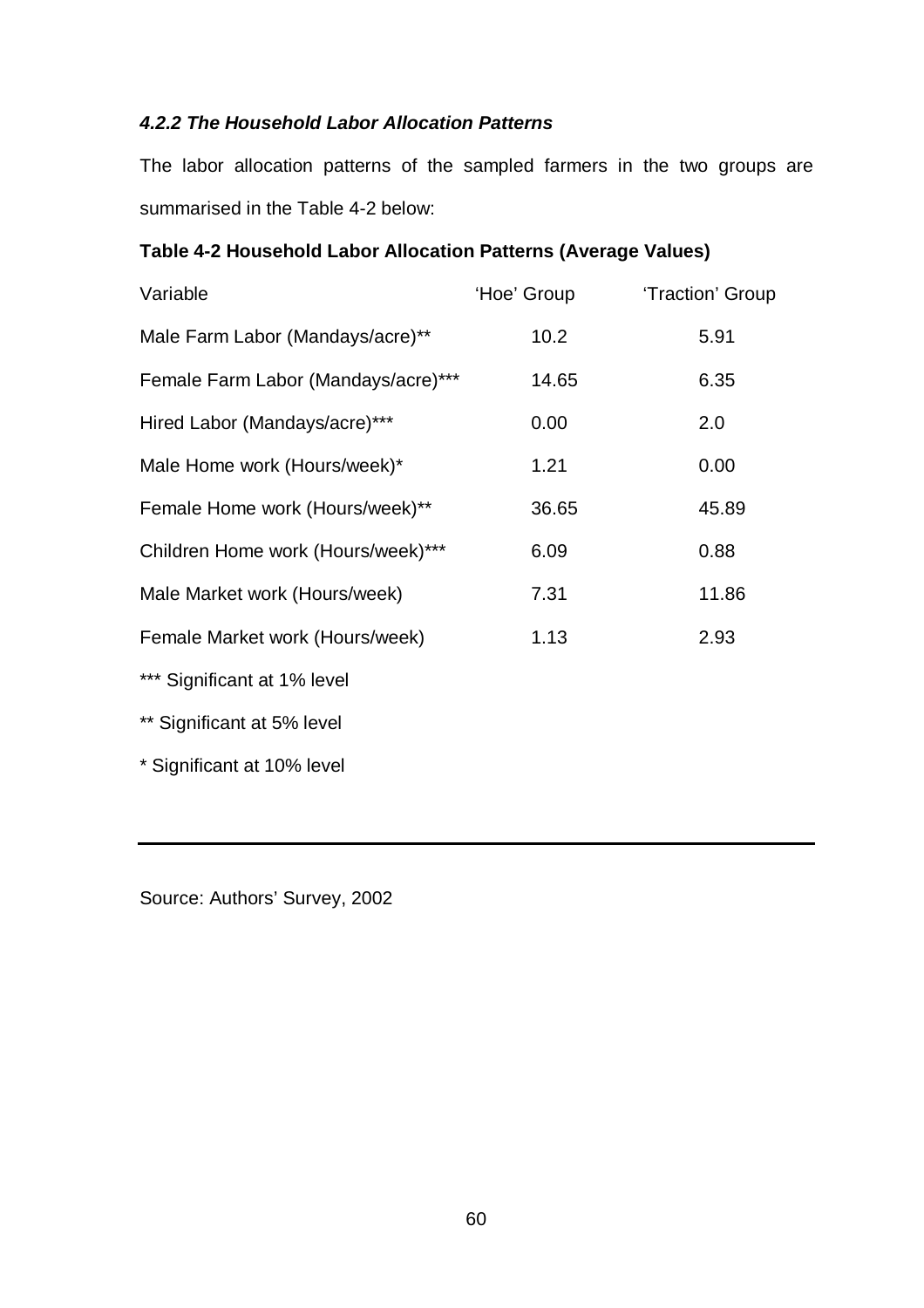Agriculture is the main source of income in the area of study. Both men and women are actively involved in agricultural activities. Generally farm work is varied and diversified into many crop and livestock enterprises that farmers are involved in. For this study farm work considered labor input into the maize enterprise. This was based on the relative importance of the maize enterprise to the farmers both as a food crop as well as a source of income whenever there is surplus production. There was no significant difference in the amount of Mandays spent by males and females in the maize enterprise for the sample of farmers considered. Males expended 9.89 Mandays/acre while females expended an average of 7.66 Mandays/acre in maize production (Table 4-3). As far as weeding is concerned, there was a significant difference between men and women in the whole sample. Women expended 5.76 Mandays while men spent 4.88 Mandays on weeding (Table 4-3). This observation concur with the prevailing pattern in most of Sub-Saharan Africa farming areas where weeding is predominantly women's work. There were also significant differences between the two groups as far as weeding is concerned. Both males and females in the 'hoe' households spent significantly more Mandays in weeding than their counterparts in 'traction' households as shown in Table 4-4 below. The figures in the Table 4-4 only include the figures of labor input from the family excluding the values of hired labor for weeding.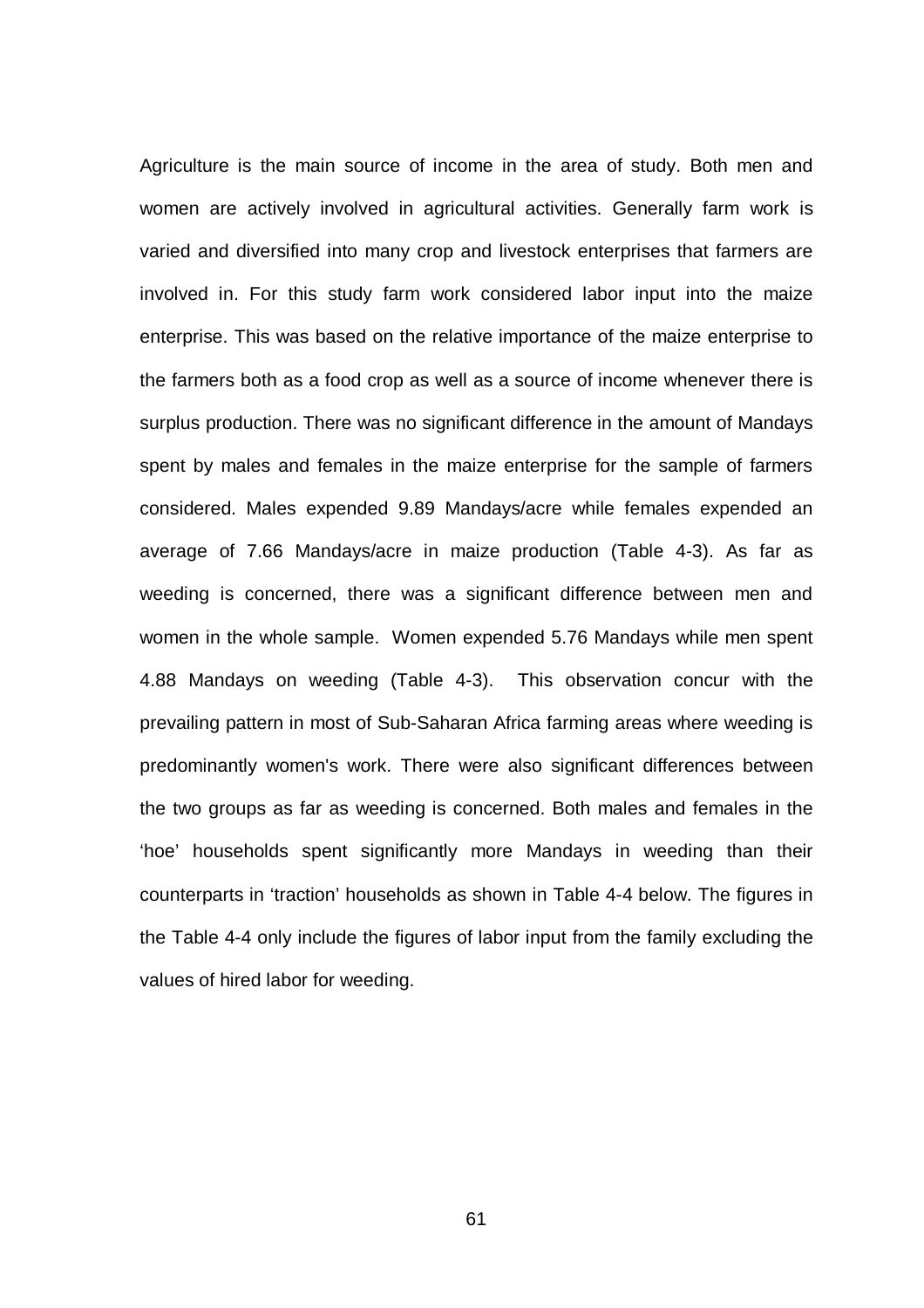### **Table 4-3 Inter-gender Labor Allocation in Maize production (Average**

#### **Values In Mandays/acre)**

| Variable                 | <b>Males</b> | Females |
|--------------------------|--------------|---------|
| <b>Total Labor input</b> | 9.89         | 7.66    |
| Weeding Labor input      | 4.88         | 5.76    |

\_\_\_\_\_\_\_\_\_\_\_\_\_\_\_\_\_\_\_\_\_\_\_\_\_\_\_\_\_\_\_\_\_\_\_\_\_\_\_\_\_\_\_\_\_\_\_\_\_\_\_\_\_\_\_\_\_\_\_\_\_\_\_\_

Source: Authors' survey, 2002

#### **Table 4-4 Mean Values for Inter-gender Weeding Labor Input**

| Variable                               | 'Hoe' Group 'Traction' Group |      |
|----------------------------------------|------------------------------|------|
| Female weeding labor (Mandays/acre)*** | 6.32                         | 2.25 |
| Male weeding labor (Mandays/acre)***   | 4.76                         | 2.00 |
| *** Significant at 1% Level            |                              |      |

Source: Authors' Survey, 2002

Male farmers in the selected sample spent an average of 0.51hours per week on homework. On the other hand, females spent an average of 42.67hours per week on homework with a minimum of 0.00hours per week and a maximum of 75.5 hours per week. Children (less than 15 years of age), on average spent 2.75hours per week on homework. There are marked differences between the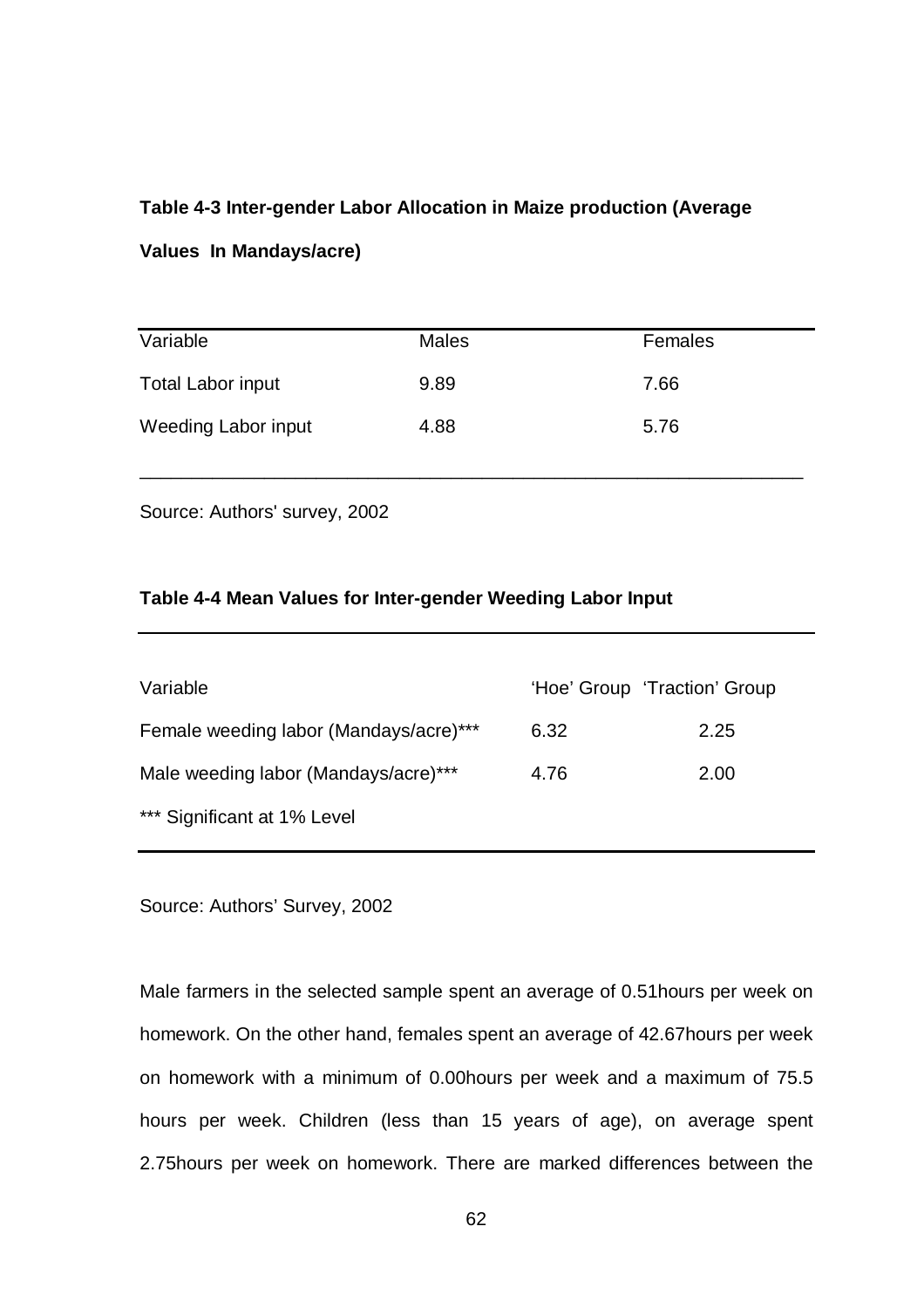two groups of farmers based on how they allocate their time to homework. There is a significant difference (at 10% level) on how males allocate their time to homework. Male in the "hoe" households spent a meagre 1.24 hours per week on homework while their counterparts in "traction" households on average were not involved in homework at all. There is also a significant difference between females in "hoe" households and those in "traction" households with regard to the time they spent on homework. Females in "traction" household spent 45.89 hours per week on homework while those in "hoe" households spent 36.65 hours per week. Therefore, female farmers in "traction" households spent significantly more time in homework than their counterparts in "hoe" households. Further, the results imply that homework is generally a preserve of women with relatively low input from men and children. The results further indicate that women in "traction" households spend less time in the farm hence are able to spend more time carrying out homework compared to women in the hoe households. Although it is not included in the national accounts, homework is very important in improving the welfare of the family. In this regard, technologies that save women's farm time would be very desirable. Such technologies would relive women's labor from the farm, which would now be available to carry out homework as well as market work where opportunities exist.

There is relatively low involvement of the farm families in the area of study to market activities. There are no significant differences in the time allocated to market work by the two groups of farmers. Market work is important in supplementing the income earned from farming especially where farm incomes are low. Farmers are likely to spend more time in market activities if opportunities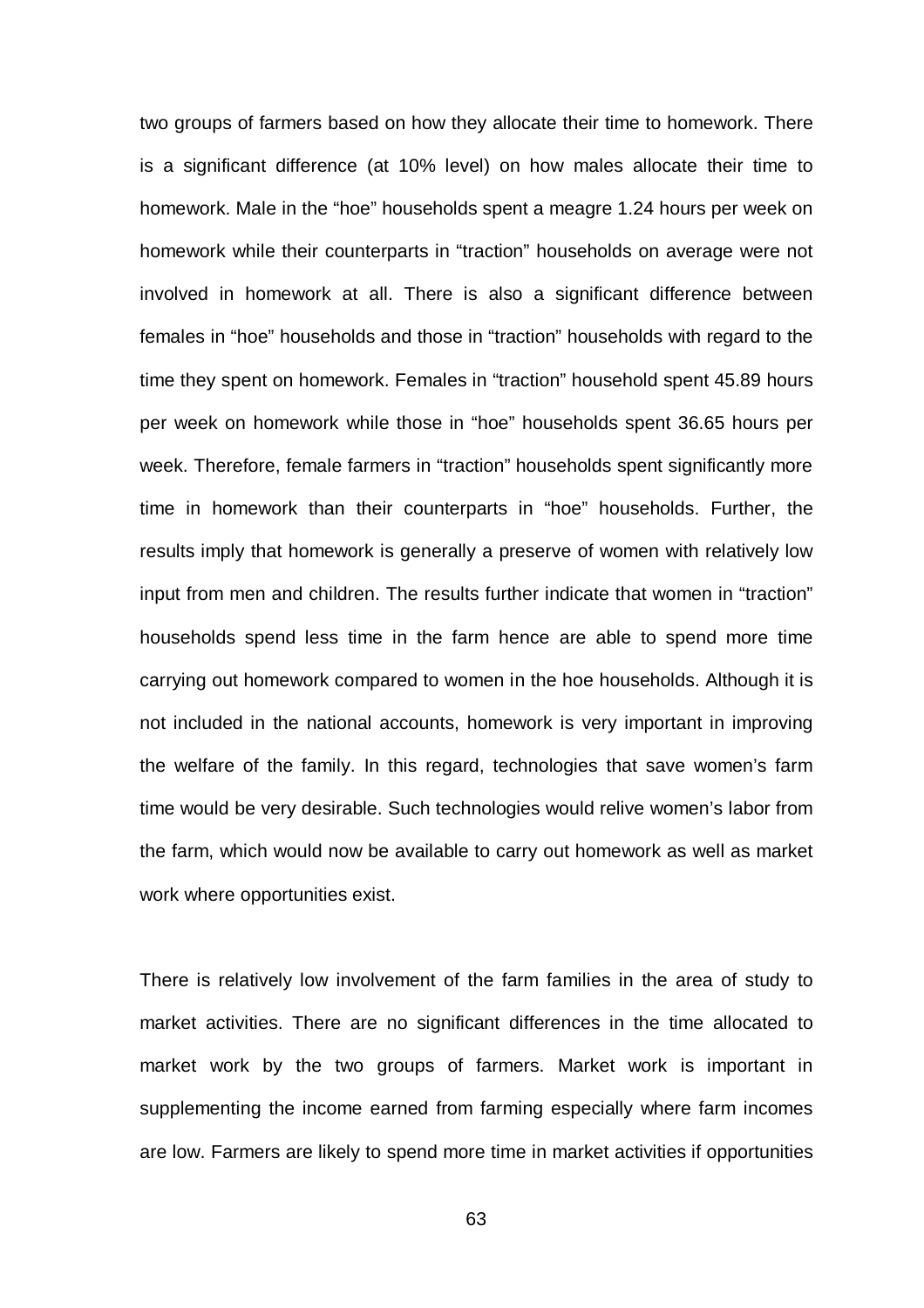are available and if they are likely to earn more than what they would have gained if they spent their time on farming. Males devoted relatively more time in market activities than the female farmers. Male farmers devoted an average of 10.77hours per week to market work compared to 2.27hours per week devoted to market work by women. Males in "traction" households spent approximately six more hours per week on market work compared to their counterparts in the "hoe" households. Similarly, women in "traction" households spent more time in market work than their counterparts in "hoe" households. On average, a female farmer in a "hoe" household spent 1.13 hours per week on market work while a counterpart in the "traction" household spent 2.93 hours per week.

#### **4.3 Results of Profit Function Analysis**

The following section gives the results of the profit function analysis. The profit function was estimated using OLS procedure using the LIMDEP software program. The profit function was estimated in the following form:

$$
Ln \pi = B_0 + B_1 ANTRAC + B_2 In WAGE + B_3 In LPFERT + B_4 In LMACR + B_5 In
$$

$$
LSEED + \mu (4-1)
$$

Where:

π is normalised profit in Kshs, defined as total revenue less total costs (all inputs except land) normalised by the price of Maize. ANTRAC is a dummy variable with value 1 for 'traction' farms and 0 for 'hoe' farms. WAGE = Wage rate in Kshs per Manday normalised by the price of maize. PFERT is the price of fertilisers in Kshs normalised by the price of maize.  $MACR =$  Acreage under maize in acres; LSEED is the price of seeds in Kshs normalised by the price of maize;  $\mu$  = the error term and  $\beta_i$ 's = the regression coefficients.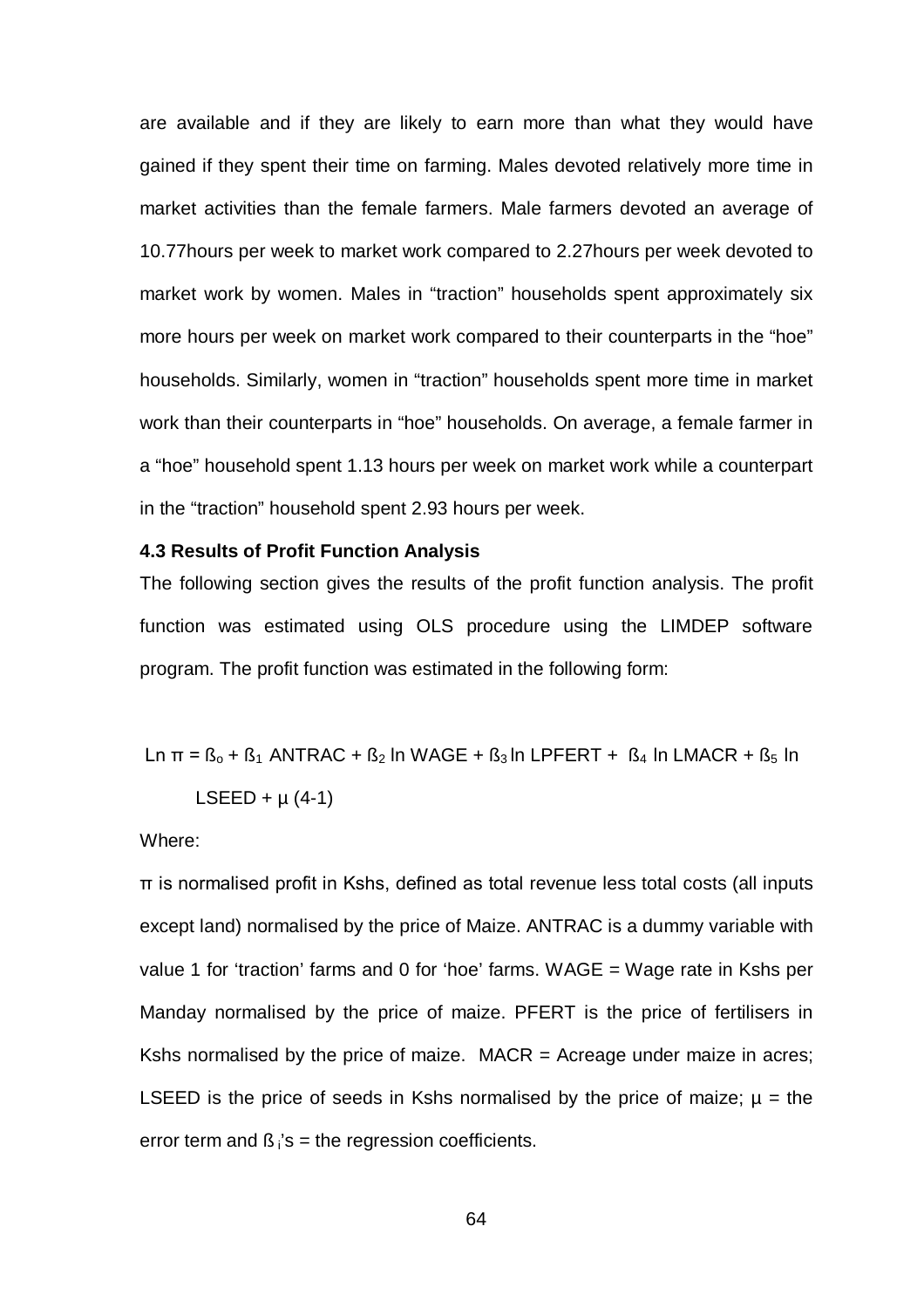The above equation is a formulation of the Cobb-Douglas case, giving a mathematical form of the profit function used to test relative economic efficiency. It has been linearised into natural logarithms with the coefficients  $(S<sub>1</sub>)$  interpreted as the elasticities of the maize profit with respect to the independent variables. The included variables in the model explained 89%of the variation in profit among the sample farms (Table 4-5).

| Variable                    | <b>Beta</b> | SE Beta | t-statistic |  |  |  |
|-----------------------------|-------------|---------|-------------|--|--|--|
| CONSTANT***                 | 6.82        | 0.73    | 9.34        |  |  |  |
| ANTRAC (DUMMY)***           | 0.98        | 0.14    | 7.00        |  |  |  |
| WAGE**                      | $-0.34$     | 0.18    | $-1.89$     |  |  |  |
| LPFERTZ***                  | $-0.40$     | 0.12    | $-3.33$     |  |  |  |
| LMACR***                    | 0.93        | 0.18    | 5.17        |  |  |  |
| LSEED**                     | $-0.42$     | 0.24    | $-1.75$     |  |  |  |
| $R^2 = .89$                 |             |         |             |  |  |  |
| $R^2$ (Adjusted) = .88      |             |         |             |  |  |  |
| $F = 111.09$                |             |         |             |  |  |  |
| *** Significant at 1% level |             |         |             |  |  |  |
| ** Significant at 5% level  |             |         |             |  |  |  |
| *Significant at 10% level   |             |         |             |  |  |  |

| <b>Table 4-5 Profit Function Regression Results</b> |  |  |  |
|-----------------------------------------------------|--|--|--|
|-----------------------------------------------------|--|--|--|

Source; Authors Survey, 2002

This is the coefficient of multiple determination  $(R^2)$ . Similarly, the corresponding measure for adjusted  $R^2$  was 88%. These results indicate that the profit model

\_\_\_\_\_\_\_\_\_\_\_\_\_\_\_\_\_\_\_\_\_\_\_\_\_\_\_\_\_\_\_\_\_\_\_\_\_\_\_\_\_\_\_\_\_\_\_\_\_\_\_\_\_\_\_\_\_\_\_\_\_\_\_\_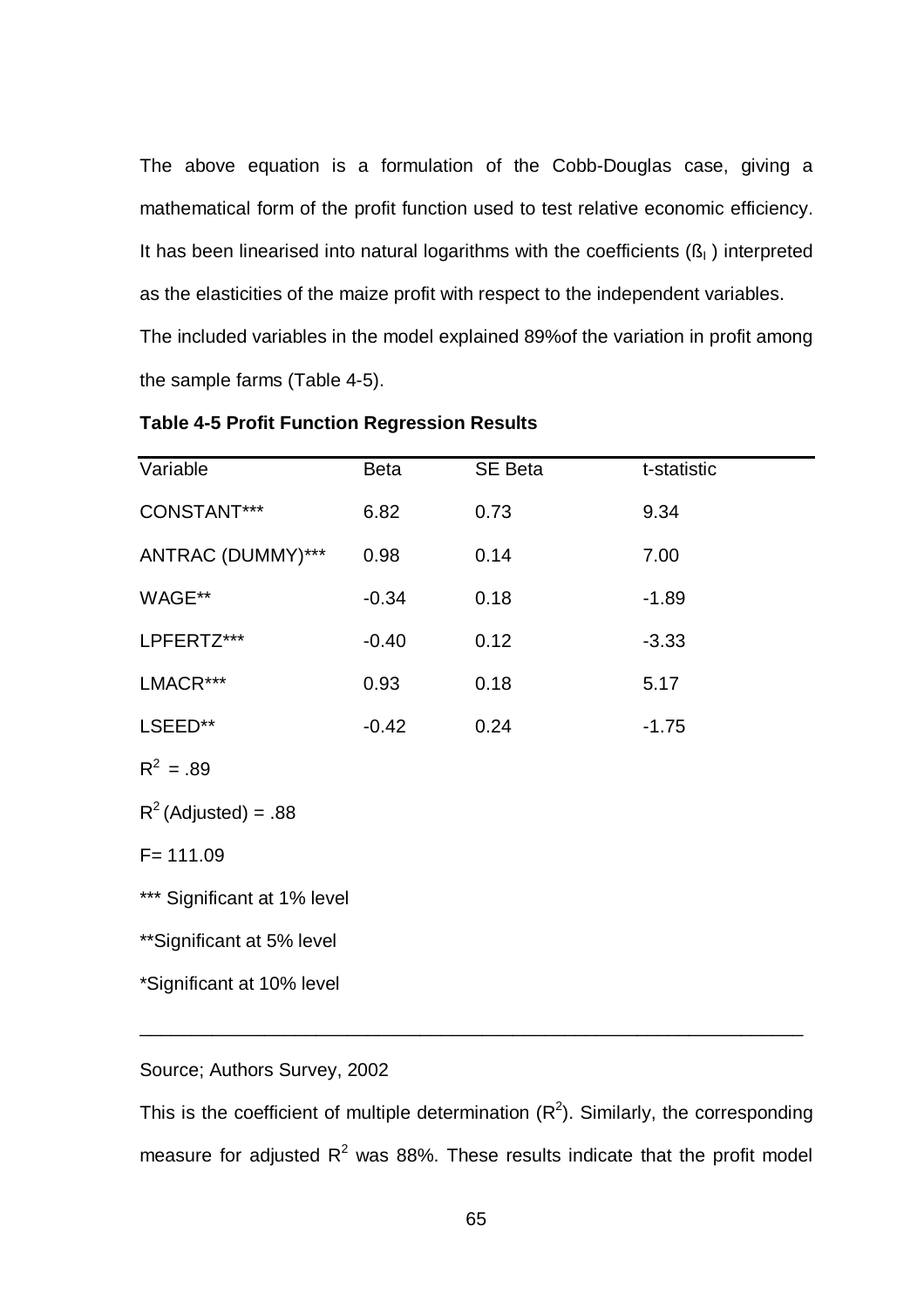had a good fit of the data. Further interpretation of the profit function revealed that the F-value, which tests the hypothesis that all coefficients are equal to zero, should be rejected since F-value was highly significant.

As expected, the prices of variable inputs (wage rate, seeds and fertilisers) had a negative coefficient in the profit function. It is expected that the higher the price of variable inputs of production the less the profit that a farmer can attain. All the prices of variable inputs are significant in the model. This result concurs with those of Adesina and Djato (1997), Ali and Flinn (1989), Khan and Maki (1979) and Yotopoulos and Lau (1971). The coefficient of land is positive and significant and concurs with the results of studies by Adesina and Djato (1997) and Khan and Maki (1979) and Yotopoulos and Lau (1971). The coefficient of mechanisation was found to be positive and significant. This result indicates that use of animal traction had a significant effect on increasing maize enterprise profits.

#### *4.3.1 Testing for Hypothesis of Equal Economic Efficiency*

The hypothesis tested in this chapter is that 'traction' group and 'Hoe' group had equal economic efficiency. As indicated earlier, taking the natural logarithms of the profit function and testing whether the coefficient of a dummy variable that differentiates the two groups of farms, is significantly different from zero we can test the hypothesis of relative economic efficiency. The results indicated that the coefficient of the dummy variable was significantly different from zero. At 5% level of significance we reject the null hypothesis that 'traction farmers' and 'hoe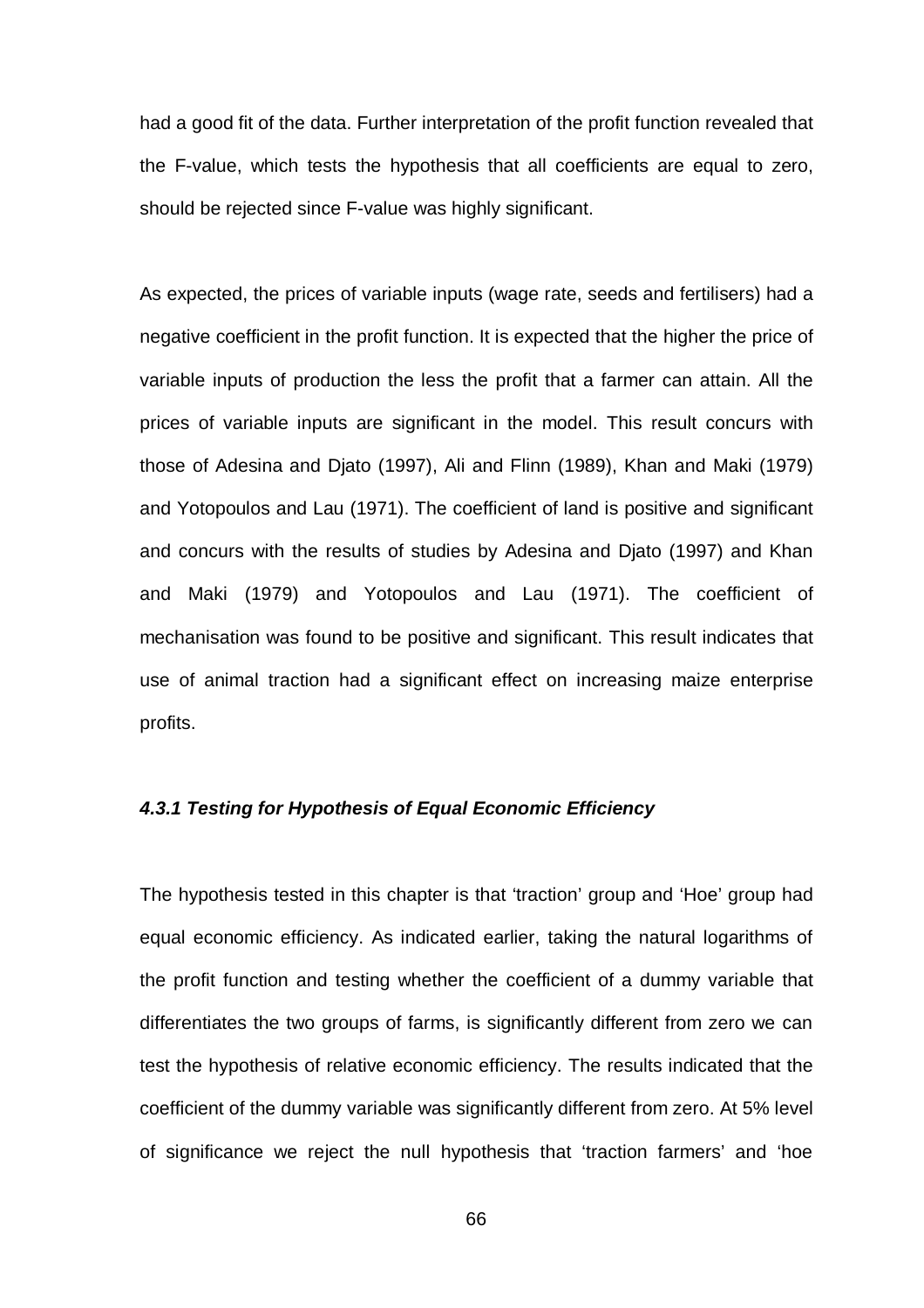farmers' have equal efficiency and conclude that indeed 'traction farmers' are more efficient than their 'hoe' counterparts in maize production.

The test was formulated as follows:

 $H_0$  :  $\beta_1 = 0$ 

 $H_A$  :  $\beta_1 \neq 0$ 

and the test statistic was calculated using the formula:

 $t =$   $\beta$  <sub>1</sub>/S.E ( $\beta$  <sub>1</sub>) = 0.98/0.14 = 7.00

After calculating "t" value, it was compared with the tabulated "t" value at 5 % level of significance and 70 degrees of freedom. The results showed that the calculated value of "t" was more extreme than the tabulated "t" value (1.671), we reject  $H_0$  that 'traction' group and 'hoe' group have equal economic efficiency and conclude that indeed the 'traction' group is more efficient than their 'hoe' counterparts in Maize production.

#### *4.3.2 Covariance Analysis Results*

Covariance analysis was carried out to isolate the direct effects of using animal traction i.e. to test whether there are significant differences in the behavioural relationships between 'hoe' group and 'traction' group. The results of the two unrestricted regressions used for the Covariance analysis (Chow test) were summarised in Table 4-6 and 4-7 below. The analysis showed that at 5% level of significance, the two groups are statistically different from each other in the way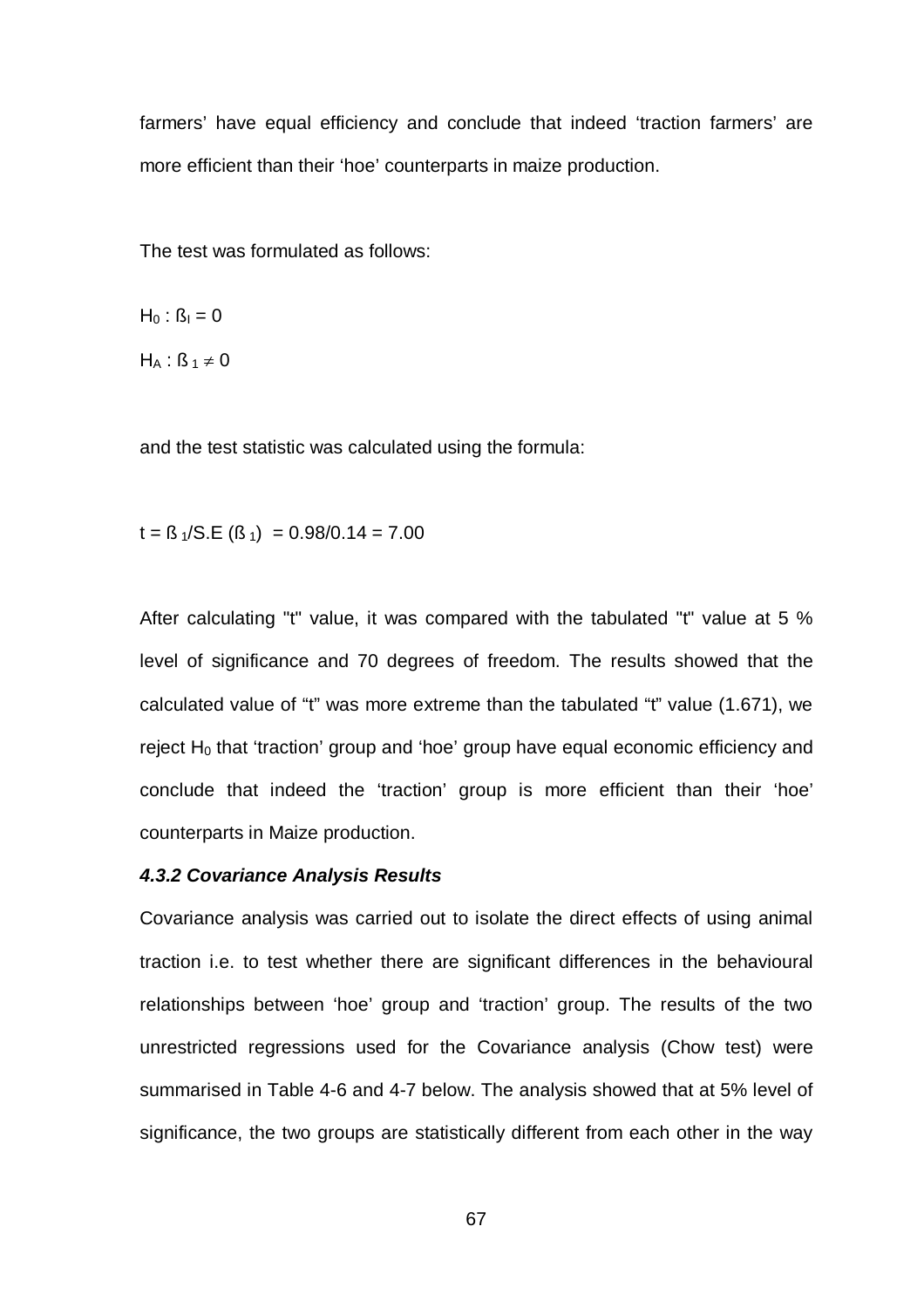the included independent variables explain variation in the profits from maize production.

The chow test compares the regression sum of squares (RSS) from a restricted  $(RSS<sub>R</sub>)$  model (that assumes that the parameters are constant across data subsets) with the RSS from an unrestricted model (that allows the parameters to vary across data subsets). The unrestricted RSS is obtained by running two separate regressions for the two data subsets and summing the resulting RSSs  $(RSS_U = RSS<sub>'hoe'</sub> + RSS<sub>'traction'</sub>)$ 

The test statistic (estimated F) was given as:

$$
F = [(RSSU - RSSR)/ dfn]/ [RSSU/ dfd
$$

The number of degrees of freedom was equal to the number of restrictions (The number of slope coefficients that are forced to be equal across the two models equals 5 in the sample). The denominators' degrees of freedom are equal to the degrees of freedom associated with the unrestricted model (sample size minus the total number of coefficients estimated in the unrestricted models).

Therefore,  $RSS_1 + RSS_2 = RSS_u = (12.25 + 4.53) = 16.78$  and  $RSS_R = 44.81$ The test statistic (estimated F) becomes:

F= [ (16.78-44.81)/5] /(16.78/69)  $= -5.61/0.24 = -23.36$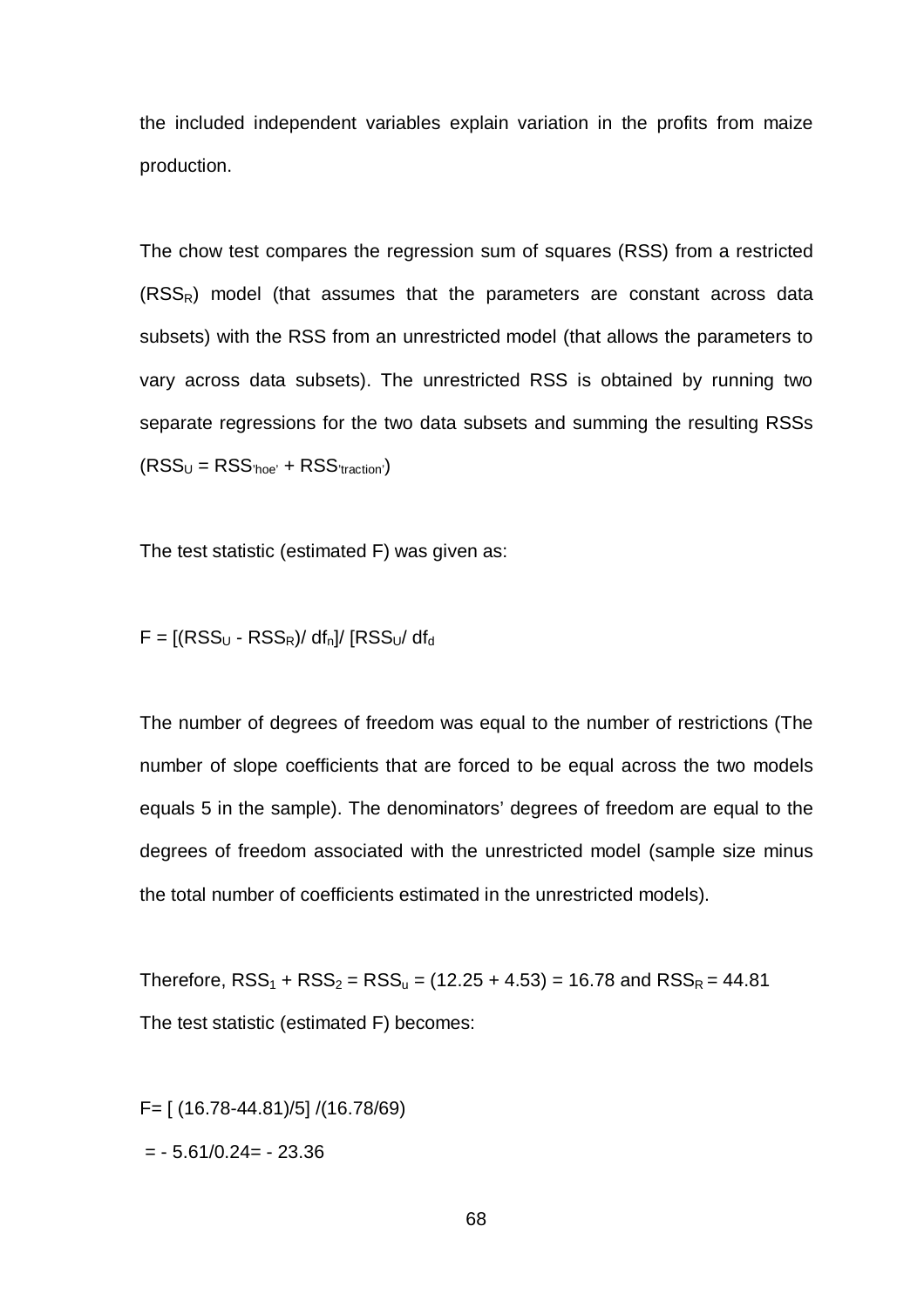The F-critical  $(5,69)$  at 5% was obtained as  $-$  2.35. Since the calculated 'F' is more extreme than the tabulated "F' we reject the hypothesis that the two groups are similar in the way the included variable explain variation in the Maize profit. We therefore conclude that the two groups are different in the way the included variables explain variation in the maize profits.

| Variable                    | Beta    | SE Beta | t-statistic |  |  |  |  |
|-----------------------------|---------|---------|-------------|--|--|--|--|
| CONSTANT***                 | 6.26    | 1.28    | 4.89        |  |  |  |  |
| WAGE*                       | $-1.32$ | 0.91    | $-1.45$     |  |  |  |  |
| LPFERTZ**                   | $-0.29$ | 0.17    | $-1.71$     |  |  |  |  |
| LMACR***                    | 0.90    | 0.15    | 6.00        |  |  |  |  |
| <b>LSEED</b>                | $-0.74$ | 0.88    | $-0.84$     |  |  |  |  |
| $R^2 = .85$                 |         |         |             |  |  |  |  |
| $R^2$ (Adjusted) = .79      |         |         |             |  |  |  |  |
| $F = 13.26$                 |         |         |             |  |  |  |  |
| *** Significant at 1% level |         |         |             |  |  |  |  |
| ** Significant at 5% level  |         |         |             |  |  |  |  |
| * Significant at 10%        |         |         |             |  |  |  |  |
|                             |         |         |             |  |  |  |  |

#### **Table 4-6 Covariance Analysis: Regression Results for Traction Farmers**

NB: N= 43 Farms

Source; Authors Survey, 2002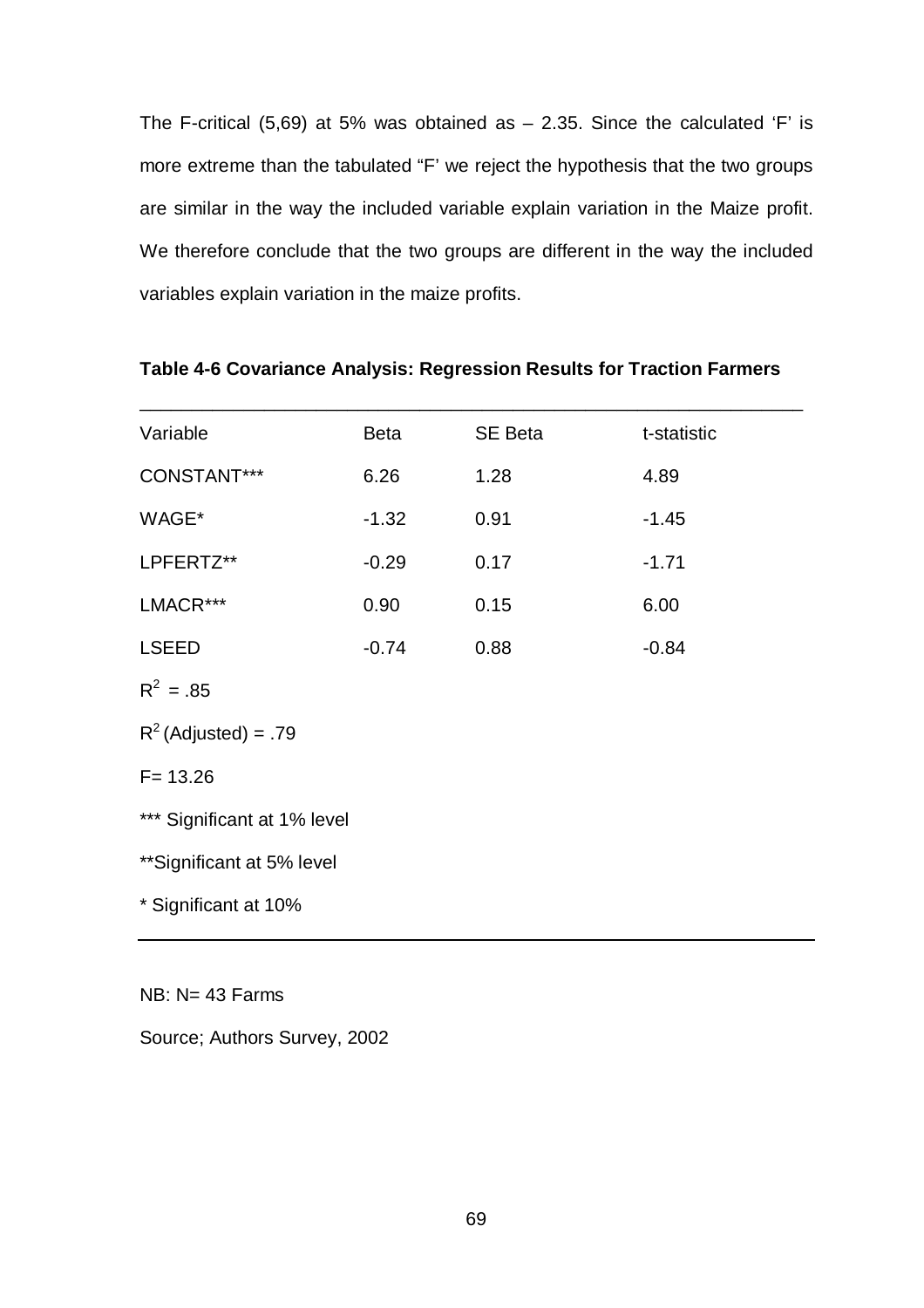| Variable                    | Beta    | SE Beta | t-statistic |  |  |  |  |
|-----------------------------|---------|---------|-------------|--|--|--|--|
| CONSTANT***                 | 8.83    | 1.78    | 4.96        |  |  |  |  |
| WAGE*                       | $-2.21$ | 1.41    | $-1.57$     |  |  |  |  |
| LPFERTZ*                    | $-0.36$ | 0.22    | $-1.64$     |  |  |  |  |
| LMACR***                    | 0.98    | 0.21    | 4.67        |  |  |  |  |
| <b>LSEED</b>                | $-0.51$ | 1.25    | $-0.41$     |  |  |  |  |
| $R^2 = .58$                 |         |         |             |  |  |  |  |
| $R^2$ (Adjusted) = .51      |         |         |             |  |  |  |  |
| $F = 10.67$                 |         |         |             |  |  |  |  |
| *** Significant at 1% level |         |         |             |  |  |  |  |
| ** Significant at 5% level  |         |         |             |  |  |  |  |
| *Significant at 10% level   |         |         |             |  |  |  |  |

NB: N= 32 Farms

Source; Authors Survey, 2002

The results of covariance analysis as shown in tables 4-6 and 4-7, indicate that all the variables included in the model except the price of seeds were significant. Wage and price of fertilizers had negative coefficient, while land had a positive effect on profits resulting from maize production. The variables included in the profit function for the 'traction' farmers explain 79% of the variation while in the corresponding function for 'hoe' farmers the included variables explain 51% of the variation.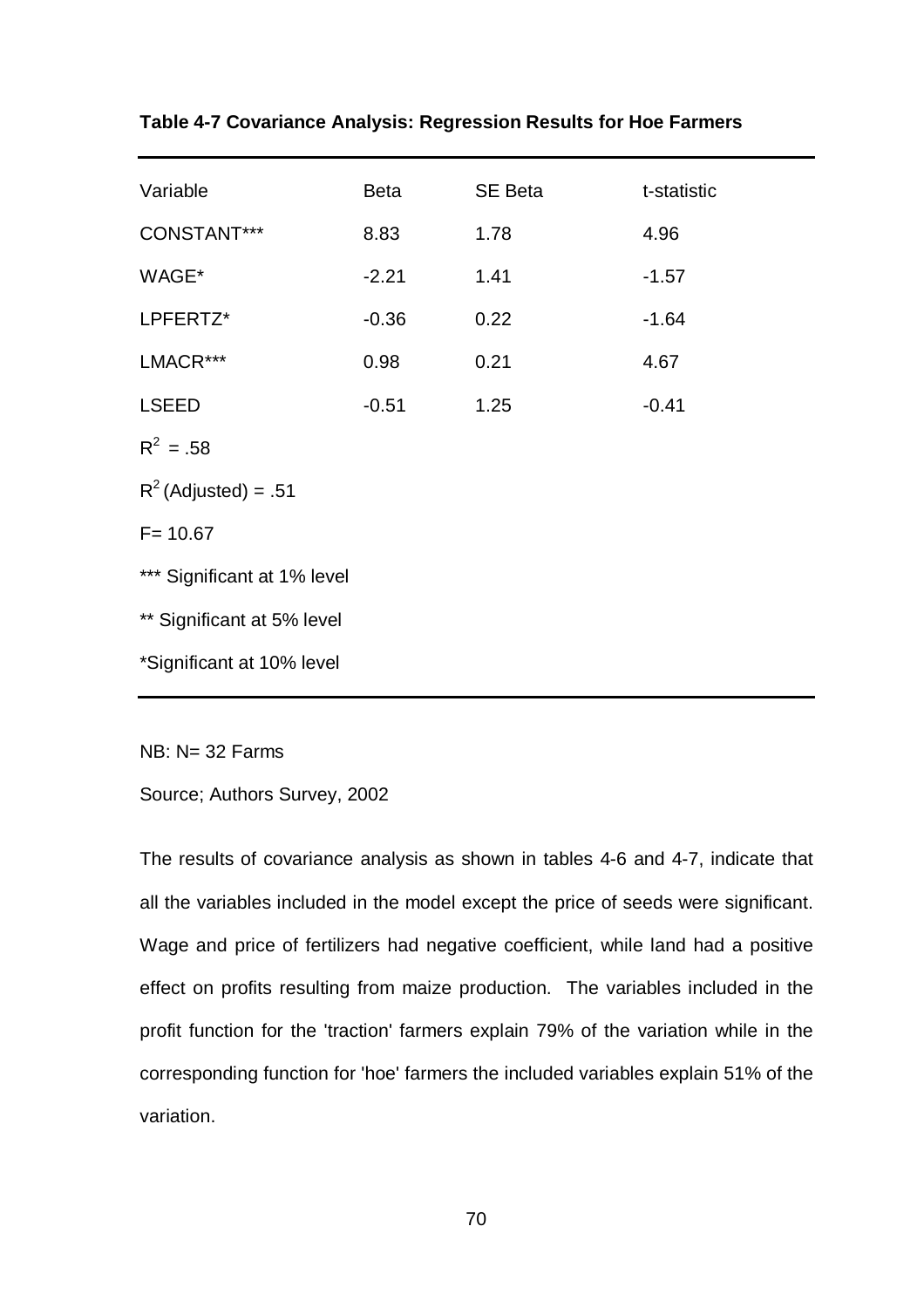#### **4.4 Results of Farm Time Labor Allocation Analysis**

The two basic estimating equations included 7 independent variables including a dummy variable for farm mechanisation:

**FFLAB** =  $\beta_0 + \beta_1$  FAGE +  $\beta_2$  FEDUC +  $\beta_3$  NFINC+  $\beta_4$  FSIZE +  $\beta_5$  FINC  $+ \beta_6$  FHLAB +  $\beta_7$  DEPEND+  $\beta_8$  ANTRAC +  $\mu$  (4-2) and

**FMLAB** =  $\beta_0$  +  $\beta_1$  MAGE +  $\beta_2$  MEDUC +  $\beta_3$  NFINC +  $\beta_4$  FSIZE +  $\beta_5$  FINC +

$$
\beta_6 \text{ FHLAB} + \beta_7 \text{ DEPEND} + \beta_8 \text{ ANTRAC} + \mu \quad (4-3)
$$

Where:

.

**FFLAB** = Female farm labour i.e. the amount of female labor in Mandays devoted to farm work (Maize enterprise in particular) in the 2001/2002 short rain season.

**FMLAB=** Male farm labour i.e. the amount of male labor in Mandays devoted to farm work (Maize enterprise in particular) in the 2001/2002 short rain season.

 $FAGE = the age of female in years; MAGE = the age of male in years; NFINC =$ monthly income in Kshs earned from non-farm activities; FSIZE = farm size (under maize) in acres:  $FINC = income$  in Kshs earned from sale of farm products in 2001/2002 short rain season; FHLAB = amount of Farm hired labor (devoted to maize enterprise) in Mandays;  $DEPEND =$  the number of dependants in the family i.e. people who are not available to offer farm labor;  $\triangle NTRAC = a$  dummy variable with a value of 1 for 'Traction' group and 0 for 'Hoe' group;  $\beta_0$  = the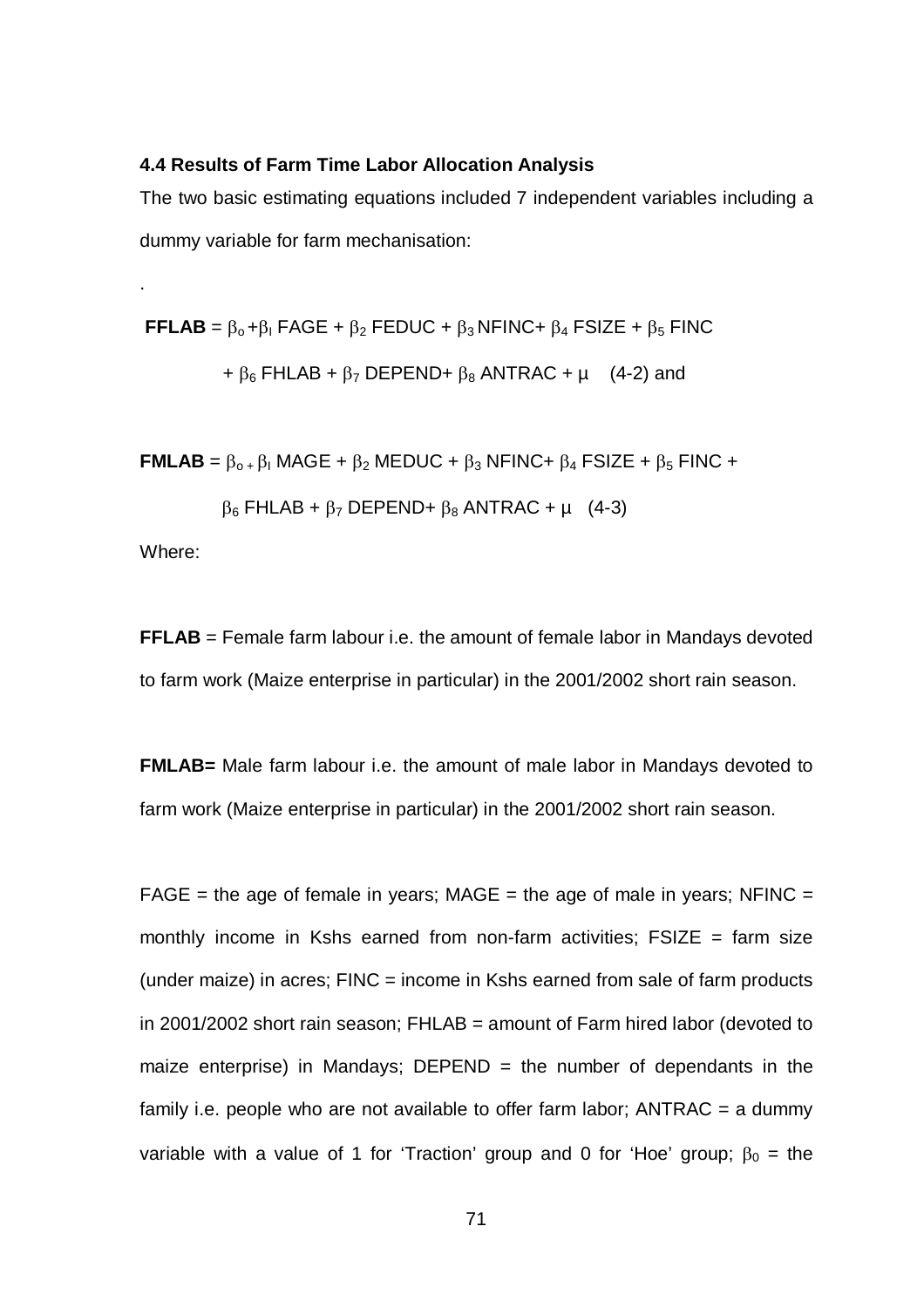constant term; $\beta_1$  = the regression coefficients estimated for respective variable I; µ= Stochastic (error term).

The above equation is in the form of censored regression in which it is assumed that the dependent variable has a number of its values clustered around zero. In this case the data on labor allocated to farm work has such a clustering around the value zero i.e. cases where individuals may allocate zero Mandays to farm work. It therefore calls for the use of the Tobit estimation technique. The Tobit technique uses all observations, both those at the limit and those above it, to estimate a regression line, and it is preferred, in general, over alternatives that estimate a line only with observations above the limit.

The interpretation of the male farm time allocation function revealed that the Fvalue, which tests the hypothesis that all coefficients are equal to zero should be rejected since F-value was highly significant. In the same way, the interpretation of the female farm time allocation function revealed that the F-value was highly significant. This means that all the independent variables taken together were important in explaining the variation in the time allocated to farm work by both males and females. The results of the farm time allocation analysis for both men and women are presented in tables 4-8 and 4-9 below.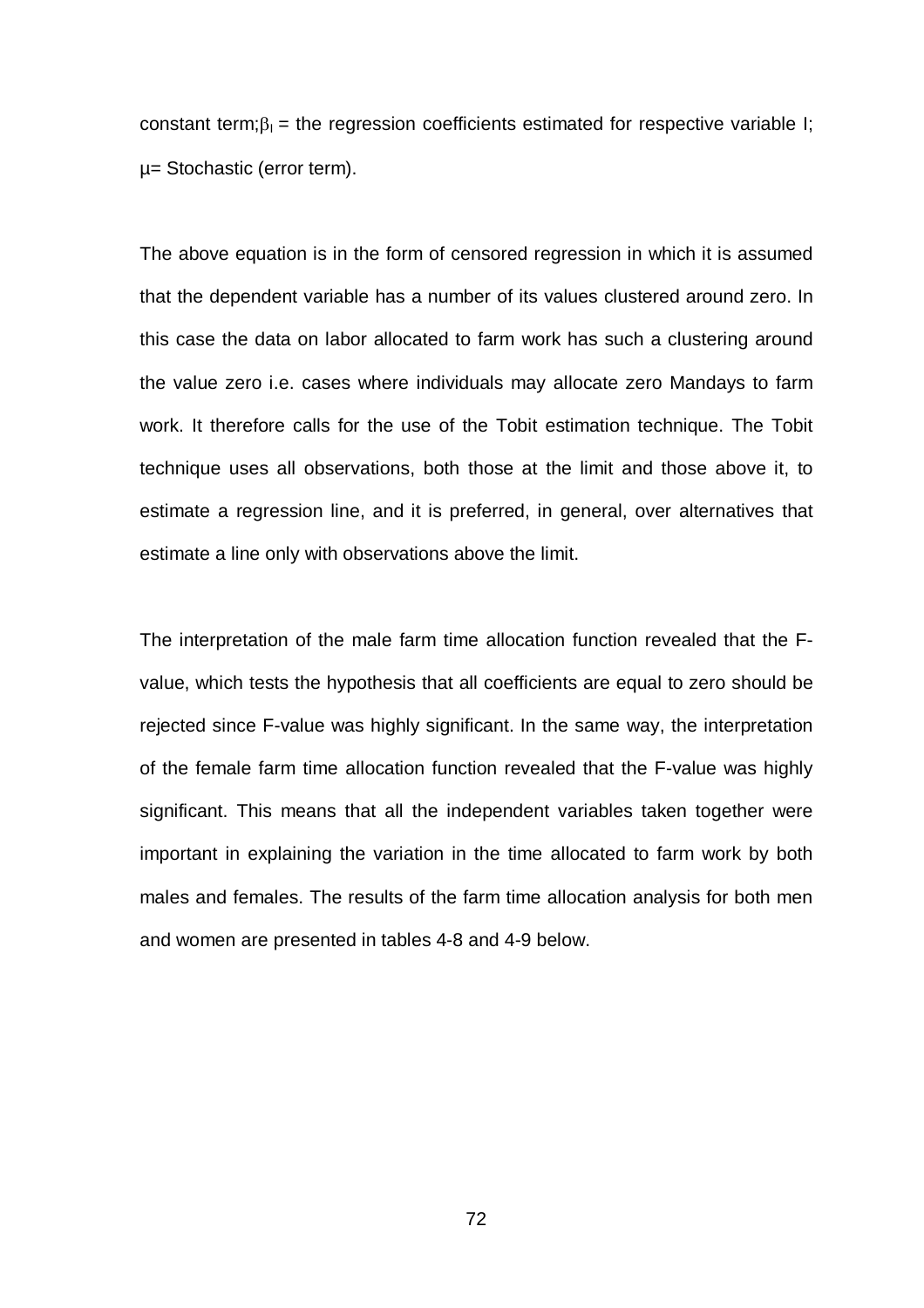| <b>Variable</b>                              | <b>Beta</b> | <b>SE Beta</b> | $\mathbf t$ |  |  |
|----------------------------------------------|-------------|----------------|-------------|--|--|
| Constant                                     | 0.41        | 6.89           | 0.06        |  |  |
| <b>ANTRAC (DUMMY)</b>                        | $-2.83$     | 3.42           | $-0.83$     |  |  |
| <b>FSIZE</b>                                 | 1.04        | 3.42           | 1.20        |  |  |
| <b>MAGE</b>                                  | 0.47        | 0.31           | 1.52        |  |  |
| <b>DEPEND</b>                                | 0.57        | 0.91           | 0.62        |  |  |
| FHLAB***                                     | 0.81        | 0.13           | 6.23        |  |  |
| FINC**                                       | 3.25        | 1.65           | 1.97        |  |  |
| <b>NFINC</b>                                 | 0.64        | 1.41           | 0.45        |  |  |
| <b>MEDUC</b>                                 | $-0.35$     | 0.31           | 1.13        |  |  |
| ** Significant at 5% level                   |             |                |             |  |  |
| ***Significant at 1% level                   |             |                |             |  |  |
| Log likelihood function $(Lnl) = -263.1705$  |             |                |             |  |  |
| Log likelihood function $(Ln_0) = -283.1501$ |             |                |             |  |  |
| Likelihood ratio index = $0.07$              |             |                |             |  |  |

# **Table 4-8 Male Farm Time Allocation Regression Results (MLE estimates)**

**\_\_\_\_\_\_\_\_\_\_\_\_\_\_\_\_\_\_\_\_\_\_\_\_\_\_\_\_\_\_\_\_\_\_\_\_\_\_\_\_\_\_\_\_\_\_\_\_\_\_\_\_\_\_\_\_\_\_\_\_\_\_\_\_**

Source: Authors' Survey, 2002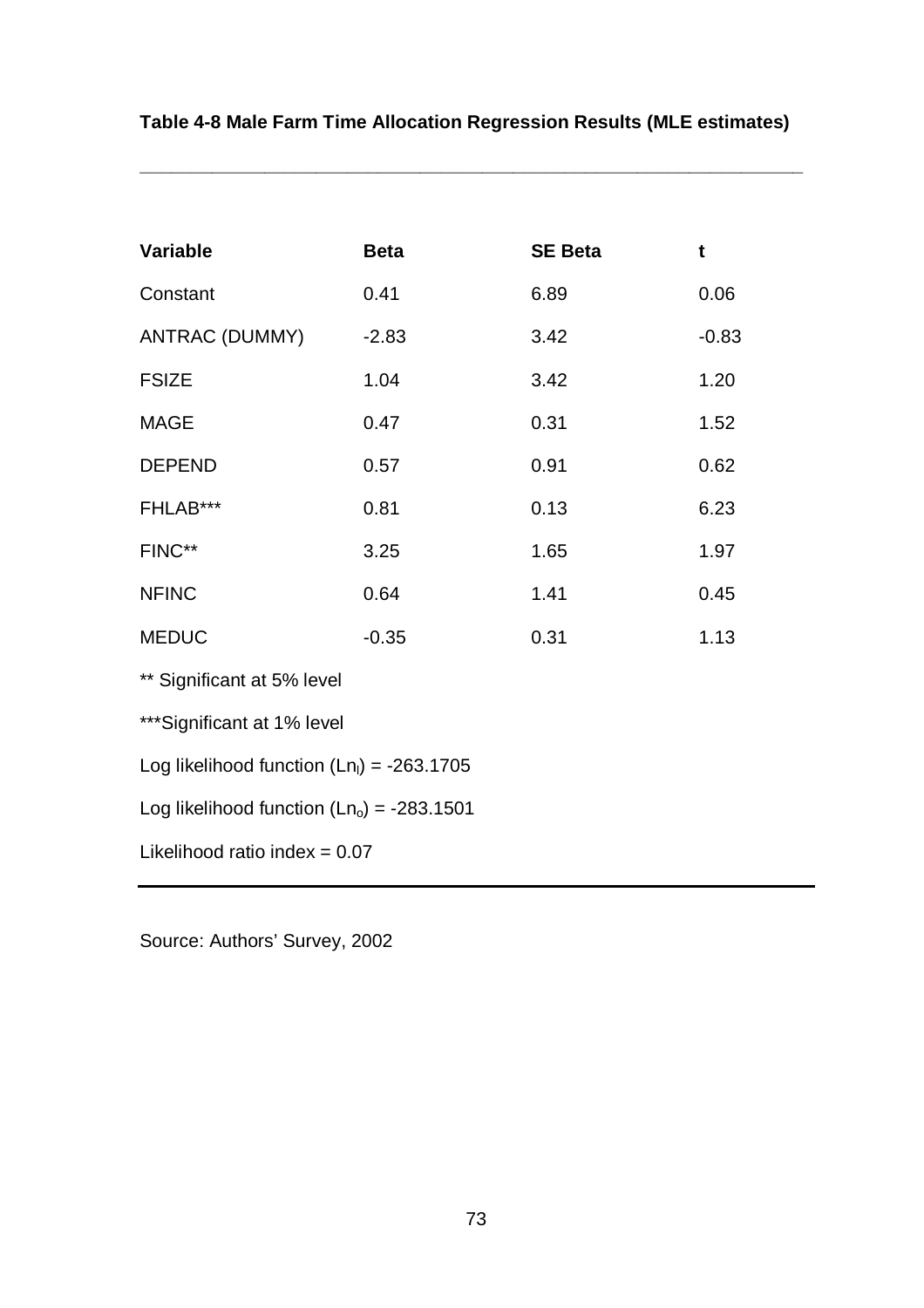# **Table 4-9 Female Farm Time Allocation Regression Results**

| <b>Variable</b>                              | <b>Beta</b> | <b>SE Beta</b> | t       |  |
|----------------------------------------------|-------------|----------------|---------|--|
| Constant**                                   | 13.38       | 5.78           | 2.32    |  |
| <b>ANTRAC (DUMMY)</b>                        | $-2.97$     | 2.77           | 1.07    |  |
| <b>FSIZE</b>                                 | 0.29        | 0.66           | 0.44    |  |
| DEPEND*                                      | $-1.28$     | 0.88           | $-1.46$ |  |
| FHLAB***                                     | $-0.89$     | 0.13           | 6.85    |  |
| <b>FINC</b>                                  | 1.27        | 1.57           | 0.81    |  |
| <b>NFINC</b>                                 | $-0.11$     | 1.36           | 0.08    |  |
| FEDUC**                                      | $-0.54$     | 0.30           | 1.80    |  |
| *Significant at 10% level                    |             |                |         |  |
| ** Significant at 5% level                   |             |                |         |  |
| ***Significant at 1% level                   |             |                |         |  |
|                                              |             |                |         |  |
| Log likelihood function $(Ln_1) = -273.4544$ |             |                |         |  |
| Log likelihood function $(Ln_0) = -275.2717$ |             |                |         |  |
| Likelihood ratio index = $0.01$              |             |                |         |  |

Source: Authors' Survey, 2002

\_\_\_\_\_\_\_\_\_\_\_\_\_\_\_\_\_\_\_\_\_\_\_\_\_\_\_\_\_\_\_\_\_\_\_\_\_\_\_\_\_\_\_\_\_\_\_\_\_\_\_\_\_\_\_\_\_\_\_\_\_\_\_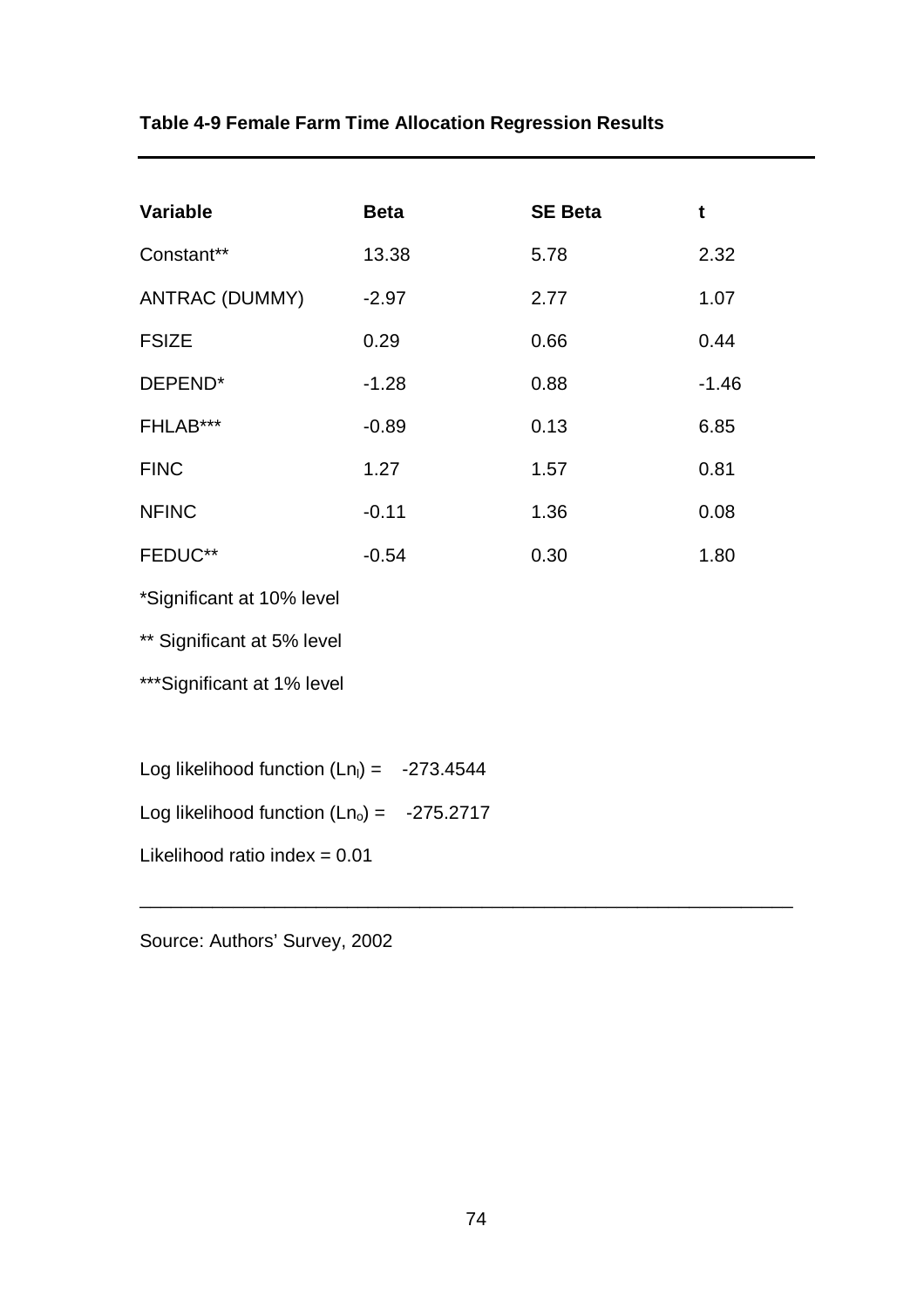#### *4.4.1 Hypothesis Testing under the Female Farm-Time Allocation Function*

As indicated earlier, the hypothesis of whether use of animal traction significantly increases women's farm time can be analysed by testing whether the coefficient of the dummy variable is significantly positive. The results indicated that at the 5 % level coefficient of the dummy variable was not significant as shown below:

The hypothesis took the following form.

 $H_0$ :  $B_8 = 0$ 

 $H_A$ :  $\beta_8 \neq 0$ 

and the t-statistic was calculated using the formula:

 $t = \text{fs } s/\text{S}.\text{E}(\text{fs } s) = -2.97/2.77 = -1.07$ 

Since the calculated t-value ( $T_{cal}$ ) was smaller than the tabulated t-value ( $T_{tab}$ ) at 5% we reject the null hypothesis that use of animal traction significantly affects women's' farm labor time. Therefore, the use of animal does not affect the labor allocation of females in the study area. This could be explained by the high level of hired labor and higher level of involvement of male farmers in maize farming.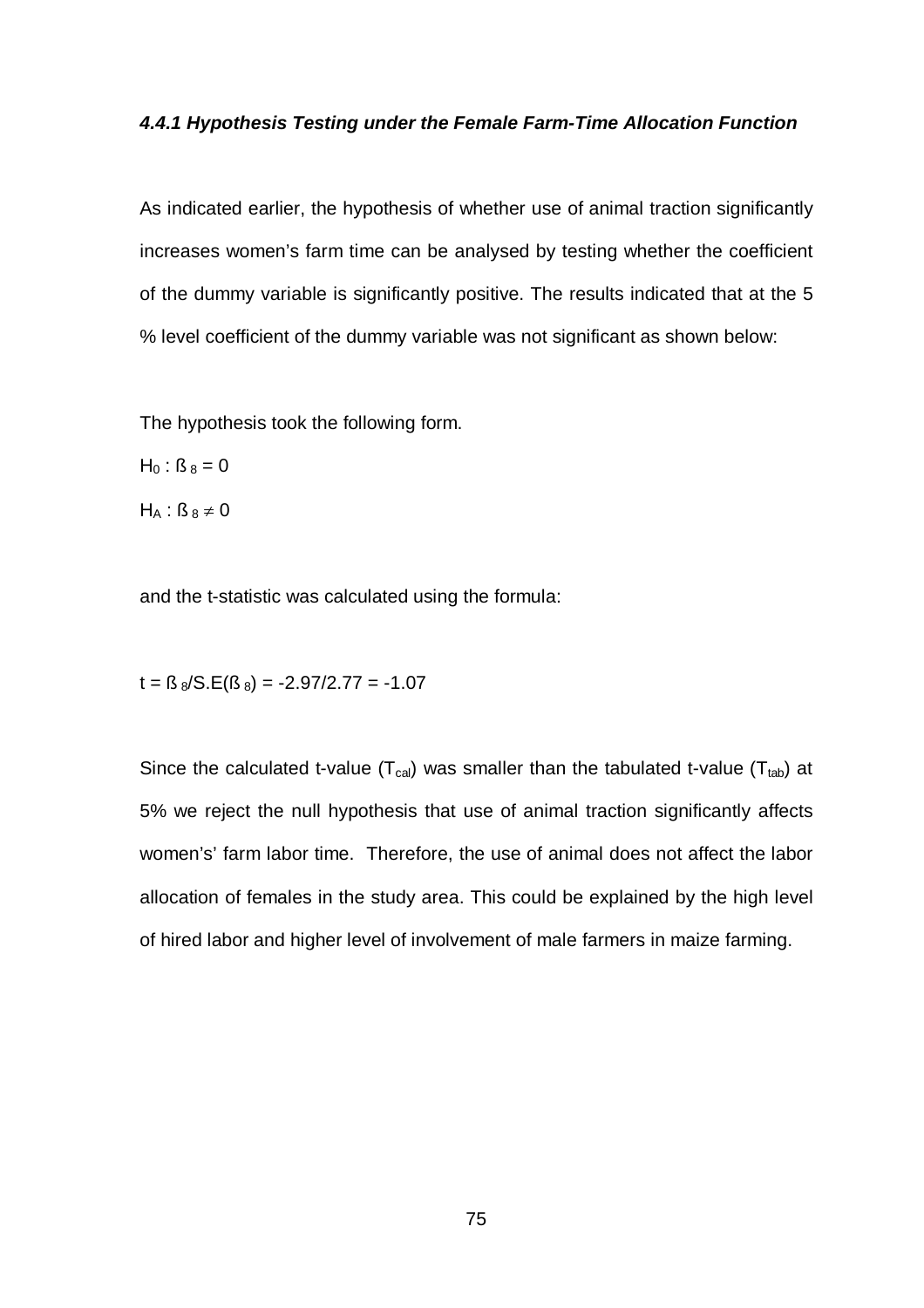#### *4.4.2 Farm Labor Time Allocation between Genders*

The results of the study as shown in Table 4-8 and Table 4-9 indicate that use of animal traction (ANTRAC) is not significant in influencing farm time allocation of both males and females. In both the male and female farm time labor allocation models, ANTRAC has a negative coefficient. This observation though not expected is not surprising because of three main reasons. First, the study only considered farm labor time in maize enterprise only. If labor use in all the other enterprises were considered the pattern may have been different. Second, unlike in many areas, men in the area of study are actively involved in carrying out farm work hence women are not overburdened. Thirdly, 'traction' households met the extra labor requirement through hiring labor.

Evidence from the analysis indicate that some factors had the similar effects for both genders, others had different effects with respect to farm-time allocation. As regards to the performance of the individual explanatory variables in the estimated models, the results of male farm labor time are shown in table 4-8. The results indicate that the intercept (CONSTANT), use of animal traction (ANTRAC), number of dependants (DEPEND), farm size (FSIZE), education level of male farmer (MEDUC), male age (MAGE), and non-farm income (NFINC) were not significant in influencing male time allocated to farm work. On the other hand, the level of hired farm labor (FHLAB) and farm income (FINC) were found to be significant in the model.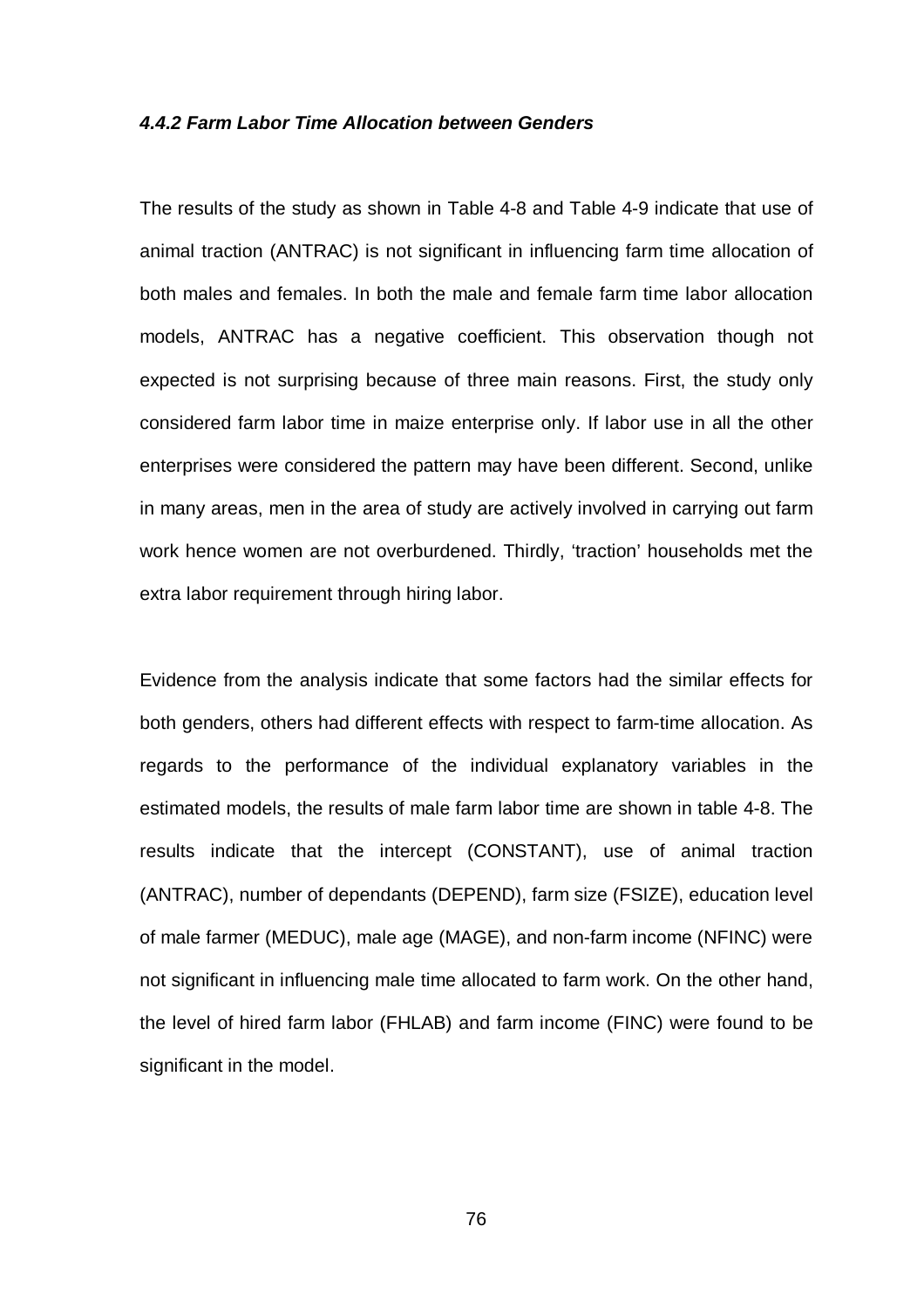The number of dependants (especially the children) traditionally does not affect males as it affects females, as child rearing and/or care is the exclusive preserve of females. It is not surprising therefore that this variable is not significant in influencing male farm time. On the other hand, the number of dependants has a significant negative effect on women's farm labor time. This falls within expectation because in the traditional African set-up women almost exclusively carry out the work of children care. The result of the effect of dependants on male/female farm time allocation concurs with results of a study by Rahji (1999) in Southwestern Nigeria.

There is a significant positive association between earning from the maize enterprise and the hours of male farm time. An increase in farm income will most likely translate to an incentive for more farm time. This is especially so because, farming is often the primary occupation and the main source of income in the area of study. On the other hand, there is no significant association between farm income and the female farm time. This is plausible because the male head controls farm income. In fact some studies indicate that male farmers take over from their wives, farm enterprises that become profitable over time (Deere, 1982).

Female level of education is significant in determining the farm time allocation of the female farmer. Education is an important factor in decision-making. An educated person is expected to be able to use his resources to attain the greatest benefit (Rahji, 1999). The results of the analysis revealed that the higher the female education (FEDUC), the lesser the time they spent on the farm. This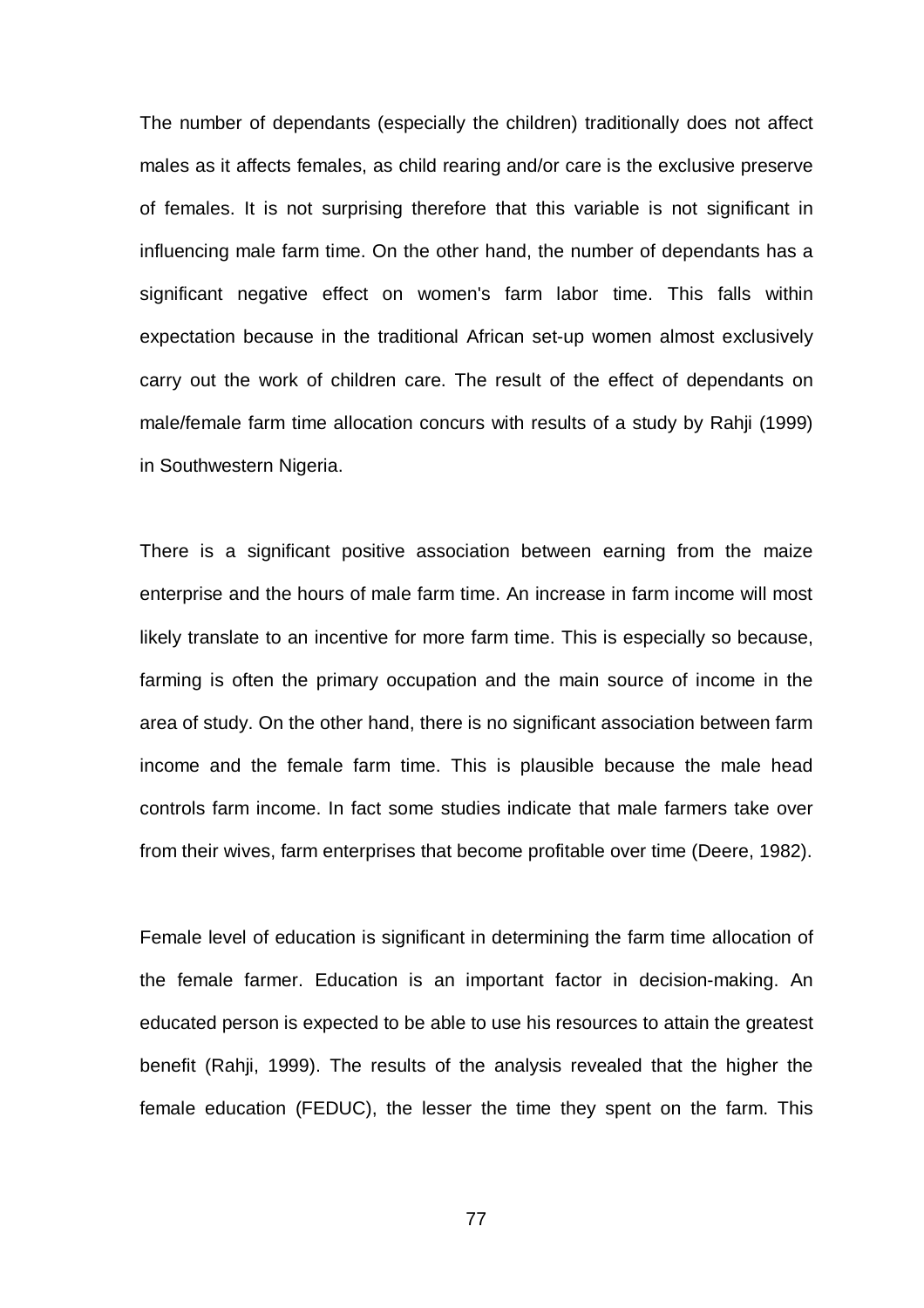implies that the more educated female farmers spent less time in the farm and were most likely involved in market work or even in homework.

Hired farm labor has a positive significant effect in influencing farm labor time of the male farmers. The hiring of more farm labor is expected to reduce the farm time of males but the results show that it in fact increased the farm time of males. This may imply that even after hiring labor, the male farmer has to work in the farm, carrying out the supervisory role. On the other hand hired labor significantly reduced female farmers labor time.

Hired farm labor is also significant in female farm time allocation. There is an inverse relationship between female farm time and the hired farm labor. The results seem to suggest that hired farm labor (FHLAB) and female farm labor time, are substitutes. The more the hired labor employed, given the ability of the household to pay for it, the less time that the average female farmer is expected to put into farm work. This may be due to comparative advantage of females in other household tasks (Roberts, 1982).

Female education is significant in determining time allocation in the farm, the higher the level of education a female has the less the time she spends on the farm. This implies that the time of an educated woman has more value outside the farm either in doing business or in formal employment.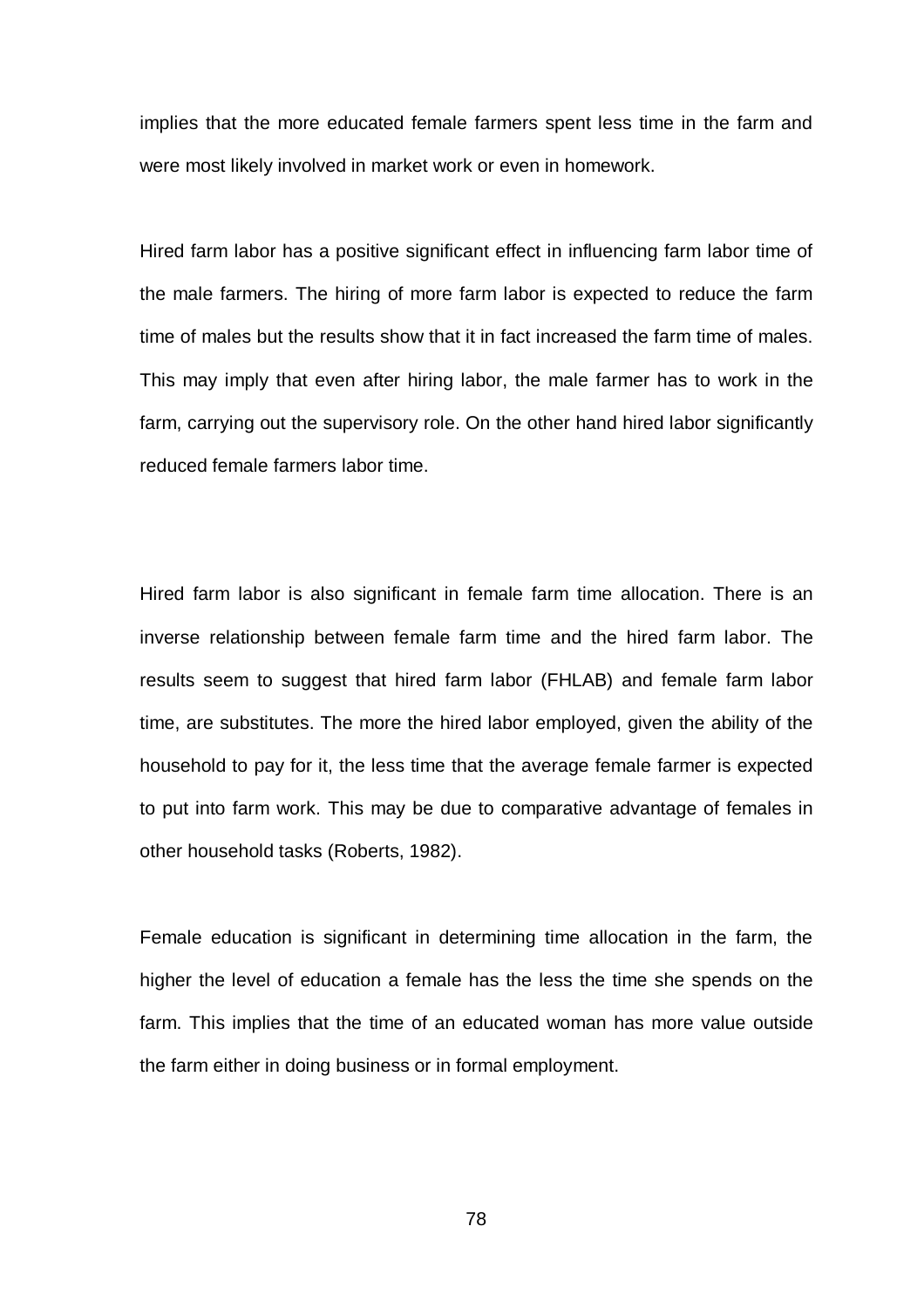## **CHAPTER V**

#### **5.0 SUMMARY, CONCLUSIONS AND RECOMMENDATIONS**

#### **5.1 Summary**

The study analysed two main issues, namely; differences in efficiency of maize production as well as inter-gender labor-time allocation between 'traction" and "hoe" farmers in Kirinyaga district of Central Kenya. The study covered three out of the four divisions of Kirinyaga district, namely Gichugu, Ndia and Mwea. A sample of 80 farmers was included in this study. Data was collected through questionnaire interviews between April and May 2002. The study assessed whether using animal traction increases efficiency in maize production by comparing the maize production efficiency between 'traction' and 'hoe' farmers. The study also analysed the effect of using animal traction on farm labor-time for both women and male farmers. The high cost of purchase and maintenance of tractors make it out of reach of most smallholders. As the farm sizes get smaller and smaller through sub-division an appropriate mechanisation strategy need to be developed for the small farms. The technical aspects of animal traction are well understood but its socio-economics aspects have not received research attention.

Profit function as well as labor use functions were estimated from the data. Descriptive statistics were used to give socio-economic description of the sample farmers. The results of descriptive statistics indicated that, "traction" farmers achieved significantly higher profits from the Maize enterprise than the "hoe"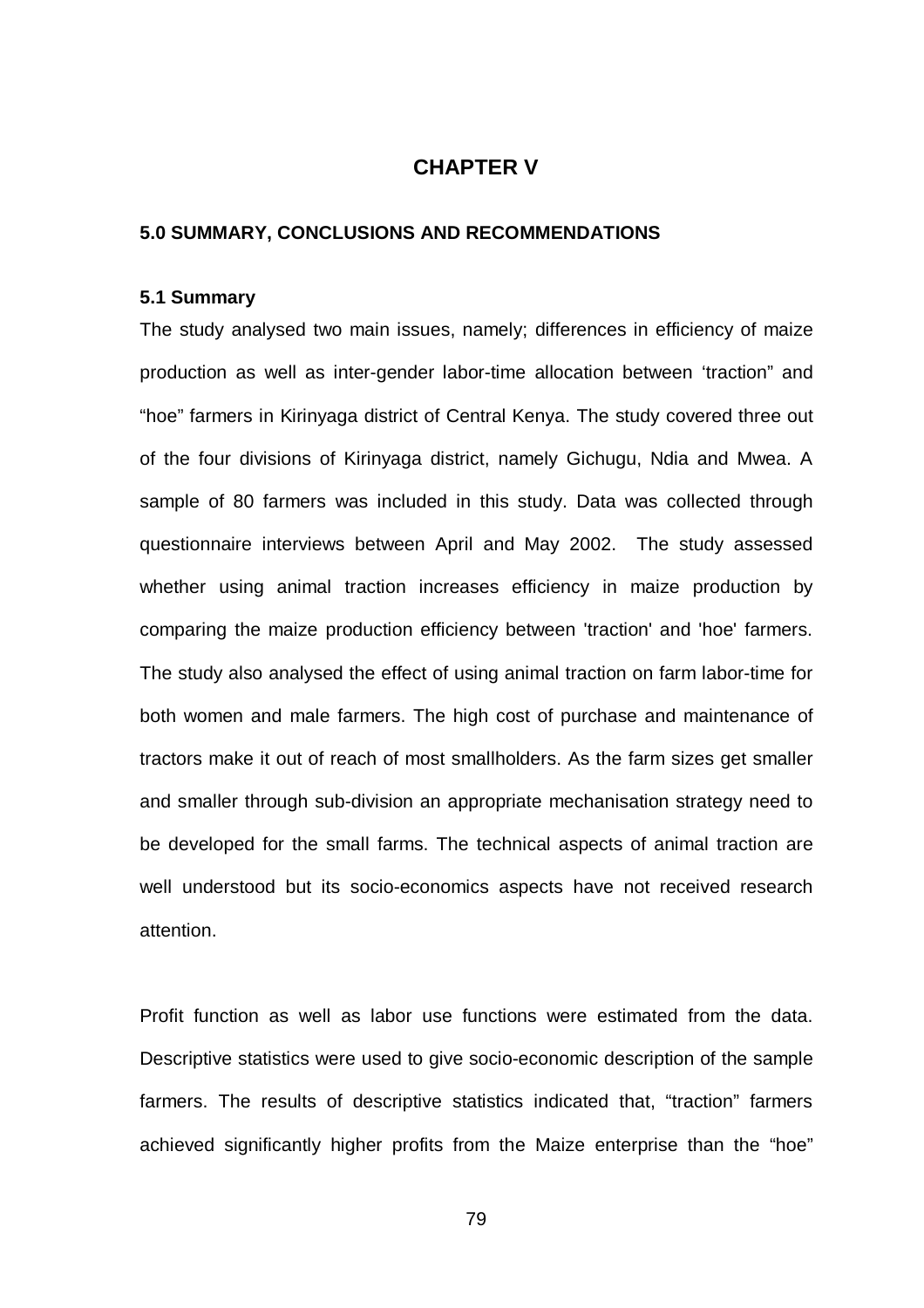farmers. "Traction" farmers on average obtained a profit of Kshs 26,527 from the maize enterprise while their "hoe" counterparts achieved on Kshs 3,504 on average. In the same way "traction" farmers obtained higher yields (38% higher) of maize than their "hoe" counterparts. Profit function analysis indicated that 'traction' farmers were significantly more efficient in maize production than their 'hoe' counterparts.

Farm labor-time allocation analysis indicated that use of animal traction was not significant in influencing farm time allocation by both males and females. However, use of animal traction for land preparation increased labor demands in the subsequent operations. The increased labor demands were met through hiring as evidenced by higher labor hiring done by traction farmers. Using animal traction did not significantly increase labor input of women into maize farming in the area of study. This is because of two main reasons; first, both men and women are equally involved in maize farming hence the burdens of increased labor requirements are equally distributed. Secondly, the extra labor requirements are met through hiring of labor from outside the family.

#### **5.2 Conclusions**

The current study has examined some socio-economic aspects of using animal traction as a strategy for small farm mechanisation in Kirinyaga district. The results indicated that use of animal traction (both owned or hired) *ceteris paribus* increased the efficiency of maize production. The 'traction' farmers achieved maize yields averaging 827kg/acre compared to an average of 601kg/acre achieved by 'hoe' farmers. This observation seems to concur with the proponents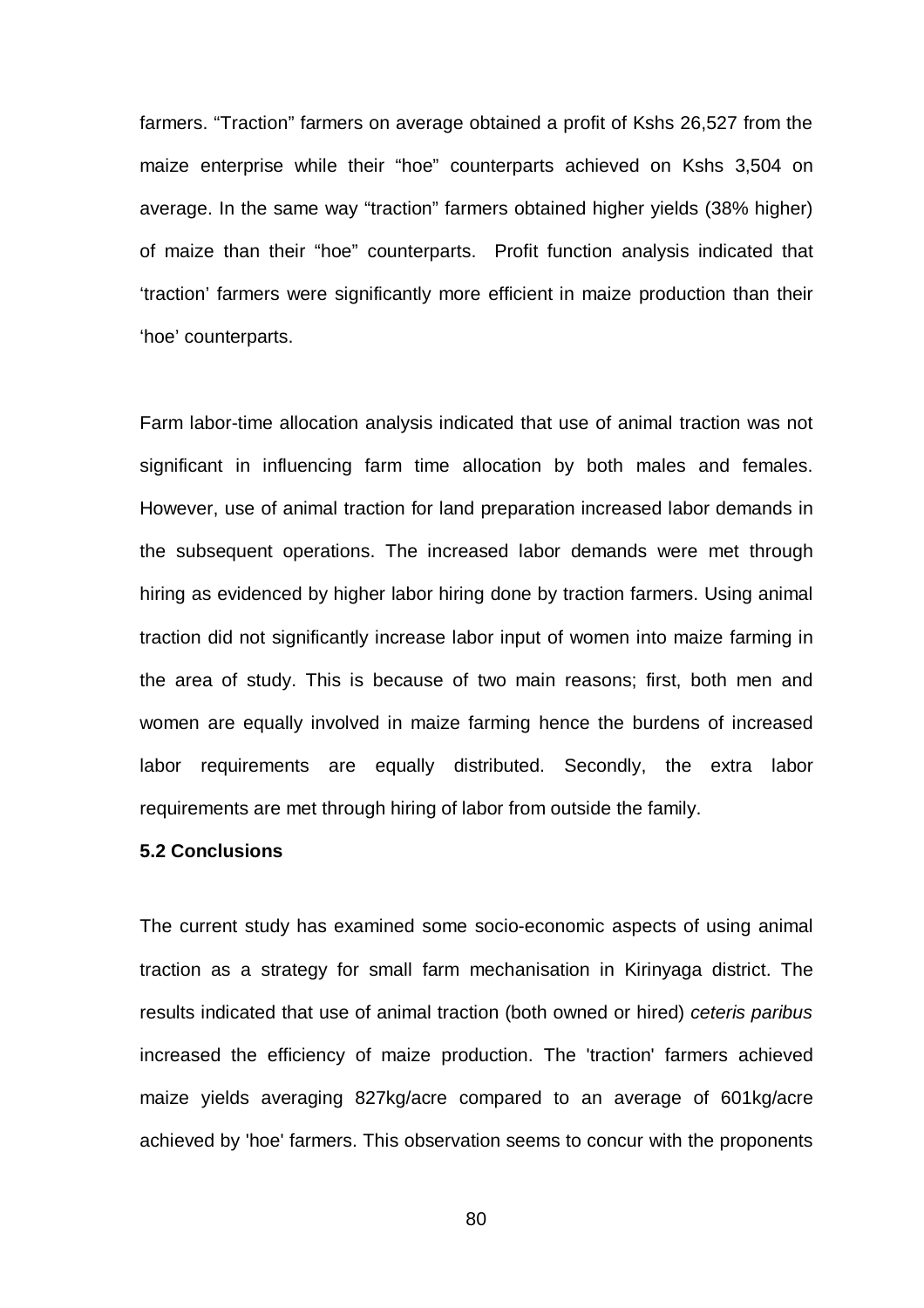of use of animal production who say that if applied in farm operations animal traction can facilitate a more efficient use of other production inputs. The results of the study further indicated that using animal traction did not necessarily increase the workload of women but of the whole family in general. The 'traction' households hired an average of 2.00 Mandays per acre compared to negligible amounts hired by 'hoe' farmers. More labor had to be hired from outside the family to cater for the extra labor requirement. This implies that without cash to hire labor, use of animal traction could overburden the family members due to higher labor requirements.

However, there is need for further studies to evaluate how farmers make decision on which method of mechanisation to use to carry out farm operations and what constraints they face as they make those decisions. This would shed more light on how a farmer's resource base (for example land, labor, and cash) influences his/her choice on the method of farm mechanisation to use. At the time of this study there was a parallel study (Agwara, forthcoming) that was dealing with adoption aspects of animal traction.

#### **5.3 Recommendations**

 The study has established that use of animal traction has a significant positive effect on increasing efficiency of maize production in the area of study. Therefore, use of animal traction should be promoted as a way of increasing efficiency at the farm level. The government and other stakeholders in small farm mechanisation should continue with their efforts to promote the use of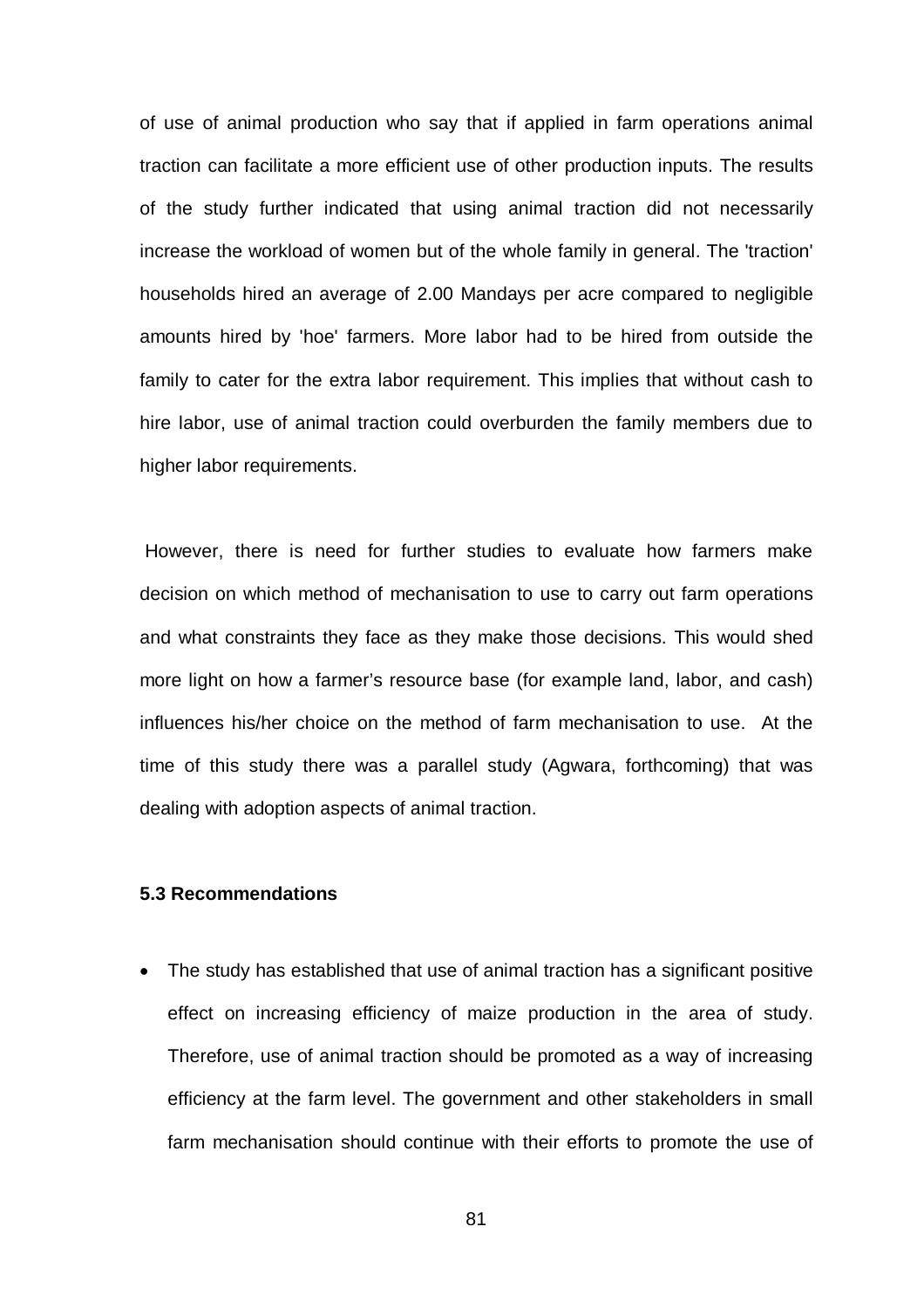animal traction. The government could establish a short-term credit facility to help farmers acquire the animal traction package, that is, the animals and the implements.

- Although use of animal traction has a significant effect in increasing yields, it also increases labor requirements that can either be met from the family labor stock or from hired labor. The extra labor requirements could be eased if animal traction is applied in other farm operations such as weeding. Therefore, the government (through the extension system) and other stakeholders should promote the application of animal traction in the weeding operations. The government could promote the manufacture of appropriate weeding implements by the local blacksmiths, by offering them short-term credit facility to increase manufacture of weeding implements.
- Higher levels of hiring labor accompanied the use of animal traction. Therefore, animal traction can be promoted as a way of increasing rural employment. The government should promote its use for example through short-term credit facilities to farmers willing to adopt it. Once adopted it can provide some rural employment, which can ease the burden of unemployment.
- The results of the study indicated that there were low levels of involvement in market activities by farmers in the area of study. The new approach to rural livelihood development stresses the need for integrating both farm and nofarm income activities. There is need for further research on factors that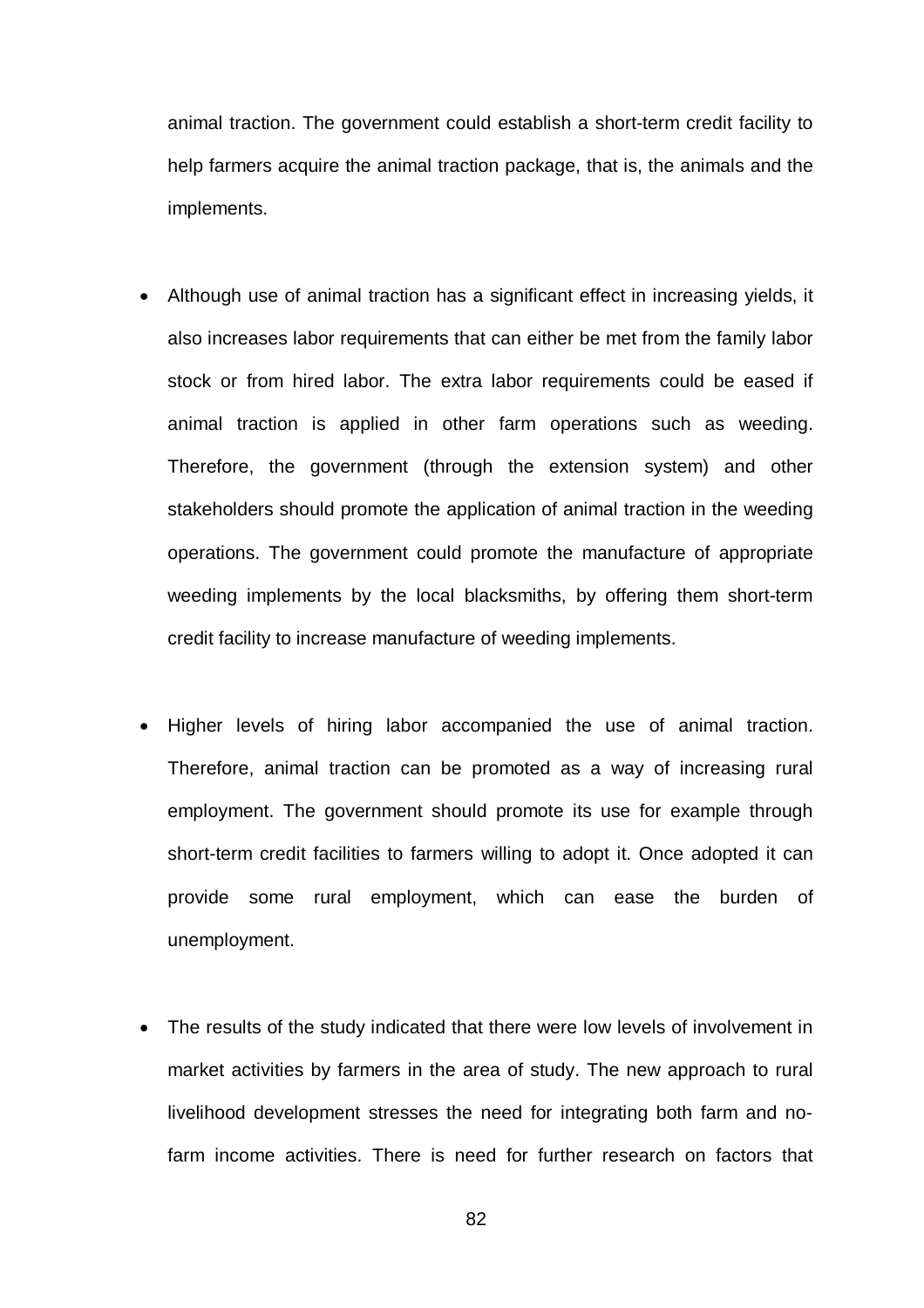determine the involvement of rural households in non-farm activities. This would shed light on the possible interventions that would increase participation of rural households in no-farm activities.

 Due to limitations of time and finances, the study could not address all pertinent issues as far as small farm mechanisation is concerned. Therefore, I recommend that further studies be done to shed more light on the dynamics (both technology attributes and farmer/farm characteristics) that influence farmers' decision-making process in relation to resource constraint as regards the different mechanisation strategies available to them.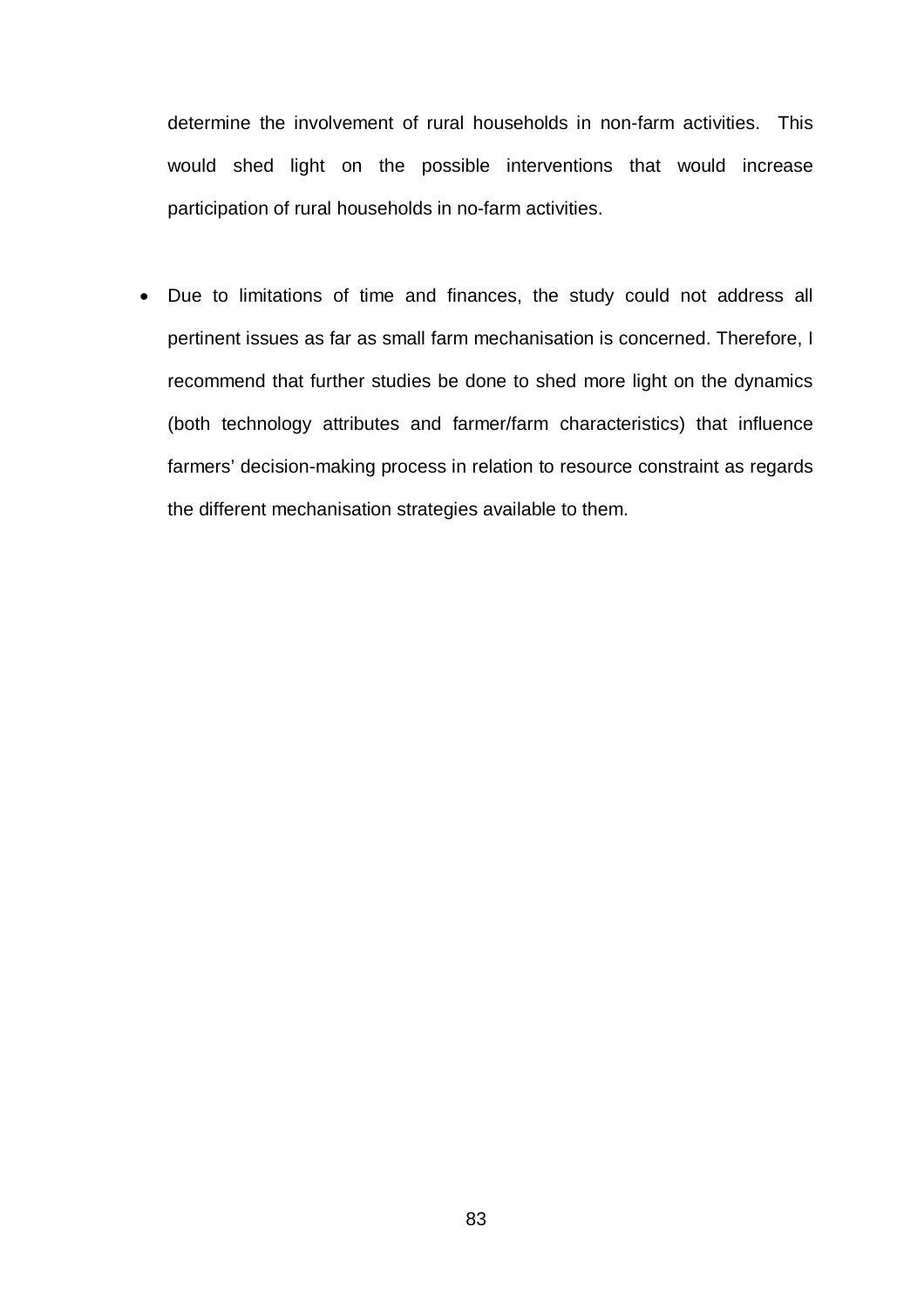#### **REFERENCES**

- Adesina A. K, Djato K. K,1997. Relative Efficiency of Women as Farm Managers: Profit Function Analysis in Cote d' Ivore. *Agricultural Economics*, no.16 (1997): 47-53.
- Ali M, Flinn J C, 1989. Profit Efficiency Among Basmati Rice Producers in Pakistan Punjab. *American Journal of Agricultural Economics*, 71, no (2): 303-310.
- Allan L, 1986. On-farm Research and Household economics pp71-91 in Moock J (ed) *Understanding Africa's Rural Households and Farming systems*. Westernview press inc. Colorado, U.S.A.
- Barret V, Lassiter G, Wilcock D and Crawford E, 1982. *Animal Traction in Eastern Upper Volta: A Technical, Economic and Institutional Analysis*. International Development Paper 4. Michigan State University, East Lansing, Michigan, USA.
- Binswanger H P, 1978. *The Economies of Tractors in South East Asia: An Analytical Review* ADC, New York.
- Deere C D, 1982. The Division of Labor by Sex in Agriculture: A Peruvian Case Study. *Economic Development and Cultural Change* 30, no(4): 795-811
- Dibbits H, 1993. The role of Animal Power Technology in Eastern and Southern Africa in Kanali *et al*.(eds) *Improving Draft Animal Technology*. Proceedings of the first conference for Draft Animal Technology held on 3- 6 November 1992, Nairobi, Kenya. KENDAT, Nairobi, Kenya.
- Doll S and Orazem J, 1978. *Production economics: Theory with application.*Grid Inc.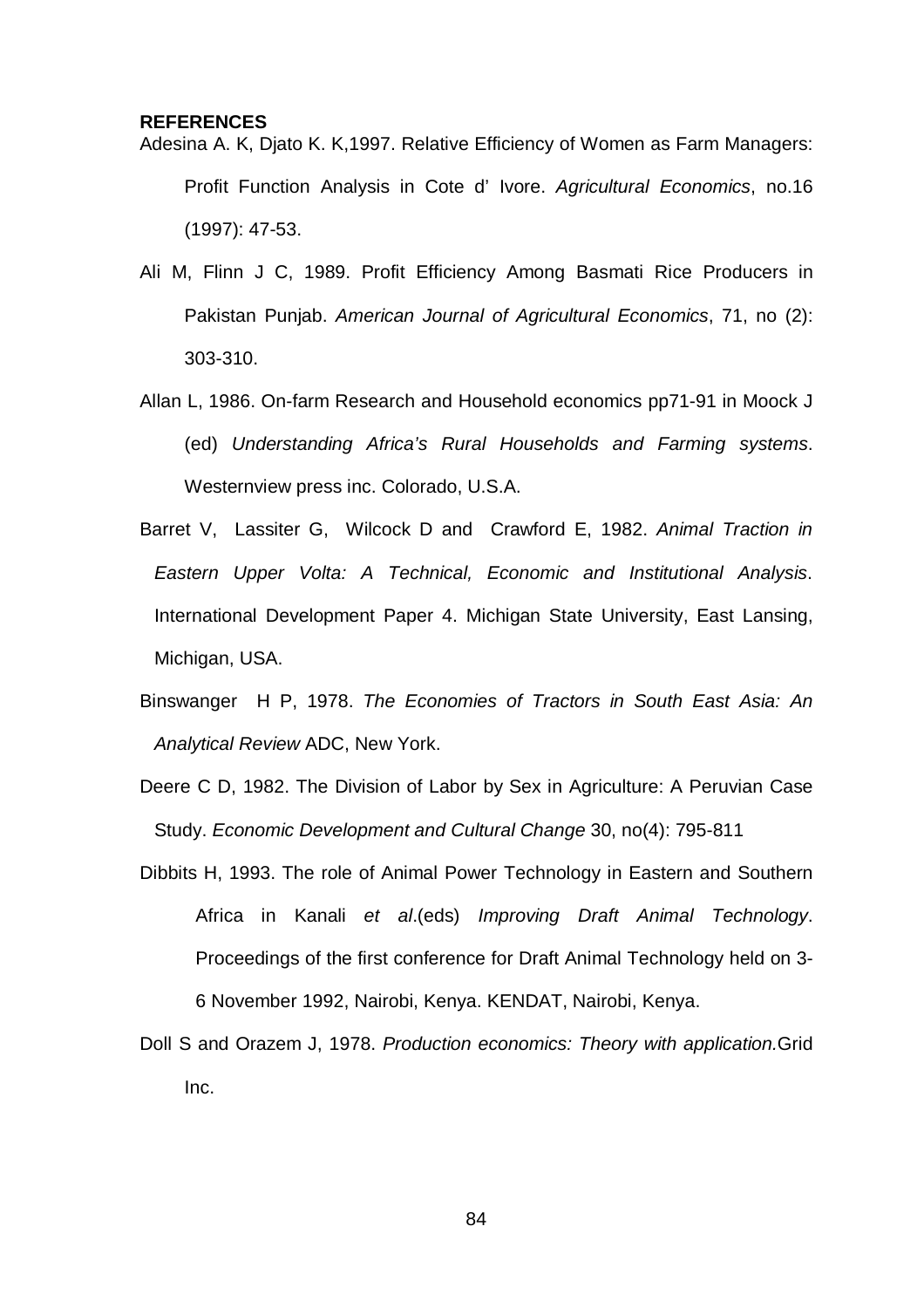- Eicher C.K. and Baker D.C, 1982. *Research on Agricultural Development in Sub-Saharan Africa: A critical survey.* International Development Paper 1. Michigan State University, East Lansing, Michigan U.S.A.
- *Encyclopedia Britannica,* 1982, Vol. 5. William Benton Publishers, Chicago, U.S.A.
- Evenson R, 1978. Time Allocation in Rural Philippine Households. *American Journal of Agricultural Economics* 60, no (1): 323-330.
- Farrel M J, 1957. *The Measurement of Productive Efficiency.* Journal of Royal Statistical Society. Series A (General) no (21) 253-281.
- Gerhart J D, 1986. Farming Systems Research, Productivity and Equity in Moock J (ed) *Understanding Africa's Rural Households and Farming systems*. Westernview Press Inc. Colorado, U.S.A.
- Greene W H, 1993. *Econometric Analysis.* Second Edition. Macmillan publishing company, New York.
- Inukai I, 1970. Farm Mechanisation, Output and Labor Input. A case study in Thailand. *International Labor Review* Vol 101 pp 453-473.
- Johnson A, 1990. Time-allocation research: the costs and benefits of alternative methods in *Intra-Household Resource Allocation: Issues and Methods for Development Policy and Planning.* United Nations University.
- Kabutha C and Kooijman M 1996. Gender issues in animal traction research and development in Kenya pp. 77-81in Kaumbutho P.G. et al (ed) *Meeting the challenges of draft animal technologies in Kenya*. Proceedings of the second national workshop of the Kenya Network for Draft Animal Technology (KENDAT) held on 27-31 March 1995, Nairobi, Kenya. KENDAT, Kenya.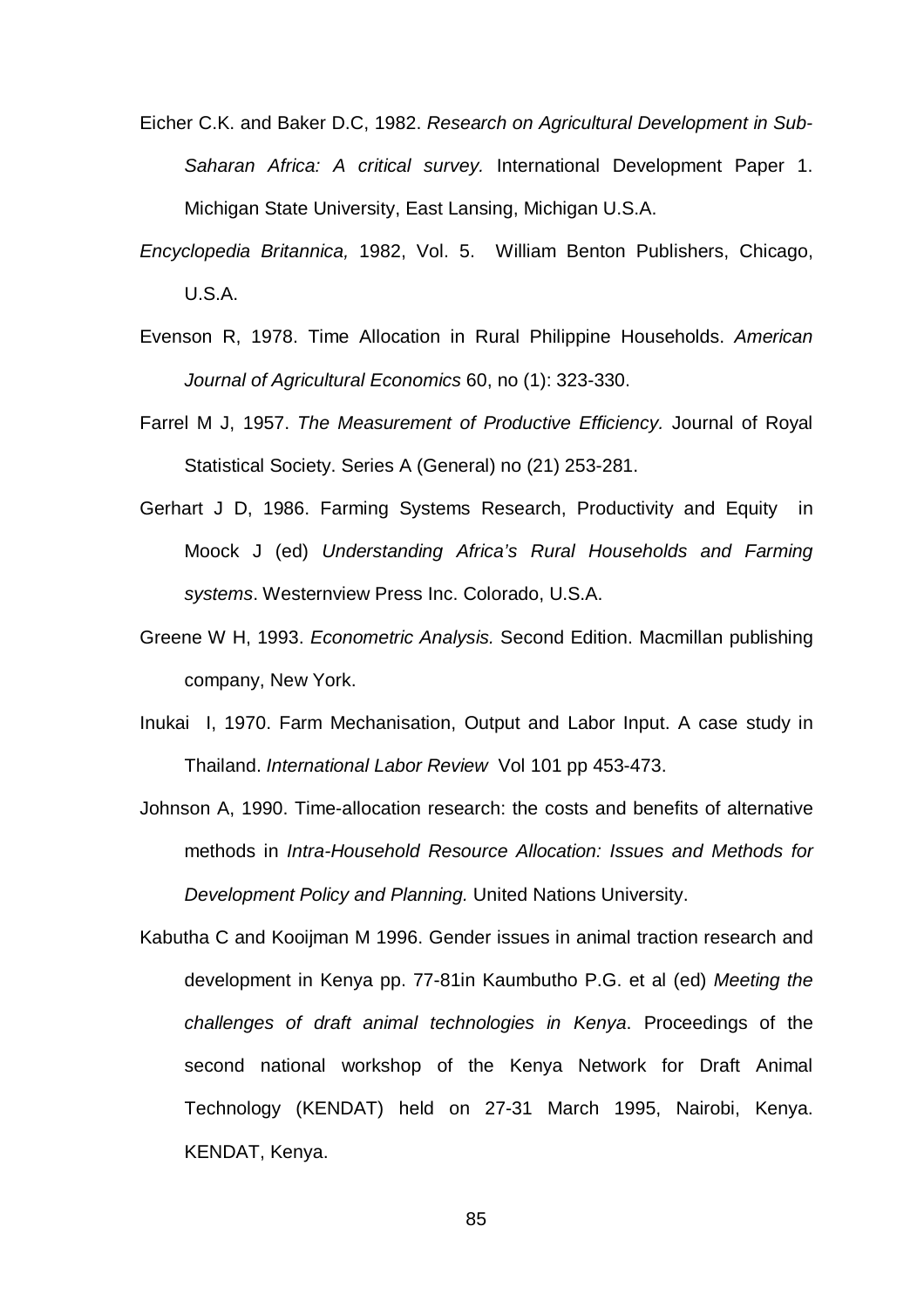- Kanga'ra, 1996. Challenges to Animal health and husbandry pp. 46-52 in Kaumbutho P.G. et al (ed) *Meeting the challenges of draft animal technologies in Kenya*. Proceedings of the second national workshop of the Kenya Network for Draft Animal Technology (KENDAT) held on 27-31 March 1995, Nairobi, Kenya. KENDAT, Kenya.
- Kaumbutho P, 1996. Opening Speech, in Kaumbutho P et al (eds) *Meeting the challenges of Draft animal technologies in Kenya.* Proceedings of the second National Workshop of the Kenya Network of Draft Animal Technology (KENDAT) held on March 1995, Nairobi, Kenya. KENDAT, Kenya.
- Khan M H, Maki D R, 1979. Effects of Farm Size on Economic Efficiency: The Case of Pakistan. *American Journal of Agricultural Economics* 61, no (7): 64-69.
- Knox J K, Blankmeyer C E, Stutzman J R, 1999. Relative Economic Efficiency in Texas Nursing Facilities: A Profit Function Analysis. *Journal of Economics and Finance* 23, no (3) 200-213.
- Kosura-Oluoch W. 1983. *The Economics of Small Farm Mechanization in Kenya.* Ph.D. Dissertation, Cornell University, Ithaca, NY, USA.

Kennedy P, 1985. *A guide to Econometrics.* Second edition. Basil Blackwell.

Kenya, 1986. Sessional paper No. 1 of 1986 on *Economic Management for Renewed Growth.* Nairobi: Government Printer.

Kenya, 2000. *National Development Plan 2002-2008.* Government printers.

Kilungo J, 1983. *An evaluation of the use of a micrcomputer on a livestock farm.*  Unpublished Msc. Thesis, West Virginia University , Morgantown, West Virginia, U.S.A, 1983.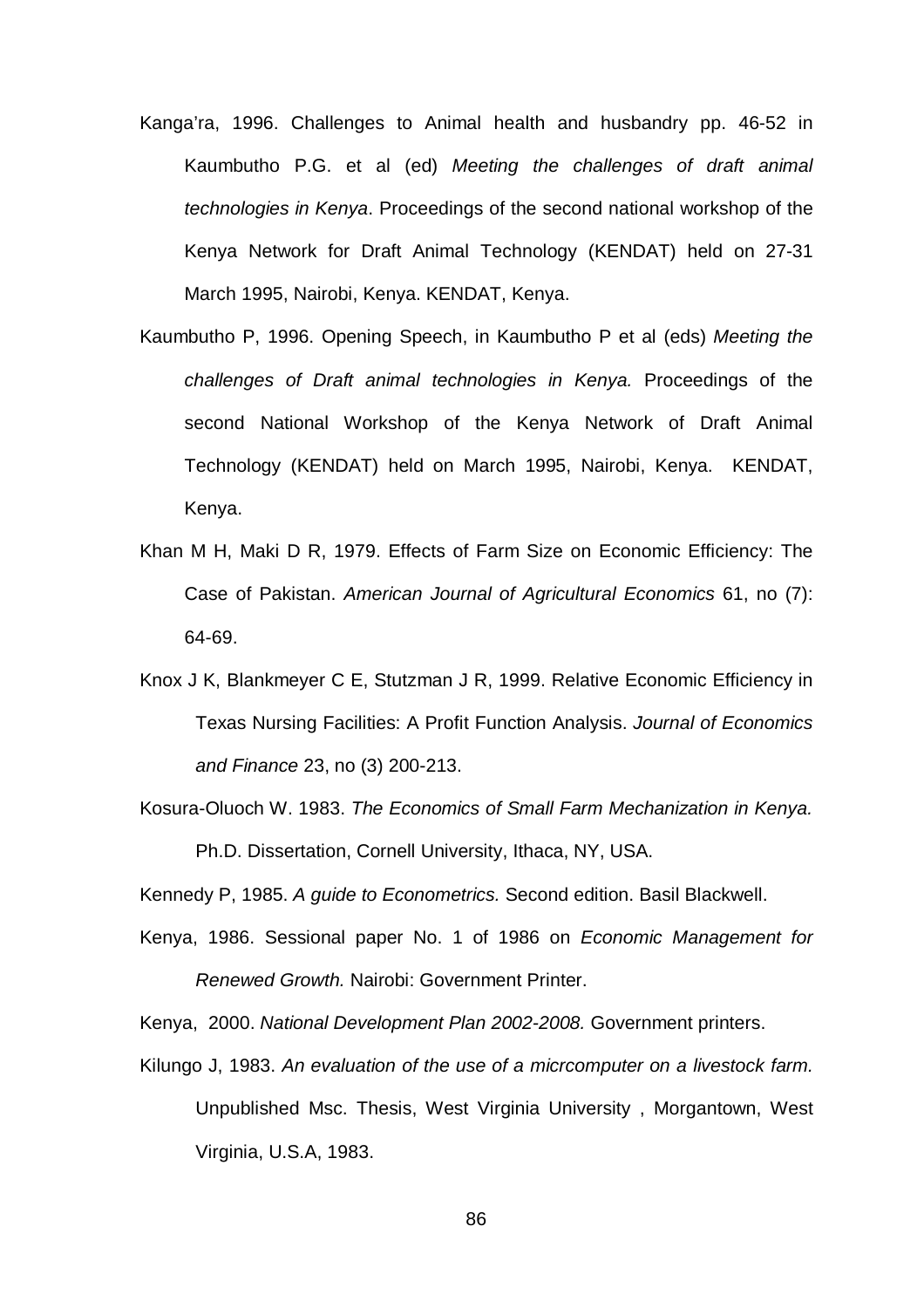Kilungo J, 1999. *An Economic Analysis of Smallholder Dairy Production in Kiambu District, Kenya*. Unpublished PhD. Thesis, University of Nairobi, Nairobi, Kenya

Koutsoyiannis A, 1973. *Theory of Econometrics.* Macmillan Education Ltd.

- Kwiligwa E, Shetto M, Rees D, 1994. The use of animal-drawn cultivators for maize production in the southern highlands of Tanzania. Pp 182-189 in Starkey P, Mwenya E, and Stares J (eds*) Improving Animal Traction Technology.* Proceedings of workshop held on 18-23 January 1992, Lusaka, Zambia CTA, Ede-Wageningen, The Netherlands.
- Leone J, 1991. *Rural household Data collection in Developing Countries: Designing instruments and methods for collecting Time Allocation Data.* Working papers in Agricultural Economics. Department of Agricultural Economics and Cornell Food and Nutrition Policy program. University of Cornell Ithaca, NY, USA.
- Lynn B, Feldstein H, Hadddad L, Pena C, and Quisumbing A, 1995. Food Security in the Year 2020: Women as Producers, Gatekeepers and Shock absorbers. IFPRI brief no. 17. Briefs for Food, Agriculture and Environment.
- McDonald J G and Moffit R A , 1980. *The uses of Tobit Analysis*. The review of Economics and Statistics pp 318-321.
- Mbalule J C, 2000. The use of animal power for weed control in Malawi in Starkey P and Simalenga T (eds) *Animal Power for Weed Control. A resource book of the Animal Traction Network for East and Southern Africa (ATNESA)*, Technical Centre for Agricultural and Rural Cooperation (CTA), Wagenigen. The Netherlands.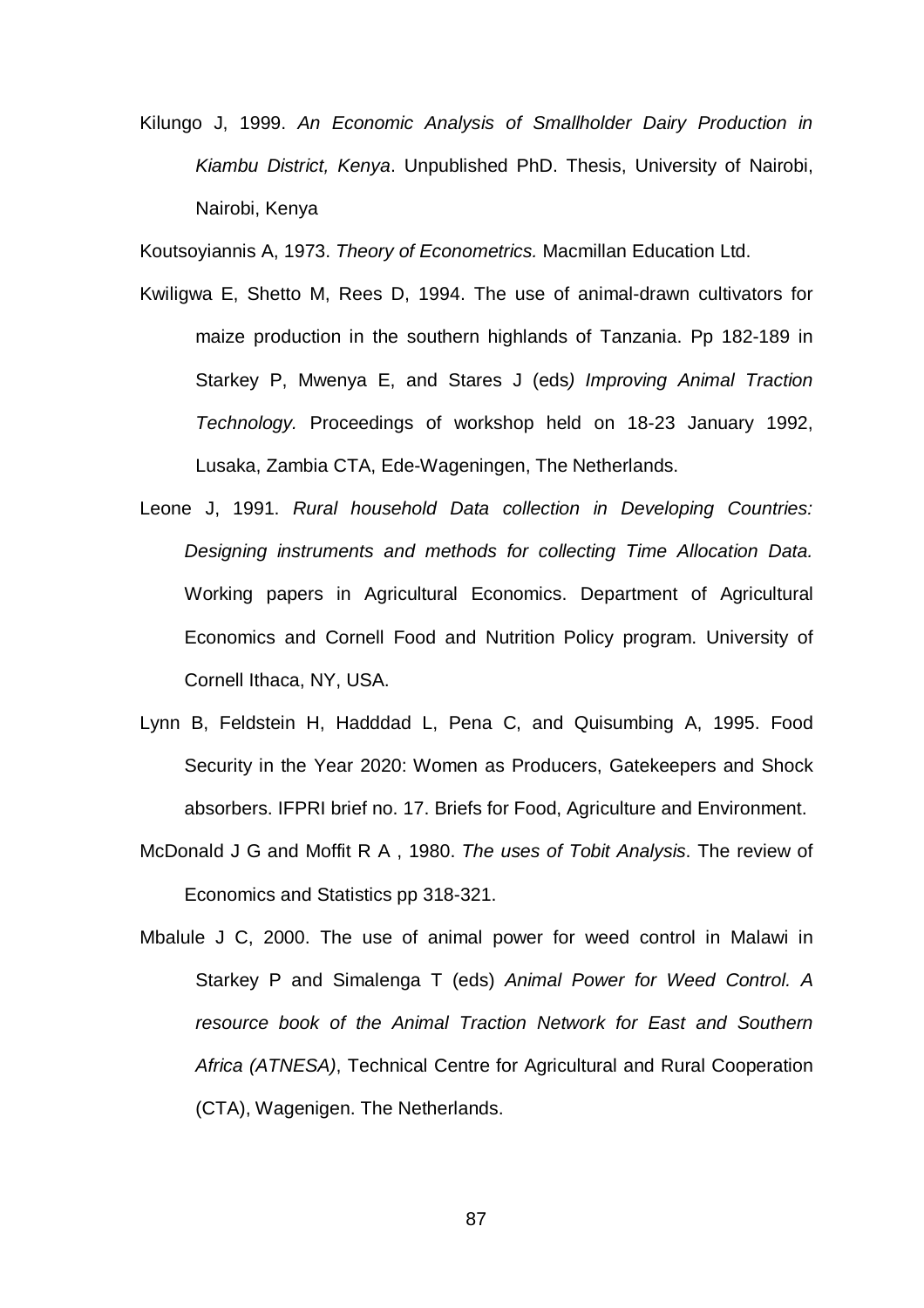Mbata J, 1997. "Factors Influencing Fertilizer Adoption and Ratessof Use AmongSmall-scale Food Crops Farmers in the Rift Valley Area of Kenya." *Quarterly Journal of International Agriculture. Vol. 36 pp 229.*

- Marshall K and Sizya M, 1994. Women and animal traction in Mbeya region of Tanzania. A Gender and development approach pp. 266-271 in Starkey P, Mwenya E, and Stares J (eds) *Improving Animal Traction Technology*. Proceedings of workshop held on 18-23 January 1992, Lusaka, Zambia CTA, Ede-Wageningen, The Netherlands.
- Mettrick H, 1978. *Oxenisation in Gambia: An evaluation.* London, Ministry of Overseas Devepment.
- Mutahi K, 1993. Opening Speech in Kanali C L et al. (eds) *Improving Draught Animal Technology*. Proceedings of the first Conference of the Kenya Network for Draught Animal Technology held on November 3-6, 1992, Nairobi, Kenya. KENDAT, Nairobi, Kenya.
- Mutahi K, 1996. Opening Speech, in Kaumbutho P *et al* (eds) *Meeting the challenges of Draft animal technologies in Kenya.* Proceedings of the second National Workshop of the Kenya Network of Draft Animal Technology (KENDAT) held on March 1995, Nairobi, Kenya. KENDAT, Kenya.
- Mutebwa A B, 1979. *Determination of Mechanisation Levels With Respect to Land Size and Labor in Semi-Arid Areas of Kenya: Findings from Lower Kirinyaga.* Unpublished Msc Thesis University of Nairobi.
- Mukras M S, 1993. *Elementary Econometrics Theory, Application and Policy.* East Africa Educational Publishers. Nairobi. Kenya.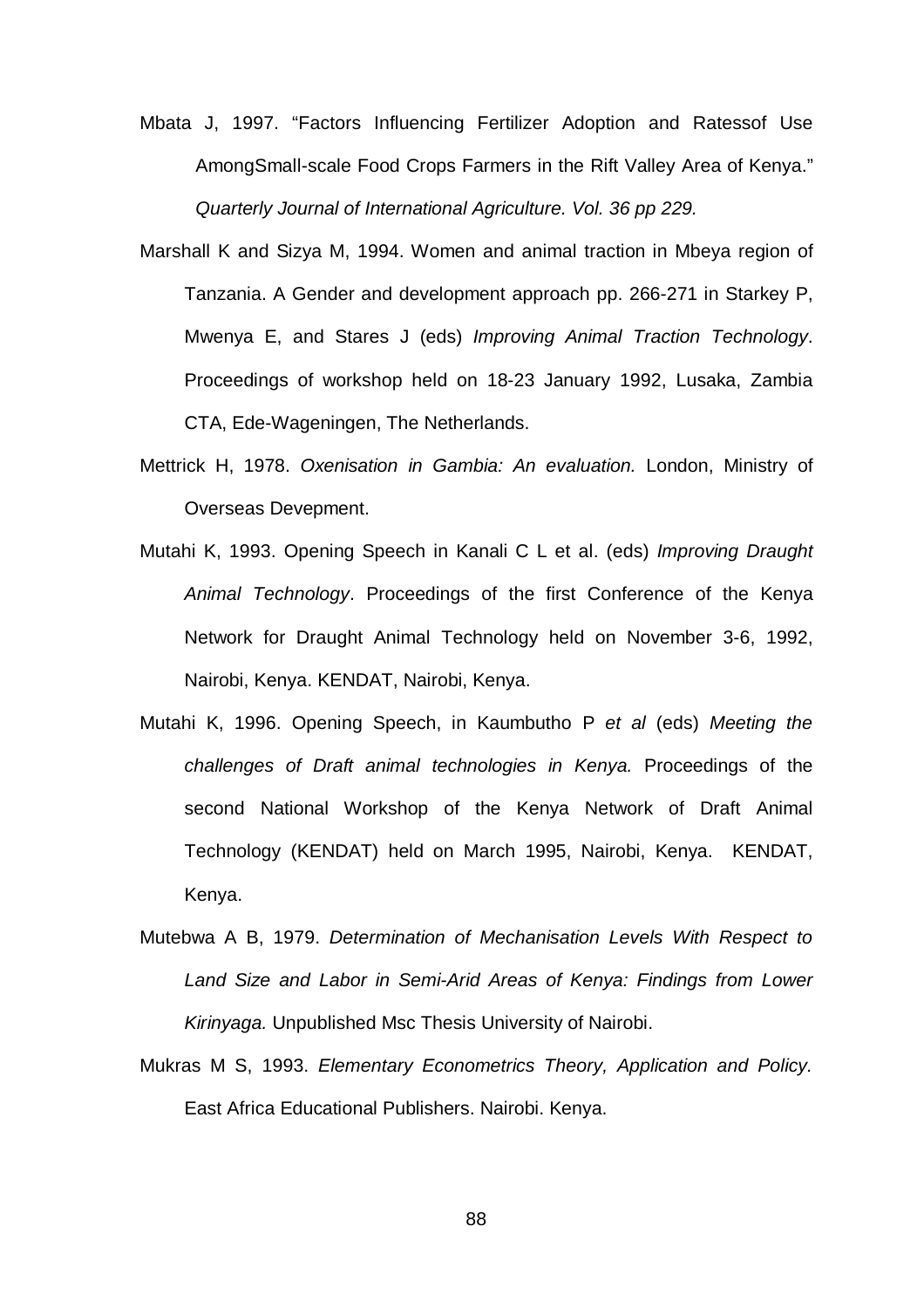- Mwanda C, 2000. A note on weed control in Machakos District, Kenya in Starkey P and Simalenga T (eds) *Animal Power for Weed Control. A resource book of the Animal Traction Network for East and Southern Africa (ATNESA)*, Technical Centre for Agricultural and Rural Cooperation (CTA), Wagenigen. The Netherlands.
- Okalebo J, 1996. Gender issues in animal traction development and extension in Kaumbutho P *et al* (eds) *Meeting the challenges of Draft animal technologies in Kenya.* Proceedings of the second National Workshop of the Kenya Network of Draft Animal Technology (KENDAT) held on March 1995, Nairobi, Kenya. KENDAT, Kenya.
- Olomola A, 1998. *Choice and Productivity effects of Animal Traction Technology in the Semi-Arid Zone of Northern Nigeria.* Issues in African Rural Development Monograph series; Monograph # 12. "African Rural Social Science Research Networks" October, 1998.
- Olukosi J, A Ogunbile 1994. Improving profitability of weeding technology in Maize and Sorghum production in Northern Nigeria. Pp 112-115 in in Starkey P, Mwenya E, and Stares J (eds) *Improving Animal Traction Technology*. Proceedings of Workshop held on 18-23 January 1992, Lusaka, Zambia. CTA/ATNESA, Ede-Wageningen, The Netherlands.
- Oudman L, 1993. *The Animal Draught Power Development Project in the Department of Agricultural Engineering, University of Nairobi.* pp 106-116 in Kanali C L et al (eds) Improving Draught Animal Technology. Proceedings of the first Conference of the Kenya Network for Draught Animal Technology held on November 3-6, 1992, Nairobi, Kenya. KENDAT, Nairobi, Kenya.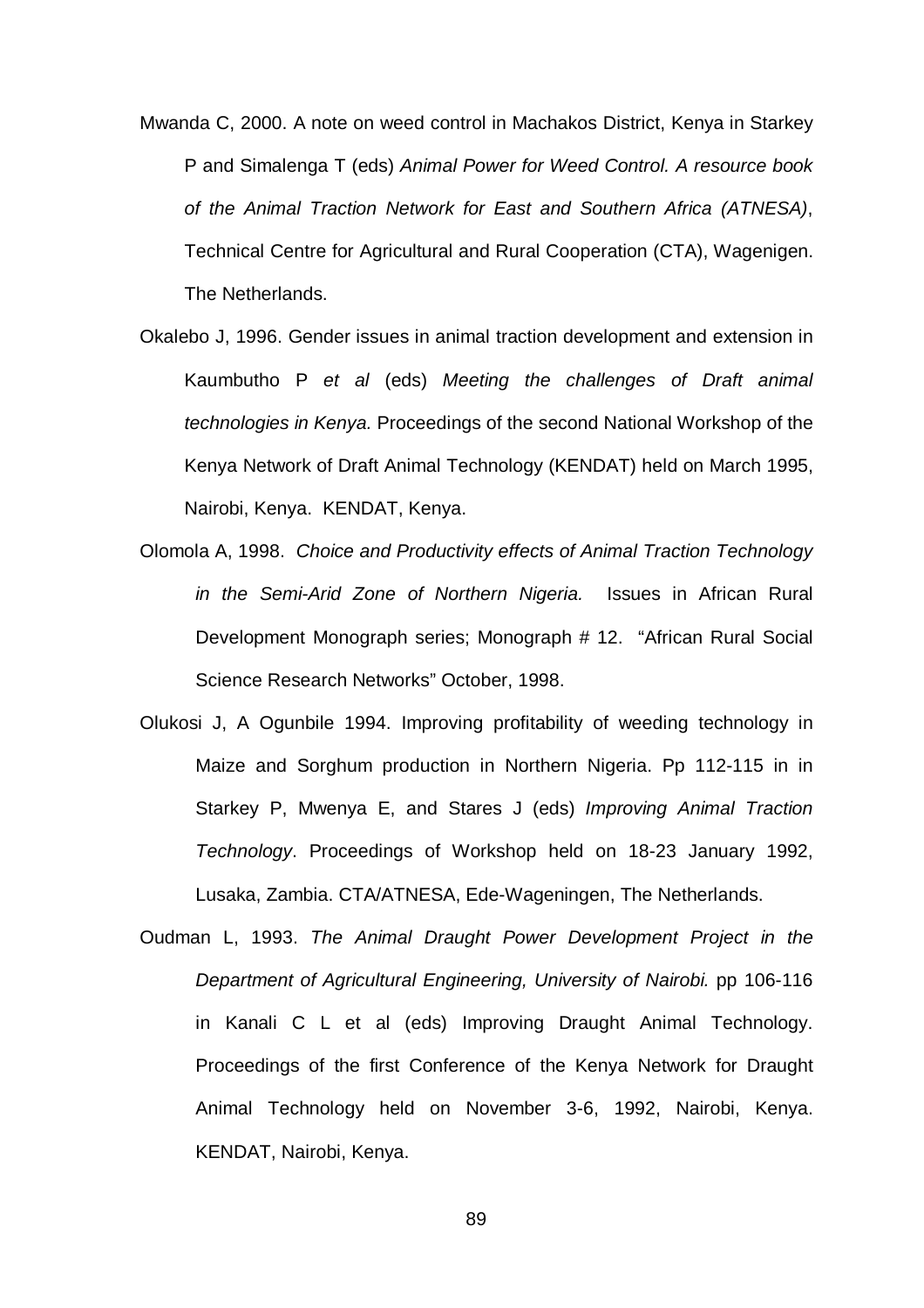- Panin A and J Ellis-Jones, 1995. Increasing the Profitability of Draught Animal Power. Pp 94-103 in Starkey P, E Mwenya, and J Stares (eds) *Improving Animal Traction Technology*. Proceedings of Workshop held on 18-23 January 1992, Lusaka, Zambia. CTA/ATNESA, Ede-Wageningen, The Netherlands.
- Quisumbing A R, 1994. *Gender Differences in Agricultural Productivity: A survey of Empirical Evidence.* ESP Discussion Paper Series. No. 36 Education and Policy Department, The World Bank, Washington, DC.
- Rahji M, 1999. *Gender aspects of Farm Household Time Allocation in Southwestern Nigeria*. Issues in Africa Rural Development Monograph Series. Monograph no. 19. Africa Rural Social Science Research Network. Winrock International.
- Rao C H, 1972. Farm Mechanization in a Labor Abudant Economy. *Economic and Political Weekly .* Feb.
- Roberts K, 1980. Agrarian Structure and Labor Mobility in Rural Mexico. Population and Development Review, Vol no: 8 PP 299-322.
- Rwelamira J and Sylwander, 1999. Gender and animal traction : a challenging perspective pp 76-81in Starkey P and Kaumbutho P (eds), 1999. *Meeting the challenges of animal traction. A resource book of the Animal Traction for Eastern and Southern Africa (ATNESA)*, Harare, Zimbambwe. Intermediate Technology Publications, London. 326p.
- Sargent M W, *et al,* 1981. An Assessments of Animal Traction in Franco Phone West Africa. Working Paper No. 34. Dept. of Agricultural Economics. Michigan State University.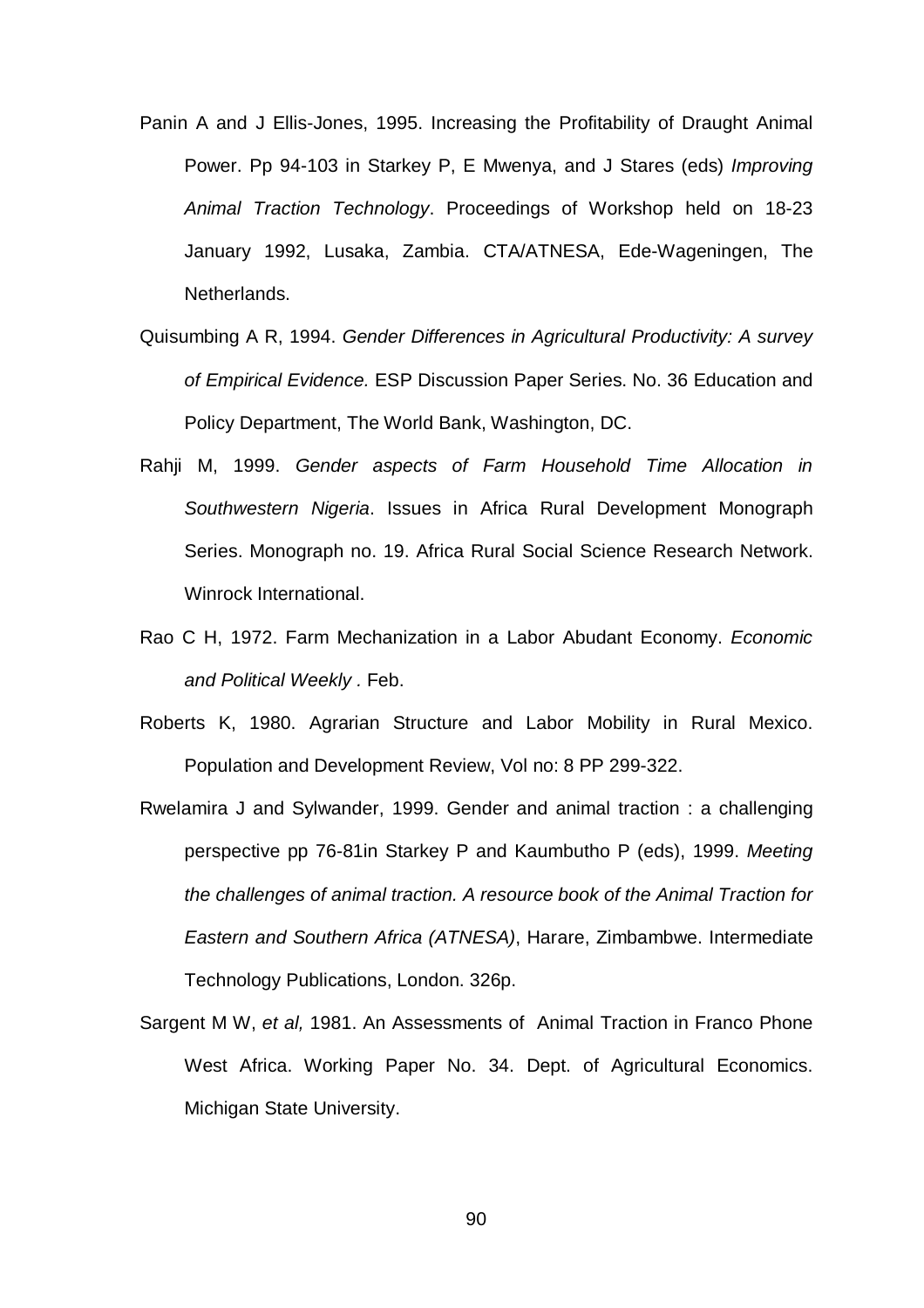- Shimba H J M, 2000. Women, weeding and agriculture in Iringa Region, Tanzania in Starkey P and Simalenga T (eds) *Animal Power for Weed Control. A resource book of the Animal Traction Network for East and Southern Africa (ATNESA)*, Technical Centre for Agricultural and Rural Cooperation (CTA), Wagenigen. The Netherlands.
- Sial F S, 1984. Agricultural Mechanization Technology Transfer in Developing Countries. In Kishida Y (ed.) *Agricultural Mechanization in Asia, Africa and Latin America, Vol. XV (1), 1984.* Farm Machinery Industrial Research Corp., Tokyo, Japan.
- Simalenga T E, 1993. Draft animal power network for Eastern and Southern Africa pp. 27-30 in Kanali C.L *et al*. (eds) *Improving draft animal technology*. Proceedings of first conference of the Kenya Network for Draft Animal Technology held on 3-6 November 1992, Nairobi, Kenya. Kenya Network for Draft Animal Technology (KENDAT) Nairobi, Kenya.
- Sosovole H, 1994. Transfer of animal traction technology: Cultural and social issues in Tarime District, Tanzania. Pp 318-320 in Starkey P, Mwenya E, and Stares J (eds). *Improving animal traction technology*. Proceedings of the first workshop of the Animal Traction Network for Eastern and Southern Africa (ATNESA) held on 18-23 January 1992, Lusaka, Zambia. Technical center for Agricultural and Rural cooperation (CTA) Wageningen, The Netherlands.
- Starkey P, 1986. *Draft power in Africa: Priorities for development,research and liason*. Networking paper 14. Farming systems support project, University of Florida, Gainsville, Florida, USA.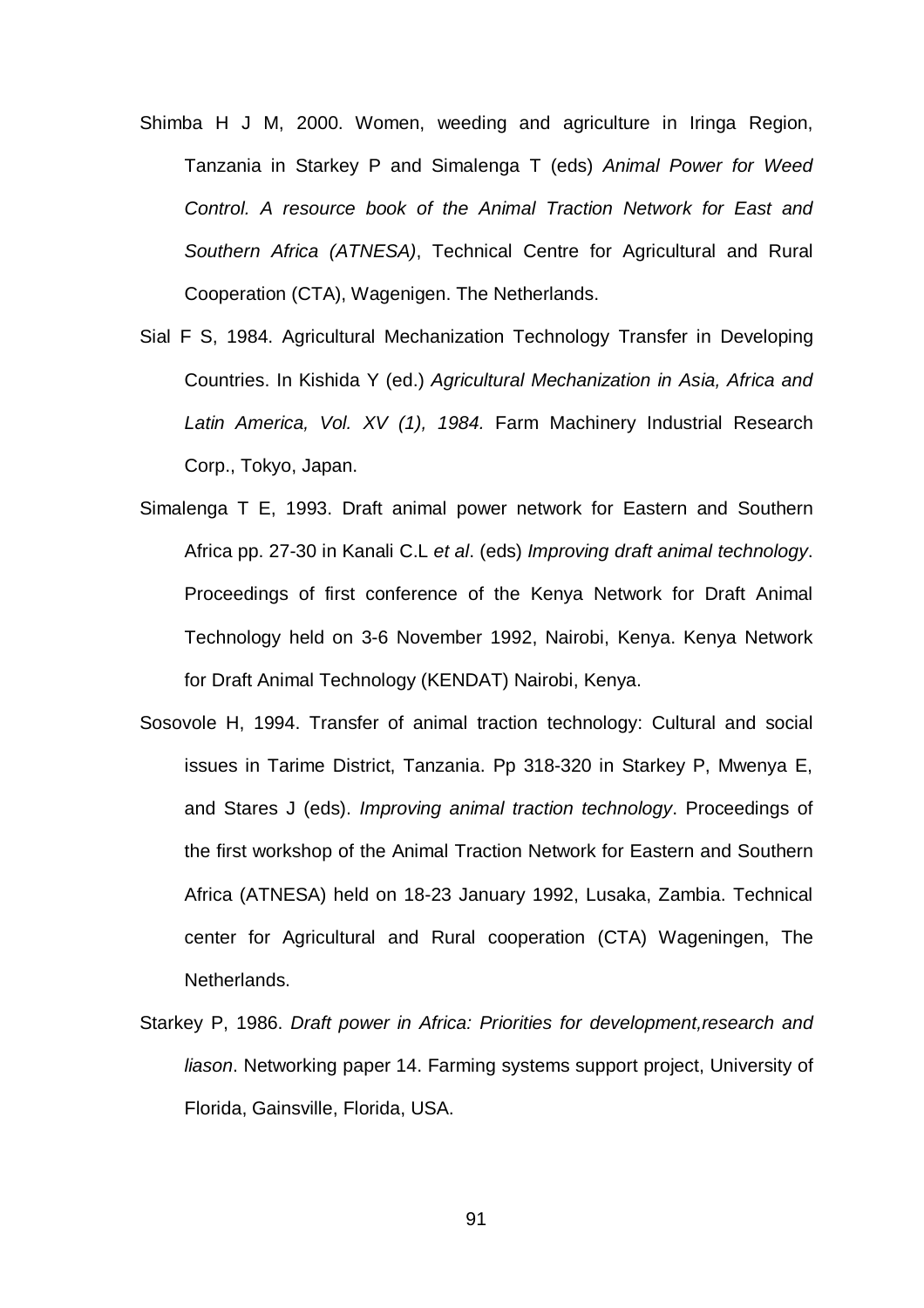- Starkey P, 1994. A worldwide view of animal traction highlighting some key issues in Eastern and Southern Africa. Pp 66-82 in Starkey P, Mwenya E, and Stares J (eds). *Improving animal traction technology*. Proceedings of the first workshop of the Animal Traction Network for Eastern and Southern Africa (ATNESA) held on 18-23 January 1992, Lusaka, Zambia. Technical center for Agricultural and Rural cooperation (CTA) Wageningen, The Netherlands.
- Stevens P, 1994. Improving animal-powered tillage systems and weeding technology Pp168-181 in Starkey P, Mwenya E, and Stares J (eds) *Improving Animal Traction Technology*. Proceedings of workshop held on 18-23 January 1992, Lusaka, Zambia. CTA, Wageningen. The Netherlands.
- Sylwander L, 1994. Women and Animal Traction Technology. Pp. 260-265 in Starkey P, Mwenya E, and Stares J (eds) *Improving Animal Traction Technology*. Proceedings of workshop held on 18-23 January 1992, Lusaka, Zambia. CTA, Wageningen. The Netherlands.
- Thapa G, Otsuka K and Barker R, 1992. *Effect of modern rice varieties on household income distribution in Nepalese villages.* Agricultural Economics, no.7 (1992): 245-265.
- Yotopoulos P A and Lau L J, 1971. A Test for Relative Efficiency and Application to Indian Agriculture. *American Economic Review* 61, no (1) 94-109.

------------------------------------, 1973. A Test for Relative Economic Efficiency: Some Further Results. American Economic Review 63: 214-223.

Yotopolous P A and Nugent J B, 1976. *Economics of Development: Empirical Investigations.* Harper and Row publishers NewYork.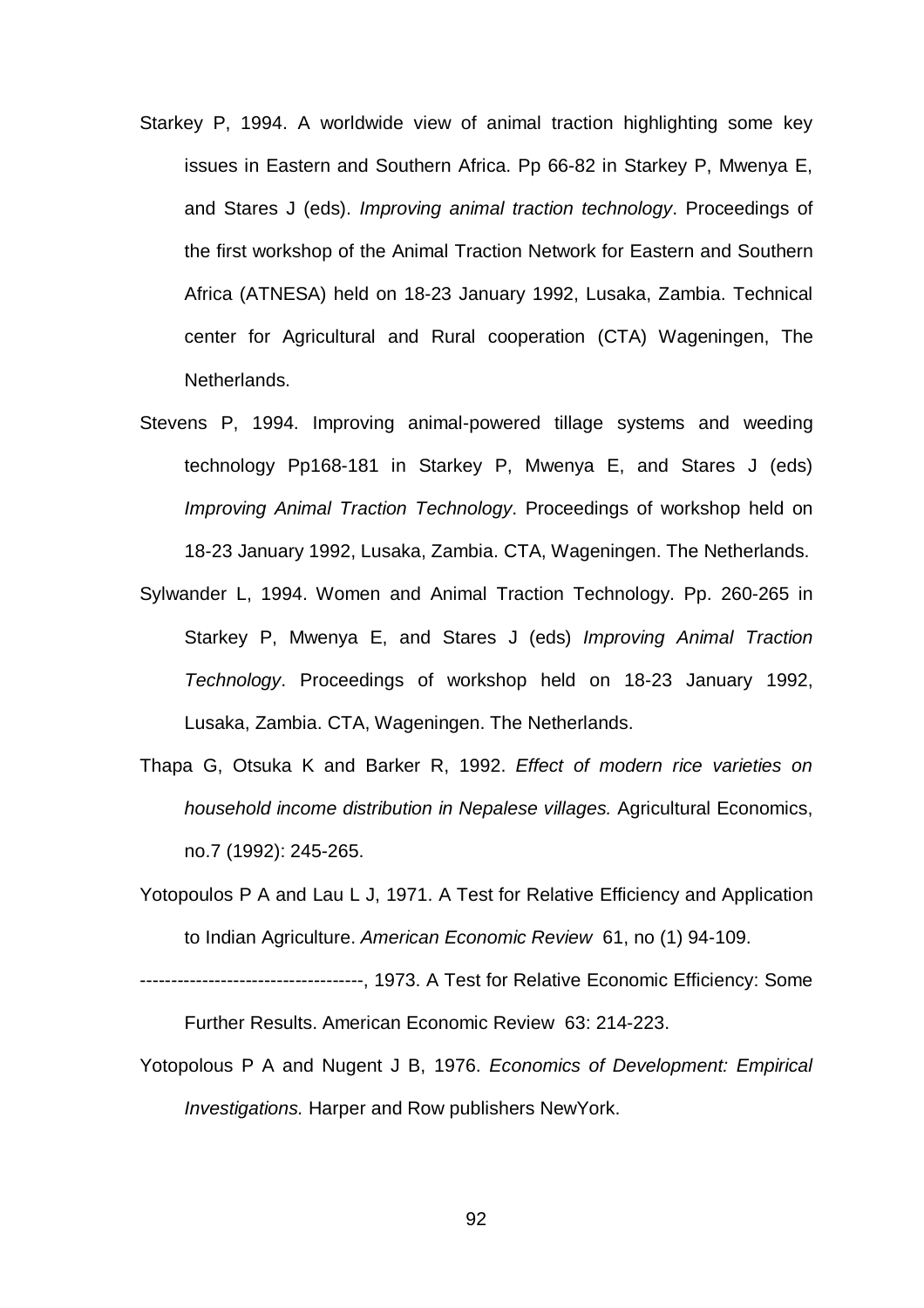- Wolgin J, 1973. *Farm response to price changes in Smallholder Agriculture in Kenya: An Expected Utility Model.* Unpublished Ph.D. Thesis, Yale University.
- World Bank, 1989. *Kenya: The role of Women in Economic Development, World Bank country study.* Washington D.C.
- World Bank,1990. Kenya Food and Nutrition Policy (Sector Report), Washington, D.C.
- World Bank, 2000. *Engendering development through gender equality*. World Bank Policy and Research Bulletin Vol. 11 NO.3 Washington D.C.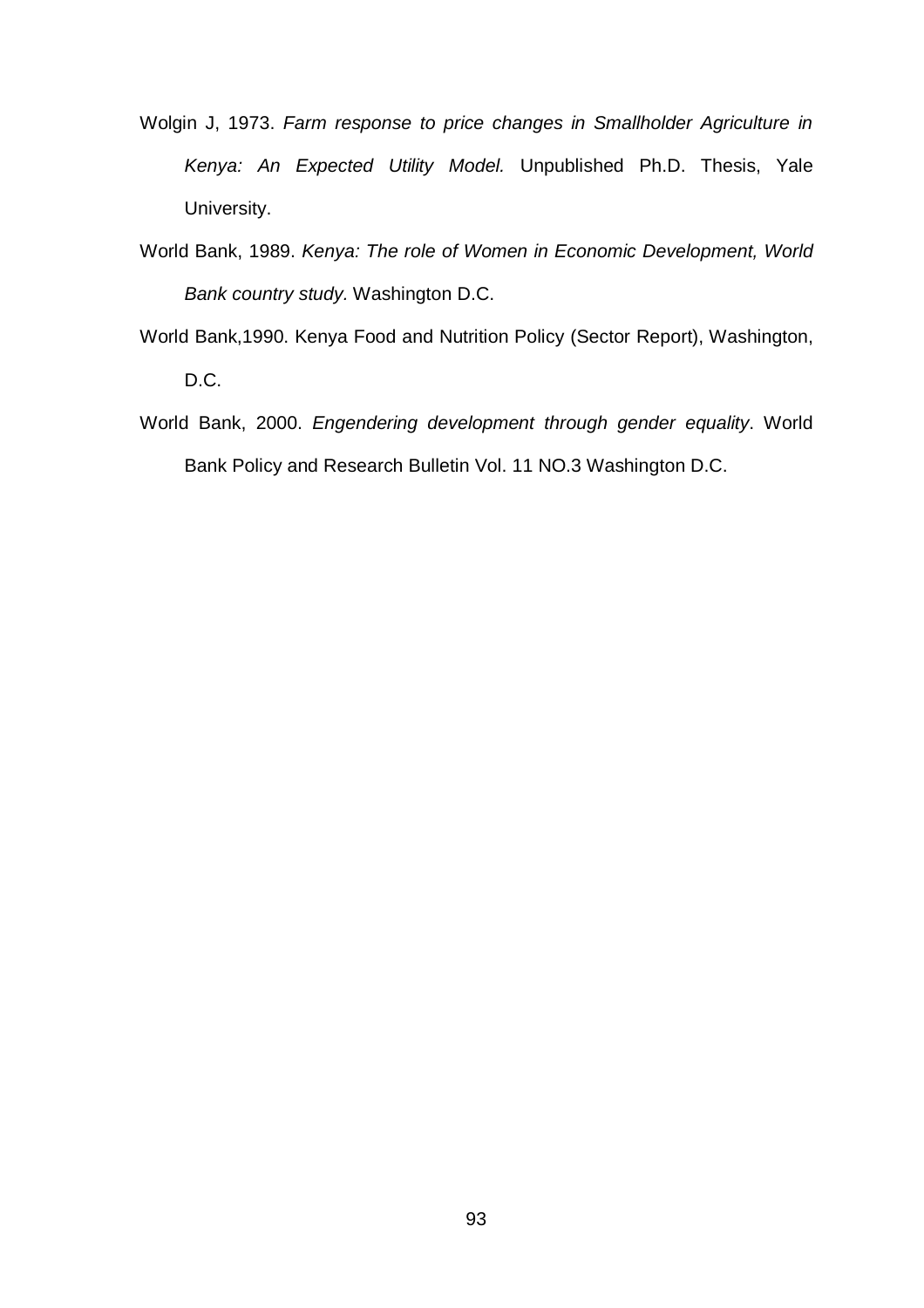## **APPENDICES**

# **Appendix 1: Hypothesis Testing in the Female Farm-Time Allocation Function**

## **Appendix 2: Testing for Multicollinearity**

**Partial Correlation Coefficients**

**a) Profit Model**

|                       | <b>ANTRAC</b> | <b>LMACR</b> | <b>LSEED</b> | WAGE   | <b>LPFERTZ</b> |
|-----------------------|---------------|--------------|--------------|--------|----------------|
| <b>ANTRAC 1.0000</b>  |               |              |              |        |                |
| <b>LMACR</b>          | $-0.1968$     | 1.0000       |              |        |                |
| <b>LSEED</b>          | $-0.0958$     | 0.0292       | 1.0000       |        |                |
| <b>WAGE</b>           | $-0.1029$     | 0.3732       | 0.2846       | 1.0000 |                |
| <b>LPFERTZ 0.2135</b> |               | 0.3216       | 0.3400       | 0.3754 | 1.0000         |

Source: Authors' Survey, 2002.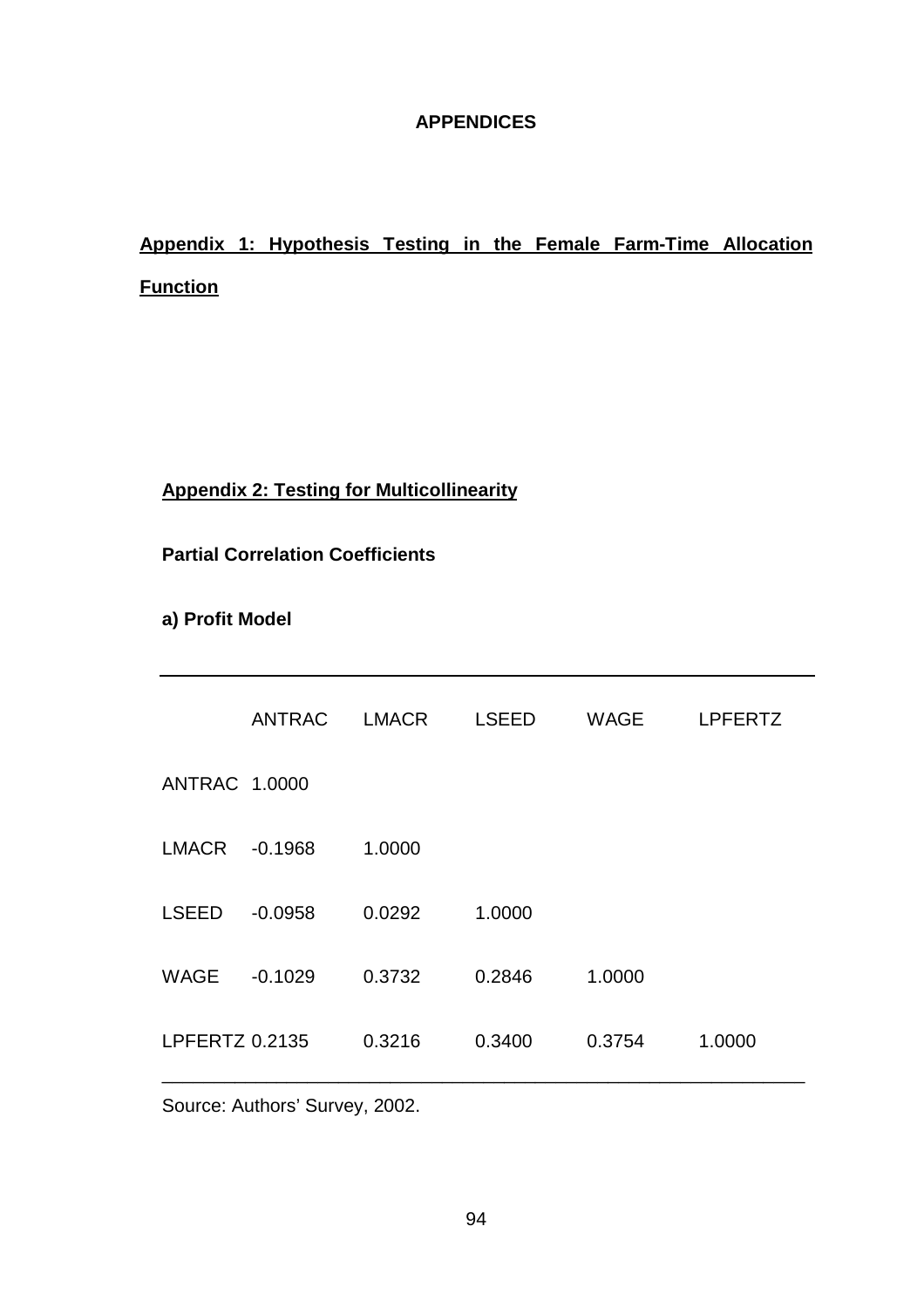## b) **Female Farm Time Allocation Model**

|               |              |         |      |      |      |         |         | FAGE FEDUC FINC NFINC FSIZE FHLAB DEPEND ANTRAC |
|---------------|--------------|---------|------|------|------|---------|---------|-------------------------------------------------|
| <b>FAGE</b>   | 1.00         |         |      |      |      |         |         |                                                 |
| <b>FEDUC</b>  | $-0.80$ 1.00 |         |      |      |      |         |         |                                                 |
| <b>FINC</b>   | $0.30 -0.14$ |         | 1.00 |      |      |         |         |                                                 |
| <b>NFINC</b>  | 0.09         | $-0.15$ | 0.16 | 1.00 |      |         |         |                                                 |
| FSIZE         | 0.51         | $-0.50$ | 0.31 | 0.15 | 1.00 |         |         |                                                 |
| <b>FHLAB</b>  | 0.16         | 0.05    | 0.14 | 0.18 | 0.30 | 1.00    |         |                                                 |
| <b>DEPEND</b> | 0.18         | $-0.17$ | 0.08 | 0.10 | 0.15 | $-0.22$ | 1.00    |                                                 |
| <b>ANTRAC</b> | 0.22         | $-0.05$ | 0.48 | 0.18 | 0.31 | 0.26    | $-0.07$ | 1.00                                            |

Source: Authors' Survey, 2002

## **c) Male Farm Time Allocation Model**

|               |      |         |         |      |      |         |         | MAGE MEDUC FINC NFINC FSIZE FHLAB DEPEND ANTRAC |
|---------------|------|---------|---------|------|------|---------|---------|-------------------------------------------------|
| MAGE          | 1.00 |         |         |      |      |         |         |                                                 |
| <b>MEDUC</b>  | 0.74 | 1.00    |         |      |      |         |         |                                                 |
| <b>FINC</b>   | 0.23 | $-0.11$ | 1.00    |      |      |         |         |                                                 |
| <b>NFINC</b>  | 0.03 | $-0.05$ | 0.12    | 1.00 |      |         |         |                                                 |
| <b>FSIZE</b>  | 0.39 | $-0.25$ | 0.21    | 0.13 | 1.00 |         |         |                                                 |
| <b>FHLAB</b>  | 0.06 | 0.14    | 0.07    | 0.13 | 0.23 | 1.00    |         |                                                 |
| <b>DEPEND</b> | 0.20 | $-0.23$ | $-0.08$ | 0.16 | 0.16 | $-0.20$ | 1.00    |                                                 |
| ANTRAC        | 0.11 | 0.03    | 0.49    | 0.11 | 0.37 | 0.24    | $-0.05$ | 1.00                                            |

\_\_\_\_\_\_\_\_\_\_\_\_\_\_\_\_\_\_\_\_\_\_\_\_\_\_\_\_\_\_\_\_\_\_\_\_\_\_\_\_\_\_\_\_\_\_\_\_\_\_\_\_\_\_\_\_\_\_\_\_\_\_\_\_

Source: Authors' Survey, 2002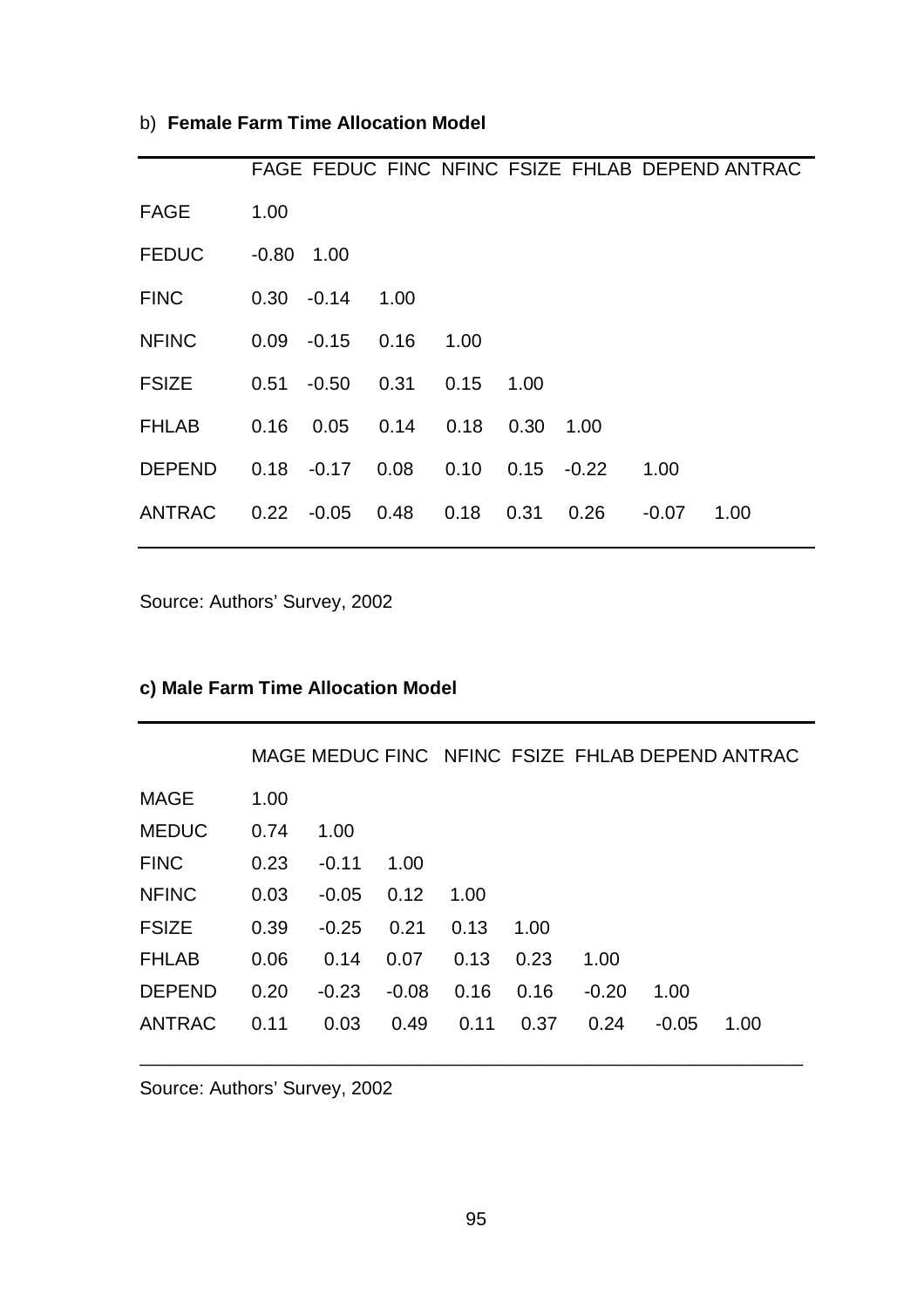## **Appendix 3: Log-likelihood ratio (LR)**

 $LR = -2(Ln_{\text{het}} - Ln_{\text{hom}})$ Where LR = Log-likelihood ratio  $Ln_{het} = Log-likelihood$  of the model with heteroskedasticity  $Ln<sub>hom</sub> = Homoskedastic log-likelihood of the model$ 

## **a) Female Farm Time Allocation Function (FFLAB)**

 $Ln<sub>he</sub> = -273.4544$  $Ln_{\text{hom}} = -276.5723$ LR = -2(-273.4544- -276.5723)  $= -7.553$ 

 $X^2$  at 7 d.f. and 0.01 significance level = 18.48 LR<  $X^2$  and therefore we fail to reject the null hypothesis that there is no heteroscedasticity.

## **b) Male Farm Time Allocation Function (FMLAB)**

 $Ln_{he} = -263.1705$  $Ln_{\text{hom}} = -263.3496$ LR = -2(-263.1705--263.3496)  $= -0.3578$ 

 $X^2$  at 8 d.f. and 0.01 significance level = 20.08 LR<  $X^2$  and therefore we fail to reject the null hypothesis that there is no heteroscedasticity.

## **c) The profit function (MPROF)**

 $Ln_{he} = -499.3121$  $Ln_{\text{hom}} = -499.9704$ LR = -2(-499.3121- -499.9704)  $= -1.3161$ 

 $X^2$  at 4 d.f. and 0.01 significance level = 13.32 LR<  $X^2$  and therefore we fail to reject the null hypothesis that there is no heteroscedasticity.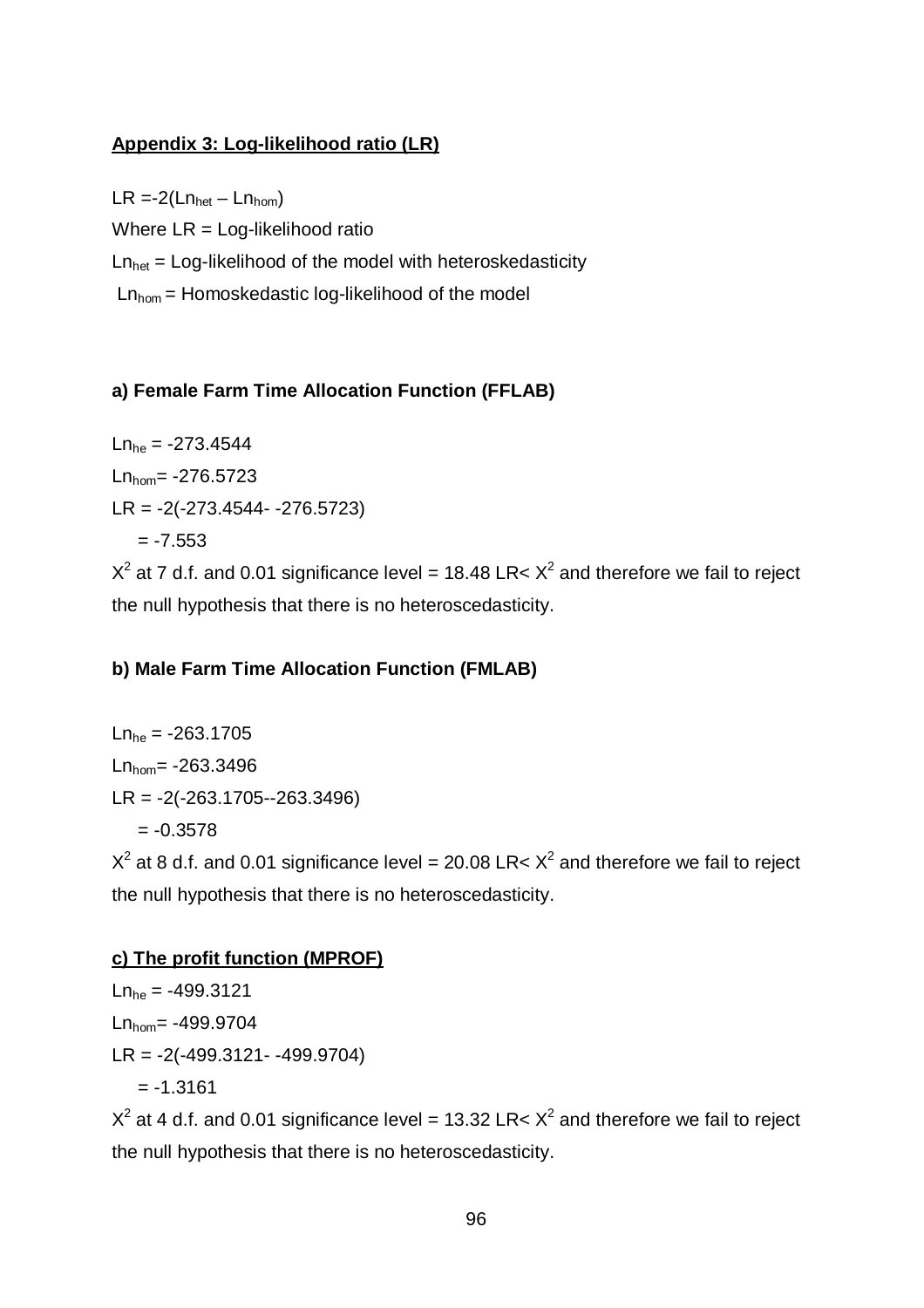### **Appendix 4: Farm Level Questionnaire**

FARM LEVEL QUESTIONNAIRE

UNIVERSITY OF NAIROBI

DEPARTMENT OF AGRICULTURAL ECONOMICS

*THE EFFECT OF USING ANIMAL TRACTION ON FARM PROFITABILITY AND HOUSEHOLD LABOR ALLOCATION ON SMALLHOLDER FARMS IN KENYA: A CASE OF KIRINYAGA DISTRICT.*

The interviewer greets farmer, introduces himself and informs the farmer that he is seeking information on how use of draft animal power affects farm profitability and labor allocation. The interviewer stresses the point that the information collected will used for completing a masters degree of the university of Nairobi. The farmer is assured that the information he gives will be strictly confidential.

#### FARM IDENTIFICATION

| 1.1 Questionnaire Serial Number Start Time |  |
|--------------------------------------------|--|
|                                            |  |
|                                            |  |
|                                            |  |
|                                            |  |
|                                            |  |
|                                            |  |

# BACKGROUND INFORMATION Farmer's Name(optional)…………………………………………………………..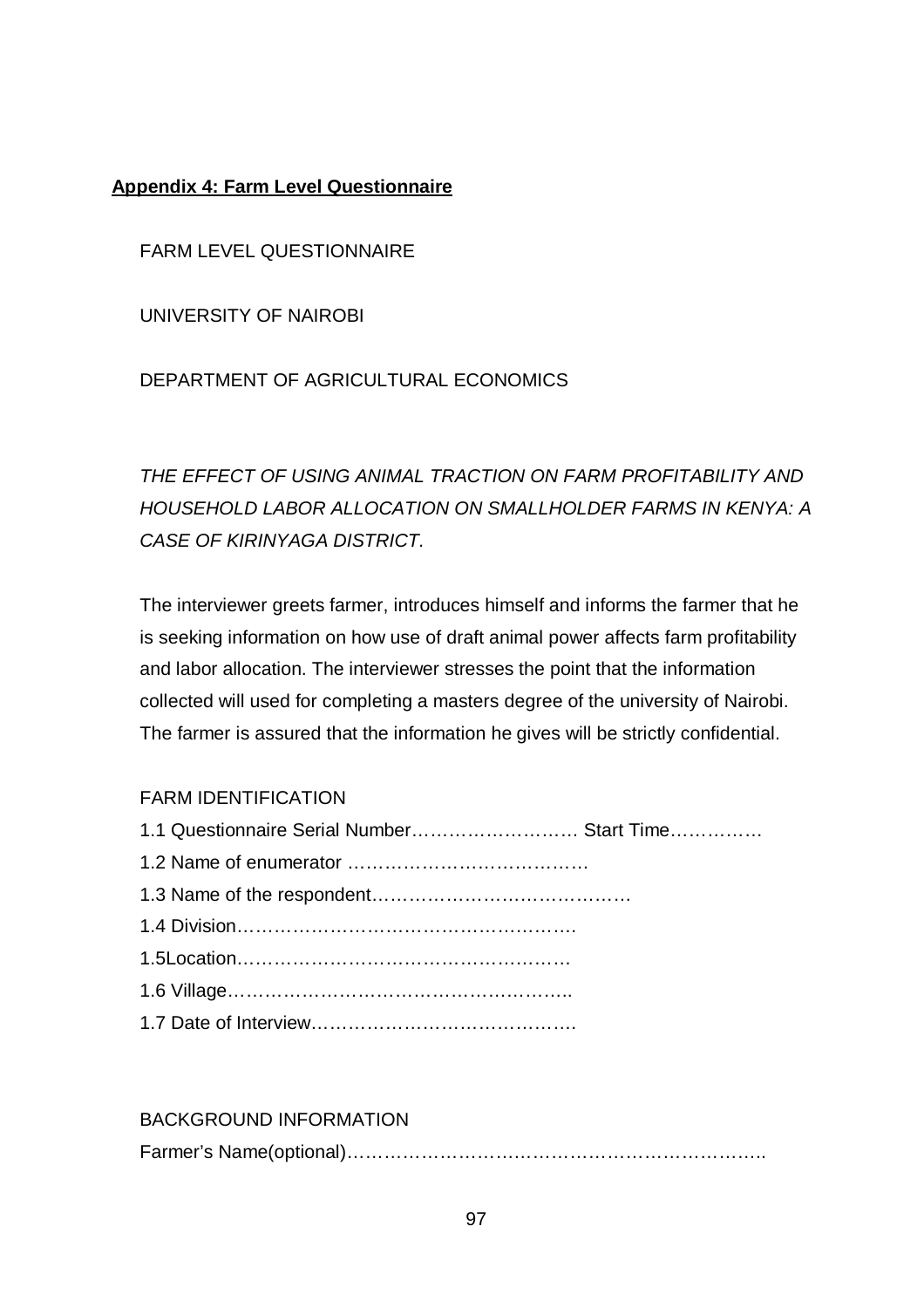Age (years)………………………..Gender : M/F....................................................

Education level:

| <b>Education level</b> | Stage reached/No. of years spent |
|------------------------|----------------------------------|
| Primary                |                                  |
| Secondary              |                                  |
| College certificate    |                                  |
| College diploma        |                                  |
| Degree                 |                                  |

Family Background

How many individuals live in the farm?..........................................

Of these living in the farm,how many are available for farm

work?....................................

How many are dependants (elderly or young)?…………..

How many members of the family live

elsewhere?...................................................

What is the size of your farm………………………acres

What year did you start operating this farm 19……….

Do you own the title to this land YES/NO if NO go to 2.7

On what terms do you operate the farm?

Rented

**Temporary** 

Other specify

Do you operate any land elsewhere YES/NO if YES acres…………….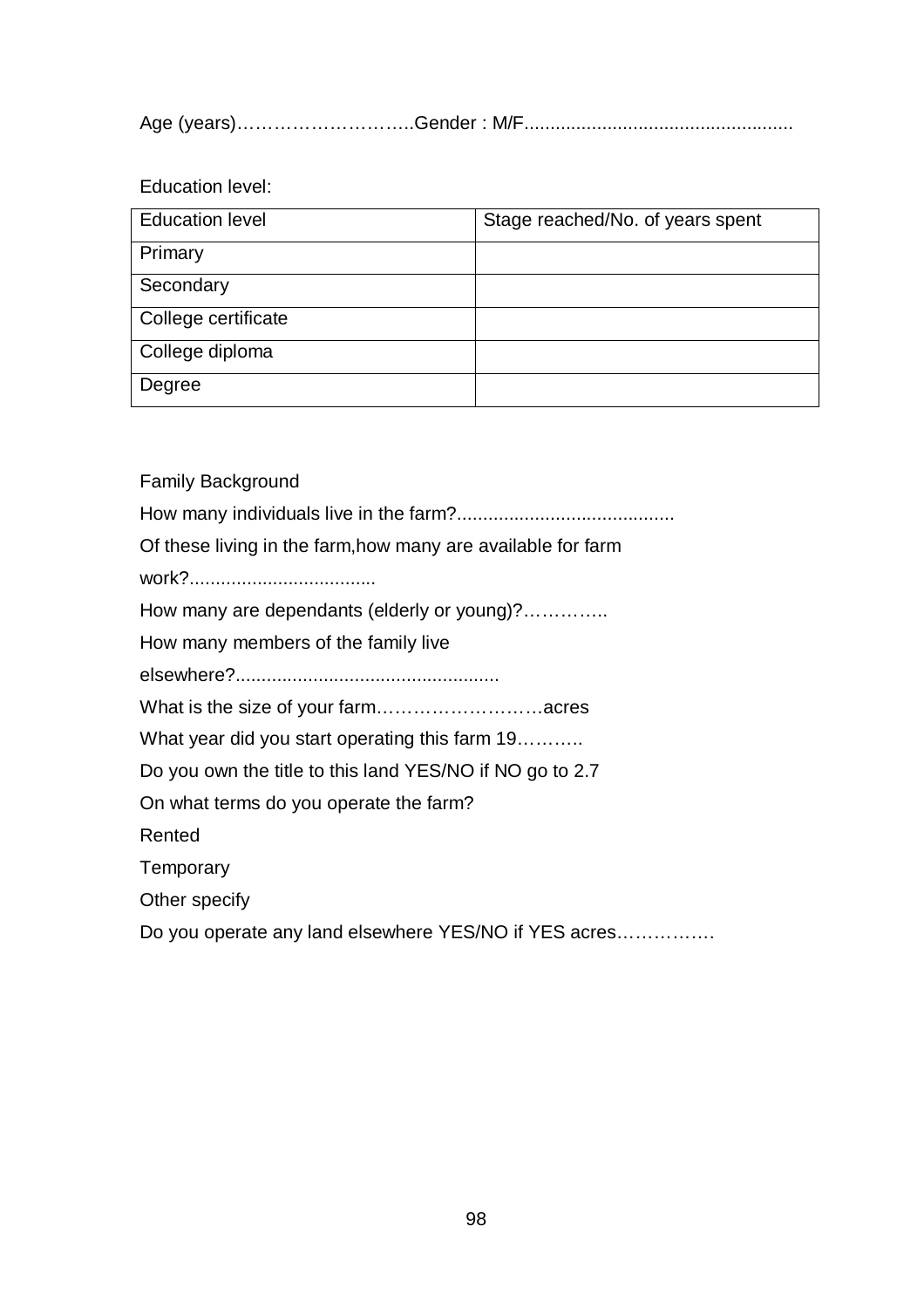## 3.0 LABOR USE

# 3.1 Farm work for maize production (for the last season )

| Operation   |          | Kind of labor |             | Amounts of each    |   | <b>Family Labor</b> |        | Cost of |
|-------------|----------|---------------|-------------|--------------------|---|---------------------|--------|---------|
|             | used     |               |             | kind of labor used |   | inputs by           |        | hired   |
|             |          | Family(F),    |             | (in Mandays)       |   | gender              |        | labor   |
|             |          | Hired(H) or a |             |                    |   |                     |        | (Kshs)  |
|             |          | Combination   |             |                    |   |                     |        |         |
|             | (C)      |               |             |                    |   |                     |        |         |
|             | Tick the |               |             |                    |   |                     |        |         |
|             |          | appropriate   |             |                    |   |                     |        |         |
|             | F        | H             | $\mathsf C$ | F                  | H | male                | female |         |
| Land        |          |               |             |                    |   |                     |        |         |
| preparation |          |               |             |                    |   |                     |        |         |
|             |          |               |             |                    |   |                     |        |         |
| Planting    |          |               |             |                    |   |                     |        |         |
|             |          |               |             |                    |   |                     |        |         |
| Weeding     |          |               |             |                    |   |                     |        |         |
| Fertilizer  |          |               |             |                    |   |                     |        |         |
| application |          |               |             |                    |   |                     |        |         |
| Spraying    |          |               |             |                    |   |                     |        |         |
| chemicals   |          |               |             |                    |   |                     |        |         |
|             |          |               |             |                    |   |                     |        |         |
| Harvesting  |          |               |             |                    |   |                     |        |         |
|             |          |               |             |                    |   |                     |        |         |
| Irrigation  |          |               |             |                    |   |                     |        |         |
|             |          |               |             |                    |   |                     |        |         |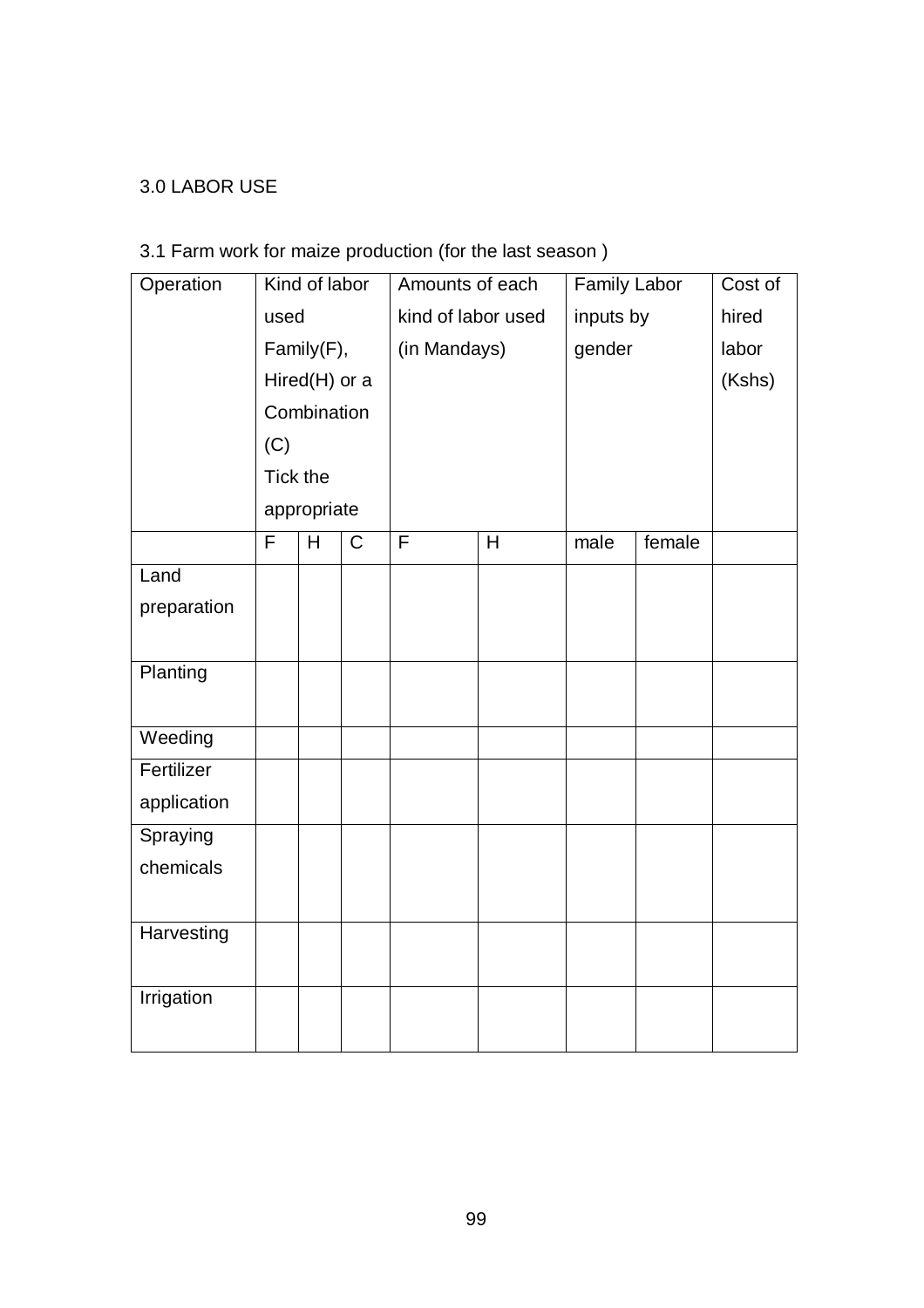### 3.2 HOME WORK

| Activity             | Who does it | Education | Age | Sex | No. Of      |
|----------------------|-------------|-----------|-----|-----|-------------|
|                      |             | level     |     |     | hours/day/w |
|                      |             |           |     |     | eek         |
| Kitchen work and     |             |           |     |     |             |
| House keeping        |             |           |     |     |             |
|                      |             |           |     |     |             |
| Washing clothes      |             |           |     |     |             |
|                      |             |           |     |     |             |
|                      |             |           |     |     |             |
|                      |             |           |     |     |             |
| Fetching water       |             |           |     |     |             |
|                      |             |           |     |     |             |
|                      |             |           |     |     |             |
|                      |             |           |     |     |             |
|                      |             |           |     |     |             |
|                      |             |           |     |     |             |
| Caring for the young |             |           |     |     |             |
| ones, the aged and   |             |           |     |     |             |
| <b>Sick</b>          |             |           |     |     |             |
|                      |             |           |     |     |             |
|                      |             |           |     |     |             |
|                      |             |           |     |     |             |
|                      |             |           |     |     |             |
|                      |             |           |     |     |             |
| Fetching firewood    |             |           |     |     |             |
|                      |             |           |     |     |             |
|                      |             |           |     |     |             |
|                      |             |           |     |     |             |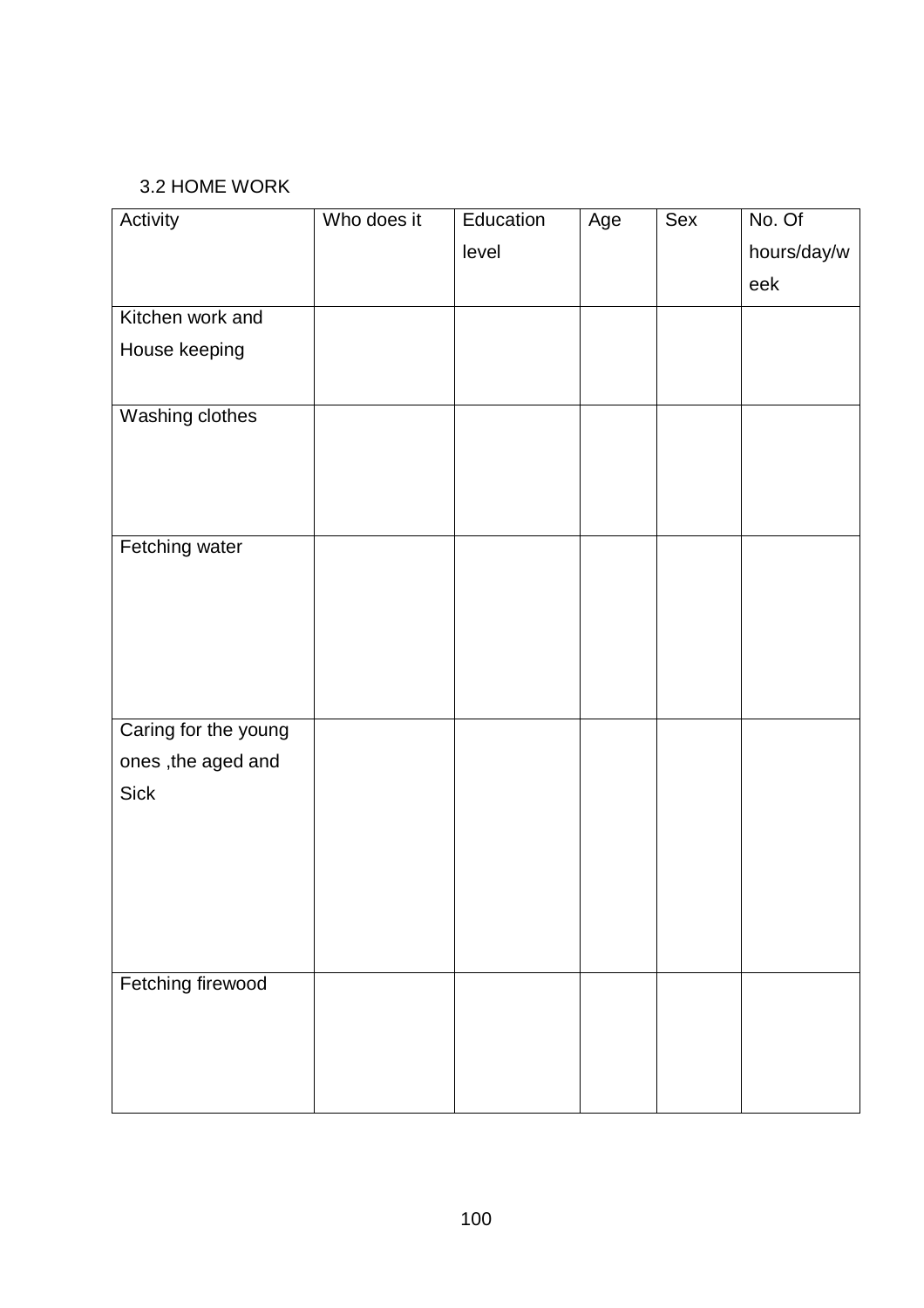### 3.3 MARKET WORK

3.3 (a) Is any member of the family involved in other income earning activities apart from farming? Yes/No If yes go to 3.3 (b)

3.3 (b)

| Activity | Family member | Age | Sex | No. of hours worked/weeks |
|----------|---------------|-----|-----|---------------------------|
|          | involved      |     |     |                           |
|          |               |     |     |                           |
|          |               |     |     |                           |
|          |               |     |     |                           |
|          |               |     |     |                           |
|          |               |     |     |                           |
|          |               |     |     |                           |
|          |               |     |     |                           |
|          |               |     |     |                           |

3.3 (c) How much income does the family earn from market work per month?

Kshs.........................................................................................................................

3.4 The effects of mechanization of land use

3.4 (a) What changes in land use have you made since you started using animal traction ?

Area cultivated :

More..........

Less..............

About the same..................

Number of harrowings:

More.....................

Less........................

About the same.......................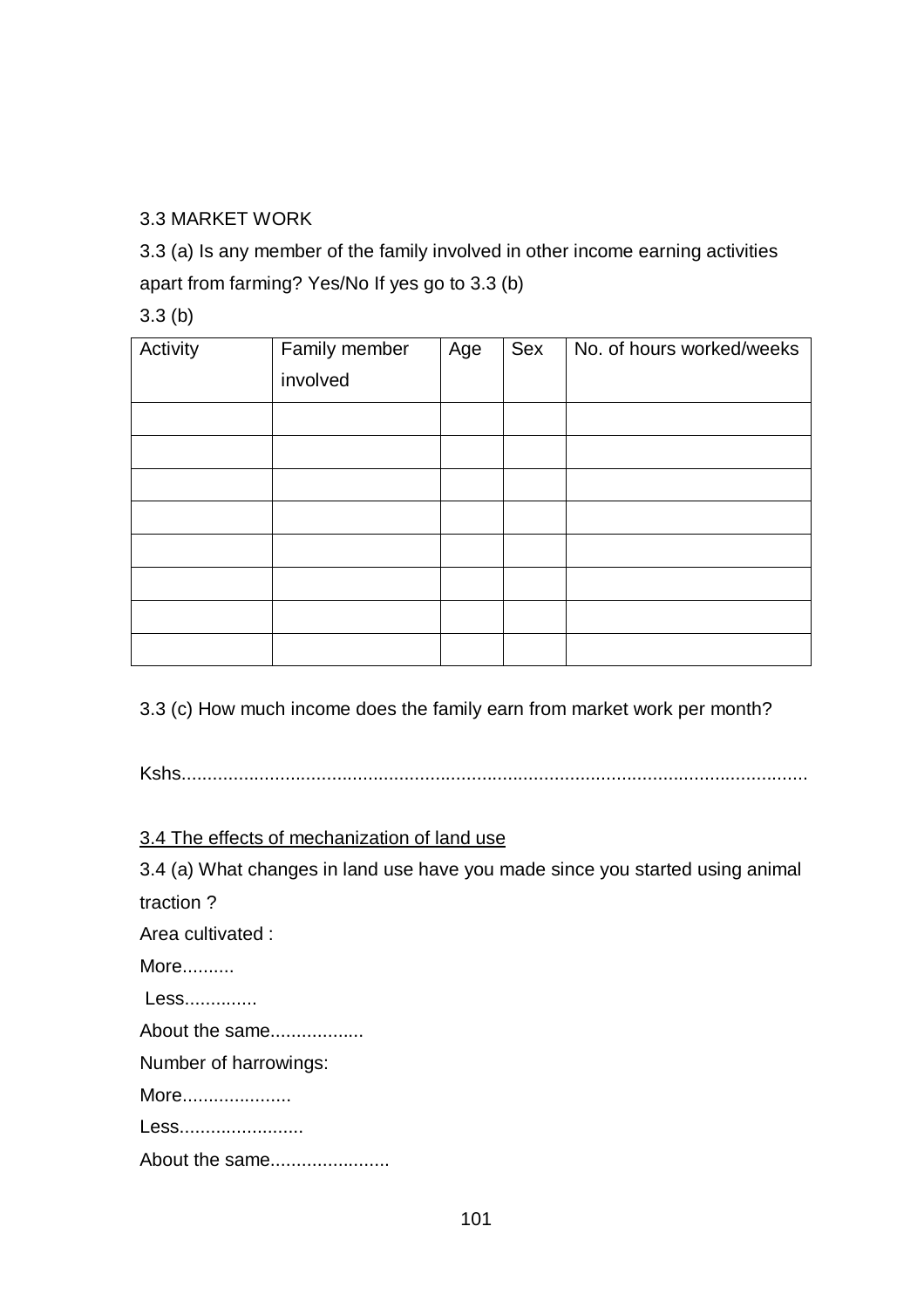Crop mixtures: Only maize...................... more maize and beans..................... more cash crop (specify)........................... less fallow .................................... Same mixtures................................... others (specify)................................. (b) Have you made any changes in weeding practices? Time of weeding Earlier…………….. Later……………….. About the same time…………. Number of weedings More…………… Less……………..

About the same…………

#### 3.4 (c) Maize production

How much of your land did you plant with maize?..................................Acres How much labor inputs did you use in maize production for the following operations:

| Operation      | Labor Inputs (Mandays) |        |  |
|----------------|------------------------|--------|--|
|                | Hired                  | Family |  |
| Land preparing |                        |        |  |
| Planting       |                        |        |  |
| Weeding        |                        |        |  |
| Harvesting     |                        |        |  |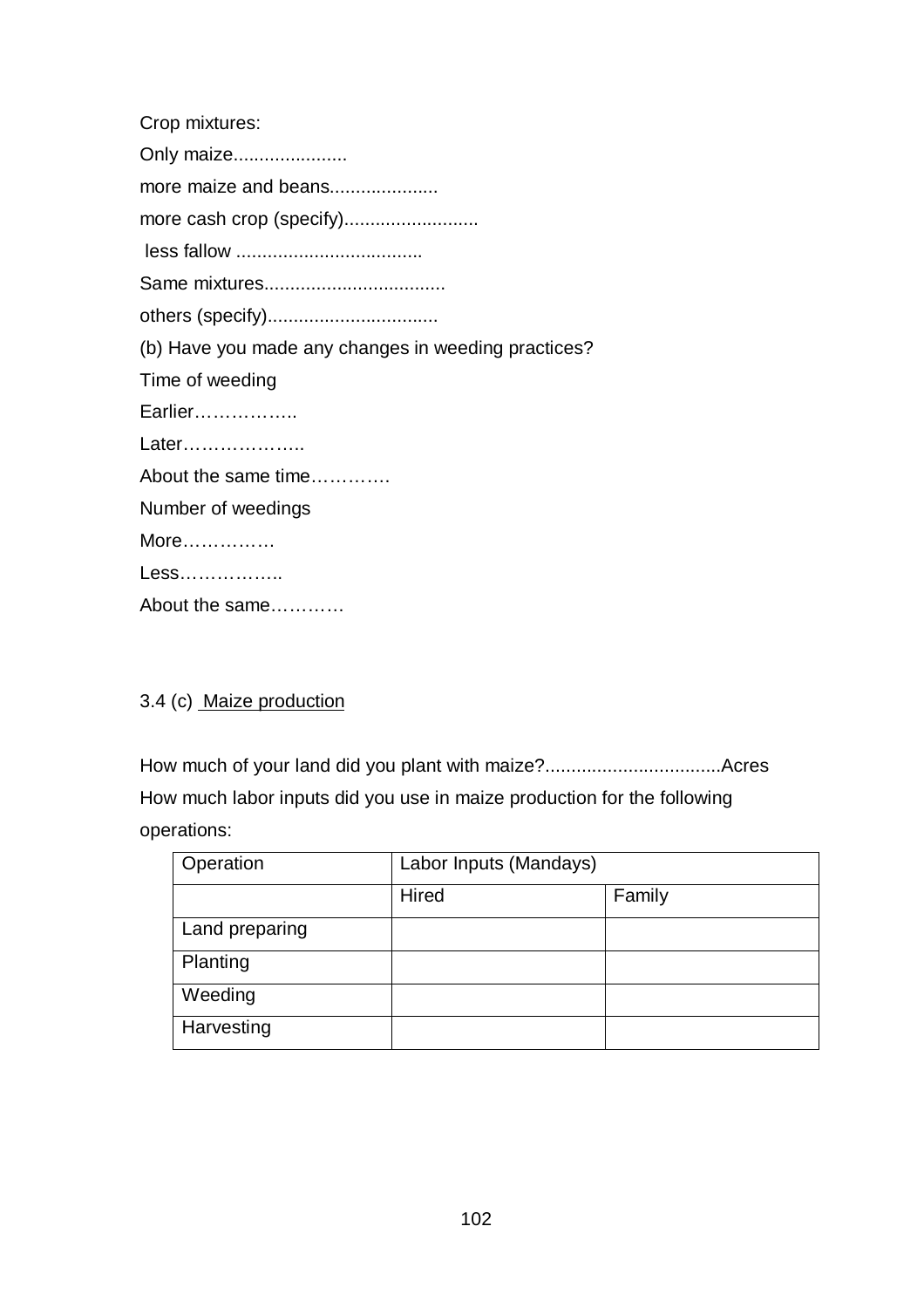How much fertilizer did you use and at what cost?

| Amount of fertilizer used( $kg$ ) – | Cost (Kshs) |
|-------------------------------------|-------------|
| Specify                             |             |
|                                     |             |
|                                     |             |
|                                     |             |
|                                     |             |

iv. How much pesticide did you use and at what cost?

| Quantity of pesticide (Specify) | Costs (Kshs) |
|---------------------------------|--------------|
|                                 |              |
|                                 |              |
|                                 |              |
|                                 |              |

V. How much seed did you use and for how much did you buy them?

| Amount (kg) | Cost (kshs) |
|-------------|-------------|
|             |             |

vi. How much maize did you harvest ?...................................bags/kg

vii. Approximately how much maize was destroyed in the

field?................................bags/kg

viii. How much maize did you sell ...............................bags/kg

ix. How much income did you get from the sale of maize kshs............................

How much maize are you able to store in your farm ?......................bags

End Time:...............................................